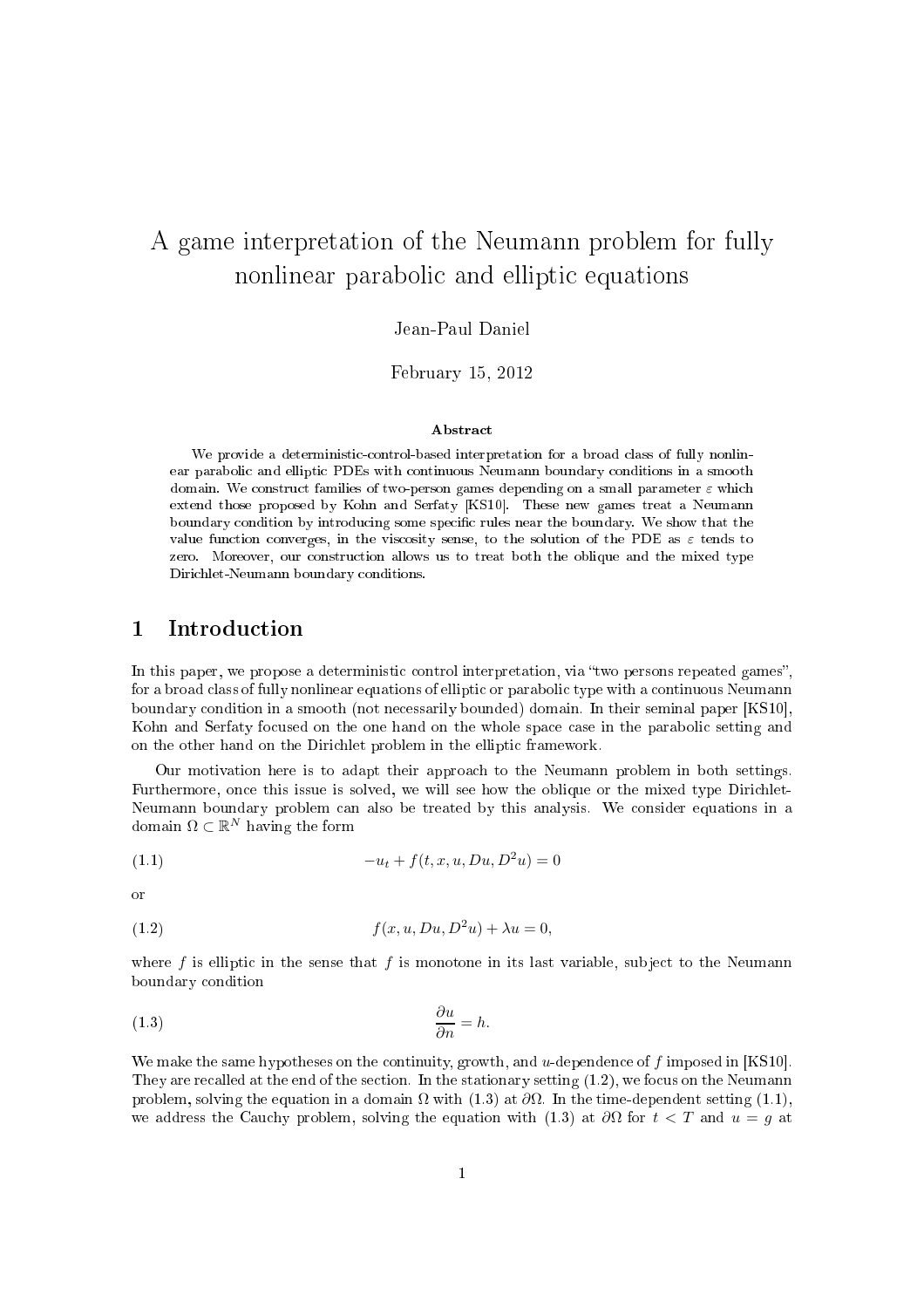terminal time  $t = T$ . The PDEs and boundary conditions are always interpreted in the "viscosity" sense" (Section 3 presents a review of this notion).

Our games have two opposite players, Helen and Mark, who always make decisions rationally and deterministi
ally. The rules depend on the form of the equation, but there is always a small parameter  $\varepsilon$ , which governs the spatial step size and (in time-dependent problems) the time step. Helen's goal is to optimize her worst-case outcome. We shall characterize her value function  $u^{\varepsilon}$  by a version of the dynamic programming principle (for the details of our games and the definition of Helen's value fun
tion, see Se
tion 2).

Roughly speaking, our main result states that

 $\limsup u^{\varepsilon}$  is a viscosity subsolution of the PDE, and  $\varepsilon \rightarrow 0$  $\liminf_{\varepsilon \to 0} u^{\varepsilon}$  is a viscosity supersolution of the PDE.

For the general theory of viscosity solutions to fully nonlinear equations with Neumann (or oblique) boundary condition the reader is referred to [CIL92, Bar93, Ish91]. As for the Neumann boundary condition, its relaxation in the viscosity sense was first proposed by Lions [Lio85].

Our result is most interesting when the PDE has a omparison prin
iple, i.e. when every subsolution must lie below any supersolution. For such equations, we conclude that  $\lim u^{\varepsilon}$  exists and is the unique viscosity solution of the PDE. In the case when  $f$  is continuous in all its variable, there are already a lot of comparison and existence results for viscosity solutions of second order parabolic PDEs with general Neumann type boundary conditions. We refer for this to [Bar93, Bar99, Lio85, Ish91 and references therein. For homogeneous Neumann conditions, Sato [Sat94] has obtained such a comparison principle for certain parabolic PDEs.

We are interested here in giving a game interpretation for fully nonlinear parabolic and elliptic equations with a Neumann condition. Applications of the Neumann condition to deterministic optimal control and differential games theory in [Lio85] rely much on a reflection process, the solution of the deterministic Skorokhod problem. Its properties in differents situations are studied in many articles such as [Tan79, LS84, DI93]. The case of the Neumann problem for the motion by mean curvature was studied by Giga and Liu [GL09]. There, a billiard game was introduced to extend the interpretation made by Kohn and Serfaty [KS06] via the game of Paul and Carol. It was based on the natural idea that a homogeneous Neumann ondition will be well-modeled by a reflection on the boundary. Liu also applies this billiard dynamics to study some first order Hamilton-Jacobi equations with Neumann or oblique boundary conditions [Liu09]. Nevertheless, in our case, if we want to give a billiard interpretation with a bouncing rule which can send the parti
le far from the boundary, we an only manage to solve the homogeneous ase. This is not too surprising because the reflection across  $\partial\Omega$  is precisely associated to a homogeneous Neumann ondition.

Another approach linked to the Neumann condition is to proceed by penalization on the dynamics. For a bounded convex domain, Lions, Menaldi and Sznitman [LMS81] construct a sequence of stochastic differential equations with a term in the drift coefficients that strongly penalizes the process from leaving the domain. Its solution converges towards a diffusion process which reflects across the boundary with respect to the normal vector. Barles and Lions [BL95] also treat the oblique ase by pre
isely establishing the links between some approximated pro
esses and the elliptic operators associated to the original oblique stochastic dynamics.

Instead of a billiard, our approach here proceeds by a suitable penalization on the dynamics depending on the Neumann condition. It will be favorable to one player or the other according to its sign. We modify the rules of the game only in a small neighborhood of the boundary. The particle driven by the players can leave the domain but then it is projected within. This particular move, combined with a proper weight associated to the Neumann condition, gives the required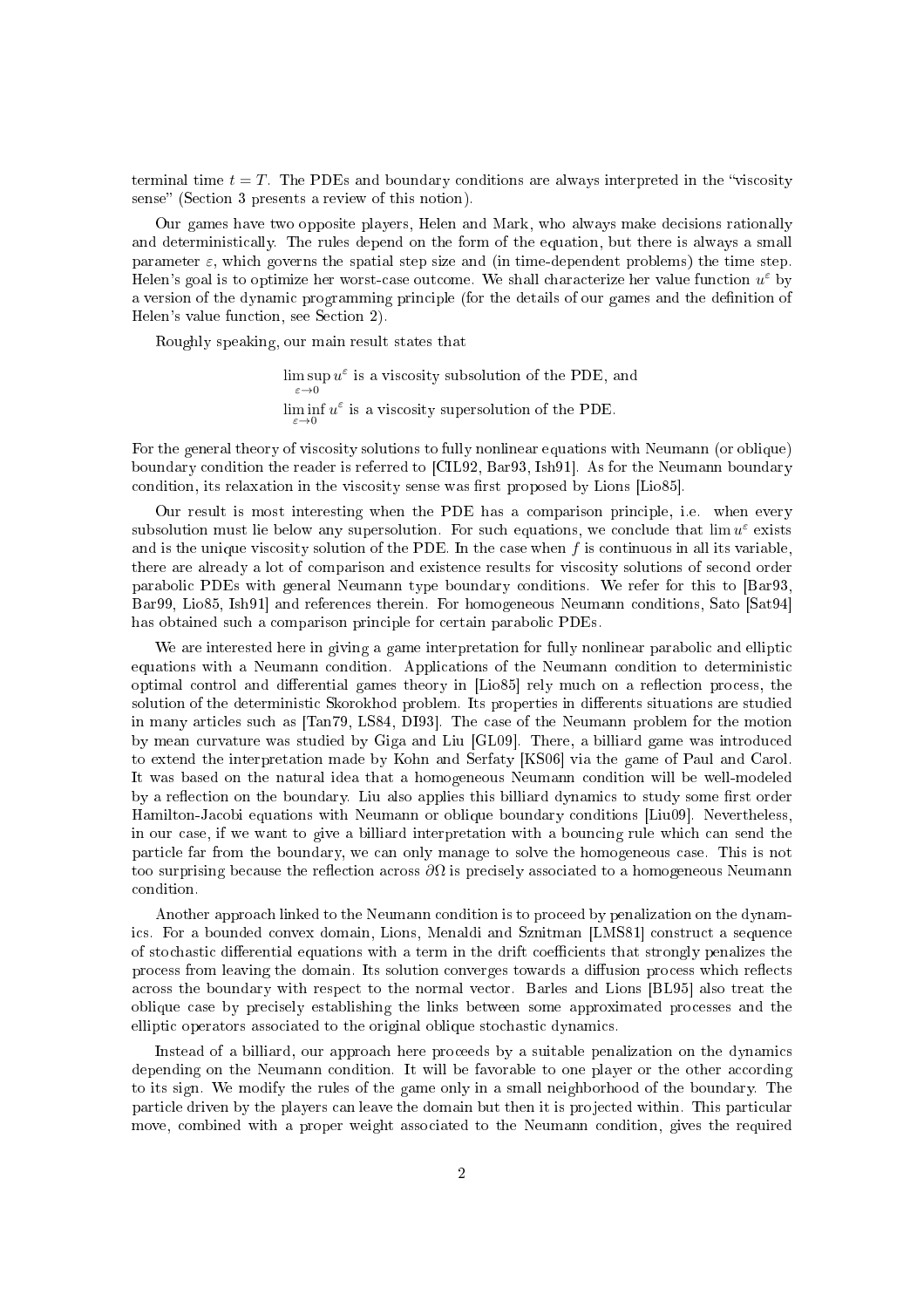penalization. Outside this region, the usual rules are onserved. Therefore the previous analysis within  $\Omega$  done by Kohn and Serfaty can be preserved. We focus all along this article on the changes near the boundary and their consequences on the global convergence theorem. In this context, the modification of the rules of the original game introduces many additional difficulties intervening at the different steps of the proof. Most of all, they are due to the geometry of the domain or the distan
e to the boundary. As a result, our games seem like a natural adaptation of the games proposed by Kohn and Serfaty by permitting to solve an inhomogeneous Neumann condition  $h$ depending on  $x$  on the boundary. We only require  $h$  to be continuous and uniformly bounded, the domain to be  $C^2$  and to satisfy some natural geometric conditions in order to ensure the wellposedness of our games. Moreover our approach can easily be extended both to the oblique and the mixed Neumann-Dirichlet boundary conditions in both parabolic and elliptic settings. Our games can be compared to those proposed in [KS10] for the elliptic Dirichlet problem: if the particle crosses the boundary, the game is immediately stopped and Helen receives a bonus  $b(x_F)$  where b corresponds to the Dirichlet boundary condition and  $x_F$  is the final position. Meanwhile, our games annot stop unexpe
tedly, no matter the boundary is rossed or not.

Our games, like the ones proposed by Kohn and Serfaty, are deterministic but closely related to a recently developed stochastic representation due to Cheredito, Soner, Touzi and Victoir [CSTV07] (their work uses a backward stochastic differential equation, BSDE, whose structure depends on the form of the equation).

Another interpretation is to look our games as a numeri
al s
heme whose solution is an approximation of a solution of a certain PDE. This aspect is classical and has already been exploited in several contexts. We mention the work of Peres, Schramm, Sheffield and Wilson [PSSW09] who showed that the infinity Laplace equation describes the continuum limit of the value function of a two-player, random-turn game called  $\varepsilon$ -step tug-of-war. In related work, Armstrong, Smart and Sommersille [ASS11] obtained existence, uniqueness and stability results for an infinity Laplace equation with mixed Dirichlet-Neumann boundary terms by comparing solutions of the PDE to subsolutions and supersolutions of a certain finite difference scheme, by following a previous work of Armstrong and Smart for the Dirichlet case [AS12].

This paper is organized as follows:

- Section 2 presents the two-person games that we associate with the PDEs  $(1.1)$  and  $(1.2)$ , motivating and stating our main results. The section starts with a simple case before adressing the general one. Understanding our games is still easy, though the technicality of our proofs is increased. Since  $f$  depends on  $u$ , the game determines a pair of value functions  $u^{\varepsilon}$ and  $v^{\varepsilon}$ . Section 2 includes a formal argument linking the principle of dynamic programming to the PDE in the limit  $\varepsilon \to 0$ .
- Section 3 addresses the link between our game and the PDE with full rigor. The proofs of convergence follow the background method of Barles and Souganidis [BS91], i.e. they use the stability, monotonicity and consistency of the schemes provided by our games. Their theorem states that if a numerical scheme is monotone, stable, and consistent, then the associated "lower semi-relaxed limit" is a viscosity supersolution and the associated "upper semi-relaxed limit" is a viscosity subsolution. The main result in Section 3 is a specialization of their theorem in our framework: if  $v^{\varepsilon}$  and  $u^{\varepsilon}$  remain bounded as  $\varepsilon \to 0$  then the lower relaxed semi-limit of  $v^{\varepsilon}$  is a viscosity supersolution and the upper relaxed semi-limit of  $u^{\varepsilon}$ is a viscosity subsolution. We also have  $v^{\varepsilon} \leq u^{\varepsilon}$  with no extra hypothesis in the parabolic setting, or if  $f$  is monotone in  $u$  in the elliptic setting. If the PDE has a comparison principle (see [BS91]) then it follows that  $\lim u^{\varepsilon} = \lim v^{\varepsilon}$  exists and is the unique viscosity solution of the PDE.
- The analysis in Section 3 shows that consistency and stability imply convergence. Sections 4 and 5 provide the required consistency and stability results. The new difficulties due to the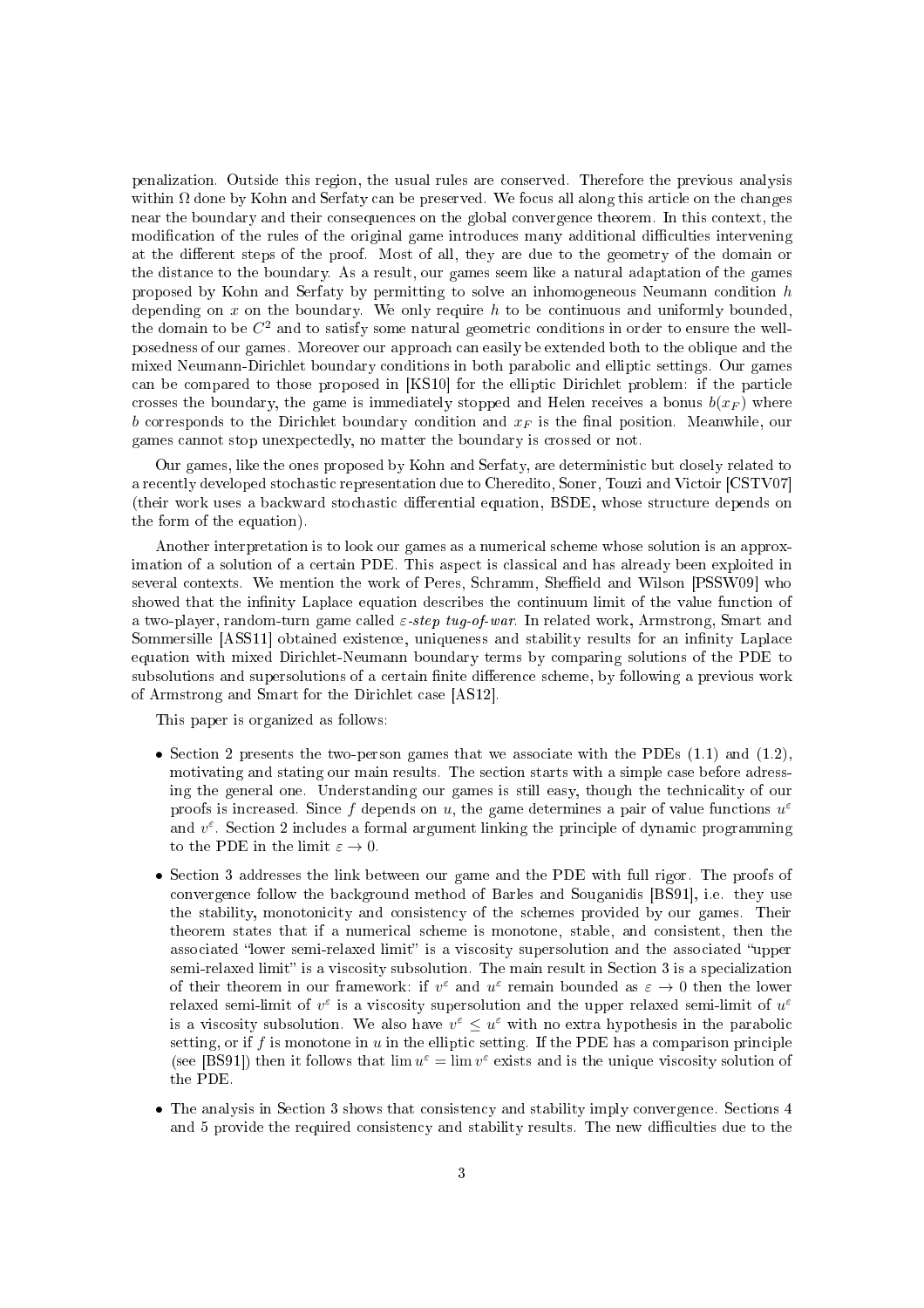penalization corresponding to the Neumann condition arise here. The main difficulty is to control the degeneration of the consistency estimate obtained in [KS10].

• Section 6 describes the games associated on the one hand to the oblique problem and on the other hand to the mixed type Dirichlet-Neumann boundary conditions in both parabolic and elliptic settings. By combining the results associated to the game linked to the Neumann problem in Section 2 with the ideas already presented in [KS10], we can obtain the results of onvergen
e.

Notation: The term domain will be reserved for a nonempty, connected, and open subset of  $\mathbb{R}^N$ . If  $x, y \in \mathbb{R}^N$ ,  $\langle x, y \rangle$  denotes the usual Euclidean inner product and  $||x||$  the Euclidean length of x. If A is a  $N \times N$  matrix, ||A|| denotes the operator norm  $||A|| = \sup_{||...|| \le 1} ||Ax||$ .  $S^N$  denotes the  $||x|| \leq 1$ 

set of symmetric  $N \times N$  matrices and  $E_{ij}$  the  $(i, j)$ -th matrix unit, the matrix whose only nonzero element is equal to 1 and occupies the  $(i, j)$ -th position.

Let O be a domain in  $\mathbb{R}^N$  and  $C_b^k(\mathcal{O})$  be the vector space of k-times continuously differentiable functions  $u: \mathcal{O} \to \mathbb{R}$ , such that all the partial derivatives of  $u$  up to order  $k$  are bounded on  $\mathcal{O}$ . For a domain  $\Omega$ , we define

$$
C_b^k(\overline{\Omega}) = \left\{ u \in L^\infty(\overline{\Omega}) : \exists \mathcal{O} \supset \overline{\Omega}, \mathcal{O} \text{ domain}, \exists v \in C_b^k(\mathcal{O}) \text{ s.t. } u = v_{|\overline{\Omega}} \right\}.
$$

It is equipped with the norm  $\lVert \cdot \rVert_{C_b^k(\overline{\Omega})}$  given by  $\lVert \phi \rVert_{C_b^k(\overline{\Omega})} = \sum^k$  $\sum_{i=0} \|D^i\phi\|_{L^\infty(\overline{\Omega})}.$ 

If Ω is a smooth domain, say  $C^2$ , the distance function to  $\partial\Omega$  is denoted by  $d = d(\cdot, \partial\Omega)$ , and we recall that, for all  $x \in \partial \Omega$ , the outward normal  $n(x)$  to  $\partial \Omega$  at x is given by  $n(x) = -Dd(x)$ .

Observe that, if  $\partial\Omega$  is assumed to be bounded and at least of class  $C^2$ , any  $x \in \mathbb{R}^N$  lying in a sufficiently small neighborhood of the boundary admits a unique projection onto  $\partial\Omega$ , denoted by

$$
\bar{x} = \text{proj}_{\partial\Omega}(x).
$$

In particular, the vector  $x - \bar{x}$  is parallel to  $n(\bar{x})$ . The projection onto  $\Omega$  will be denoted by  $\text{proj}_{\overline{\Omega}}$ . When it is well-defined, it can be decomposed as

$$
\text{proj}_{\overline{\Omega}}(x) = \begin{cases} \text{proj}_{\partial\Omega}(x), & \text{if } x \notin \Omega, \\ x, & \text{if } x \in \Omega. \end{cases}
$$

For each  $a > 0$ , we define  $\Omega(a) = \{x \in \overline{\Omega}, d(x) < a\}$ . We recall the following classical geometric condition (see e.g.  $[Eval0]$ ).

**Definition 1.1** (Interior ball condition). The domain  $\Omega$  satisfies the interior ball condition at  $x_0 \in \partial \Omega$  if there exists an open ball  $B \subset \Omega$  with  $x_0 \in \partial B$ .

We close this introduction by listing our main hypotheses on the form of the PDE. First of all we precise some hypotheses on the domain  $\Omega$ . Throughout this article,  $\Omega$  will denote a  $C^2$  domain. In the unbounded case, we impose the following slightly stronger condition than the interior ball condition

**Definition 1.2** (Uniform interior/exterior ball condition). The domain  $\Omega$  satisfies the uniform interior ball condition if there exists  $r > 0$  such that for all  $x \in \partial\Omega$  there exists an open ball  $B \subset \Omega$ with  $x \in \partial B$  and radius r. Moreover, the domain  $\Omega$  satisfies the uniform exterior ball condition if  $\mathbb{R}^N\backslash\overline{\Omega}$  satisfies the uniform interior ball condition.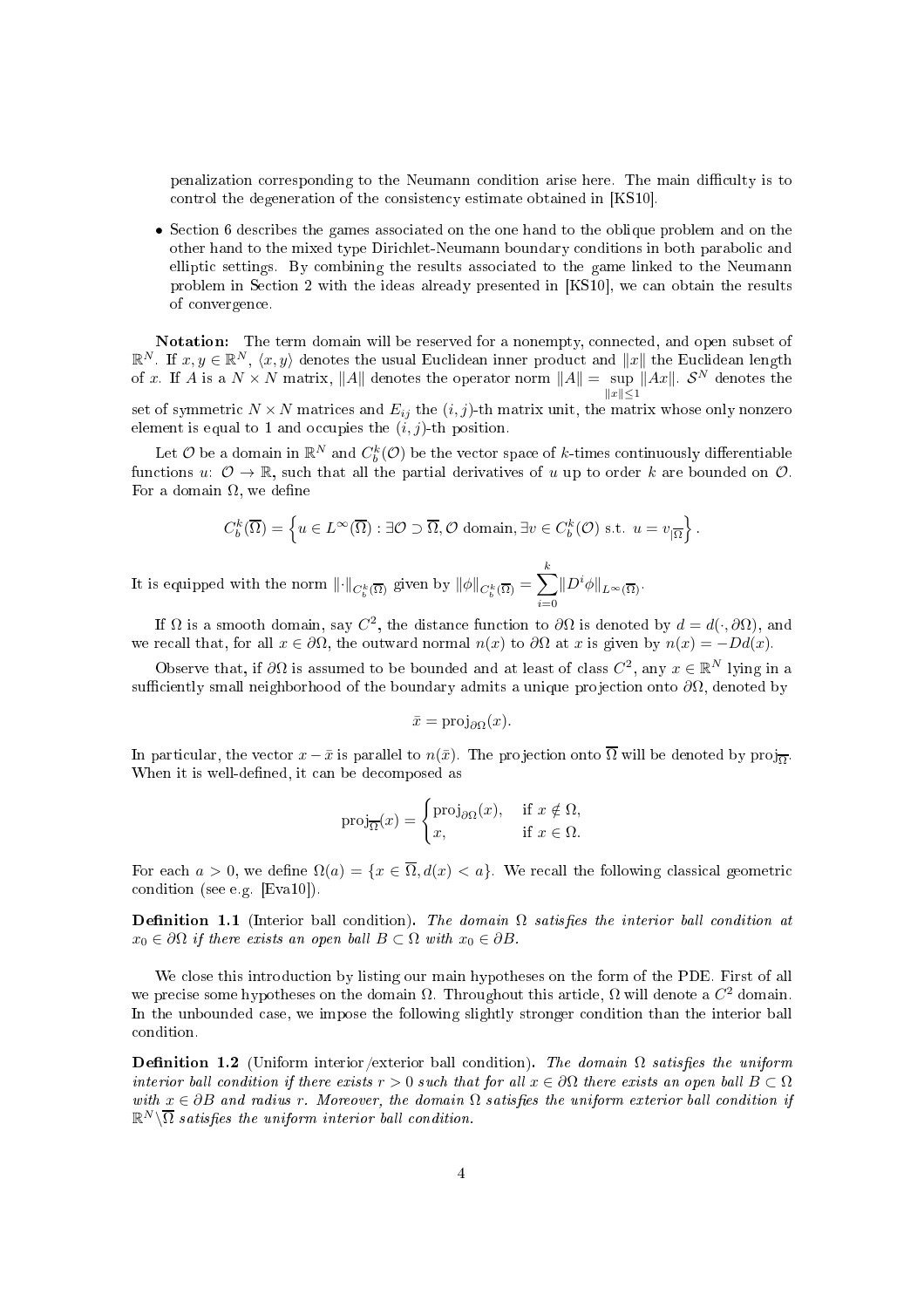We observe that the uniform interior ball ondition implies the interior ball ondition and that both the uniform interior and exterior ball conditions hold automatically for a  $C^2$  bounded domain.

The Neumann boundary condition  $h$  is assumed to be continuous and uniformly bounded on  $\partial\Omega$ . Similarly, in the parabolic framework, the final-time data g is supposed to be continuous and uniformly bounded on  $\overline{\Omega}$ .

The real-valued function  $f$  in (1.1) is defined on  $\mathbb{R}\times\overline{\Omega}\times\mathbb{R}\times\mathbb{R}^N\times\mathcal{S}^N$ . It is assumed throughout to be a continuous function of all its variables, and also that

• f is monotone in  $\Gamma$  in the sense that

(1.4) 
$$
f(t, x, z, p, \Gamma_1 + \Gamma_2) \le f(t, x, z, p, \Gamma_1)
$$
 for  $\Gamma_2 \ge 0$ .

In the time-dependent setting (1.1) we permit f to grow linearly in |z| (so solutions can grow exponentially, but cannot blow up). However we require uniform control in  $x$  (so solutions remain bounded as  $||x|| \to \infty$  with t fixed). In fact we assume that

• f has at most linear growth in z near  $p = 0$ ,  $\Gamma = 0$ , in the sense that for any K we have

(1.5) 
$$
|f(t, x, z, p, \Gamma)| \le C_K(1 + |z|),
$$

for some constant  $C_K \geq 0$ , for all  $x \in \overline{\Omega}$  and  $t, z \in \mathbb{R}$ , when  $\|(p, \Gamma)\| \leq K$ .

• f is locally Lipschitz in p and  $\Gamma$  in the sense that for any K we have

(1.6) 
$$
|f(t, x, z, p, \Gamma) - f(t, x, z, p', \Gamma')| \leq C_K (1 + |z|) ||(p, \Gamma) - (p', \Gamma')||,
$$

for some constant  $C_K \ge 0$ , for all  $x \in \overline{\Omega}$  and  $t, z \in \mathbb{R}$ , when  $||(p, \Gamma)|| + ||(p', \Gamma')|| \le K$ .

• f has controlled growth with respect to p and Γ, in the sense that for some constants  $q, r \geq 1$ ,  $C > 0$ , we have

(1.7) 
$$
|f(t, x, z, p, \Gamma)| \leq C(1 + |z| + ||p||^{q} + ||\Gamma||^{r}),
$$

for all  $t, x, z, p$  and  $\Gamma$ .

In the stationary setting  $(1.2)$  our solutions will be uniformly bounded. To prove the existence of such solutions we need the discounting to be sufficiently large. We also need analogues of  $(1.6)$ – $(1.7)$  but they can be local in z since z will ultimately be restricted to a compact set. In fa
t, we assume that

• There exists  $\eta > 0$  such that for all  $K \geq 0$ , there exists  $C_K^* > 0$  satisfying

(1.8) 
$$
|f(x, z, p, \Gamma)| \le (\lambda - \eta)|z| + C_K^*,
$$

for all  $x \in \overline{\Omega}$ ,  $z \in \mathbb{R}$ , when  $\|(p, \Gamma)\| \leq K$ ; here  $\lambda$  is the coefficient of u in the equation (1.2).

• f is locally Lipschitz in p and  $\Gamma$  in the sense that for any K and L we have

(1.9) 
$$
|f(x, z, p, \Gamma) - f(x, z, p', \Gamma')| \leq C_{K, L} ||(p, \Gamma) - (p', \Gamma')||,
$$

for some constant  $C_{K,L} \ge 0$ , for all  $x \in \overline{\Omega}$ , when  $||(p, \Gamma)|| + ||(p', \Gamma')|| \le K$  and  $|z| \le L$ .

- f has controlled growth with respect to p and Γ, in the sense that for some constants  $q, r \geq 1$ and for any L we have
	- (1.10)  $|f(x, z, p, \Gamma)| \le C_L(1 + ||p||^q + ||\Gamma||^r),$

for some constant  $C_L \geq 0$ , for all x, p and Γ, and any  $|z| \leq L$ .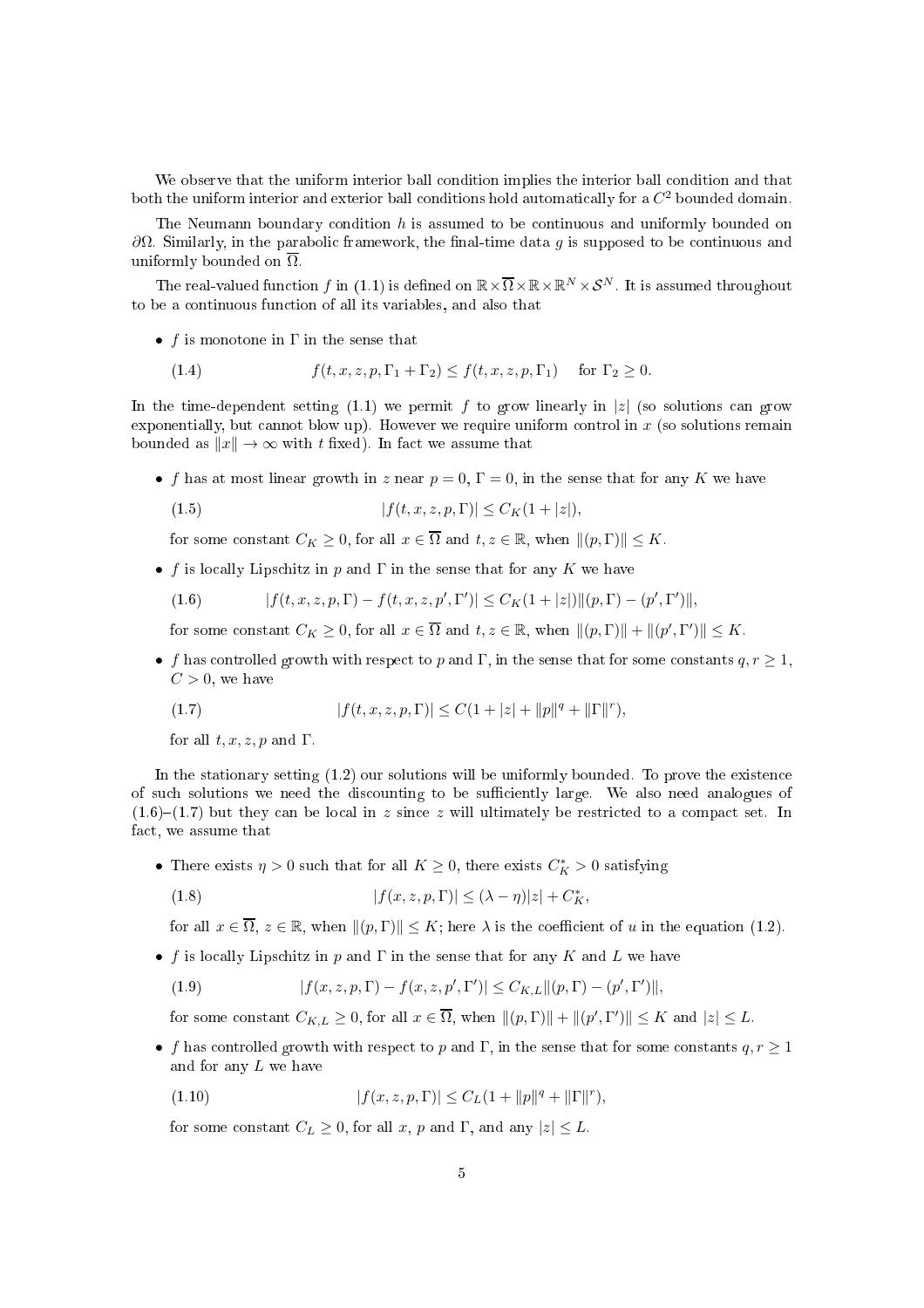A
knowledgements: I thank Sylvia Serfaty for bringing the problem to my attention and numerous helpful discussions. I thank Scott N. Armstrong for fruitful and encouraging talks and Guy Barles for helpful comments about viscosity solutions. Finally, I gratefully acknowledge support from the European Science Foundation through a EURYI award of Sylvia Serfaty.

#### 2The games

This section present our games. We begin by dealing with the linear heat equation. Section 1.1 adresses the time-dependent problem depending non linearly on  $u_i$ ; our main rigorous result for the time-dependent setting is stated here (Theorem 2.4). Section 1.2 discusses the stationary setting and states our main rigorous result for that ase (Theorem 2.7).

### 2.1 The linear heat equation

This section offers a deterministic two-persons game approach to the linear heat equation in one space dimension. More precisely, let  $(a, c) \in \mathbb{R}^2$  such that  $a \leq c$  and  $\Omega = ]a, c[$ . We consider the linear heat equation on  $\Omega$  with continuous final time data g on  $\overline{\Omega}$  and Neumann condition h on  $\partial\Omega$ 

(2.1) 
$$
\begin{cases} u_t + u_{xx} = 0, & \text{for } x \in \Omega \text{ and } t < T, \\ \frac{\partial u}{\partial n}(x, t) = h(x), & \text{for } x \in \partial\Omega = \{a, c\} \text{ and } t < T, \\ u(x, T) = g(x), & \text{for } x \in \overline{\Omega} \text{ and } t = T. \end{cases}
$$

Our goal is to apture, in the simplest possible setting, how a homogeneous Neumann ondition an be retrieved through a repeated deterministi game. The game dis
ussed here shares many features with the ones we will introduce in Sections 2.2–2.3, though it is not a special case. In parti
ular, it allows to understand the way we need to modify the rules of the pioneering games proposed by Kohn and Serfaty in [KS10] in order to model the Neumann condition.

There are two players, we call them Mark and Helen. A small parameter  $\varepsilon > 0$  is fixed as are the final time T, "Helen's payoff" (a continuous function g: [a, c]  $\rightarrow \mathbb{R}$ ) and a "coupon profile" close to the boundary (a function h:  $\{a, c\} \to \mathbb{R}$ ). The state of the game is described by its "spatial position"  $x \in \overline{\Omega}$  and "Helen's score"  $y \in \mathbb{R}$ . We suppose the game begins at time  $t_0$ . Since time steps are increments of  $\varepsilon^2$ , it is convenient to assume that  $T - t_0 = K\varepsilon^2$ , for some K.

When the game begins, the position can have any value  $x_0 \in \overline{\Omega}$ ; Helen's initial score is  $y_0 = 0$ . The rules are as follows: if, at time  $t_j = t_0 + j\varepsilon^2$ , the position is  $x_j$  and Helen's score is  $y_j$ , then

- Helen chooses a real number  $p_i$ .
- After seeing Helen's choice, Mark chooses  $b_j = \pm 1$  which gives an intermediate position  $\hat{x}_{j+1} = x_j + \Delta \hat{x}_j$  where

$$
\Delta \hat{x}_j = \sqrt{2\varepsilon} b_j \in \mathbb{R}.
$$

This position  $\hat{x}_{j+1}$  determines the next position  $x_{j+1} = x_j + \Delta x_j$  at time  $t_{j+1}$  by the rule

$$
x_{j+1} = \text{proj}_{\overline{\Omega}}(\hat{x}_{j+1}) \in \overline{\Omega},
$$

and Helen's s
ore hanges to

(2.2) 
$$
y_{j+1} = y_j + p_j \Delta \hat{x}_j - ||x_{j+1} - \hat{x}_{j+1}||h(x_j + \Delta x_j).
$$

• The clock moves forward to  $t_{j+1} = t_j + \varepsilon^2$  and the process repeats, stopping when  $t_K = T$ .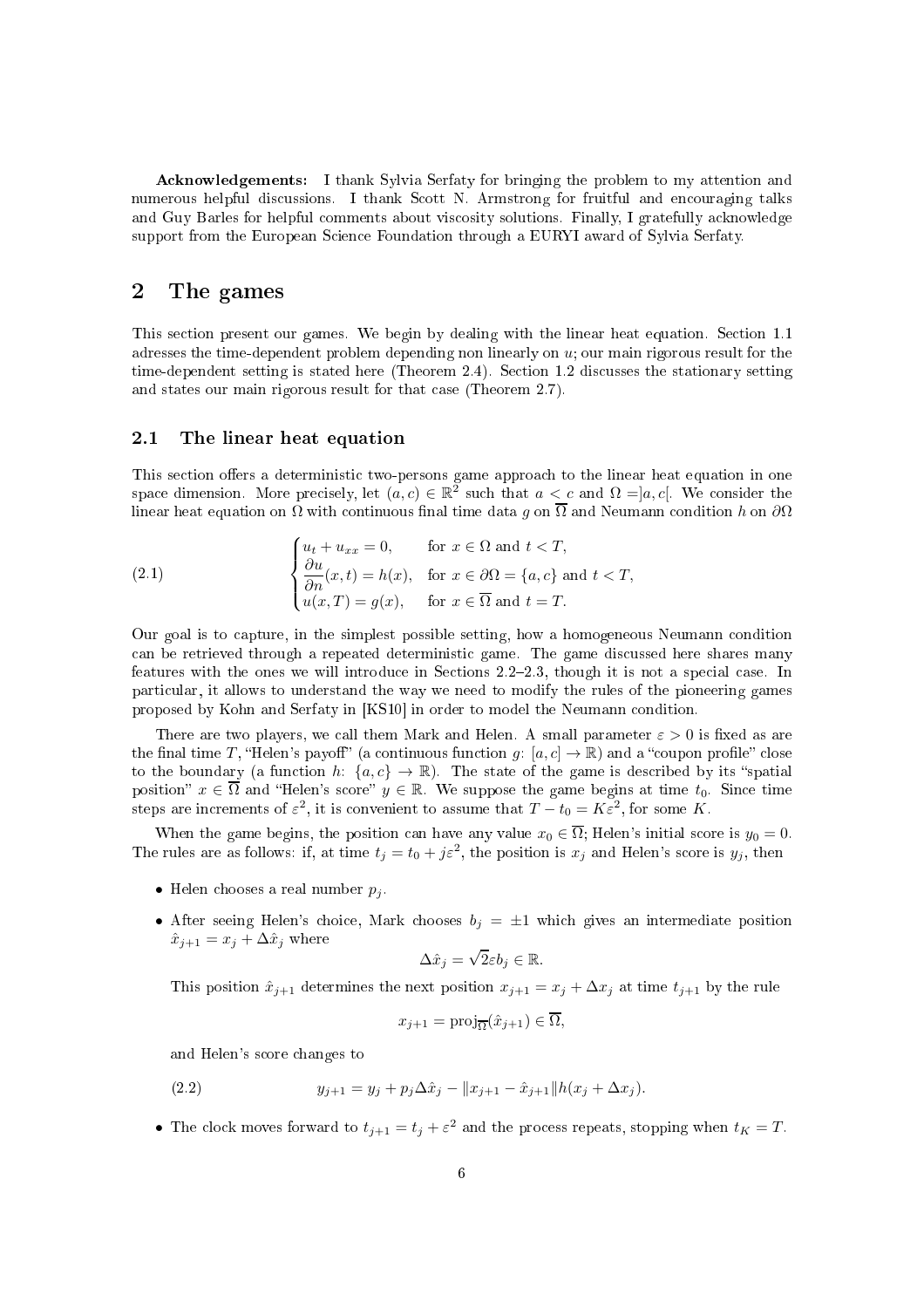• At the final time  $t_K = T$  a bonus  $g(x_K)$  is added to Helen's score, where  $x_K$  is the final-time position.

**Remark 2.1.** To give a sense to (2.2) for all  $\Delta x_j$ , the function h, which is defined only on  $\{a, c\}$ , can be extended on  $[a, c]$  by any function  $\Omega \to \mathbb{R}$  since  $||x_{j+1} - \hat{x}_{j+1}||$  is different from zero if and only if  $\hat{x}_{j+1} \notin \Omega$ . Moreover, by comparing the two moves  $\Delta \hat{x}_j$  and  $\Delta x_j$ , it is clear that  $||x_{i+1} - \hat{x}_{i+1}|| = ||\Delta x_i - \Delta \hat{x}_i||.$ 

Helen's goal is to maximize her final score, while Mark's goal is to obstruct her. We are interested in Helen's "value function"  $u^{\varepsilon}(x_0,t_0)$ , defined formally as her maximum worst-case final score starting from  $x_0$  at time  $t_0$ . It is determined by the dynamic programming principle

(2.3) 
$$
u^{\varepsilon}(x,t_j) = \max_{p \in \mathbb{R}} \min_{b=\pm 1} \left[ u^{\varepsilon}(x + \Delta x, t_{j+1}) - p\Delta \hat{x} + ||\Delta \hat{x} - \Delta x||h(x + \Delta x) \right],
$$

where  $\Delta \hat{x} = \sqrt{2\varepsilon}b$  and  $\Delta x = \text{proj}_{\overline{\Omega}}(x + \Delta \hat{x}) - x$ , associated with the final-time condition

$$
u^{\varepsilon}(x,T) = g(x).
$$

Evidently, if  $t_0 = T - K\varepsilon^2$  then (2.4)

$$
u^{\varepsilon}(x_0,T_0) = \max_{p_0 \in \mathbb{R}} \min_{b_0 = \pm 1} \cdots \max_{p_{K-1} \in \mathbb{R}} \min_{b_{K-1} = \pm 1} \left\{ g(x_K) + \sum_{j=0}^{K-1} -\sqrt{2\varepsilon} b_j p_j + ||\Delta \hat{x}_j - \Delta x_j|| h(x_j + \Delta x_j) \right\},\,
$$

where  $\Delta \hat{x}_j = \sqrt{2\varepsilon} b_j$  and  $\Delta x_j = \text{proj}_{\overline{\Omega}}(x_j + \Delta \hat{x}_j) - x_j$ . In calling this Helen's value function, we are using an established onvention from the theory of dis
rete-time, two person games (see e.g.  $[Fig 4]$ .

By introducing the operator  $L_{\varepsilon}$  defined by

(2.5) 
$$
L_{\varepsilon}[x,\phi] = \max_{p\in\mathbb{R}} \min_{b=\pm 1} \left[ \phi\left(x + \Delta x\right) - p\Delta \hat{x} + \|\Delta \hat{x} - \Delta x\| h(x + \Delta x) \right],
$$

where  $\Delta \hat{x} = \sqrt{2\varepsilon}b$  and  $\Delta x = \text{proj}_{\overline{\Omega}}(x + \Delta \hat{x}) - x$ , the dynamic programming principle (2.3) can be

(2.6) 
$$
u^{\varepsilon}(x,t) = L_{\varepsilon}[x, u^{\varepsilon}(\cdot, t + \varepsilon^{2})].
$$

We now formally argue that  $u^{\varepsilon}$  should converge as  $\varepsilon \to 0$  to the solution of the linear heat equation (2.1). The procedure for formal passage from the dynamic programming principle to the associated PDE is familiar: we suppress the dependence of  $u^{\varepsilon}$  on  $\varepsilon$  and we assume u is smooth enough to use the Taylor expansion. The first step leads to

(2.7) 
$$
u(x,t) \approx L_{\varepsilon}[x, u(\cdot, t + \varepsilon^{2})].
$$

For the second step we need to compute  $L^{\varepsilon}$  for a  $C^2$ -function  $\phi$ . By the Taylor expansion

$$
\phi(x + \Delta x) = \phi(x) + \phi_x(x)\Delta x + \frac{1}{2}\phi_{xx}(x)(\Delta x)^2 + O(\varepsilon^3)
$$
  
= 
$$
\phi(x) + \phi_x(x)\Delta \hat{x} + ||\Delta \hat{x} - \Delta x||\phi_x(x)n(\overline{x}) + \frac{1}{2}\phi_{xx}(x)(\Delta x)^2 + O(\varepsilon^3),
$$

where  $\overline{x} = \text{proj}_{\partial\Omega}(x)$ ,  $\Delta \hat{x} - \Delta x = ||\Delta \hat{x} - \Delta x||n(\overline{x})$  with n defined on  $\partial\Omega$  by  $n(x) = 1$  if  $x = c$  and  $n(x) = -1$  if  $x = a$ . Substituting this expression in (2.5), we deduce that for all  $C^2$ -function  $\phi$ ,

(2.8) 
$$
L_{\varepsilon}[x,\phi] = \phi(x) + \max_{p \in \mathbb{R}} \min_{b=\pm 1} \left[ (\phi_x - p)\Delta \hat{x} + \frac{1}{2} \phi_{xx} (\Delta x)^2 + ||\Delta \hat{x} - \Delta x|| \{ h(x + \Delta x) - n(\overline{x}) \phi_x \} \right] + o(\varepsilon^2).
$$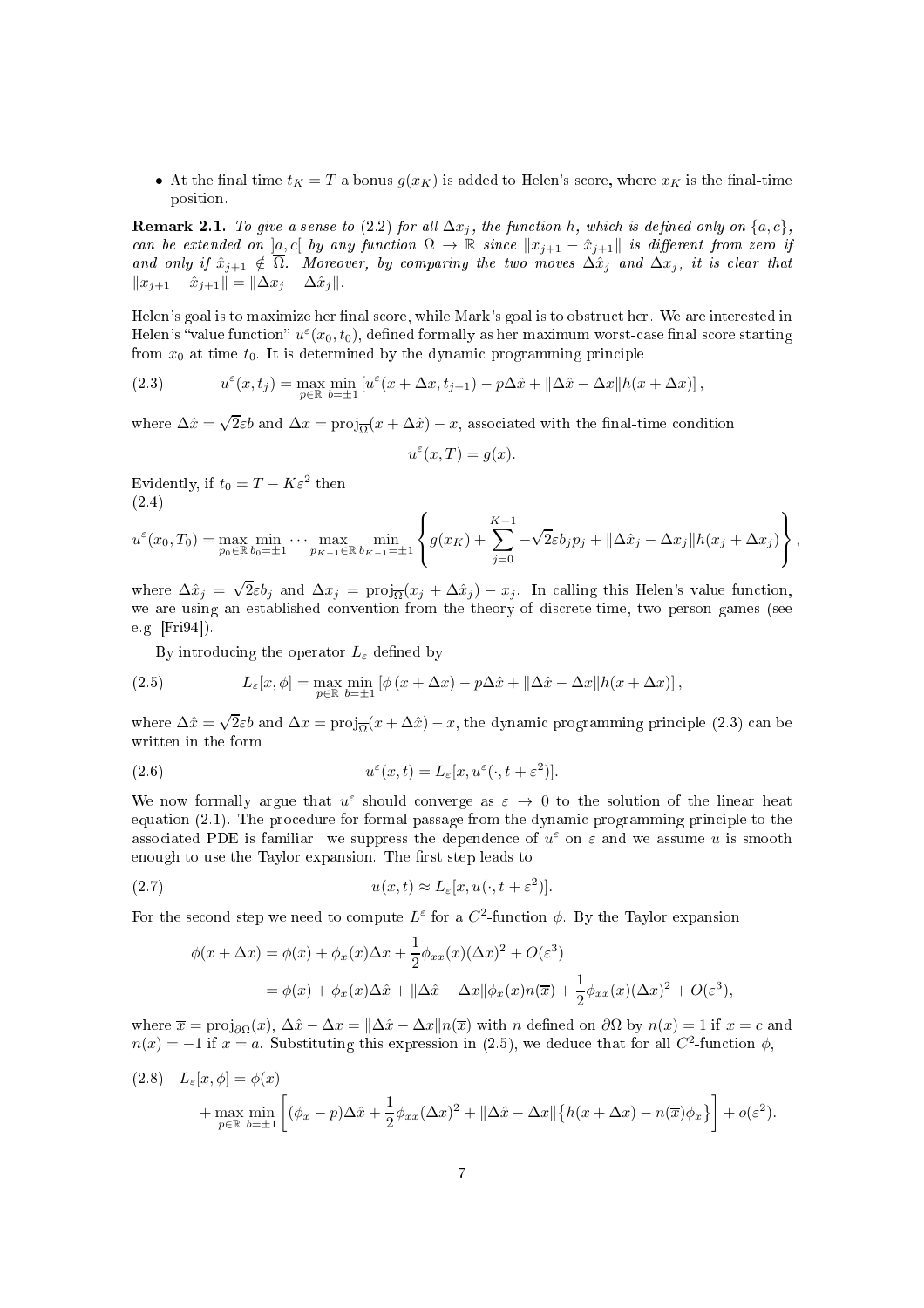It remains to compute the max min. If  $d(x) > \sqrt{2\varepsilon}$ , we always have  $\Delta x = \Delta \hat{x} = \sqrt{2\varepsilon}b$ , so that the boundary is never crossed and we retrieve the usual situation detailed in [KS10, Section 2.1]: Helen's optimal choice is  $p = \phi_x$  and  $L_{\varepsilon}[x, \phi] = \phi(x) + \varepsilon^2 \phi_{xx}(x) + o(\varepsilon^2)$ . If  $d(x) < \sqrt{2\varepsilon}$ , we still have  $\Delta\hat{x} = \sqrt{2b\varepsilon}$  but there is a change: if the boundary is crossed,  $\Delta x = d(x)$  and  $\|\Delta\hat{x} - \Delta x\|$  $\sqrt{2\varepsilon} - d(x)$ . Suppose that Helen has chosen  $p \in \mathbb{R}$ . Considering the min in (2.8), Mark only has two possibilities  $b \in \{\pm 1\}$ . More precisely, suppose that x is close to c so that  $\overline{x} = c$  and  $n(\overline{x}) = 1$ ; the case when x is close to a is strictly parallel. If Mark chooses  $b = 1$ , the associated value is

$$
V_{p,+} = \sqrt{2}(\phi_x - p)\varepsilon + \frac{1}{2}\phi_{xx}d^2(x) + (\sqrt{2}\varepsilon - d(x))(h(c) - \phi_x),
$$

while if Mark chooses  $b = -1$ , the associated value is

$$
V_{p,-} = -\sqrt{2}(\phi_x - p)\varepsilon + \phi_{xx}\varepsilon^2.
$$

To determine his strategy, Mark compares  $V_{p,-}$  to  $V_{p,+}$ . He chooses  $b = -1$  if  $V_{p,-} < V_{p,+}$ , i.e. if

$$
\sqrt{2}(\phi_x - p)\varepsilon + \frac{1}{2}\phi_{xx}d^2(x) + (\sqrt{2}\varepsilon - d(x))(h(c) - \phi_x) > -\sqrt{2}(\phi_x - p)\varepsilon + \phi_{xx}\varepsilon^2,
$$

that we an rearrange into

$$
2\sqrt{2}(\phi_x - p)\varepsilon > \phi_{xx}\left(\varepsilon^2 - \frac{d^2(x)}{2}\right) - \left(\sqrt{2}\varepsilon - d(x)\right)[h(c) - \phi_x].
$$

This last inequality yields an explicit condition on the choice of p previously made by Helen

(2.9) 
$$
p < p_{\text{opt}} := \phi_x + \frac{1}{2} \left( 1 - \frac{d(x)}{\sqrt{2\varepsilon}} \right) [h(c) - \phi_x] + \frac{1}{2\sqrt{2}} \phi_{xx} \left( 1 - \frac{d^2(x)}{2\varepsilon^2} \right) \varepsilon.
$$

Meanwhile Mark chooses  $b = 1$  if  $V_{p,+} < V_{p,-}$ , which leads to the reverse inequality  $p > p_{\text{opt}}$ . The situation when  $V_{p,+} = V_{p,-}$  obviously corresponds to  $p = p_{\text{opt}}$ . We deduce that

$$
L_{\varepsilon}[x,\phi] = \max\left[\max_{p\leq p_{\text{opt}}} V_{p,-}, V_{p_{\text{opt}},-}, \max_{p\geq p_{\text{opt}}} V_{p,+}\right].
$$

Helen wants to optimize her choice of p. The functions  $V_{p,+}$  and  $V_{p,-}$  are both affine on  $\phi_x - p$ . The first one is decreasing while the second is increasing with respect to  $p$ . As a result, we deduce that Helen's optimal choice is  $p = p_{\text{opt}}$  as defined in (2.9) and  $L_{\varepsilon}[x,\phi] = V_{p_{\text{opt}},+} = V_{p_{\text{opt}},-}$ . We notice that Helen behaves optimally by becoming indifferent to Mark's choice; our games will not always conserve this feature, observed in [KS10]. Finally, for all  $C^2$ -function  $\phi$ , we have

$$
(2.10) \quad L_{\varepsilon}[x,\phi] = \phi(x)
$$
  
+  $\left\{ \frac{\varepsilon}{\sqrt{2}} \left( 1 - \frac{d(x)}{\sqrt{2\varepsilon}} \right) [h(\overline{x}) - n(\overline{x})\phi_x(x)] + \frac{\varepsilon^2}{2} \phi_{xx}(x) \left( 1 + \frac{d^2(x)}{2\varepsilon^2} \right) + o(\varepsilon^2), \text{ if } d(x) \le \sqrt{2\varepsilon},$   
+  $\left\{ \frac{\varepsilon}{\varepsilon^2} \phi_{xx}(x) + o(\varepsilon^2), \text{ if } d(x) \ge \sqrt{2\varepsilon} \right\}.$ 

Since u is supposed to be smooth enough, the Taylor expansion on t yields that  $u(\cdot, t + \varepsilon^2) =$  $u(\cdot, t) + u_t(\cdot, t)\varepsilon^2 + o(\varepsilon^2)$  and we formally derive the PDE by plugging (2.10) in (2.7). This gives (2.11)

$$
0 \approx \varepsilon^2 u_t + \begin{cases} \frac{\varepsilon}{\sqrt{2}} \left( 1 - \frac{d(x)}{\sqrt{2}\varepsilon} \right) \left[ h(\overline{x}) - n(\overline{x})u_x \right] + \frac{\varepsilon^2}{2} u_{xx} \left( 1 + \frac{d^2(x)}{2\varepsilon^2} \right) + o(\varepsilon^2), & \text{if } d(x) \le \sqrt{2}\varepsilon, \\ \varepsilon^2 u_{xx} + o(\varepsilon^2), & \text{if } d(x) \ge \sqrt{2}\varepsilon. \end{cases}
$$

If  $x \in \Omega$ , for  $\varepsilon$  small enough, the second alternative in (2.11) is always valid so that we deduce from the  $\varepsilon^2$ -order terms in (2.11) that  $u_t + u_{xx} = 0$ . If x is on the boundary  $\partial\Omega$ , then  $d(x) = 0$ ,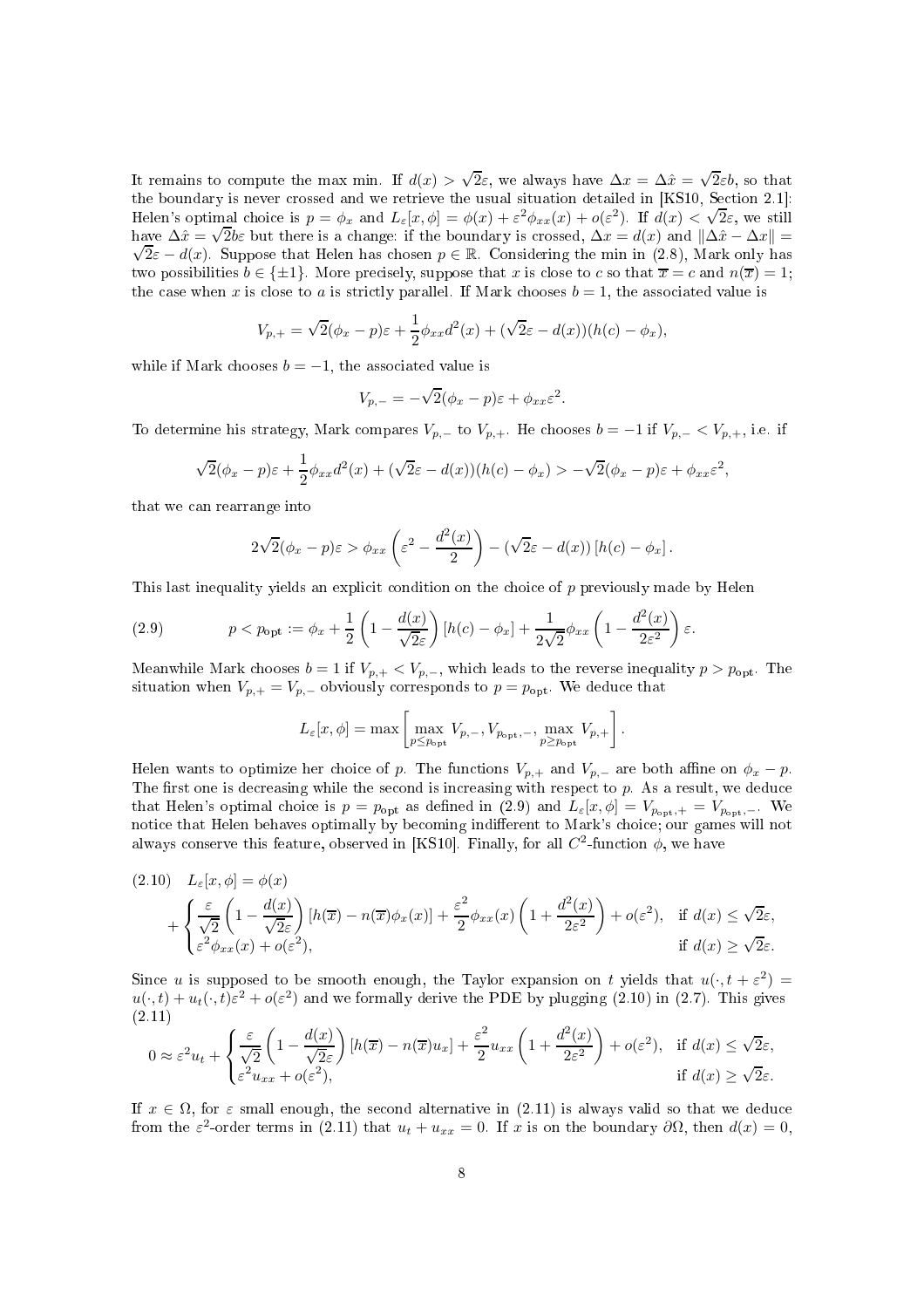$\overline{x} = x$  and the first possibility in (2.11) is always satisfied. We observe that the  $\varepsilon$ -order term is predominant since  $\varepsilon \gg \varepsilon^2$ . By dividing by  $\varepsilon$  and letting  $\varepsilon \to 0$ , we obtain  $h(x) - u_x(x) \cdot n(x) = 0$ .

Now we present a financial interpretation of this game. Helen plays the role of a hedger or an investor, while Mark represents the market. The position x is a stock price which evolves in  $\overline{\Omega}$ as a function of time t, starting at  $x_0$  at time  $t_0$  and the boundary  $\partial\Omega$  plays the role of barriers which additionally determine a coupon when the stock price crosses  $\partial\Omega$ . The small parameter  $\varepsilon$ determines both the stock price increments  $\Delta \hat{x} \leq \sqrt{2}\varepsilon$  and the time step  $\varepsilon^2$ . Helen's score keeps track of the profits and losses generated by her hedging activity.

Helen's situation is as follows: she holds an option that will pay her  $g(x(T))$  at time T (g could be negative). Her goal is to hedge this position by buying or selling the stock at each time increment. She can borrow and lend money without paying or collecting any interest, and can take any (long or short) stock position she desires. At each step, Helen chooses a real number  $p_j$ (depending on  $x_i$  and  $t_i$ ), then adjusts her portfolio so it contains  $-p_i$  units of stock (borrowing or lending to finance the transaction, so there is no change in her overall wealth). Mark sees Helen's choice. Taking it into account, he makes the stock go up or down (i.e. he chooses  $b_j = \pm 1$ ), trying to degrade her outcome. The stock price changes from  $x_j$  to  $x_{j+1} = \text{proj}_{\overline{\Omega}}(x_j + \Delta \hat{x}_j)$ , and Helen's wealth changes by −  $\sqrt{2\varepsilon}b_j p_j + ||\Delta\hat{x}_j - \Delta x_j||h(x_j + \Delta x_j)$  (she has a profit if it is positive, a loss if it is negative). The term  $\|\Delta \hat{x}_j - \Delta x_j\| h(x_j + \Delta x_j)$  is a coupon that will be produced only if the special event  $\Delta \hat{x}_j \notin \Omega$  happens. The hedger must take into account the possibility of this new event. The hedging parameter  $p_j$  is modified close to the boundary but the hedger's value function is still independent from the variations of the market. At the final time Helen collects her option payoff  $g(x_K)$ . If Helen and Mark both behave optimally at each stage, then we deduce by (2.4) that

$$
u^{\varepsilon}(x_0, t_0) + \sum_{j=0}^{K-1} \sqrt{2\varepsilon} b_j p_j - ||\Delta \hat{x}_j - \Delta x_j|| h(x_j + \Delta x_j) = g(x_K).
$$

Helen's decisions are in fact identical to those of an investor hedging an option with payoff  $q(x)$ and coupon  $h(x)$  if the underlying asset crosses the barrier  $\partial\Omega$  in a binomial-tree market with  $\Delta \hat{x} = \sqrt{2\varepsilon}$  at each timestep.

# 2.2 General parabolic equations

This section explains what to do when f depends on  $Du, D^2u$  and also on u. We also permit dependence on x and t, so we are now discussing a fully-nonlinear (degenerate) parabolic equation of the form

(2.12) 
$$
\begin{cases} \partial_t u - f(t, x, u, Du, D^2 u) = 0, & \text{for } x \in \Omega \text{ and } t < T, \\ \langle Du(x, t), n(x) \rangle = h(x), & \text{for } x \in \partial \Omega \text{ and } t < T, \\ u(x, T) = g(x), & \text{for } x \in \overline{\Omega}, \end{cases}
$$

where  $\Omega$  is a  $C^2$ -domain satisfying both the uniform interior and exterior ball conditions and the boundary condition h and the final-time data  $g$  are uniformly bounded, continuous, depending only on x.

There are two players, Helen and Mark; a small parameter  $\varepsilon$  is fixed. Since the PDE is to be solved in  $\Omega$ , Helen's final-time bonus g is now a function of  $x \in \overline{\Omega}$  and Helen's coupon profile h is a function of  $x \in \partial\Omega$ . The state of the game is described by its spatial position  $x \in \overline{\Omega}$  and Helen's debt  $z \in \mathbb{R}$ . Helen's goal is to minimize her final debt, while Mark's is to obstruct her.

The rules of the game depend on three new parameters,  $\alpha, \beta, \gamma > 0$  whose presence represents no loss of generality. Their role will be lear in a moment. The requirements

$$
\alpha < 1/3,
$$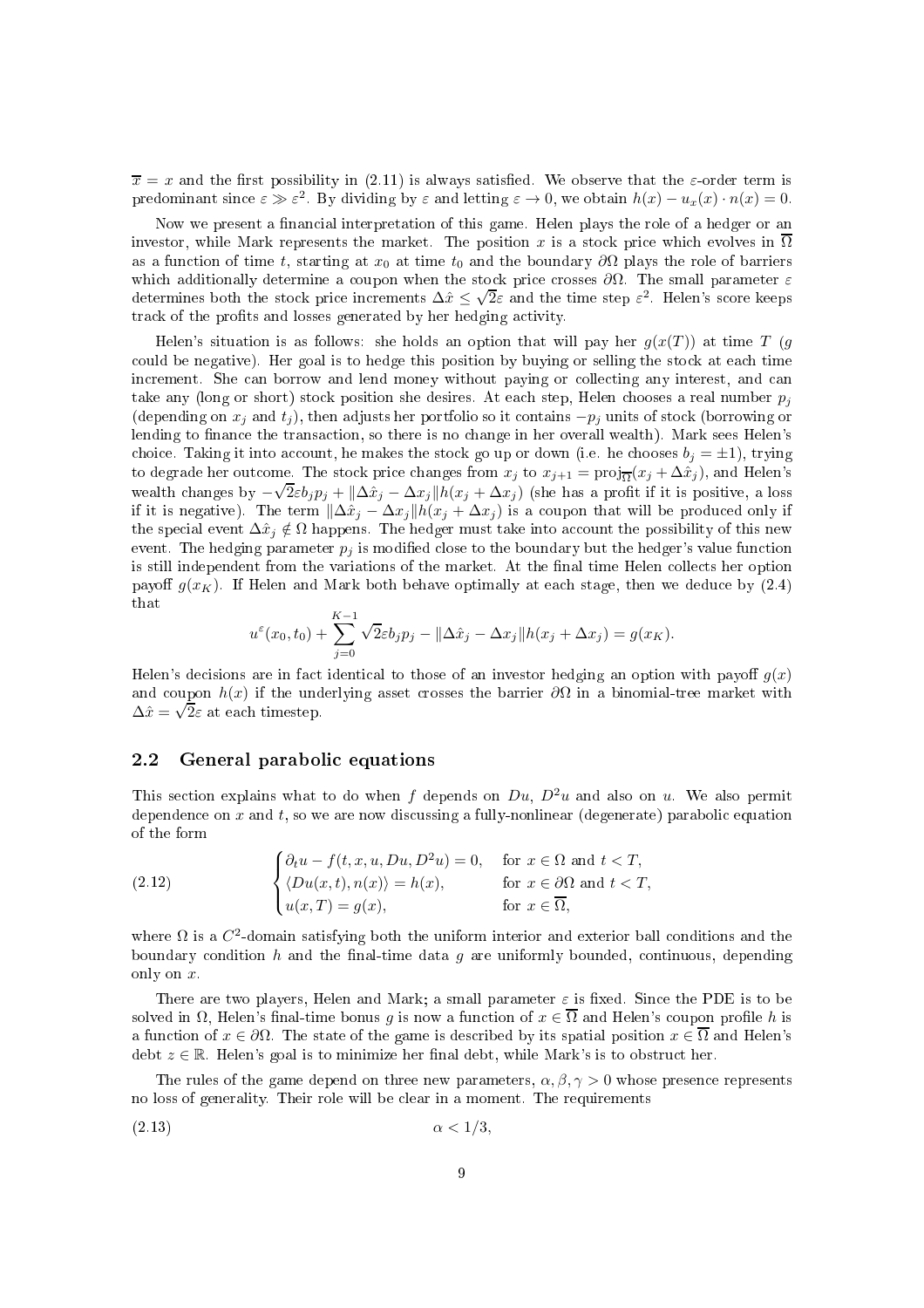and

$$
(2.14) \qquad \alpha + \beta < 1, \qquad 2\alpha + \gamma < 2, \qquad \max(\beta q, \beta r) < 2,
$$

will be clear in the explanation of the game. However, the proof of convergence in Section 3 and consistency in Section 4 needs more: there we will require

$$
(2.15) \qquad \qquad \gamma < 1 - \alpha, \quad \beta(q - 1) < \alpha + 1, \quad \gamma(r - 1) < 2\alpha, \quad \gamma r < 1 + \alpha.
$$

These conditions do not restrict the class of PDEs we consider, since for any q and r there exist  $\alpha$ ,  $\beta$  and  $\gamma$  with the desired properties.

Using the language of our financial interpretation:

- a) First we consider  $U^{\varepsilon}(x, z, t)$ , Helen's optimal wealth at time T, if initially at time t the stock price is x and her wealth is  $-z$ .
- b) Then we define  $u^{\varepsilon}(x,t)$  or  $v^{\varepsilon}(x,t)$  as, roughly speaking, the initial debt Helen should have at time  $t$  to break even at time  $T$ .

The proper definition of  $U^{\varepsilon}(x, z, t)$  involves a game similar to that of Section 2.1. The rules are as follows: if at time  $t_j = t_0 + j\varepsilon^2$ , the position is  $x_j$  and Helen's debt is  $z_j$ , then

1. Helen chooses a vector  $p_j \in \mathbb{R}^N$  and a matrix  $\Gamma_j \in \mathcal{S}^N$ , restricted by

(2.16) 
$$
||p_j|| \leq \varepsilon^{-\beta}, ||\Gamma_j|| \leq \varepsilon^{-\gamma}.
$$

2. Taking Helen's choice into account, Mark chooses the stock price  $x_{i+1}$  so as to degrade Helen's outcome. Mark chooses an intermediate point  $\hat{x}_{j+1} = x_j + \Delta \hat{x}_j \in \mathbb{R}^N$  such that

$$
||\Delta \hat{x}_j|| \le \varepsilon^{1-\alpha}
$$

This position  $\hat{x}_{j+1}$  determines the new position  $x_{j+1} = x_j + \Delta x_j \in \overline{\Omega}$  at time  $t_{j+1}$  by the rule

.

$$
(2.18) \t\t x_{j+1} = \text{proj}_{\overline{\Omega}}(\hat{x}_{j+1}).
$$

3. Helen's debt hanges to

$$
(2.19) \ z_{j+1} = z_j + p_j \cdot \Delta \hat{x}_j + \frac{1}{2} \langle \Gamma_j \Delta \hat{x}_j, \Delta \hat{x}_j \rangle + \varepsilon^2 f(t_j, x_j, z_j, p_j, \Gamma_j) - ||\Delta \hat{x}_j - \Delta x_j|| h(x_j + \Delta x_j).
$$

4. The clock steps forward to  $t_{j+1} = t_j + \varepsilon^2$  and the process repeats, stopping when  $t_K = T$ . At the final time Helen receives  $g(x_K)$  from the option.

This game is well-posed for all  $\varepsilon > 0$  small enough. As mentioned in the introduction, the uniform exterior ball condition holds automatically for a  $C<sup>2</sup>$ -bounded domain. In this case, by compactness of  $\partial\Omega$ , there exists  $\varepsilon_* > 0$  such that  $proj_{\overline{\Omega}}$  is well-defined for all  $x \in \Omega$  such that  $d(x) \leq \varepsilon_*$ . It can be noticed that an unbounded  $C^2$ -domain, even with bounded curvature, does not generally satisfy this condition. Since the domain  $\Omega$  satisfy the uniform exterior ball condition given by Definition 1.2 for a certain  $r$ , the projection is well-defined on the tubular neighborhood  ${x \in \mathbb{R}^N \backslash \Omega, d(x) < r/2}$  of the boundary.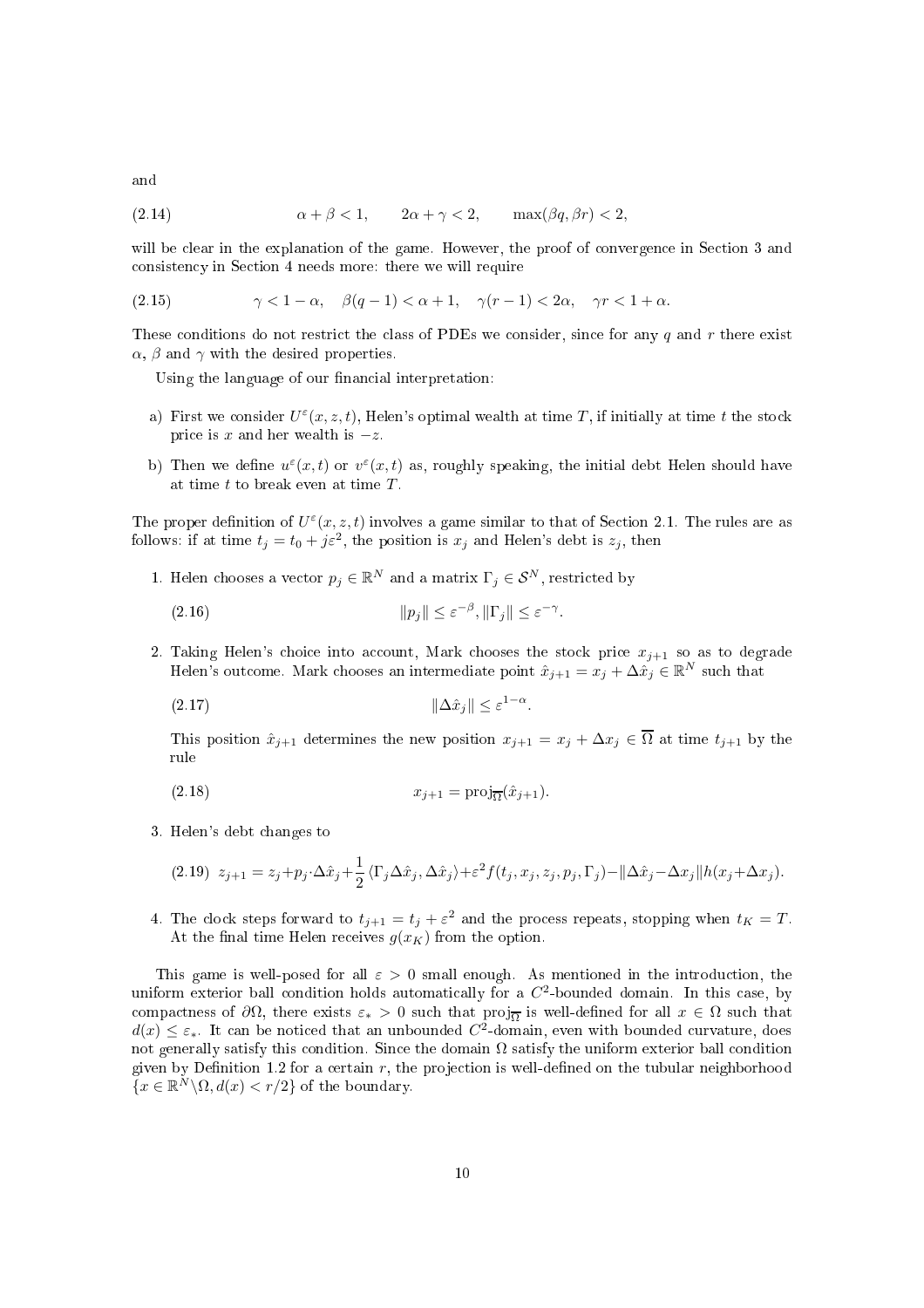

Figure 1: Rules of the game, near the boundary  $\partial\Omega$  and within the domain.

**Remark 2.2.** To give a sense to (2.19) for all  $\Delta x_i$ , the function h which is defined only on the boundary can be extended on  $\Omega$  by any function  $\Omega \to \mathbb{R}$  since  $||x_{j+1} - \hat{x}_{j+1}||$  is different from zero if and only if  $\hat{x}_{j+1} \notin \Omega$ . Moreover, by comparing  $\Delta \hat{x}_j$  and  $\Delta x_j$ , one gets the relation

$$
x_{j+1} = \hat{x}_{j+1} + \Delta x_j - \Delta \hat{x}_j.
$$

If  $\hat{x}_{j+1} \in \Omega$ , then  $x_{j+1} = \hat{x}_{j+1}$  and the rules of the usual game [KS10] are retrieved. Figure 1 presents the two possible situations for the choice for Mark:  $B(x, \varepsilon^{1-\alpha}) \subset \Omega$  or not.

Helen's goal is to maximize her worst-case score at time  $T$ , and Mark's is to work against her. Her value fun
tion is

(2.20) 
$$
U^{\varepsilon}(x_0, z_0, t_0) = \max_{\text{Helen's choices}} [g(x_K) - z_K].
$$

It is characterized by the dynamic programming principle

(2.21) 
$$
U^{\varepsilon}(x, z, t_j) = \max_{p, \Gamma} \min_{\Delta \hat{x}} U^{\varepsilon}(x + \Delta x, z + \Delta z, t_{j+1})
$$

together with the final-time condition  $U^{\varepsilon}(x, z, T) = g(x)-z$ . Here  $\Delta \hat{x}$  is  $\hat{x}_{j+1}-x_j$ ,  $\Delta x$  is determined by

(2.22) 
$$
\Delta x = x_{j+1} - x_j = \text{proj}_{\overline{\Omega}}(x_j + \Delta \hat{x}_j) - x_j,
$$

and  $\Delta z = z_{j+1} - z_j$  is given by (2.19), and the optimizations are constrained by (2.16) and (2.17). It is easy to see that the max/min is achieved and is a continuous function of x and z at each discrete time (the proof is by induction backward in time, like the argument sketched in [KS10]).

When f depends on z, the function  $z \mapsto U^{\varepsilon}(x, z, t)$  can be nonmonotone, so we must distinguish between the minimal and maximal debt with which Helen breaks even at time  $T$ . Thus, following  $[CSTV07]$ , we define

(2.23) 
$$
u^{\varepsilon}(x_0, t_0) = \sup\{z_0 : U^{\varepsilon}(x_0, z_0, t_0) \ge 0\}
$$

and

(2.24) 
$$
v^{\varepsilon}(x_0, t_0) = \inf\{z_0 : U^{\varepsilon}(x_0, z_0, t_0) \leq 0\},
$$

with the convention that the empty set has sup =  $-\infty$  and inf =  $\infty$ . Clearly  $v^{\varepsilon} \leq u^{\varepsilon}$ , and  $u^{\varepsilon}(x,T) \leq v^{\varepsilon}(x,T) = g(x)$ . Since the definitions of  $u^{\varepsilon}$  and  $v^{\varepsilon}$  are implicit, these functions can not be characterized by a dynamic programming principle. However we still have two "dynamic programming inequalities".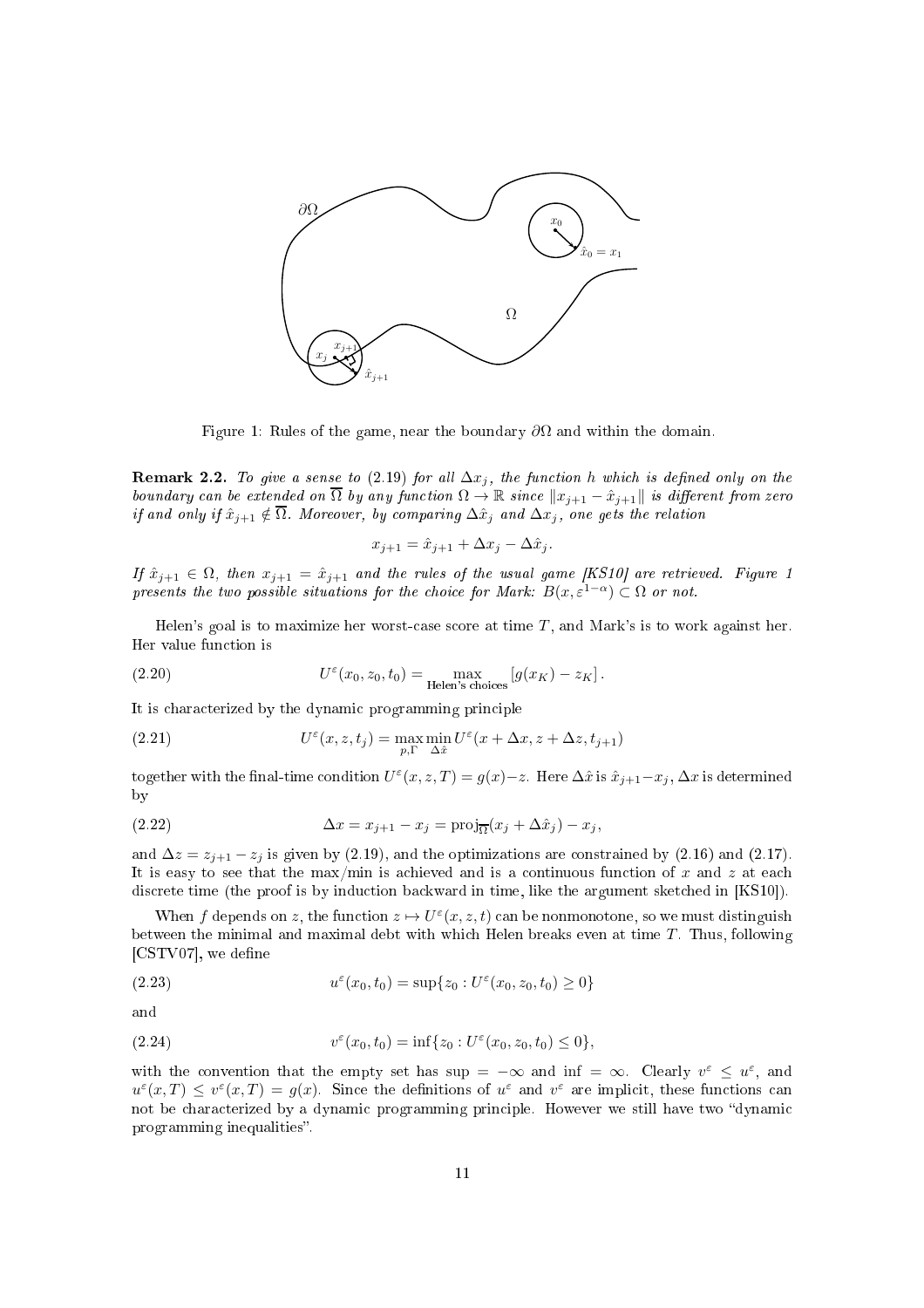**Proposition 2.3.** If  $u^{\varepsilon}(x,t)$  is finite then

(2.25) 
$$
u^{\varepsilon}(x,t) \leq \sup_{p,\Gamma} \inf_{\Delta \hat{x}} \left[ u^{\varepsilon}(x + \Delta x, t + \varepsilon^{2}) - \left( p \cdot \Delta \hat{x} + \frac{1}{2} \langle \Gamma \Delta \hat{x}, \Delta \hat{x} \rangle + \varepsilon^{2} f(t, x, u^{\varepsilon}(x, t), p, \Gamma) - ||\Delta \hat{x} - \Delta x|| h(x + \Delta x) \right) \right].
$$

Similarly, if  $v^{\varepsilon}(x,t)$  is finite then

$$
(2.26) \quad v^{\varepsilon}(x,t) \ge \sup_{p,\Gamma} \inf_{\Delta \hat{x}} \left[ v^{\varepsilon}(x + \Delta x, t + \varepsilon^2) \right] - \left( p \cdot \Delta \hat{x} + \frac{1}{2} \langle \Gamma \Delta \hat{x}, \Delta \hat{x} \rangle + \varepsilon^2 f(t, x, v^{\varepsilon}(x, t), p, \Gamma) - ||\Delta \hat{x} - \Delta x|| h(x + \Delta x) \right) \right].
$$

The sup and inf are constrained by  $(2.16)$  and  $(2.17)$  and  $\Delta x$  is determined by  $(2.22)$ .

Proof. The argument follows the same lines as the proof of the dynamic programming inequalities given in [KS10, Proposition 2.1]. For sake of completeness we give here the details. To prove  $(2.25)$ , consider  $z = u^{\varepsilon}(x, t)$ . By the definition of  $u^{\varepsilon}$  (and remembering that  $U^{\varepsilon}$  is continuous) we have  $U^{\varepsilon}(x, z, t) = 0$ . Hence writing (2.21), we have

$$
0 = \max_{p,\Gamma} \min_{\Delta \hat{x}} U^{\varepsilon} \left( x + \Delta x, z + p \cdot \Delta \hat{x} + \frac{1}{2} \langle \Gamma \Delta \hat{x}, \Delta \hat{x} \rangle + \varepsilon^{2} f(t, x, z, p, \Gamma) - ||\Delta \hat{x} - \Delta x|| h(x + \Delta x), t + \varepsilon^{2} \right).
$$

We conclude that there exist p,  $\Gamma$  (constrained by (2.16)) such that for all  $\Delta \hat{x}$  constrained by (2.17), determining  $\Delta x$  by (2.22), we have

$$
U^{\varepsilon}(x+\Delta x,z+p\cdot\Delta\hat{x}+\frac{1}{2}\langle\Gamma\Delta\hat{x},\Delta\hat{x}\rangle+\varepsilon^{2}f(t,x,z,p,\Gamma)-\|\Delta\hat{x}-\Delta x\|h(x+\Delta x),t+\varepsilon^{2})\geq 0.
$$

By the definition of  $u^{\varepsilon}$  given by (2.23), this implies that

$$
z + p \cdot \Delta \hat{x} + \frac{1}{2} \langle \Gamma \Delta \hat{x}, \Delta \hat{x} \rangle + \varepsilon^2 f(t, x, z, p, \Gamma) - ||\Delta \hat{x} - \Delta x|| h(x + \Delta x) \le u^{\varepsilon} (x + \Delta x, t + \varepsilon^2).
$$

In other words, there exist  $p, \Gamma$  such that for every  $\Delta \hat{x}$ , determining  $\Delta x$  by (2.22),

$$
z \leq u^{\varepsilon}(x + \Delta x, t + \varepsilon^{2}) - \left( p \cdot \Delta \hat{x} + \frac{1}{2} \langle \Gamma \Delta \hat{x}, \Delta \hat{x} \rangle + \varepsilon^{2} f(t, x, z, p, \Gamma) - ||\Delta \hat{x} - \Delta x||h(x + \Delta x) \right).
$$

Recalling that  $z = u^{\varepsilon}(x,t)$  and passing to the inf and sup, we get (2.25). The proof of (2.26) follows exactly the same lines.  $\Box$ 

To define viscosity subsolutions and supersolutions, we shall follow the Barles and Perthame procedure [BP88], let us recall the upper and lower relaxed semi-limits defined for  $(t, x) \in [0, T] \times \overline{\Omega}$ as

(2.27) 
$$
\bar{u}(x,t) = \limsup_{\substack{y \to x, y \in \overline{\Omega} \\ t_j \to t \\ \varepsilon \to 0}} u^{\varepsilon}(y,t_j) \quad \text{and} \quad \underline{v}(x,t) = \liminf_{\substack{y \to x, y \in \overline{\Omega} \\ t_j \to t \\ \varepsilon \to 0}} v^{\varepsilon}(y,t_j),
$$

where the discrete times are  $t_j = T - j\varepsilon^2$ . We shall show, under suitable hypotheses, that <u>v</u> and  $\overline{u}$  are respectively viscosity super and subsolutions of (2.12). Before stating our rigorous result in Se
tion 2.2.2, the next se
tion presents the heuristi derivation of the PDE (2.12) through the optimal strategies of Helen and Mark.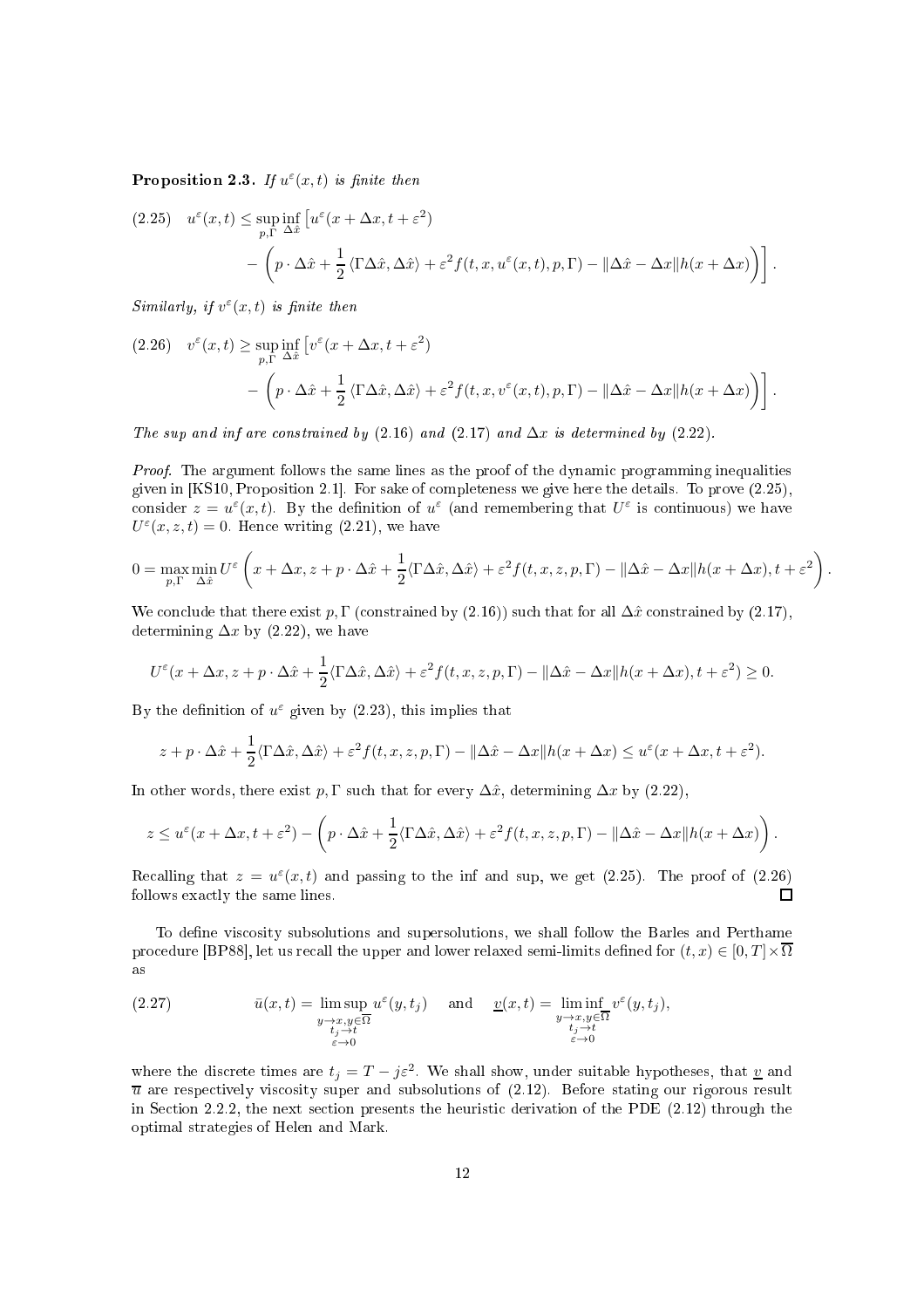### 2.2.1 Heuristi derivation of the optimal player strategies

We now formally show that  $u^{\varepsilon}$  should converge as  $\varepsilon \to 0$  to the solution of (2.12). Roughly speaking, the PDE (2.12) is the formal Hamilton Jacobi Bellman equation associated to the twopersons game presented at Se
tion 2.2. The pro
edure for formal derivation from the dynami programming principle to a corresponding PDE is classical: we assume  $u^{\varepsilon}$  and  $v^{\varepsilon}$  coincide and are smooth to use Taylor expansion, suppress the dependence of  $u^{\varepsilon}$  and  $v^{\varepsilon}$  on  $\varepsilon$  and finally make  $\varepsilon \to 0$ . That has already been done for x far from the boundary in [KS10, Section 2.2] for f depending only on  $(Du, D<sup>2</sup>u)$ . We now suppose that x is close enough of the boundary so that  $\hat{x}$ can be nontrivial. By assuming  $u^{\varepsilon} = v^{\varepsilon}$  as announced and suppressing the dependence of  $u^{\varepsilon}$  on  $\varepsilon$ , the two dynamic programming inequalities  $(2.25)$  and  $(2.26)$  give the programming equality

$$
(2.28) \quad u(x,t) \approx \sup_{p,\Gamma} \inf_{\Delta \hat{x}} \left[ u(x + \Delta x, t + \varepsilon^2) \right] - \left( p \cdot \Delta \hat{x} + \frac{1}{2} \langle \Gamma \Delta \hat{x}, \Delta \hat{x} \rangle + \varepsilon^2 f(t, x, u(x, t), p, \Gamma) - ||\Delta \hat{x} - \Delta x||h(x + \Delta x) \right) \right].
$$

Remembering that  $\Delta \hat{x}$  is small, if u is assumed to be smooth, we obtain

$$
u(x + \Delta x, t + \varepsilon^2) + ||\Delta \hat{x} - \Delta x||h(x + \Delta x)
$$
  
\n
$$
\approx u(x, t) + \varepsilon^2 u_t + Du \cdot \Delta x + \frac{1}{2} \langle D^2 u \Delta x, \Delta x \rangle + ||\Delta \hat{x} - \Delta x||h(x + \Delta x)
$$
  
\n
$$
\approx u(x, t) + \varepsilon^2 u_t + Du \cdot \Delta \hat{x} + ||\Delta \hat{x} - \Delta x|| \{h(x + \Delta x) - Du \cdot n(x + \Delta x)\} + \frac{1}{2} \langle D^2 u \Delta x, \Delta x \rangle,
$$

where we used in the last line that  $\Delta x = \Delta \hat{x} + (\Delta x - \Delta \hat{x})$  and that the outer normal can be expressed by  $n(x + \Delta x) = -\frac{\Delta x - \Delta \hat{x}}{\Delta \hat{x} - \Delta x}$  $\frac{d\mathbf{x}}{\|\Delta \hat{x} - \Delta x\|}$  if  $\hat{x} \notin \Omega$ . Substituting this computation in (2.28), and rearranging the terms, we get

(2.29) 
$$
0 \approx \varepsilon^2 u_t + \max_{p, \Gamma} \min_{\Delta \hat{x}} \left[ (Du - p) \cdot \Delta \hat{x} + ||\Delta \hat{x} - \Delta x|| \{ h(x + \Delta x) - Du \cdot n(x + \Delta x) \} + \frac{1}{2} \langle D^2 u \Delta x, \Delta x \rangle - \frac{1}{2} \langle \Gamma \Delta \hat{x}, \Delta \hat{x} \rangle - \varepsilon^2 f(t, x, u, p, \Gamma) \right].
$$

where u, Du,  $D^2u$  are evaluated at  $(x, t)$ . We have ignored the upper bounds in (2.16) since they allow p,  $\Gamma$  to be arbitrarily large in the limit  $\varepsilon \to 0$  (we shall of course be more careful in Section 4).

If the domain  $\Omega$  does not satisfy the uniform interior ball condition,  $\Omega$  can present an infinity number of "neck pitchings" of neck size arbitrarily small. To avoid this situation, the uniform interior ball condition is used to impose a strictly positive lower bound on these necks. If  $x$  is supposed to be extremely close to the  $C^2$ -boundary and  $\|\Delta \hat{x}\| \leq \varepsilon^{1-\alpha}$ , the boundary looks like a hyperplane orthogonal to the outer normal vector  $n(\bar{x})$ , where  $\bar{x}$  is the projection of x on the boundary  $\partial\Omega$  (see Figure 2). By Gram-Schmidt process, we can find some vectors  $e_2, \dots, e_N$  such that  $(e_1 = n(\bar{x}), e_2, \dots, e_N)$  form an orthonormal basis of  $\mathbb{R}^N$ . In this basis, denote (2.30)

$$
p = p_1 n(\bar{x}) + \tilde{p} \text{ and } \Gamma = (\langle \Gamma e_i, e_j \rangle)_{1 \leq i,j \leq N} = \left( \begin{array}{ccc} \Gamma_{11} & \cdots & (\Gamma_{1i})_{2 \leq i \leq N} & \cdots \\ \vdots & & & \Gamma \\ (\Gamma_{i1})_{2 \leq i \leq N} & & & \Gamma \end{array} \right),
$$

where  $p_1 \in \mathbb{R}, \tilde{p} \in V^{\perp} = \text{span}(e_2, \dots, e_N)$  and  $\overline{\Gamma} = (\langle \Gamma e_i, e_j \rangle)_{2 \le i, j \le N} \in \mathcal{S}^{N-1}$ .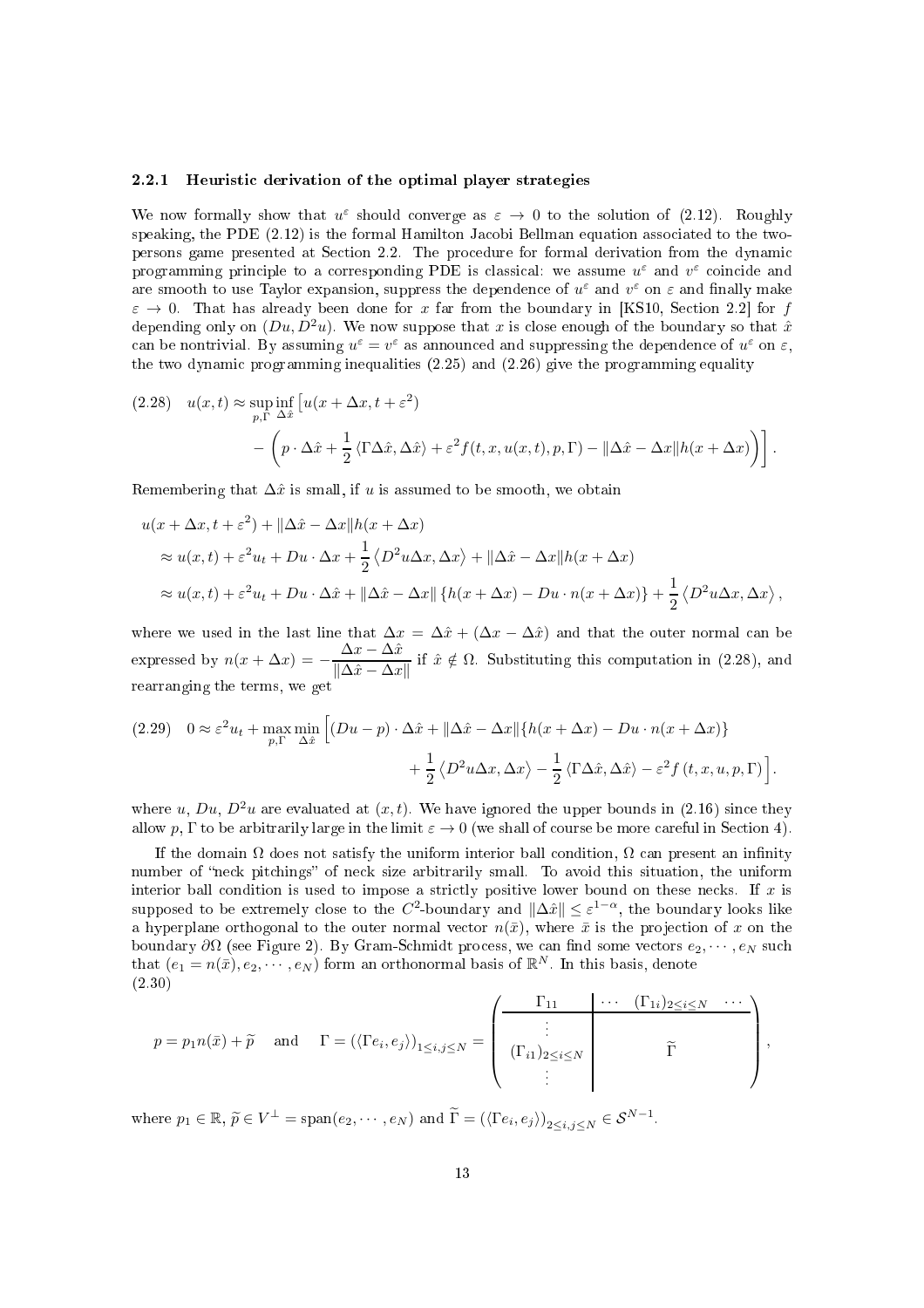

Figure 2: Formal derivation for x near the boundary  $\partial\Omega$ , notation:  $\bar{x} = \text{proj}_{\partial\Omega}(x)$ .

Let us focus on the Neumann penalization term in  $(2.29)$  denoted by

$$
p(x) = \|\Delta \hat{x} - \Delta x\| \mathbf{m}(\Delta x) \quad \text{with} \quad \mathbf{m}(\Delta x) = \begin{cases} h(x + \Delta x) - Du(x) \cdot \mathbf{n}(x + \Delta x), & \text{if } \hat{x} \notin \overline{\Omega}, \\ \tilde{m}(\Delta x), & \text{if } \hat{x} \in \overline{\Omega}, \end{cases}
$$

where  $m(\Delta x)$  is extended for  $\hat{x} \in \overline{\Omega}$  by any function  $\tilde{m}(\Delta x)$  (see Remark 2.2). This contribution is favorable to Helen,  $p(x) > 0$ , if  $m(x) > 0$ , or to Mark,  $p(x) < 0$ , if  $m(x) < 0$ , and its size depends on the magnitude of the vector  $\Delta \hat{x} - \Delta x$ . Our formal derivation is local and essentially geometric, in the sense that our target is to determine the optimal choices for Helen by considering all the moves  $\Delta x$  that Mark can choose. By continuity of h and smoothness of u, the function  $m(\Delta x)$ is close to  $m = h(\bar{x}) - Du(x) \cdot n(\bar{x})$  if  $\hat{x} \notin \overline{\Omega}$ . We shall assume here that  $m(\Delta x)$ , which serves to model the Neumann boundary condition, is locally constant on the boundary and equal to  $m$ . This hypothesis corresponds in the game to assume that in a small neighborhood, crossing the boundary is always favorable to one player. In order to only focus on the geometric aspects, this approach seems formally appropriate since it freezes the dependence of  $p(x)$  on  $m(x)$  by eliminating the difficulties linked to the variations of  $m(x)$  like the change of sign.

Hence, it is sufficient to examine

(2.31)  
\n
$$
\max_{p,\Gamma} \min_{\Delta \hat{x}} \left[ (Du - p) \cdot \Delta \hat{x} + ||\Delta \hat{x} - \Delta x||m + \frac{1}{2} \langle D^2 u \Delta x, \Delta x \rangle - \frac{1}{2} \langle \Gamma \Delta \hat{x}, \Delta \hat{x} \rangle - \varepsilon^2 f(t, x, u, p, \Gamma) \right].
$$

The formal proof will be performed in three steps.

**Step 1:** To determine the optimal choice for Helen of p, we consider the  $\varepsilon$ -order optimization problem obtained from (2.31) by neglecting the second  $\varepsilon$ -order terms

(2.32) 
$$
\mathcal{M} = \max_{p} \min_{\Delta \hat{x}} [(Du - p) \cdot \Delta \hat{x} + ||\Delta \hat{x} - \Delta x||m].
$$

By writing  $\Delta \hat{x} = (\Delta \hat{x})_1 n(\overline{x}) + \Delta \hat{x}$  with  $\Delta \hat{x} \in V^{\perp}$  and observing that  $\|\Delta \hat{x} - \Delta x\|$  depends only on  $(\Delta \hat{x})_1$ , we decompose the max min (2.32) into

$$
\mathcal{M} = \max_{p_1, \tilde{p}} \min_{\Delta \hat{x}} \left[ (\widetilde{Du} - \tilde{p}) \cdot \widetilde{\Delta x} + (Du_1 - p_1)(\Delta \hat{x})_1 + ||\Delta \hat{x} - \Delta x|| \right]
$$
  
= 
$$
\max_{p_1} \min_{|\Delta \hat{x}|_1 \le \varepsilon^{1-\alpha}} \left[ (Du_1 - p_1)(\Delta \hat{x})_1 + ||\Delta \hat{x} - \Delta x|| m + \max_{\tilde{p}} \min_{||\Delta \hat{x}|| \le \sqrt{\varepsilon^{2-2\alpha} - |(\Delta \hat{x})_1|^2}} (\widetilde{Du} - \tilde{p}) \cdot \widetilde{\Delta \hat{x}} \right].
$$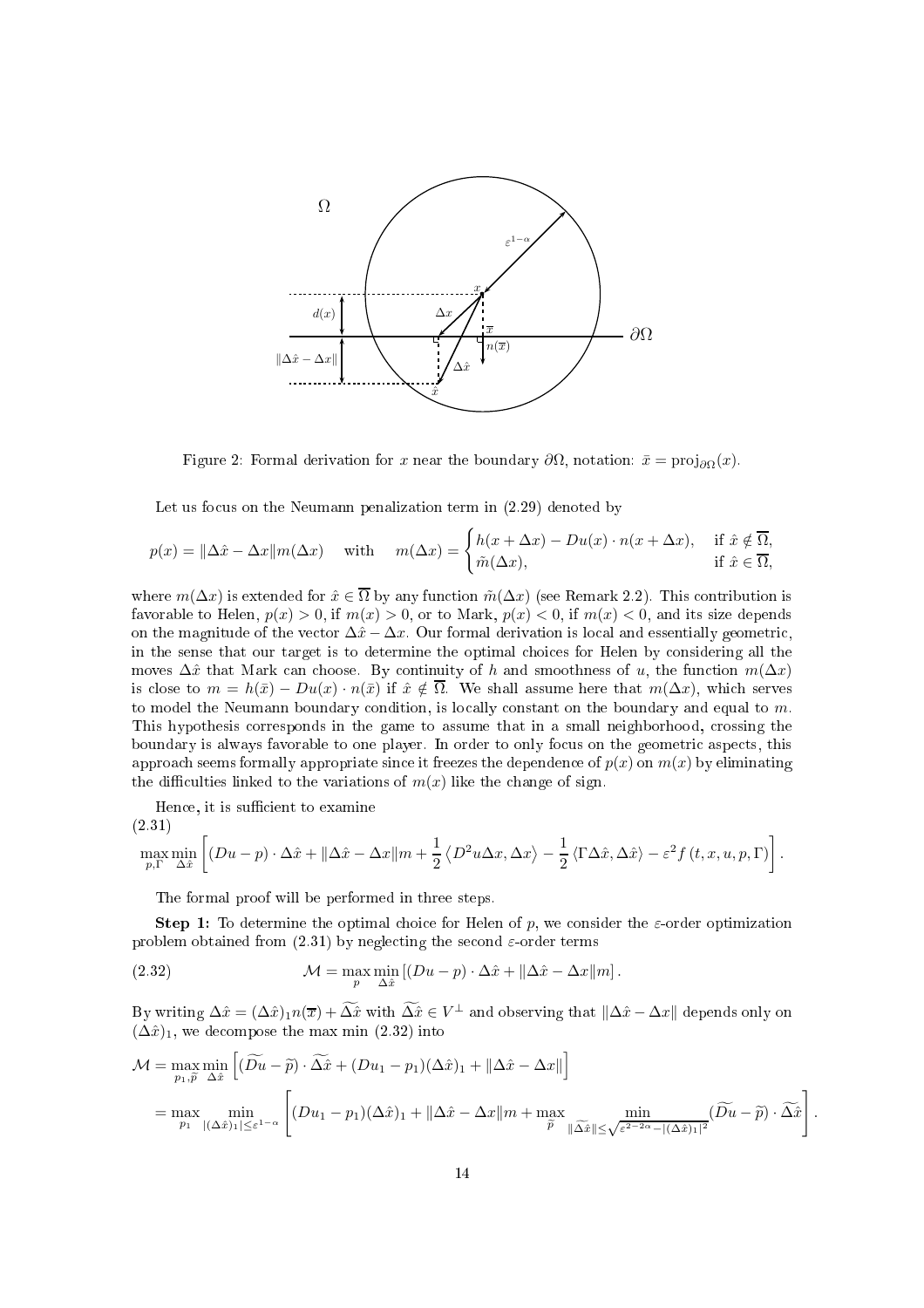Noticing that the choices of  $\tilde{p}$  and  $p_1$  are independent from each other, we can successively solve the optimization problems. First of all, in order to choose  $\tilde{p}$ , let us determine

$$
\widetilde{\mathcal{M}} = \max_{\widetilde{p}} \min_{\|\widetilde{\Delta x}\| \le \sqrt{\varepsilon^{2-2\alpha} - |(\Delta \hat{x})_1|^2}} (\widetilde{Du} - \widetilde{p}) \cdot \widetilde{\Delta x}.
$$

If  $\Delta \hat{x} = \pm \varepsilon^{1-\alpha} n(\overline{x})$ ,  $\Delta \hat{x} = 0$  and the min is always zero: Helen's choice is irrelevant. Otherwise, Helen should take  $\tilde{p} = \text{proj}_{V^{\perp}} Du = \widetilde{Du}$ , since otherwise Mark can make this max min strictly negative and minimal by choosing  $\widetilde{\Delta x} = -\sqrt{\varepsilon^{2-2\alpha} - |(\Delta \hat{x})_1|^2} \frac{(Du - p)_V \bot}{||Du - p||}$  with  $\Delta \hat{x} \neq \pm \varepsilon^{1-\alpha} n(\overline{x})$ . Thus Helen chooses  $\widetilde{p} = \widetilde{Du}$ ,  $\widetilde{\mathcal{M}} = 0$  and M reduces to

(2.33) 
$$
\mathcal{M} = \max_{p_1} \min_{\Delta \hat{x}} \left[ ((Du)_1 - p_1)(\Delta \hat{x})_1 + ||\Delta \hat{x} - \Delta x||m \right].
$$

To determine the remaining coordinate  $p_1 = p \cdot n(\bar{x})$  of p, we now consider the optimization problem (2.33) by restricting the possible choices made by Mark to the moves  $\Delta\hat{x}$  which belong to the subspace  $V = \mathbb{R}n(\bar{x})$ . Since  $\|\Delta \hat{x}\| \leq \varepsilon^{1-\alpha}$  and  $\Delta \hat{x} \in V$ , we use the parametrization  $\Delta \hat{x} = \lambda \varepsilon^{1-\alpha} n(\bar{x}), \ \lambda \in [-1,1]$ . If  $\hat{x} \in \Omega$ , the boundary is not crossed and  $\|\Delta x - \Delta \hat{x}\| = 0$ , while if  $\hat{x} \notin \Omega$  the boundary is crossed and  $\|\Delta x - \Delta \hat{x}\| = \lambda \varepsilon^{1-\alpha} - d(x)$ .

The intermediate point  $\hat{x} = \bar{x} \in \partial\Omega$  separating the two regions corresponds to  $\lambda_0 = \frac{d(x)}{\varepsilon^{1-\alpha}}$  $\frac{1}{\varepsilon^{1-\alpha}}$  and  $\|\Delta x - \Delta \hat{x}\| = 0$ . As a result, to compute the min in (2.33), we shall distinguish these two regions by de
omposing the global minimization problem into two minimization problems respe
tively on ea
h region

(2.34) 
$$
\mathcal{M} = \max_{s_p} \kappa(s_p) \quad \text{with} \quad \kappa(s_p) = \min(\mathcal{M}_1(s_p), \mathcal{M}_2(s_p)),
$$

where  $s_p = (Du - p) \cdot n(\bar{x})$  and

(2.35) 
$$
\mathcal{M}_1(s_p) = \min_{\lambda_0 \leq \lambda_1 \leq 1} M_1(\lambda_1) \quad \text{with} \quad M_1(\lambda_1) = (s_p + m)\varepsilon^{1-\alpha}\lambda_1 - d(x)m,
$$

(2.36) 
$$
\mathcal{M}_2(s_p) = \min_{-1 \leq \lambda_2 \leq \lambda_0} M_2(\lambda_2) \quad \text{with} \quad M_2(\lambda_2) = s_p \varepsilon^{1-\alpha} \lambda_2.
$$

For fixed p, the functions defining  $M_1$  and  $M_2$  are affine and can easily be minimized separately

- If  $s_n + m \geq 0$ ,  $\mathcal{M}_1(s_n)$  is attained for  $\lambda_1 = \lambda_0$  and  $\mathcal{M}_1(s_n) = d(x)s_n$ .
- If  $s_p + m < 0$ ,  $\mathcal{M}_1(s_p)$  is attained for  $\lambda_1 = 1$  and  $\mathcal{M}_1(s_p) = \varepsilon^{1-\alpha}s_p + (\varepsilon^{1-\alpha} d(x))m$ .
- If  $s_p \geq 0$ ,  $\mathcal{M}_2(s_p)$  is attained for  $\lambda_2 = -1$  and  $\mathcal{M}_2(s_p) = -\varepsilon^{1-\alpha} s_p$ .
- If  $s_p < 0$ ,  $\mathcal{M}_2(s_p)$  is attained for  $\lambda_2 = \lambda_0$  and takes the value  $\mathcal{M}_2(s_p) = d(x)s_p$ .

Geometrically,  $\lambda \in \{-1, 1, \lambda_0\}$  corresponds to three particular moves:  $\Delta \hat{x} = \pm \varepsilon^{1-\alpha} n(\bar{x})$  and  $\Delta \hat{x} = d(x)n(\bar{x})$ . We are going to distinguish several cases to compute the max min according to the sign of  $s_p$  and m. First of all, let us assume that m is positive.

- (C1) If  $s_p \geq 0$  then  $s_p + m \geq 0$  and the optimal choices are  $(\lambda_1, \lambda_2) = (\lambda_0, -1)$ . It remains to minimize between (2.35) and (2.36). Taking into account that  $d(x) \leq \varepsilon^{1-\alpha}$  and  $s_p \geq 0$ , we get by the definition of  $\kappa(s_p)$  given by  $(2.34)$  that  $\kappa(s_p) = \min\{d(x)s_p, -\varepsilon^{1-\alpha}s_p\} = -\varepsilon^{1-\alpha}s_p$ .
- (C2) If  $-m \leq s_p < 0$  then  $(\lambda_1, \lambda_2) = (\lambda_0, \lambda_0)$  and  $\kappa(s_p) = \mathcal{M}_1(s_p) = \mathcal{M}_2(s_p) = d(x)s_p$ .
- (C3) If  $s_p < -m < 0$  then  $(\lambda_1, \lambda_2) = (1, \lambda_0)$  and  $\mathcal{M}_1(s_p) = \varepsilon^{1-\alpha} s_p + (\varepsilon^{1-\alpha} d(x))m$  and  $M_2(s_p) = d(x)s_p$ . By multiplying the inequality  $s_p < -m < 0$  by  $(\varepsilon^{1-\alpha} - d(x))$ , we get  $\kappa(s_p) = \min\{\varepsilon^{1-\alpha}s_p + (\varepsilon^{1-\alpha} - d(x))m, d(x)s_p\} = d(x)s_p.$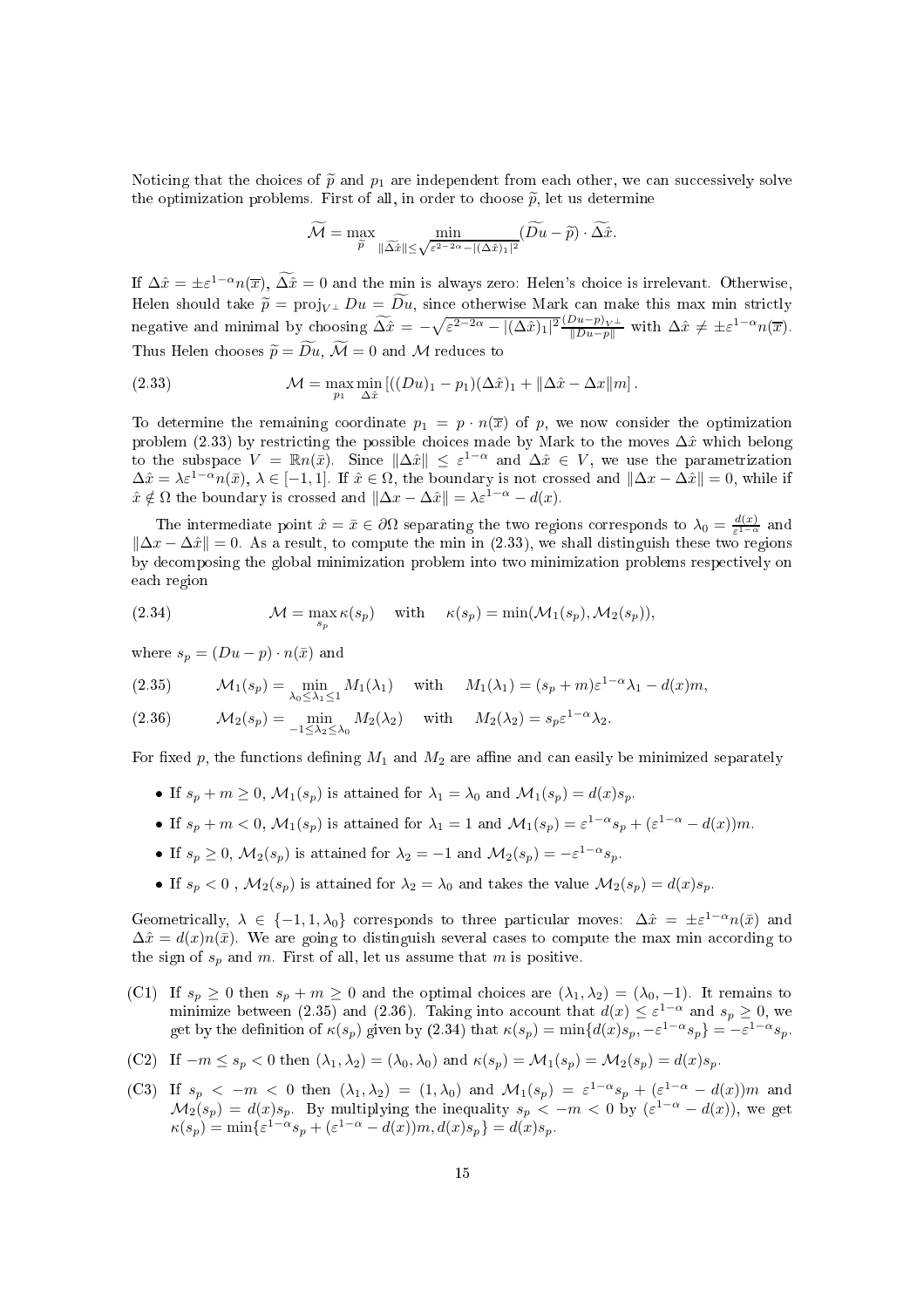By combining cases (C1)–(C3), we conclude that if  $m > 0$ ,

$$
\kappa(s_p) = \begin{cases} \varepsilon^{1-\alpha}s_p + (\varepsilon^{1-\alpha} - d(x))m, & \text{if } s_p \leq -m, \\ d(x)s_p, & \text{if } -m \leq s_p \leq 0, \\ -\varepsilon^{1-\alpha}s_p, & \text{if } s_p \geq 0. \end{cases}
$$

The max of  $\kappa$  is zero and reached at the unique value  $s_p = Du \cdot n(\overline{x}) - p_1 = 0$ . Since  $\tilde{p} = Du$  by the previous analysis, we conclude in (2.30) that if  $m > 0$ , Helen's optimal choice is  $p = Du$ .

Let us now suppose that  $m$  is negative.

(C4) If  $s_p < 0$  then  $s_p + m < 0$  and the optimal choices are  $(\lambda_1, \lambda_2) = (1, \lambda_0)$ . By the definition of  $\kappa(s_p)$  given by (2.34), we obtain

(2.37) 
$$
\kappa(s_p) = \min \{ \varepsilon^{1-\alpha} s_p + (\varepsilon^{1-\alpha} - d(x))m, d(x)s_p \} = \varepsilon^{1-\alpha} s_p + (\varepsilon^{1-\alpha} - d(x))m.
$$

- (C5) If  $s_p \ge -m > 0$  then  $(\lambda_1, \lambda_2) = (\lambda_0, -1)$  and  $\mathcal{M}_1(s_p) = d(x)s_p$  and  $\mathcal{M}_2(s_p) = -\varepsilon^{1-\alpha}s_p$ . By the definition of  $\kappa(s_p)$  given by (2.34), we obtain  $\kappa(s_p) = \min \left\{ d(x)s_p, -\varepsilon^{1-\alpha}s_p \right\} = -\varepsilon^{1-\alpha}s_p$ .
- (C6) If  $0 \le s_p \le -m$ , then  $(\lambda_1, \lambda_2) = (1, -1)$  and  $\mathcal{M}_1(s_p) = \varepsilon^{1-\alpha}s_p + (\varepsilon^{1-\alpha} d(x))m$  and  $\mathcal{M}_2(s_p) = -\varepsilon^{1-\alpha}s_p$ . By the definition of  $\kappa(s_p)$  given by (2.34), we obtain

(2.38) 
$$
\kappa(s_p) = \min \left\{ \varepsilon^{1-\alpha} s_p + (\varepsilon^{1-\alpha} - d(x))m, -\varepsilon^{1-\alpha} s_p \right\}.
$$

The target for Helen is to maximize this minimum with respect to  $s_p$ . Both functions intervening in the minimum are affine: the first one is affine, strictly increasing and is equal to  $(\varepsilon^{1-\alpha} - d(x))m < 0$  for  $s_p = 0$  and to  $d(x)m > 0$  for  $s_p = -m$  whereas the second function is linear and strictly decreasing and is equal to  $m\epsilon^{1-\alpha} < 0$  for  $s_p = -m$ . As a result, there is a unique  $s^*$  such that these two functions are equal and this value precisely realizes the max of  $\kappa$  on  $[0, -m]$ . Thus, the best that Helen can hope corresponds to  $\varepsilon^{1-\alpha}s^* + (\varepsilon^{1-\alpha} - d(x))m = -\varepsilon^{1-\alpha}s^*$ . This gives

$$
s^* = (Du - p) \cdot n(\bar{x}) = -\frac{1}{2} \left( 1 - \frac{d(x)}{\varepsilon^{1-\alpha}} \right) m.
$$

We immediately check that  $s^* \in [0, -\frac{m}{2}]$ , which implies the condition  $s^* + m \leq \frac{1}{2}m < 0$ . Thus,  $\max_{s_p \in [0,-m]} \kappa(s_p) = \frac{1}{2} (\varepsilon^{1-\alpha} - d(x))m$  is greater than the minimum obtained in (2.37).

By combining cases (C4)–(C6), we conclude that if  $m \leq 0$ ,

$$
\kappa(s_p) = \begin{cases} \varepsilon^{1-\alpha}s_p + (\varepsilon^{1-\alpha} - d(x))m, & \text{if } s_p < s^*, \\ -\varepsilon^{1-\alpha}s_p, & \text{if } s_p \ge s^*. \end{cases}
$$

The max of  $\kappa$  is equal to  $\kappa(s^*)$  and reached for  $s_p = s^*$ .

Let us give an intermediate conclusion: if  $m > 0$ . Helen chooses  $p = Du$  whereas if  $m \le 0$ , she hooses

(2.39) 
$$
p = Du + \frac{m}{2} \left( 1 - \frac{d(x)}{\varepsilon^{1-\alpha}} \right) n(\bar{x}).
$$

Step 2: We are now going to take into account the second order terms in  $\varepsilon$  in the optimization problem. If  $m \geq 0$ , once Helen has chosen  $p = Du$ , the optimization problem (2.31) reduces to omputing

(2.40) 
$$
\max_{\Gamma} \min_{\Delta \hat{x}} \left[ \|\Delta \hat{x} - \Delta x\| m + \frac{1}{2} \langle D^2 u \Delta x, \Delta x \rangle - \frac{1}{2} \langle \Gamma \Delta \hat{x}, \Delta \hat{x} \rangle - \varepsilon^2 f(t, x, u, Du, \Gamma) \right].
$$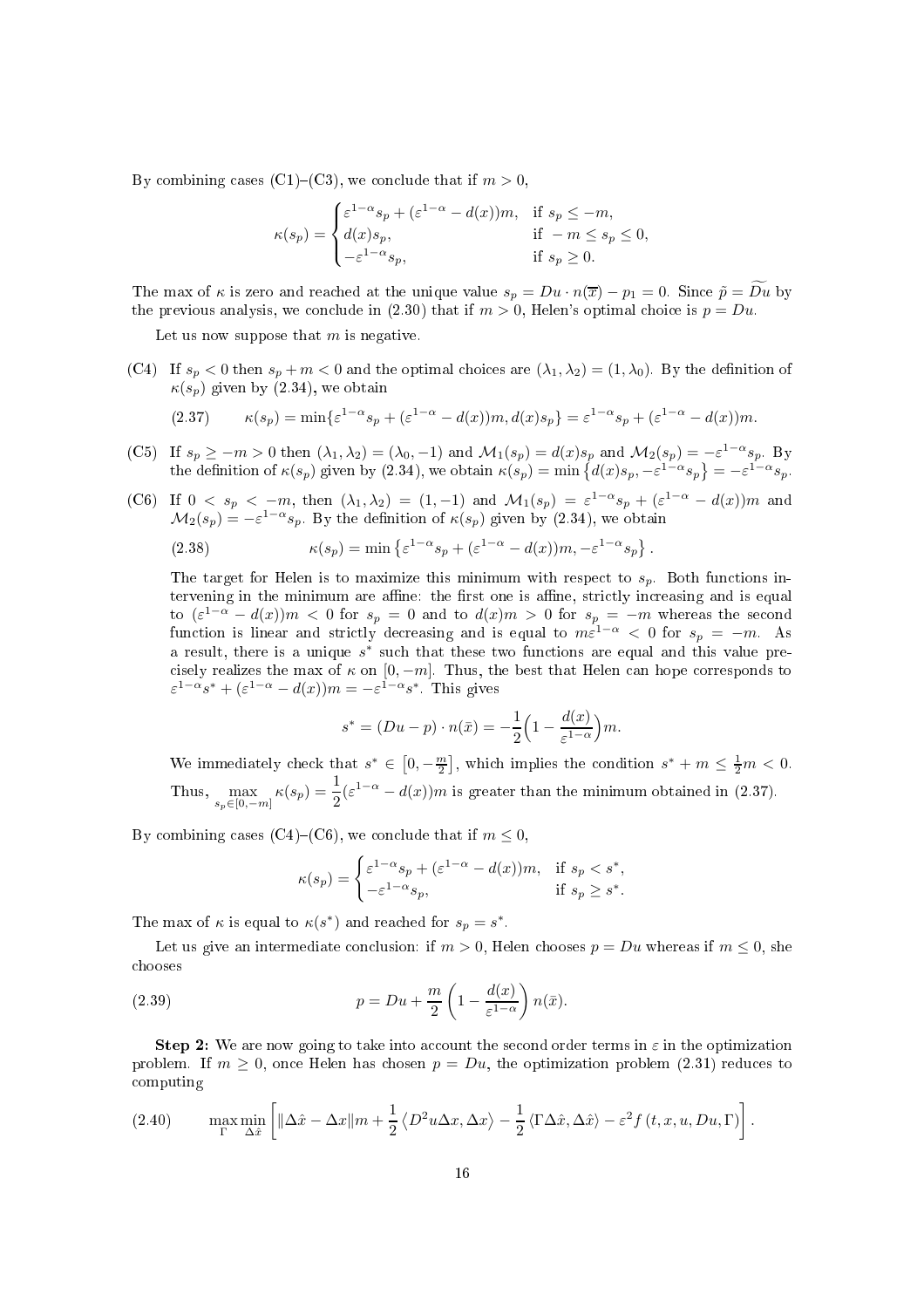Mark is going to choose  $\Delta \hat{x} \cdot n(\overline{x}) \leq 0$ , because otherwise the first  $\varepsilon$ -order quantity  $\|\Delta \hat{x} - \Delta x\|$ m will be favorable to Helen. Then considering  $\Delta x \cdot n(\overline{x}) \leq 0$ , we have  $\Delta x = \Delta x$  and by symmetry of the quadratic form associated to  $(D^2u - \Gamma)$ , the optimization problem (2.31) reduces to

(2.41) 
$$
\max_{\Gamma} \min_{\Delta \hat{x} \cdot n(\overline{x}) \le 0} \left[ \frac{1}{2} \left\langle (D^2 u - \Gamma) \Delta \hat{x}, \Delta \hat{x} \right\rangle - \varepsilon^2 f(t, x, u, Du, \Gamma) \right]
$$

$$
= \varepsilon^2 \max_{\Gamma} \min_{\Delta \hat{x}} \left[ \frac{1}{2} \varepsilon^{-2} \left\langle (D^2 u - \Gamma) \Delta \hat{x}, \Delta \hat{x} \right\rangle - f(t, x, u, Du, \Gamma) \right].
$$

Helen should choose  $\Gamma \leq D^2u$ , since otherwise Mark can drive  $\varepsilon^{-2}\langle (D^2u - \Gamma)\Delta \hat{x}, \Delta \hat{x} \rangle$  to  $-\infty$  by a suitable choice of  $\Delta \hat{x}$ . Thus, the min attainable by Mark is zero and is at least realized for the choice  $\Delta \hat{x} = 0$ . Helen's maximization reduces to

$$
\max_{\Gamma \leq D^2 u} [u_t - f(t, x, u, Du, \Gamma)].
$$

Since the PDE is parabolic, i.e. since f satisfies (1.4), Helen's optimal choice is  $\Gamma = D^2 u$  and (2.29) reduces formally to  $u_t - f(t, x, u, Du, D^2u) = 0$ .

If  $m < 0$ , Helen must now choose  $\Gamma$ . In fact, we are going to see that the choice of  $p_1 = p \cdot n(\overline{x})$ obtained at  $(2.39)$  can be slightly improved by taking into account the additional terms containing  $D^2u$  and Γ. Suppose Helen chooses p such that  $(p - Du)_{|V^{\perp}} = 0$  (notice that our first order computation (2.39) fulfills this condition) and Mark chooses a move  $\Delta \hat{x}^*$  realizing the minimum on  $\Delta \hat{x}$  in (2.31). We consider two cases depending on  $\Delta \hat{x}^*$ .

Case a: if  $\Delta \hat{x}^* \in V^{\perp}$ , we can restrain the minimization problem to the moves  $\Delta \hat{x}$  which belong to  $V^{\perp}$ ,  $\Delta \hat{x} = \Delta x$ . Thus, the optimization problem (2.31) reduces to computing

$$
\mathcal{M}_{V^{\perp}} = \varepsilon^{2} \max_{\Gamma} \min_{\substack{\Delta \hat{x} \in V^{\perp} \\ \|\Delta \hat{x}\| \le \varepsilon^{1-\alpha}}} \left[ \frac{1}{2} \varepsilon^{-2} \langle (D^{2} u - \widetilde{\Gamma}) \Delta x, \Delta x \rangle - f(t, x, u, p, \Gamma) \right],
$$

where  $\tilde{\Gamma} = \Gamma_{|V^{\perp}}$ . Helen should choose  $\tilde{\Gamma} \leq D^2u$ , since otherwise Mark can drive  $\varepsilon^{-2} \langle (D^2u - \tilde{\Gamma}^2u - \tilde{\Gamma}^2u - \tilde{\Gamma}^2u - \tilde{\Gamma}^2u - \tilde{\Gamma}^2u - \tilde{\Gamma}^2u - \tilde{\Gamma}^2u - \tilde{\Gamma}^2u - \tilde{\Gamma}^2u - \tilde{\Gamma}^2u - \tilde{\Gamma}^2u - \$  $\widetilde{\Gamma}(\Delta x, \Delta x)$  to  $-\infty$  by a suitable choice of  $\Delta \hat{x}$ . By repeating the same argument of ellipticity of f already used for  $m > 0$ . Helen's optimal choice is  $\widetilde{\Gamma} = \widetilde{D^2u}$ .

Case b: if  $\Delta \hat{x}^* \notin V^{\perp}$ , there exists an unit vector v orthogonal to  $n(\bar{x})$  such that  $\Delta \hat{x}^* \in$ span( $n(\bar{x}), v$ ). Thus, we restrain the minimization problem on  $\Delta \hat{x}$  given by (2.31) to the moves  $\Delta \hat{x}$  which belong to the disk  $D = \text{span}(n(\bar{x}), v) \cap B(\varepsilon^{1-\alpha})$ . This gives the optimization problem

(2.42) 
$$
\mathcal{M}_D = \max_{p_1, \Gamma} \min_{\Delta \hat{x} \in D} \left[ (Du - p)_1 (\Delta \hat{x})_1 + ||\Delta \hat{x} - \Delta x||m + \frac{1}{2} \langle D^2 u \Delta x, \Delta x \rangle - \frac{1}{2} \langle \Gamma \Delta \hat{x}, \Delta \hat{x} \rangle - \varepsilon^2 f(t, x, u, p, \Gamma) \right]
$$

by taking into account that  $\tilde{p} = D\tilde{u}$  and  $\tilde{\Gamma} = D^2u$ . Neglecting  $-\varepsilon^2 f(t, x, z, p, \Gamma)$ , we want to compute  $\max_{s_p, \Gamma} \min_{\Delta \hat{x}} \mathcal{N}(s_p, \Gamma, \Delta \hat{x})$  with

(2.43) 
$$
\mathcal{N}(s_p, \Gamma, \Delta \hat{x}) = s_p(\Delta \hat{x})_1 + ||\Delta \hat{x} - \Delta x||_m + \frac{1}{2} \langle D^2 u \Delta x, \Delta x \rangle - \frac{1}{2} \langle \Gamma \Delta \hat{x}, \Delta \hat{x} \rangle.
$$

Since  $\|\Delta \hat{x}\| \leq \varepsilon^{1-\alpha}$ , we parametrize the disk D by  $\Delta \hat{x} = \lambda \varepsilon^{1-\alpha} n(\bar{x}) + \mu \varepsilon^{1-\alpha} v$  with  $\lambda^2 + \mu^2 \leq 1$ . Notice that the calculation of  $\Gamma_{1v} := \langle \Gamma n(\bar{x}), v \rangle$  for v orthogonal to  $n(\bar{x})$  implies the computation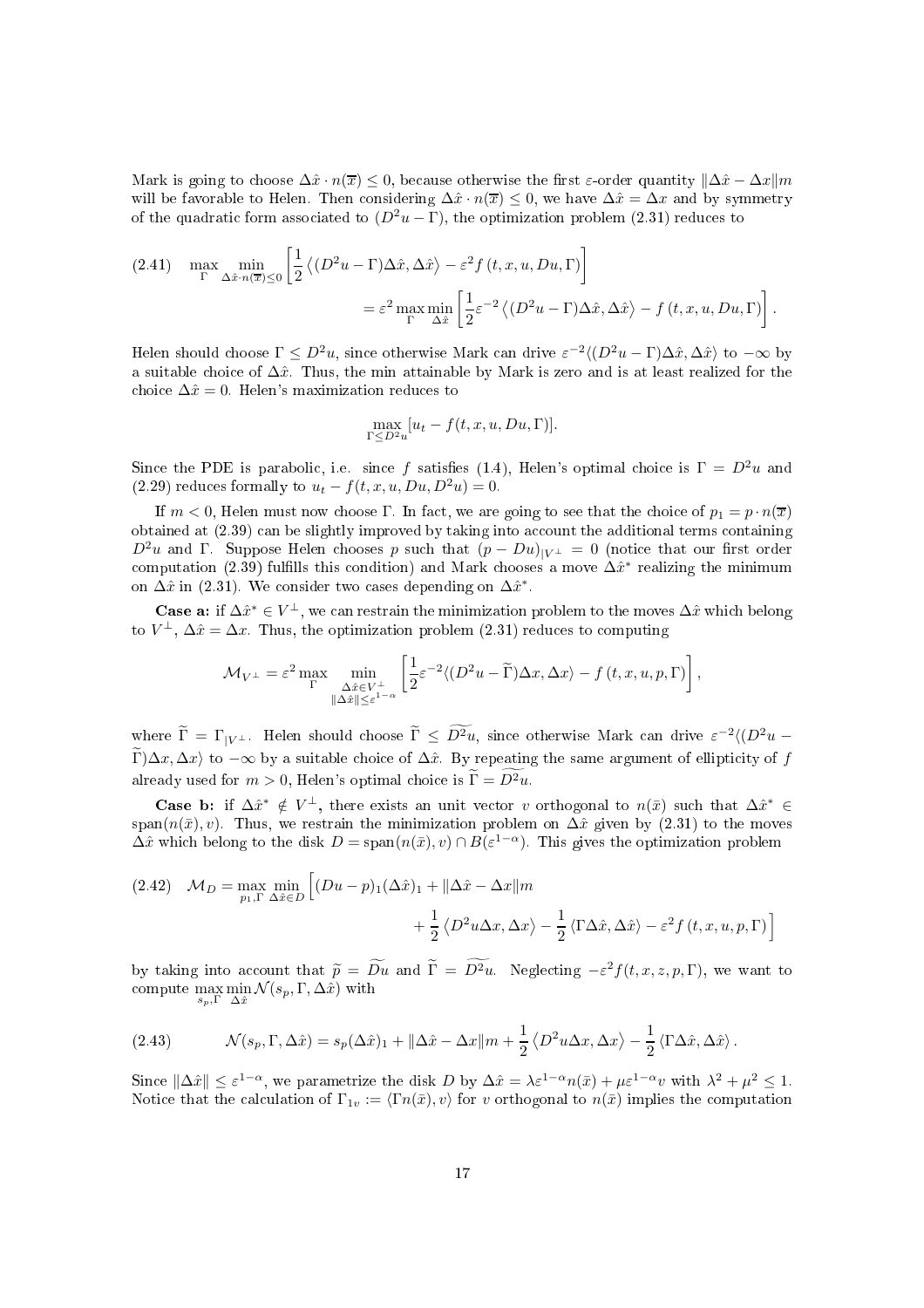of  $( \Gamma n(\bar{x}) )_{\vert V^{\perp}}$ . If Mark chooses  $\Delta \hat{x}$  such that  $\lambda \geq \lambda_0$  for which the boundary is crossed,

$$
(2.44) \quad \mathcal{N}(s_p, \Gamma, \Delta \hat{x}) = (s_p + m)\varepsilon^{1-\alpha}\lambda - d(x)m + \frac{1}{2}d^2(x)(D^2u)_{11} - \frac{1}{2}\lambda^2\varepsilon^{2-2\alpha}\Gamma_{11} - \mu\left(\frac{d(x)}{\varepsilon^{1-\alpha}}(D^2u)_{1v} - \lambda\Gamma_{1v}\right)\varepsilon^{2-2\alpha},
$$

whereas for  $\Delta \hat{x}$  such that  $\lambda \leq \lambda_0$  for which the boundary is not crossed,

$$
(2.45) \qquad \mathcal{N}(s_p, \Gamma, \Delta \hat{x}) = s_p \varepsilon^{1-\alpha} \lambda + \frac{1}{2} \lambda^2 ((D^2 u)_{11} - \Gamma_{11}) \varepsilon^{2-2\alpha} - \lambda \mu ((D^2 u)_{1v} - \Gamma_{1v}) \varepsilon^{2-2\alpha}.
$$

For fixed  $\lambda$ , Mark will always choose  $\mu$  so that the last term is negative and maximal which leads

$$
\mu = \begin{cases} \text{sgn}(\frac{d(x)}{\varepsilon^{1-\alpha}}(D^2u)_{1v} - \lambda \Gamma_{1v})\sqrt{1-\lambda^2}, & \text{if } \lambda_0 \le \lambda \le 1, \\ \text{sgn}(\lambda((D^2u)_{1v} - \Gamma_{1v}))\sqrt{1-\lambda^2}, & \text{if } -1 \le \lambda < \lambda_0. \end{cases}
$$

The min of  $\mathcal{N}(s_p, \Gamma, \Delta \hat{x})$  on  $\mu$  depends only on  $\lambda = \Delta \hat{x} \cdot n(\bar{x})$  and will be denoted below by  $\mathcal{N}(s_p, \Gamma, \lambda)$ . By virtue of (2.44) and (2.45) it corresponds, for  $\lambda \geq \lambda_0$ , to

$$
\mathcal{N}(s_p, \Gamma, \lambda) = (s_p + m)\varepsilon^{1-\alpha}\lambda - d(x)m + \frac{1}{2}d^2(x)(D^2u)_{11} - \frac{1}{2}\lambda^2\varepsilon^{2-2\alpha}\Gamma_{11} - \sqrt{1-\lambda^2}\left|\frac{d(x)}{\varepsilon^{1-\alpha}}(D^2u)_{1v} - \lambda\Gamma_{1v}\right|\varepsilon^{2-2\alpha}
$$

and, for  $\lambda \leq \lambda_0$ , to

$$
\mathcal{N}(s_p, \Gamma, \lambda) = s_p \varepsilon^{1-\alpha} \lambda + \frac{1}{2} \lambda^2 ((D^2 u)_{11} - \Gamma_{11}) \varepsilon^{2-2\alpha} - |\lambda| \sqrt{1-\lambda^2} |(D^2 u)_{1v} - \Gamma_{1v}| \varepsilon^{2-2\alpha}.
$$

The second order terms containing  $D^2u$  and  $\Gamma$  being a little perturbation for  $\varepsilon > 0$  small enough compared to  $(\varepsilon^{1-\alpha} - d(x))m$  for  $d(x) \ll \varepsilon^{1-\alpha}$ , it is sufficient to consider the case (C6) which led to (2.39) and  $(\lambda_1, \lambda_2) = (1, -1)$  corresponding to  $\Delta \hat{x} = \pm \varepsilon^{1-\alpha} n(\overline{x})$ . Therefore, we are going to compare the moves close to the optimal choices  $\Delta \hat{x} = \pm \varepsilon^{1-\alpha} n(\overline{x})$  obtained by taking only the first terms. More precisely, we may assume  $\lambda \approx \pm 1$ , which leads to making the change of variables  $\lambda_1 = 1 - \rho_1$ ,  $\lambda_2 = -1 + \rho_2$  and take  $\rho_i \longrightarrow 0$  for  $i = 1, 2$ . After some computations, we get a Taylor expansion in  $\rho_i$ ,  $i = 1, 2$  in the form

$$
(2.46) \quad \mathcal{N}(s_p, \Gamma, 1 - \rho_1) = (s_p + m)\varepsilon^{1-\alpha} - d(x)m + \frac{1}{2}d^2(x)(D^2u)_{11} - \frac{1}{2}\varepsilon^{2-2\alpha}\Gamma_{11} - \sqrt{2\rho_1} \Big| \frac{d(x)}{\varepsilon^{1-\alpha}}(D^2u)_{1v} - \Gamma_{1v} \Big| \varepsilon^{2-2\alpha} + \rho_1 \varepsilon^{1-\alpha} \Big[ - (s_p + m) + \varepsilon^{1-\alpha}\Gamma_{11} \Big] + O(\varepsilon^{2-2\alpha}\rho_1^{3/2}),
$$

and

$$
(2.47) \quad \mathcal{N}(s_p, \Gamma, -1 + \rho_2) = -s_p \varepsilon^{1-\alpha} - \frac{1}{2} ((D^2 u)_{11} - \Gamma_{11}) \varepsilon^{2-2\alpha} - \sqrt{2\rho_2} |(D^2 u)_{1v} - \Gamma_{1v}| \varepsilon^{2-2\alpha} + \rho_2 \varepsilon^{1-\alpha} (s_p - ((D^2 u)_{11} - \Gamma_{11}) \varepsilon^{1-\alpha}) + O(\varepsilon^{2-2\alpha} \rho_2^{3/2}).
$$

First of all, we are now going to focus on the 0-order terms on the  $\rho_1$ ,  $\rho_2$  variables. Dropping the next terms corresponds to the two particular moves  $\Delta \hat{x} = \pm \varepsilon^{1-\alpha} n(\bar{x})$  ( $\rho_1 = \rho_2 = 0$ ). For fixed  $Γ$ , since these terms containing  $Γ$  have the same contributions, we can omit the dependence of  $\mathcal{N}(\cdot, \Gamma, 1)$  and  $\mathcal{N}(\cdot, \Gamma, -1)$  on  $\Gamma$ . Then, by repeating the same arguments already used, there exists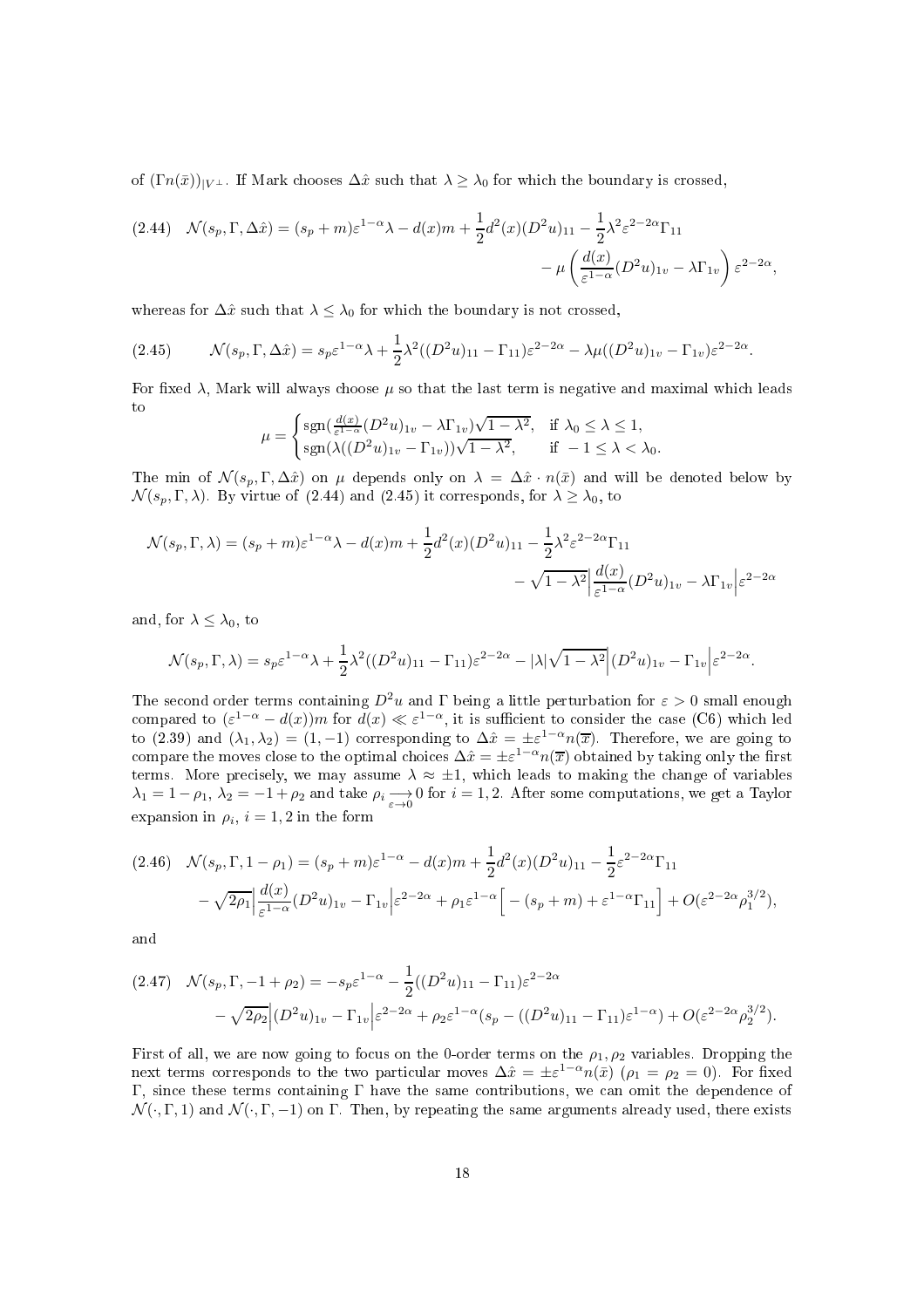a unique  $s_2^*$  realizing the max of  $\min(\mathcal{N}(\cdot, \Gamma, 1), \mathcal{N}(\cdot, \Gamma, -1))$  for which both functions are equal. After some calculations, we find

(2.48) 
$$
s_2^* = -\frac{1}{2} \left( 1 - \frac{d(x)}{\varepsilon^{1-\alpha}} \right) m + \frac{1}{4} \left( \varepsilon^{1-\alpha} - \frac{d^2(x)}{\varepsilon^{1-\alpha}} \right) (D^2 u)_{11}.
$$

If  $m < 0$ , Helen will finally choose

(2.49) 
$$
p_{\text{opt}}(x) = Du + \left[\frac{1}{2}\left(1 - \frac{d(x)}{\varepsilon^{1-\alpha}}\right)m - \frac{1}{4}\left(\varepsilon^{1-\alpha} - \frac{d^2(x)}{\varepsilon^{1-\alpha}}\right)(D^2u)_{11}\right]n(\bar{x}).
$$

To complete the analysis on the 0-order terms on the  $\rho_1, \rho_2$  variables, we are now going to see how Helen must choose  $\Gamma_{11}$ . By conserving only the 0-order terms, we obtain

$$
\mathcal{M}_D \approx \frac{1}{2} (\varepsilon^{1-\alpha} - d(x)) m + \max_{\Gamma_{11}} \left[ \frac{1}{4} (\varepsilon^{2-2\alpha} + d^2(x)) (D^2 u)_{11} - \frac{1}{2} \varepsilon^{2-2\alpha} \Gamma_{11} - \varepsilon^2 f(t, x, u, p_{\text{opt}}, \Gamma) \right].
$$

Since  $\Gamma_{11}$  cannot counterbalance the first order term, the  $\Gamma_{11}$ -term and the second order terms are gathered. Helen wants to make the best choice, so she is going to choose  $\Gamma_{11}$  such that

$$
\frac{1}{4}(\varepsilon^{2-2\alpha} + d^2(x))(D^2u)_{11} - \frac{1}{2}\varepsilon^{2-2\alpha}\Gamma_{11} \ge 0.
$$

By ellipticity of f, Helen will choose  $\Gamma_{11}$  such that this upper bound on  $\Gamma_{11}$  is attained. She takes

(2.50) 
$$
\Gamma_{11} = \frac{1}{2} \left( 1 + \frac{d^2(x)}{\varepsilon^{2-2\alpha}} \right) (D^2 u)_{11}.
$$

It remains to determine  $\Gamma_{1v}$ . By plugging the optimal choices  $s_2^*$ , corresponding to  $p_{\text{opt}}$ , and  $\Gamma_{11}$ , respectively given by  $(2.48)$  and  $(2.50)$  in  $(2.46)-(2.47)$ , we have

$$
\mathcal{N}(s_2^*, \Gamma, 1 - \rho_1) = \frac{1}{2} (\varepsilon^{1-\alpha} - d(x)) m - \sqrt{2\rho_1} \Big| \frac{d(x)}{\varepsilon^{1-\alpha}} (D^2 u)_{1v} - \Gamma_{1v} \Big| \varepsilon^{2-2\alpha} - (s_2^* + m)\rho_1 \varepsilon^{1-\alpha} + O(\varepsilon^{2-2\alpha}\rho_1),
$$
  

$$
\mathcal{N}(s_2^*, \Gamma, -1 + \rho_2) = \frac{1}{2} (\varepsilon^{1-\alpha} - d(x)) m - \sqrt{2\rho_2} \Big| (D^2 u)_{1v} - \Gamma_{1v} \Big| \varepsilon^{2-2\alpha} + s_2^* \rho_2 \varepsilon^{1-\alpha} + O(\varepsilon^{2-2\alpha}\rho_2).
$$

Dropping the  $O(\varepsilon^{2-2\alpha}\rho_i)$  terms and noticing that  $s_2^* > 0$  and  $-(s_2^* + m) > 0$  for  $\varepsilon$  small enough, the two minimization problems  $\min_{\rho_i} \mathcal{N}(s_2^*, \Gamma, 1-\rho_i), \ i\in \{1,2\}$  for Mark reduce to find

$$
\min_{0 < \rho \le 1} f(\rho) \text{ where } f(\rho) = a\sqrt{\rho} + b\rho,
$$

with  $a < 0 < b$ . Differentiating f, the minimum of f is attained at  $\sqrt{\rho^*} = -\frac{a}{2l}$  $2b$  . We can notice that this computation is equivalent to formally differentiating the Taylor expansion of  $(2.44)-(2.45)$ . Conserving the predominant terms and dropping the next terms, the minimum of  $\mathcal{N}(s_2^*, \Gamma, 1-\rho_1)$ and  $\mathcal{N}(s_2^*, \Gamma, -1 + \rho_2)$  are respectively attained at

$$
\sqrt{\rho_1^*} \simeq \frac{1}{\sqrt{2}} \frac{|\frac{d}{\varepsilon^{1-\alpha}}(D^2u)_{1v} - \Gamma_{1v}|}{|s_2^* + m|} \varepsilon^{1-\alpha} \quad \text{and} \quad \sqrt{\rho_2^*} \simeq \frac{1}{\sqrt{2}} \frac{|(D^2u)_{1v} - \Gamma_{1v}|}{|s_2^*|} \varepsilon^{1-\alpha}.
$$

Assuming formally that these approximations are in fact equalities, we obtain

$$
(2.51) \qquad \mathcal{N}(s_2^*, \Gamma, 1 - \rho_1^*) = \frac{1}{2} (\varepsilon^{1-\alpha} - d(x)) m - \frac{1}{2} \left| \frac{d(x)}{\varepsilon^{1-\alpha}} (D^2 u)_{1v} - \Gamma_{1v} \right|^2 \frac{\varepsilon^{3-3\alpha}}{|s_2^* + m|} + O(\varepsilon^{4-4\alpha}),
$$
  

$$
(2.52) \qquad \mathcal{N}(s_2^*, \Gamma, -1 + \rho_2^*) = \frac{1}{2} (\varepsilon^{1-\alpha} - d(x)) m - \frac{1}{2} |(D^2 u)_{1v} - \Gamma_{1v}|^2 \frac{\varepsilon^{3-3\alpha}}{|s_2^*|} + O(\varepsilon^{4-4\alpha}).
$$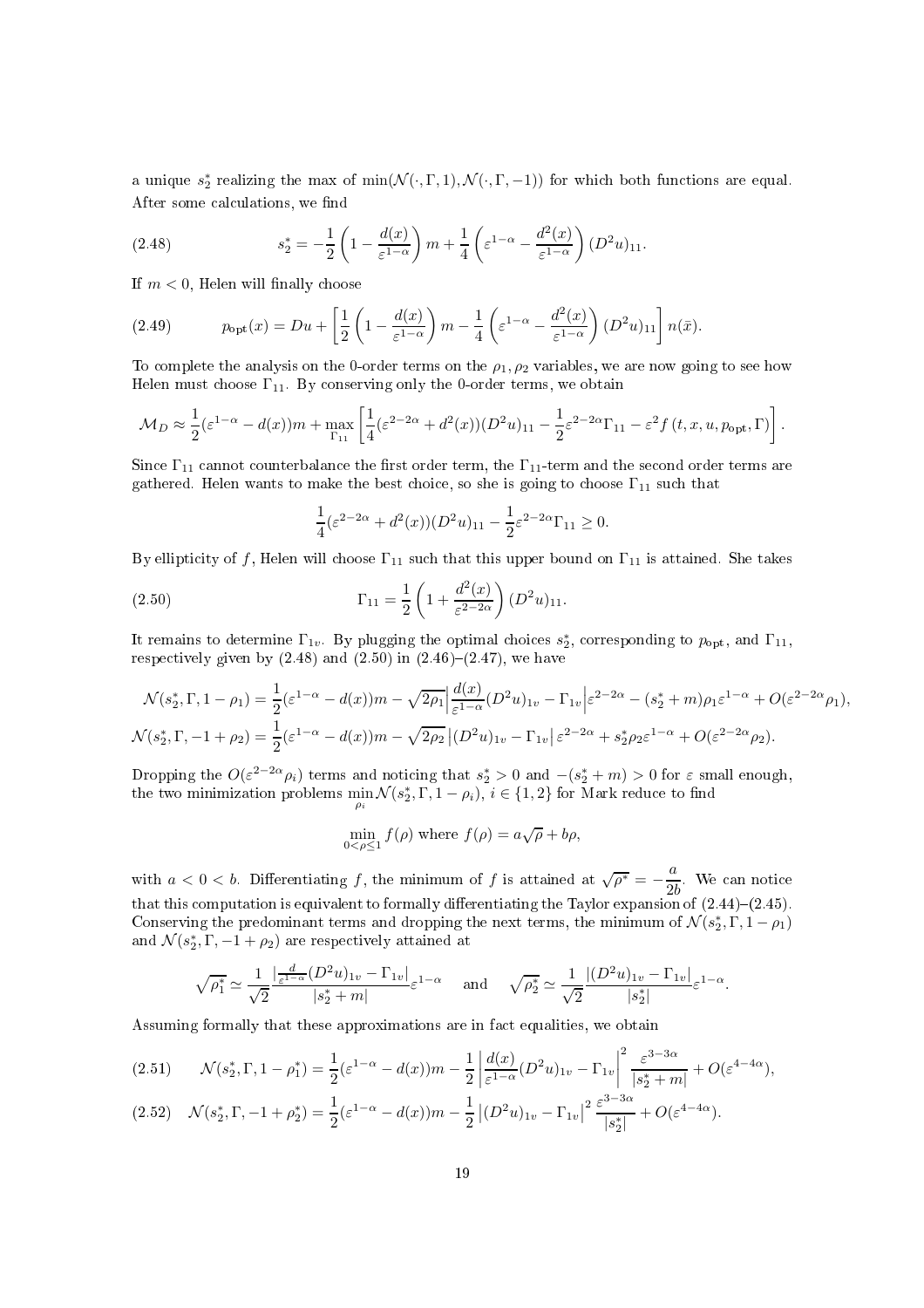Helen now has to choose  $\Gamma_{1v}$  such that  $\min\{\mathcal{N}(s_2^*,\Gamma,1-\rho_1^*),\mathcal{N}(s_2^*,\Gamma,-1+\rho_2^*)\}\$ is maximal. We could compute the optimal value of  $\Gamma_{1v}$  on the  $\varepsilon^{3-3\alpha}$ -terms. However, it is not very useful.<br>Since m is a constant and  $\varepsilon^{3-3\alpha} \ll \varepsilon^2$  by (2.13), the  $\varepsilon^{3-3\alpha}$ -terms are negligible compared to  $-\varepsilon^2 f(t, x, u, p_{\text{opt}}, \Gamma)$  that we have omitted until now. For instance Helen can fix  $\Gamma_{1v}$  such that one of the two terms depending on  $\Gamma_{1v}$  in (2.51) and (2.52) is equal to zero:  $\Gamma_{1v} = (D^2u)_{1v}$  or  $\Gamma_{1v} = \frac{d(x)}{\epsilon^{1-\alpha}}$  $\frac{d(x)}{\varepsilon^{1-\alpha}}(D^2u)_{1v}$ . The two choices are equivalent because Mark can reverse his move  $\Delta\hat{x}$ . For sake of simplicity, we assume Helen chooses  $\Gamma_{1v} = (D^2u)_{1v}$ . It is worth noticing that this expansion holds if  $m$  is far from zero and we shall modify our arguments very carefully in Section 4 when  $m$ is negative but small with respect to a certain power of  $\varepsilon$ .

Thus, if  $m < 0$ , Helen will choose

(2.53) 
$$
\Gamma_{\text{opt}}(x) = D^2 u + \left[ \frac{1}{2} \left( -1 + \frac{d^2(x)}{\varepsilon^{2-2\alpha}} \right) (D^2 u)_{11} \right] E_{11}.
$$

Unlike the usual game [KS10], when Helen chooses p and  $\Gamma$  optimally, she does not become indifferent to Mark's choice of  $\Delta \hat{x}$ . More precisely, it depends on the projection of  $\Delta \hat{x}$  with respect to  $n(\bar{x})$ . Our games always have this feature.

**Step 3:** Now let us go back to the original optimization problem (2.29). If  $m = 0$ , by letting  $\varepsilon \to 0$ , we get  $h(x) - Du(x) \cdot n(x) = 0$ . Otherwise, (2.29) formally reduces to (2.54)

$$
0 \approx \varepsilon^2 u_t + \begin{cases} \frac{1}{2} (\varepsilon^{1-\alpha} - d(x))m - \varepsilon^2 f(t, x, u, p_{\text{opt}}(x), \Gamma_{\text{opt}}(x)) + o(\varepsilon^2), & \text{if } d(x) \le \varepsilon^{1-\alpha} \text{ and } m < 0, \\ -\varepsilon^2 f(t, x, u, Du, D^2 u), & \text{if } d(x) \ge \varepsilon^{1-\alpha} \text{ or } m > 0, \end{cases}
$$

with  $p_{opt}$  and  $\Gamma_{opt}$  respectively defined by (2.49) and (2.53). If  $x \in \Omega$ , for  $\varepsilon$  small enough, the second relation in (2.54) is always valid so that we deduce from the  $\varepsilon^2$ -order terms in (2.54) that  $u_t - f(t, x, u, Du, D^2u) = 0$ . If  $x \in \partial \Omega$ ,  $d(x) = 0$  and we distinguish the cases  $m > 0$ and  $m < 0$ . If  $m > 0$ , one more time the second relation in (2.54) is always valid so that  $u_t - f(t, x, u, Du, D^2u) = 0$ . Otherwise, if  $m < 0$ , the first relation in (2.54) is always satisfied. We observe that the  $\varepsilon$ -order term is predominant since  $\varepsilon^{1-\alpha} \gg \varepsilon^2$ . By dividing by  $\varepsilon^{1-\alpha}$  and letting  $\varepsilon \to 0$ , we obtain  $m = 0$  that leads to a contradiction since we assumed  $m < 0$ . Therefore, we have formally shown that on the boundary  $h(x) - Du(x) \cdot n(x) = 0$  or  $u_t - f(t, x, u, Du, D^2 u) = 0$ .

#### 2.2.2 Main parabolic result

We shall show, under suitable hypotheses, that  $\overline{u}$  and  $\underline{v}$  are respectively viscosity sub and supersolutions. A natural question is to compare  $\overline{u}$  and  $\underline{v}$ . This is a global question, which we can answer only if the PDE has a comparison principle. Such a principle asserts that if  $u$  is a subsolution and v is a supersolution then  $u \leq v$ . If the PDE has such a principle then it follows that  $\overline{u} \leq v$ . The opposite inequality is immediate from the definitions, so it follows that  $\overline{u} = v$ , and we get a viscosity solution of the PDE. It is in fact the unique viscosity solution, since the comparison prin
iple implies uniqueness.

**Theorem 2.4.** Consider the final-value problem  $(2.12)$  where f satisfies  $(1.4)-(1.7)$ , g and h are continuous, uniformly bounded, and  $\Omega$  is a  $C^2$ -domain satisfying both the uniform interior and exterior ball conditions. Assume the parameters  $\alpha$ ,  $\beta$ ,  $\gamma$  satisfy (2.13)-(2.15). Then  $\overline{u}$  and v are uniformly bounded on  $\overline{\Omega} \times [t_*,T]$  for any  $t_* < T$ , and they are respectively a viscosity subsolution and a viscosity supersolution of  $(2.12)$ . If the PDE has a comparison principle (for uniformly bounded solutions), then it follows that  $u^{\varepsilon}$  and  $v^{\varepsilon}$  converge locally uniformly to the unique viscosity solution of  $(2.12)$ .

This theorem is an immediate onsequen
e of Propositions 3.4 and 5.1.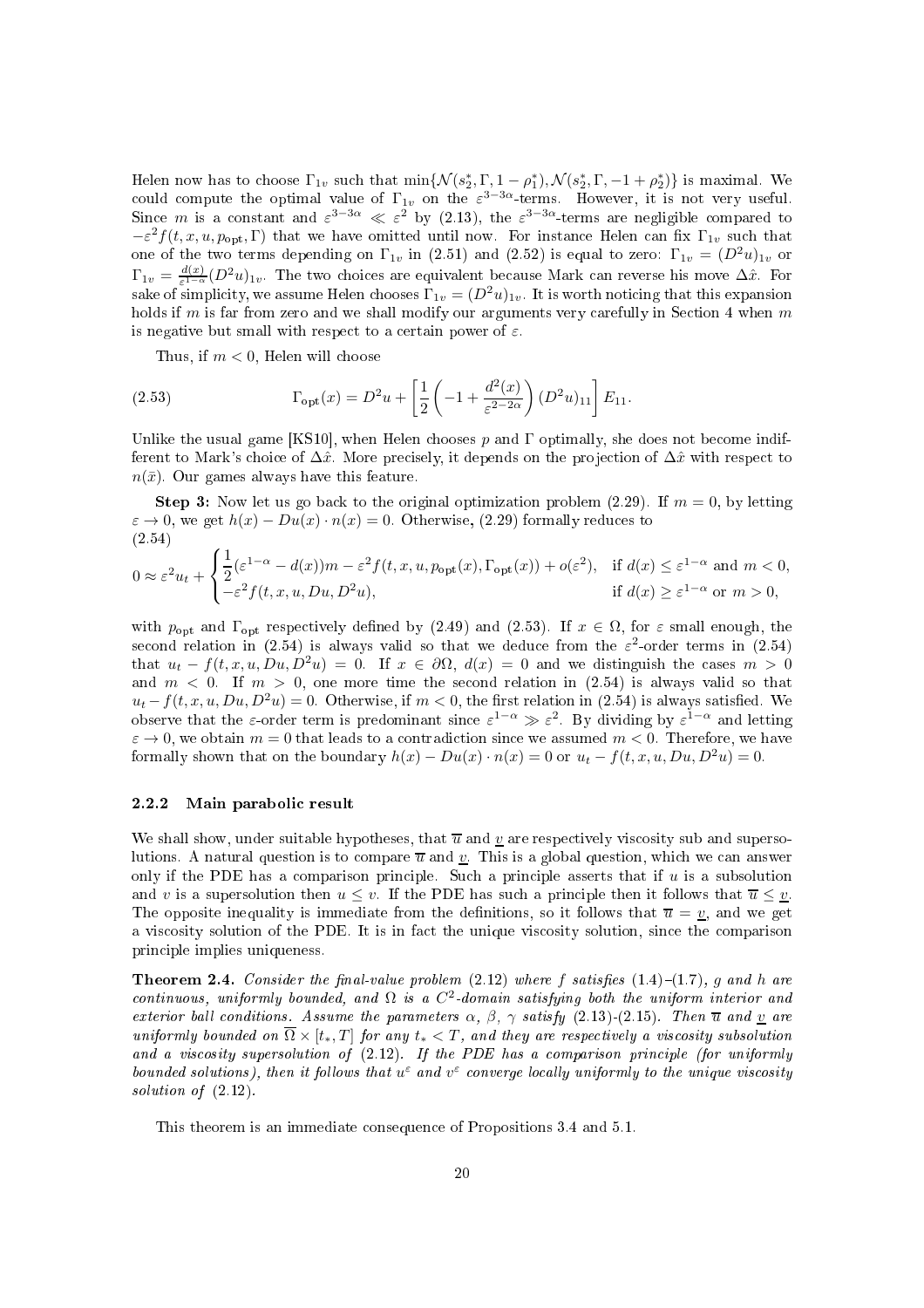In this theorem, we require the domain  $\Omega$  to be  $C^2$ . This assumption is crucial for the proof of Proposition 3.4 case (iii) corresponding to the convergence at the final-time in the viscosity sense (see Remark 3.5). It an also be noti
ed that it is this part of Proposition 3.4 whi
h allows to use a comparison principle for the parabolic PDE. On the other hand, since the game already requires the uniform interior and exterior ball conditions, the domain  $\Omega$  is in fact at least  $C^{1,1}$ . It remains an open question to over
ome the analysis in this ase.

As mentioned in [KS10], some sufficient conditions for the PDE to have a comparison result can be found in Section 4.3 of  $[{\rm CSTV07}]$ . In our framework, we can emphasise on the comparison principle obtained by Sato [Sat94, Theorem 2.1] for a fully nonlinear parabolic equation with a homogeneous condition. The reader is also referred to the introduction for other references about comparison and existence results. Note that most comparison results require  $f(t, x, z, p, \Gamma)$  to be nondecreasing in z.

We close this section with the observation that if  $U^{\varepsilon}(x, z, t)$  is a strictly decreasing function of z then  $v^{\varepsilon}(x,t) = u^{\varepsilon}(x,t)$ . A sufficient condition for this to hold is that f be nondecreasing in z:

**Lemma 2.5.** Suppose  $f$  is non-decreasing in  $z$  in the sense that

$$
f(t, x, z_1, p, \Gamma) \ge f(t, x, z_0, p, \Gamma) \text{ whenever } z_1 > z_0.
$$

Then  $U^{\varepsilon}$  satisfies

$$
U^{\varepsilon}(x,z_1,t_j) \leq U^{\varepsilon}(x,z_1,t_j)-(z_1-z_0) \text{ whenever } z_1 > z_0,
$$

at each discrete time  $t_j = T - j\varepsilon^2$ . In particular,  $U^{\varepsilon}$  is strictly decreasing in z and  $v^{\varepsilon} = u^{\varepsilon}$ .

*Proof.* The whole space case is provided in [KS10, Lemma 2.4]. For our game, it suffices to add  $-\frac{\Delta x}{\Delta x}$ k $(x+\Delta x)$  in the expressions of  $\Delta z_0$  and  $\Delta z_1$  defined in the proof of [KS10, Lemma 2.4].<br>The rest of the proof remains unchanged. The rest of the proof remains un
hanged.

### 2.3 Nonlinear elliptic equations

This se
tion explains how our game an be used to solve stationary problems with Neumann boundary conditions. The framework is similar to the parabolic case, but one new issue arises: we must introduce discounting as in [KS10], to be sure Helen's value function is finite. Therefore we

(2.55) 
$$
\begin{cases} f(x, u, Du, D^2u) + \lambda u = 0, & \text{in } \Omega, \\ \langle Du, n \rangle = h, & \text{on } \partial \Omega, \end{cases}
$$

where  $\Omega$  is a domain with  $C^2$ -boundary and satisfies both the uniform interior and exterior ball condition presented in the introduction. The constant  $\lambda$  (which plays the role of an interest rate) must be positive, and large enough so that  $(1.8)$  holds. Notice that if f is independent of z then any  $\lambda$  will do.

We now present the game. The main difference with Section 2.2 is the presence of discounting. The boundary condition h is assumed to be a bounded continuous function on  $\partial\Omega$ . Besides the parameters  $\alpha$ ,  $\beta$ ,  $\gamma$  introduced previously, in the stationary case we need two new parameters, m and M, and a  $C_b^2(\overline{\Omega})$ -function  $\psi$  such that

(2.56) 
$$
\frac{\partial \psi}{\partial n} = ||h||_{\infty} + 1 \quad \text{on } \partial \Omega.
$$

It suffices to construct  $\psi_1$  such that it is  $C_b^2(\overline{\Omega})$  and satisfies  $\frac{\partial \psi_1}{\partial n} = 1$  on the boundary. Then we can define  $\psi$  by  $\psi = (\Vert h \Vert_{\infty} + 1)\psi_1$ . The existence and construction of such a function  $\psi_1$  for a  $C<sup>2</sup>$ -domain Ω satisfying the uniform interior ball condition is discussed at the end of this section.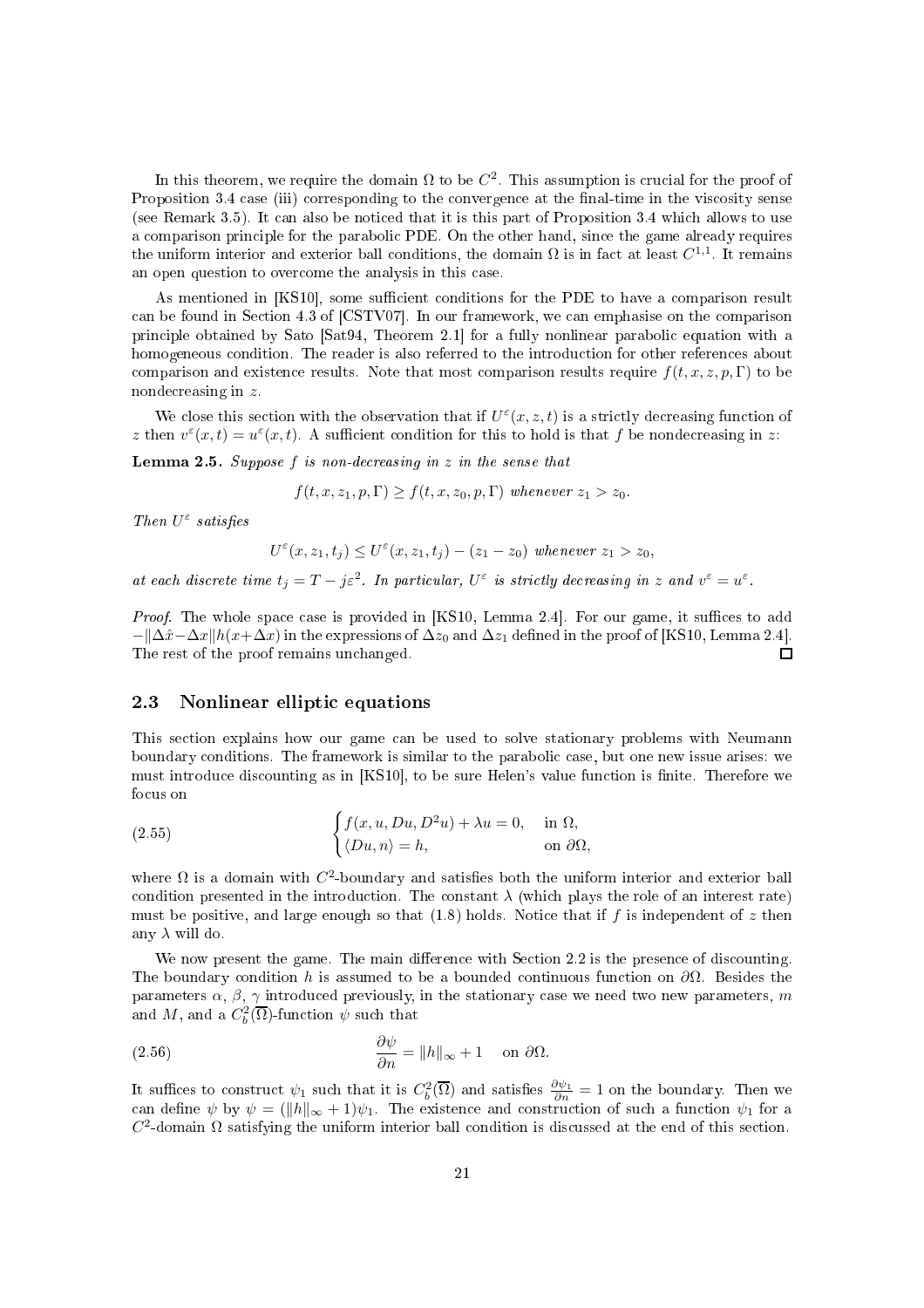From m and  $\psi$  we construct a function  $\chi$  defined by

(2.57) 
$$
\chi(x) = m + \|\psi\|_{L^{\infty}(\overline{\Omega})} + \psi(x).
$$

Both m and M are positive constants, which also yield that  $\chi$  is positive. M serves to cap the score, and the function  $\chi$  determines what happens when the cap is reached. We shall in due course choose m such that  $m+2\|\psi\|_{L^{\infty}}=M-1$  and require that M is sufficiently large. Like the choices of  $\alpha$ ,  $\beta$ ,  $\gamma$ , the parameters M, m and the function  $\psi$  are used to define the game but they do not influence the resulting PDE. As in Section 2.2, we proceed in two steps:

- First we introduce  $U^{\varepsilon}(x, z)$ , the optimal worst-case present value of Helen's wealth if the initial stock price is x and her initial wealth is  $-z$ .
- Then we define  $u^{\varepsilon}(x)$  and  $v^{\varepsilon}(x)$  as the maximal and minimal initial debt Helen should have at time  $t$  to break even upon exit.

The definition of  $U^{\varepsilon}(x, z)$  for  $x \in \overline{\Omega}$  involves a game similar to that of the last section:

- 1. Initially, at time  $t_0 = 0$ , the stock price is  $x_0 = x$  and Helen's debt is  $z_0 = z$ .
- 2. Suppose, at time  $t_j = j\varepsilon^2$ , the stock price is  $x_j$  and Helen's debt is  $z_j$  with  $|z_j| < M$ . Then Helen chooses a vector  $p_j \in \mathbb{R}^N$  and a matrix  $\Gamma_j \in \mathcal{S}^N$ , restricted in magnitude by (2.16). Knowing these choices, Mark determines the next stock price  $x_{i+1} = x_i + \Delta x$  so as to degrade Helen's outcome. The increment  $\Delta x$  allows to model the reflection exactly as in the previous subsections. Mark chooses an intermediate point  $\hat{x}_{j+1} = x_j + \Delta \hat{x}_j \in \mathbb{R}^N$  such that

$$
\|\Delta \hat{x}_j\| \le \varepsilon^{1-\alpha}.
$$

This position  $\hat{x}_{j+1}$  determines the new position  $x_{j+1} = x_j + \Delta x_j$  at time  $t_{j+1}$  by

$$
x_{j+1} = \text{proj}_{\overline{\Omega}}(\hat{x}_{j+1}).
$$

Helen experiences a loss at time  $t_j$  of

$$
(2.58) \quad \delta_j = p_j \cdot \Delta \hat{x}_j + \frac{1}{2} \langle \Gamma_j \Delta \hat{x}_j, \Delta \hat{x}_j \rangle + \varepsilon^2 f(x_j, z_j, p_j, \Gamma_j) - ||\Delta \hat{x}_j - \Delta x_j|| h(x_j + \Delta x_j).
$$

As a consequence, her time  $t_{j+1} = t_j + \varepsilon^2$  debt becomes

$$
z_{j+1} = e^{\lambda \varepsilon^2} (z_j + \delta_j),
$$

where the factor  $e^{\lambda \varepsilon^2}$  takes into account her interest payments.

- 3. If  $z_{i+1} \geq M$  then the game terminates, and Helen pays a "termination-by-large-debt penalty" worth  $e^{\lambda \varepsilon^2} (\chi(x_j) - \delta_j)$  at time  $t_{j+1}$ . Similarly, if  $z_{j+1} \leq -M$  the the game terminates, and Helen receives a "termination-by-large-wealth bonus" worth  $e^{\lambda \varepsilon^2} (\chi(x_j) - \delta_j)$  at time  $t_{j+1}$ . If the game stops this way we call  $t_{i+1}$  the "ending index"  $t_K$ .
- 4. If the game has not terminated then Helen and Mark repeat this procedure at time  $t_{j+1} =$  $t_j + \varepsilon^2$ . If the game never stops the "ending index"  $t_K$  is  $+\infty$ .

Helen's goal is a bit different from before, due to the presence of discounting: she seeks to maximize the minimum present value of her future income, using the discount factor of  $e^{-j\lambda\varepsilon^2}$  for income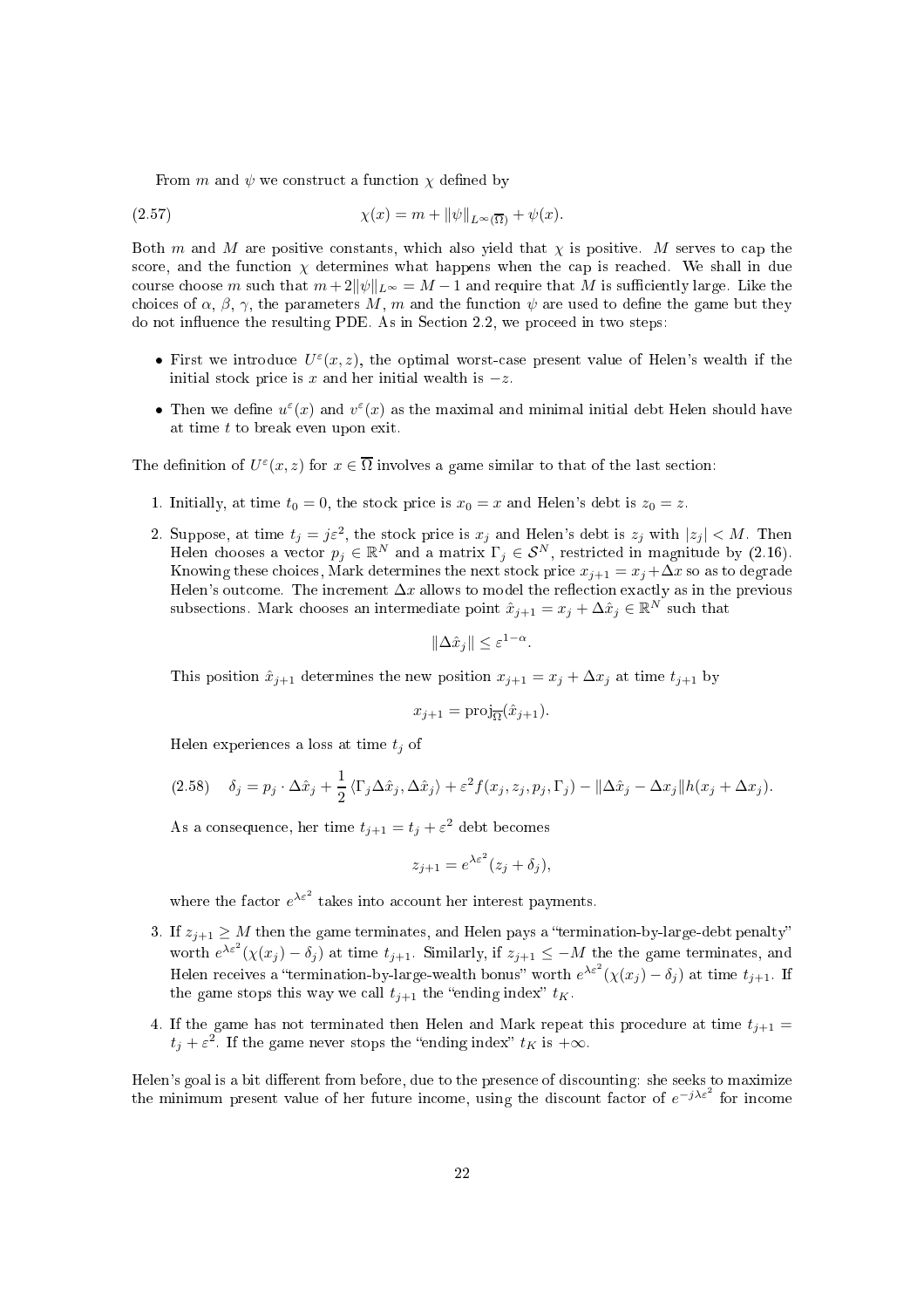received at time  $t_i$ . If the game ends by capping at time  $t_K$  with  $z_K \geq M$ , then the present value of her in
ome is

$$
U^{\varepsilon}(x_0, z_0) = -z_0 - \delta_0 - e^{-\lambda \varepsilon^2} \delta_1 - \dots - e^{-(K-1)\lambda \varepsilon^2} \delta_{K-1} - e^{-(K-1)\lambda \varepsilon^2} (\chi(x_{K-1}) - \delta_{K-1})
$$
  
=  $e^{-(K-1)\lambda \varepsilon^2} (-z_{K-1} - \chi(x_{K-1})).$ 

Similarly, if the game ends by capping at time  $t_K$  with  $z_K \leq -M$ , then the present value of her in
ome is

$$
U^{\varepsilon}(x_0, z_0) = -z_0 - \delta_0 - e^{-\lambda \varepsilon^2} \delta_1 - \dots - e^{-(K-1)\lambda \varepsilon^2} \delta_{K-1} + e^{-(K-1)\lambda \varepsilon^2} (\chi(x_{K-1}) + \delta_{K-1})
$$
  
=  $e^{-(K-1)\lambda \varepsilon^2} (-z_{K-1} + \chi(x_{K-1})).$ 

If the game never ends (since  $z_j$  and  $\chi(x_j)$  are uniformly bounded) we can take  $K = \infty$  in the pre
eding formula to see that the present value of her in
ome is 0.

To get a dynamic programming characterization of  $U^{\varepsilon}$ , we observe that if  $|z_0| < M$  then

$$
U^{\varepsilon}(x_0, z_0) = \sup_{p, \Gamma} \inf_{\Delta \hat{x}} \begin{cases} e^{-\lambda \varepsilon^2} U^{\varepsilon}(x_1, z_1), & \text{if } |z_1| < M, \\ -z_0 - \chi(x_0), & \text{if } z_1 \ge M, \\ -z_0 + \chi(x_0), & \text{if } z_1 \le -M. \end{cases}
$$

Since the game is stationary (nothing distinguishes time 0), the associated dynamic programming principle is that for  $|z| < M$ ,

(2.59) 
$$
U^{\varepsilon}(x, z) = \sup_{p, \Gamma} \inf_{\Delta \hat{x}} \begin{cases} e^{-\lambda \varepsilon^{2}} U^{\varepsilon}(x', z'), & \text{if } |z'| < M, \\ -z - \chi(x), & \text{if } z' \ge M, \\ -z + \chi(x), & \text{if } z' \le -M, \end{cases}
$$

where  $x' = \text{proj}_{\overline{\Omega}}(x + \Delta \hat{x})$  and  $z' = e^{\lambda \varepsilon^2}(z + \delta)$ , with  $\delta$  defined as in (2.58). Here p,  $\Gamma$  and  $\Delta \hat{x}$ are constrained as usual by  $(2.16)$ – $(2.17)$ , and we write sup / inf rather than max / min since it is no longer clear that the optima are achieved (since the right-hand side is now a discontinuous function of p,  $\Gamma$  and  $\Delta \hat{x}$ ). The preceding discussion defines  $U^{\varepsilon}$  only for  $|z| < M$ ; it is natural to extend the definition to all  $z$  by

$$
U^{\varepsilon}(x, z) = \begin{cases} -z - \chi(x), & \text{for } z \ge M, \\ -z + \chi(x), & \text{for } z \le -M, \end{cases}
$$

which corresponds to play being "capped" immediately. Notice that when extended this way,  $U^{\varepsilon}$  is strictly negative for  $z \geq M$  and strictly positive for  $z \leq -M$ .

The definitions of  $u^{\varepsilon}$  and  $v^{\varepsilon}$  are slightly different from those in Section 2.2:

(2.60) 
$$
u^{\varepsilon}(x_0) = \sup\{z_0 : U^{\varepsilon}(x_0, z_0) > 0\},
$$

(2.61) 
$$
v^{\varepsilon}(x_0) = \inf\{z_0 : U^{\varepsilon}(x_0, z_0) < 0\}.
$$

The change from Section 2.2 is that the inequalities in  $(2.23)-(2.24)$  are strict.

**Proposition 2.6.** Let  $m_1$ , M be two constants such that  $0 < m_1 < M$ . Then whenever  $x \in \overline{\Omega}$ and  $-m_1 \leq u^{\varepsilon}(x) < M$  we have

$$
(2.62) \quad u^{\varepsilon}(x) \leq \sup_{p,\Gamma} \inf_{\Delta \hat{x}} \left[ e^{-\lambda \varepsilon^{2}} u^{\varepsilon}(x + \Delta x) - \left( p \cdot \Delta \hat{x} + \frac{1}{2} \langle \Gamma \Delta \hat{x}, \Delta \hat{x} \rangle + \varepsilon^{2} f(x, u^{\varepsilon}(x), p, \Gamma) - ||\Delta \hat{x} - \Delta x|| h(x + \Delta x) \right) \right],
$$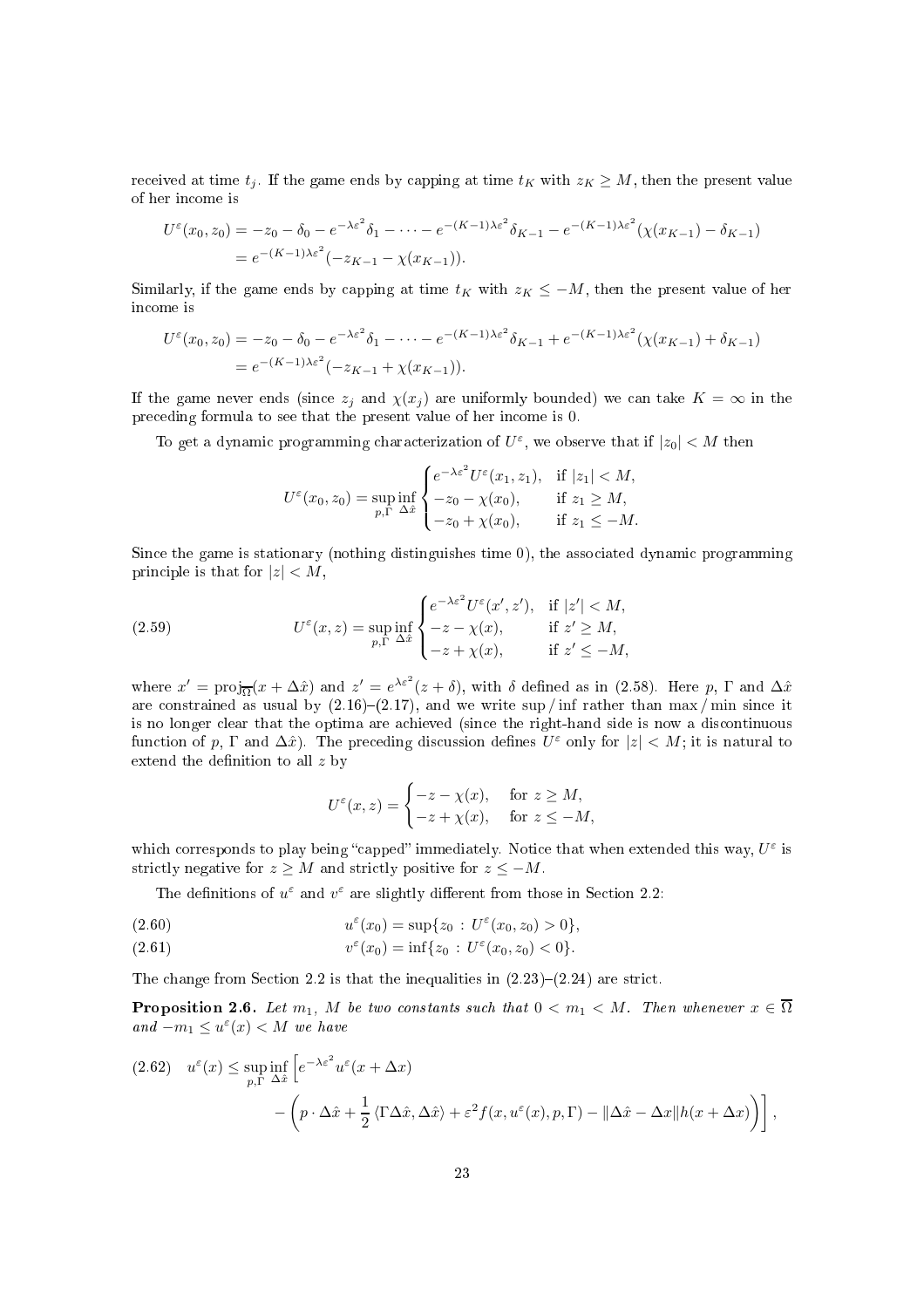for  $\varepsilon$  is small enough (depending on  $m_1$  and the parameters of the game but not on x). Similarly, if  $x \in \overline{\Omega}$  and  $-M < v^{\varepsilon}(x) < m_1$  then for  $\varepsilon$  small enough

$$
(2.63) \quad v^{\varepsilon}(x) \ge \sup_{p,\Gamma} \inf_{\Delta \hat{x}} \left[ e^{-\lambda \varepsilon^{2}} v^{\varepsilon}(x + \Delta x) - \left( p \cdot \Delta \hat{x} + \frac{1}{2} \langle \Gamma \Delta \hat{x}, \Delta \hat{x} \rangle + \varepsilon^{2} f(x, v^{\varepsilon}(x), p, \Gamma) - ||\Delta \hat{x} - \Delta x|| h(x + \Delta x) \right) \right].
$$

As usual, the sup and inf are constrained by  $(2.16)$  and  $(2.17)$  and  $\Delta x$  is determined by  $(2.22)$ .

*Proof.* We shall focus on (2.62); the proof for (2.63) follows exactly the same lines. Since  $-m_1 \leq$  $u^{\varepsilon}(x) < M$ , there is a sequence  $z^k \uparrow u^{\varepsilon}(x)$  such that  $U^{\varepsilon}(x, z^k) > 0$ . Since  $u^{\varepsilon}(x)$  is bounded away from  $-M$ , we may suppose that  $z^k$  also remains bounded away from  $-M$ . Dropping the index k for simplicity of notation, consider any such  $z = z^k$ . The fact that  $U^{\varepsilon}(x, z) > 0$  tells us that the right-hand side of the dynamic programming principle  $(2.59)$  is positive. So there exist p,  $\Gamma$ constrained by  $(2.16)$  such that for any  $\Delta \hat{x}$  satisfying  $(2.17)$ ,

(2.64) 
$$
0 < \sup_{p,\Gamma} \inf_{\Delta \hat{x}} \begin{cases} e^{-\lambda \varepsilon^2} U^{\varepsilon}(x',z'), & \text{if } |z'| < M, \\ -z - \chi(x), & \text{if } z' \ge M, \\ -z + \chi(x), & \text{if } z' \le -M, \end{cases}
$$

where  $x' = \text{proj}_{\overline{\Omega}}(x + \Delta \hat{x})$  and  $z' = e^{\lambda \varepsilon^2}(z + \delta)$ . Capping above, the alternative  $z' \geq M$ , cannot happen, sin
e otherwise we ompute

$$
-z - \chi(x) = -e^{-\lambda \varepsilon^2} z' - \delta - \chi(x) \le -Me^{-\lambda \varepsilon^2} - \delta - m \le -\delta - m < 0,
$$

for  $\varepsilon$  small enough because  $\delta$  is bounded by a positive power of  $\varepsilon$ . This sign is a contradiction to our assumption (2.64). If  $\varepsilon$  is sufficiently small, capping below (the alternative  $z' \leq -M$ ) cannot occur either, because z is bounded away from  $-M$  and δ is bounded by a positive power of  $ε$ . Therefore only the first case can take place

$$
0 < U^{\varepsilon}(x + \Delta x, e^{\lambda \varepsilon^2}(z + \delta)),
$$

whence by the definition of  $u^{\varepsilon}$  given by (2.60), we deduce that

$$
u^{\varepsilon}(x + \Delta x) \ge e^{\lambda \varepsilon^2} (z + \delta).
$$

Thus, we have shown the existence of p,  $\Gamma$  such that for every  $\Delta \hat{x}$ ,

$$
(2.65) \ \ z \leq e^{-\lambda \varepsilon^{2}} u^{\varepsilon}(x + \Delta x) - \left( p \cdot \Delta \hat{x} + \frac{1}{2} \langle \Gamma \Delta \hat{x}, \Delta \hat{x} \rangle + \varepsilon^{2} f(x, z, p, \Gamma) - ||\Delta \hat{x} - \Delta x|| h(x + \Delta x) \right).
$$

Recalling that  $z = z^k \uparrow u^{\varepsilon}(x)$ , we pass to the limit on both sides of (2.65), with p,  $\Gamma$  held fixed, to see that

$$
u^{\varepsilon}(x) \leq e^{-\lambda \varepsilon^{2}} u^{\varepsilon}(x + \Delta x) - \left(p \cdot \Delta \hat{x} + \frac{1}{2} \langle \Gamma \Delta \hat{x}, \Delta \hat{x} \rangle + \varepsilon^{2} f(x, u^{\varepsilon}(x), p, \Gamma) - ||\Delta \hat{x} - \Delta x|| h(x + \Delta x)\right).
$$

 $\Box$ 

Since this is true for some p,  $\Gamma$  and for every  $\Delta \hat{x}$ , we have established (2.62).

The PDE  $(2.55)$  is the formal Hamilton-Jacobi-Bellman equation associated with the dynamic programming inequalities (2.62)–(2.63), by the usual Taylor expansion, if one accepts  $-M < v^{\epsilon} \approx$  $u^{\varepsilon} < M$ . Rather than giving that heuristic argument which is quite similar to the one proposed in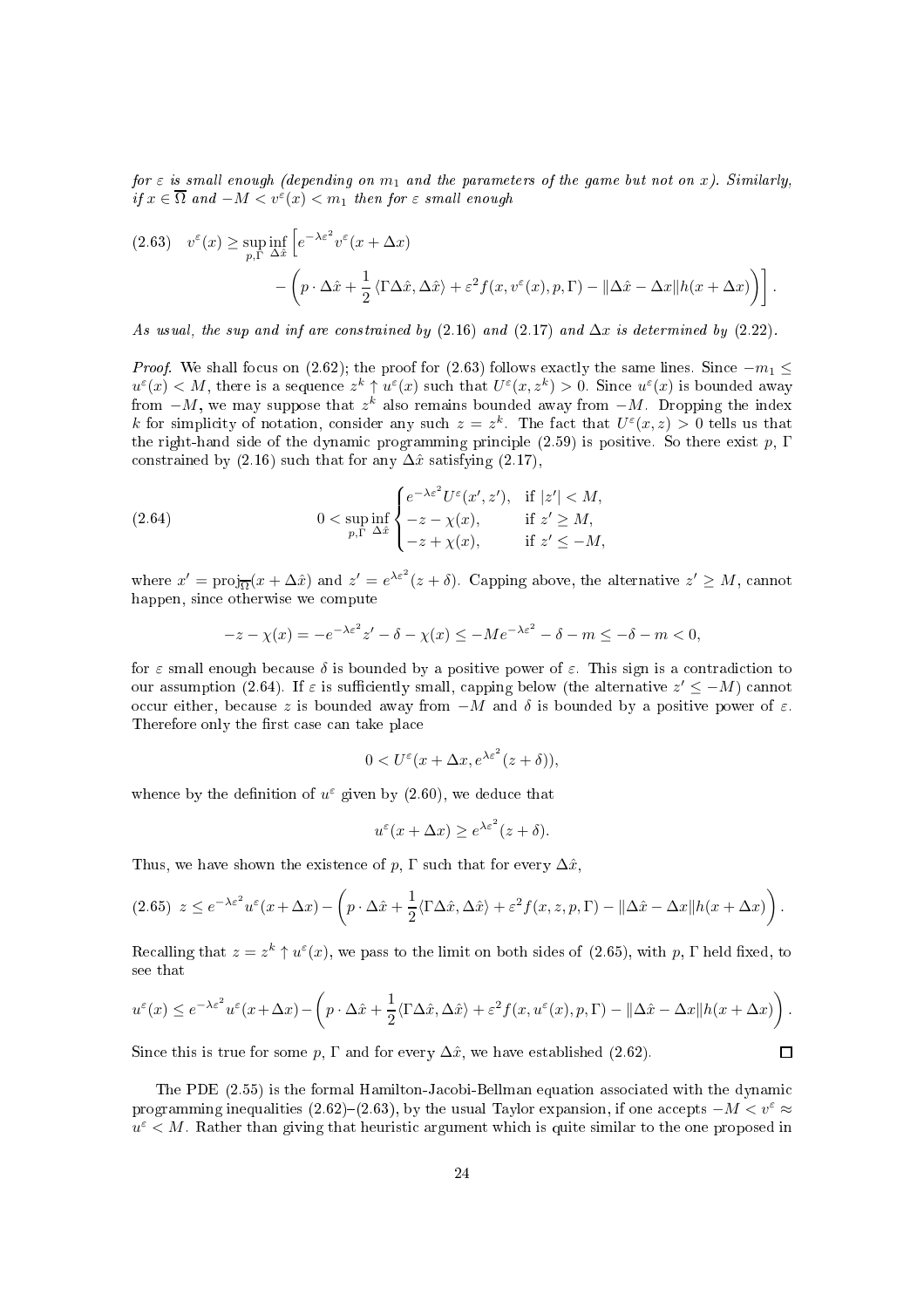the parabolic setting, we now state our main result in the stationary setting, which follows from the results in Sections 4 and 5. It concerns the upper and lower relaxed semi-limits, defined for any  $x \in \overline{\Omega}$ , by

(2.66) 
$$
\overline{u}(x) = \limsup_{\substack{y \to x \\ \varepsilon \to 0}} u^{\varepsilon}(y) \quad \text{and} \quad \underline{v}(x) = \liminf_{\substack{y \to x \\ \varepsilon \to 0}} v^{\varepsilon}(y),
$$

with the convention that y approaches x from  $\overline{\Omega}$  (since  $u^{\varepsilon}$  and  $v^{\varepsilon}$  are defined on  $\overline{\Omega}$ ).

**Theorem 2.7.** Consider the stationary boundary value problem  $(2.55)$  where f satisfies  $(1.4)$  and  $(1.8)$ - $(1.10)$ , g and h are continuous, uniformly bounded, and  $\Omega$  is a  $C<sup>2</sup>$ -domain satisfying both the uniform interior and exterior ball conditions. Assume the parameters of the game  $\alpha$ ,  $\beta$ ,  $\gamma$  fulfill  $(2.13)-(2.15), \psi \in C^2(\overline{\Omega})$  satisfies  $(2.56), \chi \in C^2(\overline{\Omega})$  is defined by  $(2.57), M$  is sufficiently large and  $m = M - 1 - 2\|\psi\|_{L^{\infty}(\overline{\Omega})}$ . Then  $u^{\varepsilon}$  and  $v^{\varepsilon}$  are well-defined when  $\varepsilon$  is sufficiently small, and they satisfy  $|u^{\varepsilon}| \leq \chi$  and  $|v^{\varepsilon}| \leq \chi$ . Their relaxed semi-limits  $\overline{u}$  and  $\underline{v}$  are respectively a viscosity subsolution and a viscosity supersolution of (2.55). If in addition we have  $v \leq \overline{u}$  and the PDE has a comparison principle, then it follows that  $u^{\varepsilon}$  and  $v^{\varepsilon}$  converge locally uniformly in  $\overline{\Omega}$  to the unique viscosity solution of  $(2.55)$ .

This is an immediate consequence of Propositions 3.6 and 5.5. A sufficient condition for  $v \leq \bar{u}$ is that f is nondecreasing in z. As mentioned in [KS10], sufficient conditions for the PDE to have a comparison principle can be found for example in Section 5 of [CIL92], and (for more results) in  $[BB01] - [BR98]$ .

Let us now go back to the existence and the construction of  $\psi_1 \in C_b^2(\overline{\Omega})$  such that  $\frac{\partial \psi_1}{\partial n} = 1$ on  $\partial\Omega$ , that we will need at various points of the paper. If  $\Omega$  is of class  $C^2$  and satisfies the uniform interior ball condition of Definition 1.2 for a certain r, d is  $C^2$  on  $\Omega(3r/4)$  and an explicit suitable fun
tion is

(2.67) 
$$
\psi_1(x) = \begin{cases} \exp\left[-\frac{d(x)}{1 - \frac{d(x)}{r/2}}\right], & \text{if } d(x) < r/2, \\ 0, & \text{if } d(x) \ge r/2. \end{cases}
$$

It is clear that supp  $\psi_1 \subset \Omega(r/2)$ ,  $\psi_1(\overline{\Omega}) \subset [0,1]$  and  $\psi_1$  is  $C^2$  on  $\Omega(r/2)$ . Then, for all x such that  $d(x) = \frac{r}{2}$ ,  $D\psi_1$  and  $D^2\psi_1$  are continuous at x. Thus  $\psi_1$  is  $C^2$  on  $\overline{\Omega}$ . It is easy to check that the two first derivatives of  $\psi_1$  are also bounded and that  $\frac{\partial \psi_1}{\partial n} = 1$  on the boundary. Hence, the function  $\psi_1$  defined by (2.67) has all the desired properties.

**Remark 2.8.** If  $\Omega$  is a domain with  $C^{2,\alpha}$ -boundary where  $\alpha > 0$ , the Schauder theory [GT01, Theorem 6.31 ensures the solution  $\psi$  of the elliptic problem

$$
\begin{cases} \Delta \psi - \psi = 0, & \text{in } \Omega, \\ \frac{\partial \psi}{\partial n} = \|h\|_{L^\infty} + 1, & \text{on } \partial \Omega, \end{cases}
$$

is  $C^{2,\alpha}(\overline{\Omega})$ . In addition, the estimate  $\|\psi\|_{C^{2,\alpha}(\overline{\Omega})} \leq C_{\Omega}(1+\|h\|_{L^\infty})$  holds for a certain constant  $C_{\Omega}$ depending only on the domain.

#### 3Convergen
e

This section presents our main convergence results, linking the limiting behavior of  $v^{\epsilon}$  and  $u^{\epsilon}$  as  $\varepsilon \to 0$  to the PDE. The argument uses the framework of [BS91] and is basically a special case of the theorem proved there.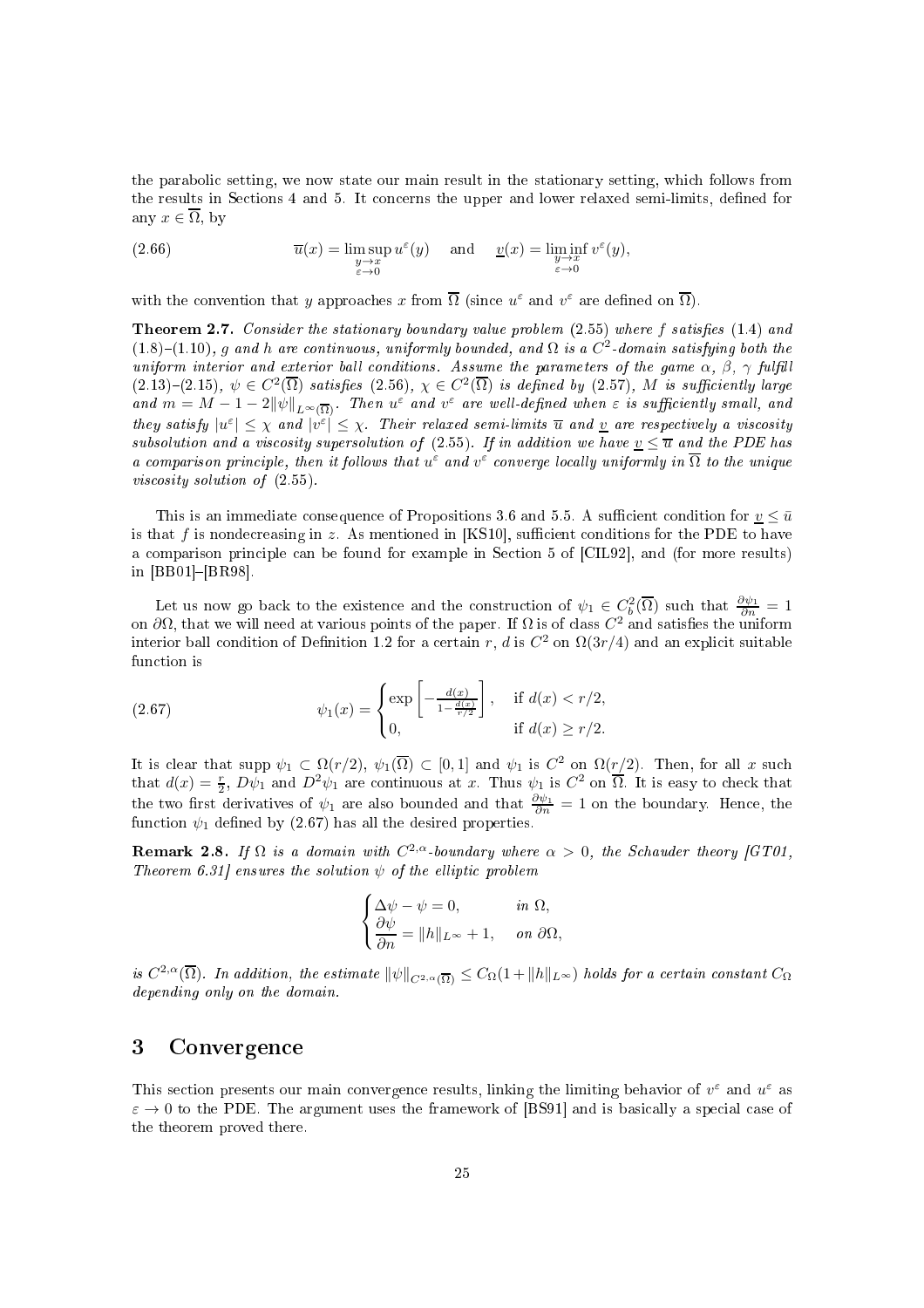Convergence is a local issue: in the time-dependent setting, Proposition 3.4 shows that in any region where the lower and upper semi-relaxed limits v and  $\bar{u}$  are finite they are in fact viscosity super and subsolutions respectively. The analogous statement for the stationary case is more subtle. In fact, we will need global hypotheses on f at Section 5.2 to ensure that  $u^{\varepsilon}$  and  $v^{\varepsilon}$  are well-defined and satisfy the dynamic programming inequalities  $(2.62)-(2.63)$ . Thus, we cannot discuss about  $\underline{v}$  or  $\overline{u}$  without global assumptions on f.

#### 3.1 Vis
osity solutions with Neumann ondition

Our PDEs can be degenerate parabolic, degenerate elliptic, or even first order equations. Therefore, we cannot expect a classical solution, and we cannot always impose boundary data in the classical sense. The theory of viscosity solutions provides the proper framework for handling these issues. We review the basic definitions in our setting for the reader's convenience. We refer to  $\left[Bar94\right]$ , [CIL92] and [Gig06] for further details about the general theory. Consider first the final-value problem  $(2.12)$  in  $\Omega$ ,

$$
\begin{cases}\n-u_t + f(t, x, u, Du, D^2u) = 0, & \text{for } x \in \Omega \text{ and } t < T, \\
\langle Du(x, t), n(x) \rangle = h(x), & \text{for } x \in \partial\Omega \text{ and } t < T, \\
u(x, T) = g(x), & \text{for } x \in \overline{\Omega}.\n\end{cases}
$$

where  $f(t, x, z, p, \Gamma)$  is continuous in all its variables and satisfies the monotonicity condition (1.4) in its last variable. We must be careful to impose the boundary condition in the viscosity sense.

Definition 3.1. A real-valued lower-semicontinuous function  $u(x,t)$  defined for  $x \in \overline{\Omega}$  and  $t_*$  $t \leq T$  is a viscosity supersolution of the final-value problem (2.12) if

(P1) for any  $(x_0, t_0)$  with  $x_0 \in \Omega$  and  $t_* \le t_0 < T$  and any smooth  $\phi(x, t)$  such that  $u - \phi$  has a local minimum at  $(x_0, t_0)$ , we have

$$
\partial_t \phi(x_0, t_0) - f(t_0, x_0, u(x_0, t_0), D\phi(x_0, t_0), D^2\phi(x_0, t_0)) \leq 0,
$$

(P2) for any  $(x_0, t_0)$  with  $x_0 \in \partial \Omega$  and  $t_* \le t_0 < T$  and any smooth  $\phi(x, t)$  such that  $u - \phi$  has a local minimum on  $\overline{\Omega}$  at  $(x_0, t_0)$ , we have

$$
\max\{-(\partial_t\phi(x_0,t_0)-f(t_0,x_0,u(x_0,t_0),D\phi(x_0,t_0),D^2\phi(x_0,t_0))),\langle D\phi(x_0,t_0),n(x_0)\rangle-h(x_0)\}\geq 0,
$$

(P3)  $u \geq g$  at the final time  $t = T$ .

Similarly, a real-valued upper-semicontinuous function  $u(x,t)$  defined for  $x \in \overline{\Omega}$  and  $t_* \leq t \leq T$  is a viscosity subsolution of the final-value problem  $(2.12)$  if

(P1) for any  $(x_0, t_0)$  with  $x_0 \in \Omega$  and  $t_* \le t_0 < T$  and any smooth  $\phi(x, t)$  such that  $u - \phi$  has a local maximum at  $(x_0, t_0)$ , we have

$$
\partial_t \phi(x_0, t_0) - f(t_0, x_0, u(x_0, t_0), D\phi(x_0, t_0), D^2\phi(x_0, t_0)) \ge 0,
$$

(P2) for any  $(x_0, t_0)$  with  $x_0 \in \partial \Omega$  and  $t_* \le t_0 < T$  and any smooth  $\phi(x, t)$  such that  $u - \phi$  has a local maximum on  $\overline{\Omega}$  at  $(x_0, t_0)$ , we have

 $\min\{-(\partial_t\phi(x_0, t_0)-f(t_0, x_0, u(x_0, t_0), D\phi(x_0, t_0), D^2\phi(x_0, t_0))), \langle D\phi(x_0, t_0), n(x_0)\rangle - h(x_0)\} \leq 0,$ 

(P3)  $u \leq g$  at the final time  $t = T$ .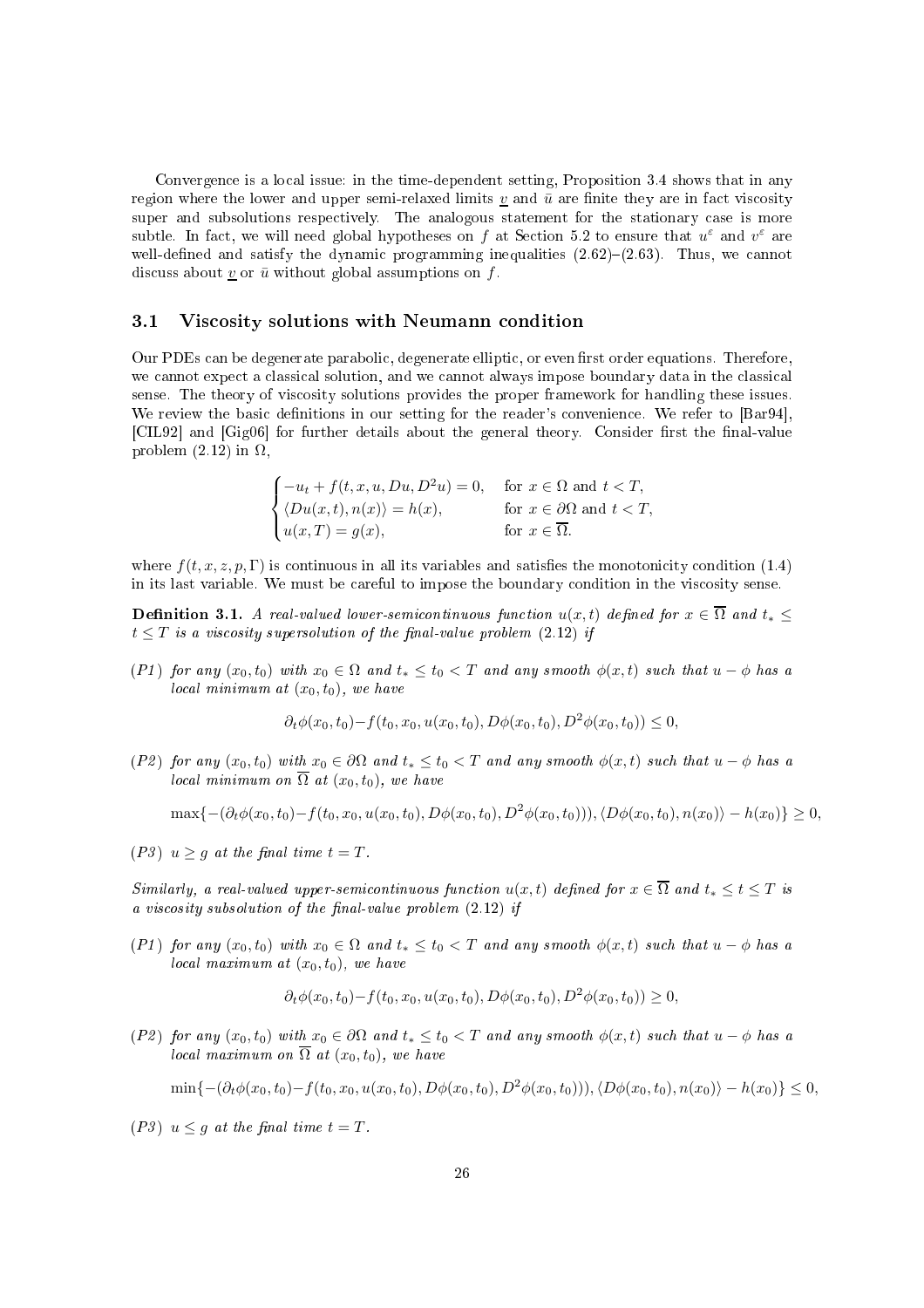A viscosity solution of  $(2.12)$  is a continuous function u that is both a viscosity subsolution and a viscosity supersolution of  $(2.12)$ .

In the stationary problem  $(2.55)$ , the definitions are similar to the time-dependent setting.

**Definition 3.2.** A real-valued lower-semicontinuous function  $u(x)$  defined on  $\overline{\Omega}$  is a viscosity supersolution of the stationary problem (2.55) if

(E1) for any  $x_0$  with  $x_0 \in \Omega$  and any smooth  $\phi(x)$  such that  $u - \phi$  has a local minimum at  $x_0$ , we have

$$
f(x_0, u(x_0), D\phi(x_0), D^2\phi(x_0)) + \lambda u(x_0) \ge 0,
$$

(E2) for any  $x_0 \in \partial \Omega$  and any smooth  $\phi(x)$  such that  $u - \phi$  has a local minimum on  $\overline{\Omega}$  at  $x_0$ , we have

 $\max\{f(x_0, u(x_0), D\phi(x_0), D^2\phi(x_0)) + \lambda u(x_0), \langle D\phi(x_0), n(x_0)\rangle - h(x_0)\} > 0.$ 

Similarly, a real-valued upper-semicontinuous function  $u(x)$  defined on  $\overline{\Omega}$  is a viscosity subsolution of the stationary problem (2.12) if

(E1) for any  $x_0$  with  $x_0 \in \Omega$  and any smooth  $\phi(x)$  such that  $u - \phi$  has a local maximum at  $x_0$ , we have

$$
f(x_0, u(x_0), D\phi(x_0), D^2\phi(x_0)) + \lambda u(x_0) \leq 0,
$$

(E2) for any  $x_0 \in \partial \Omega$  and any smooth  $\phi(x)$  such that  $u - \phi$  has a local maximum on  $\overline{\Omega}$  at  $x_0$ , we have

 $\min\{f(x_0, u(x_0), D\phi(x_0), D^2\phi(x_0)) + \lambda u(x_0), \langle D\phi(x_0), n(x_0)\rangle - h(x_0)\}\leq 0.$ 

A viscosity solution of  $(2.55)$  is a continuous function u that is both a viscosity subsolution and a viscosity supersolution of  $(2.55)$ .

In stating these definitions, we have assumed that the final-time data  $q$  and the boundary Neumann condition h are continuous. In Definition 3.1, the pointwise inequality in part  $(P3)$ can be replaced by an apparently weaker condition analogous to part (P2). The equivalence of such a definition with the one stated above is standard, the argument uses barriers of the form  $\phi(x,t) = \|x - x_0\|^2/\delta + (T - t)/\mu + Kd(x)$  with  $\delta$  and  $\mu$  sufficiently small, and is contained in our proof of Proposition 3.4 (iii). We shall be focusing on the lower and upper semi-relaxed limits of  $v^{\varepsilon}$  and  $u^{\varepsilon}$ , defined by (2.27) in the time-dependent setting and (2.66) in the stationary case.

We now introduce a key definition to deal with the Neumann condition within viscosity solutions framework which will be essential all along the article. To deal with the Neumann condition, we will need to define some applications for  $x \in \Omega(\varepsilon^{1-\alpha})$  which give bounds on the Neumann term for a function  $\phi$  smooth when close to the boundary. This is quite natural in the viscosity solutions framework. We define the applications  $m_\varepsilon$  and  $M_\varepsilon$ , for all  $x \in \Omega(\varepsilon^{1-\alpha})$  and  $\phi \in C^1(\overline{\Omega})$ , by

(3.1) 
$$
m_{\varepsilon}^{x}[\phi] := \inf_{\substack{x+\Delta \hat{x} \notin \Omega \\ \Delta \hat{x}}} \left\{ h(x + \Delta x) - D\phi(x) \cdot n(x + \Delta x) \right\},
$$

(3.2) 
$$
M_{\varepsilon}^{x}[\phi] := \sup_{\substack{x+\Delta \hat{x} \notin \Omega \\ \Delta \hat{x}}} \{h(x+\Delta x) - D\phi(x) \cdot n(x+\Delta x)\},
$$

where  $\Delta \hat{x}$  is constrained by (2.17) and determines  $\Delta x$  by (2.22). Notice that the functions  $m_{\varepsilon}[\phi]$ and  $M_{\varepsilon}[\phi]$  are bounded by  $||h||_{L^{\infty}} + ||D\phi||_{L^{\infty}(\overline{\Omega})}$ . Since h is supposed to be continuous, the following property learly holds.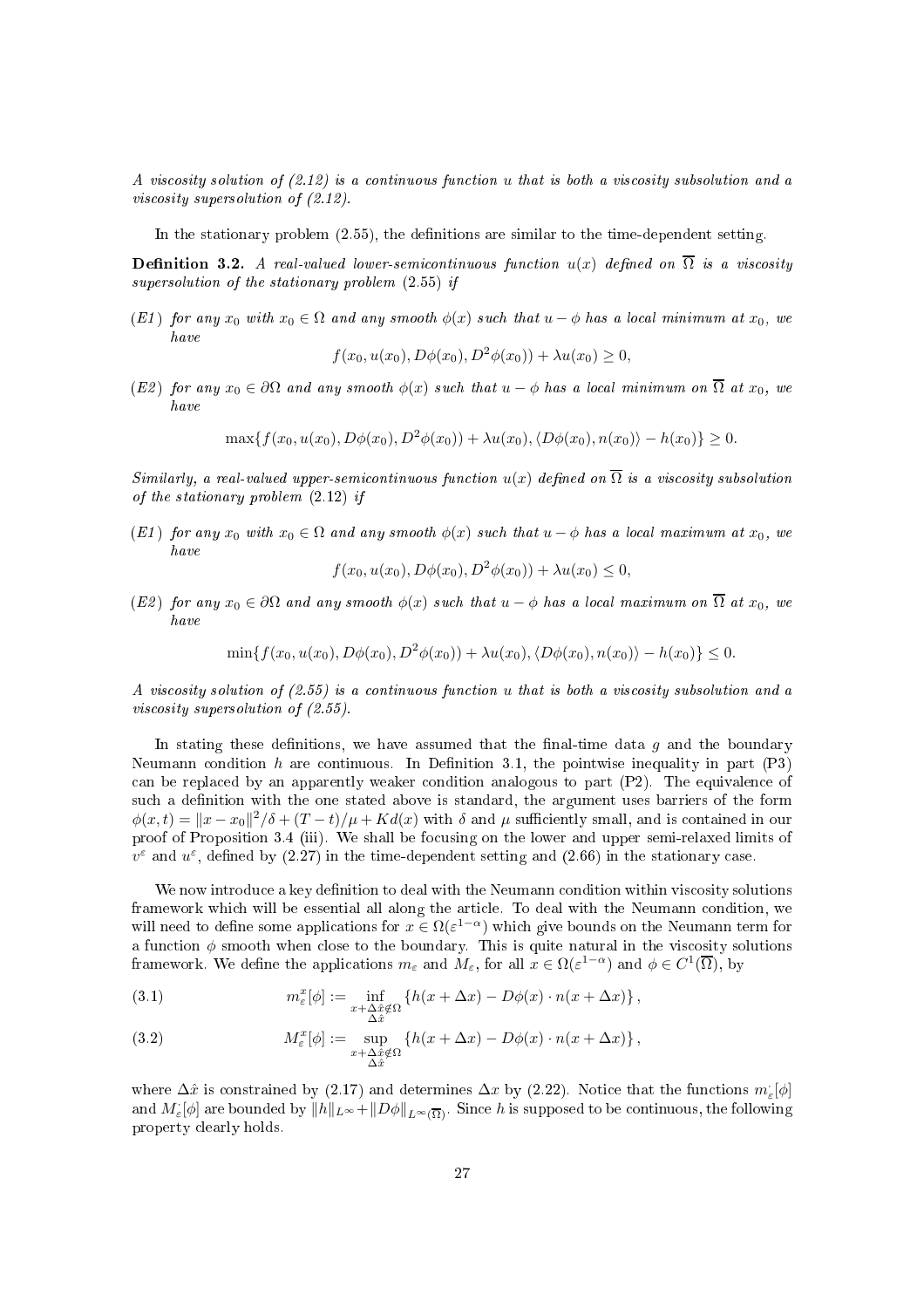**Lemma 3.3.** Let  $x \in \partial\Omega$  and  $\phi \in C^1(\overline{\Omega})$ . Suppose there exists a sequence  $(\varepsilon_k, x_k)_{k \in \mathbb{N}}$  in  $\mathbb{R}_+^* \times \overline{\Omega}$ convergent to  $(0, x)$  such that for all k large enough,  $x_k \in \Omega(\varepsilon_k^{1-\alpha})$ . Then

$$
\lim_{k \to +\infty} m_{\varepsilon_k}^{x_k}[\phi] = \lim_{k \to +\infty} M_{\varepsilon_k}^{x_k}[\phi] = h(x) - D\phi(x) \cdot n(x).
$$

 $Similarly, let \phi \in C^1(\overline{\Omega} \times [0,T])$ . Suppose there exists a sequence  $(\varepsilon_k, t_k, x_k)_{k \in \mathbb{N}}$  in  $\mathbb{R}_+^* \times [0,T] \times \overline{\Omega}$ convergent to  $(0, t, x)$  such that for all k large enough,  $x_k \in \Omega(\varepsilon_k^{1-\alpha})$ . Then

$$
\lim_{k \to +\infty} m_{\varepsilon_k}^{x_k} [\phi(\cdot, t_k)] = \lim_{k \to +\infty} M_{\varepsilon_k}^{x_k} [\phi(\cdot, t_k)] = h(x) - D\phi(x, t) \cdot n(x).
$$

#### 3.2 The parabolic case

We are ready to state our main convergence result in the time-dependent setting. At first sight, the proof seems to use the monotonicity condition (1.4). The proof relies on the consistency of the numerical scheme, Propositions 4.5, 4.10 and 4.16, which are proved in Section 4. Proposition 4.16 is necessary to deal with the degeneration of the consistency estimates due to the Neumann boundary condition. So we also require that  $f(t, x, z, p, \Gamma)$  satisfy  $(1.6)-(1.7)$ , and that the parameters  $\alpha$ ,  $\beta$ ,  $\gamma$  satisfy (2.13)–(2.15).

**Proposition 3.4.** Suppose f and  $\alpha$ ,  $\beta$ ,  $\gamma$  satisfy the hypotheses just listed. Assume furthermore that  $\bar{u}$  and <u>v</u> are finite for all x near  $x_0$  and all  $t \leq T$  near  $t_0$ . Then

- *i.* if  $t_0 < T$  and  $x_0 \in \Omega$ , then  $\bar{u}$  is a viscosity subsolution at  $x_0$  and  $\underline{v}$  is a supersolution at  $x_0$ (i.e. each one satisfies part (P1) of the relevant half of Definition 3.1 at  $x_0$ ).
- ii. if  $t_0 < T$  and  $x_0 \in \partial\Omega$ , then  $\bar{u}$  is a viscosity subsolution at  $x_0$  and  $\underline{v}$  is a supersolution at  $x_0$ (i.e. each one satisfies part (P2) of the relevant half of Definition 3.1 at  $x_0$ )
- iii. if  $t_0 = T$ , then  $\bar{u}(x_0, T) = g(x_0)$  and  $\underline{v}(x_0, T) = g(x_0)$  (In particular, each one satisfies part (P3) of the relevant half of Definition 3.1 at  $x_0$ ).

In particular, if  $\bar{u}$  and  $\underline{v}$  are finite for all  $x \in \overline{\Omega}$  and  $t_* < t \leq T$ , then they are respectively a viscosity subsolution and a viscosity supersolution of  $(2.12)$  on this time interval.

Proof. When  $x_0 \in \Omega$ , since we can find in  $\Omega$  a  $\delta$ -neighborhood of  $x_0$ , the proof follows from [KS10, Proposition 3.3. Therefore we shall focus on the case when  $x_0 \in \partial\Omega$ . We give the proof for  $\overline{u}$ . The argument for y is entirely parallel. Consider a smooth function  $\phi$  such that  $\bar{u} - \phi$  has a local maximum at  $(x_0, t_0)$ . Adding a constant, we can assume  $\overline{u}(x_0, t_0) = \phi(x_0, t_0)$ . Replacing  $\phi$  by  $\phi + ||x - x_0||^4 + |t - t_0|^2$  if necessary, we can assume that the local maximum is strict, i.e. that

(3.3) 
$$
\bar{u}(x,t) < \phi(x,t) \quad \text{for } 0 < \| (x,t) - (x_0, t_0) \| \leq r,
$$

for some  $r > 0$ . By the definition of  $\bar{u}$  there exist sequences  $\varepsilon_k$ ,  $\tilde{y}_k$ ,  $\tilde{t}_k = T - \tilde{N}_k \varepsilon_k^2$  such that

$$
\tilde{y}_k \to x_0
$$
,  $\tilde{t}_k \to t_0$ ,  $u^{\varepsilon_k}(\tilde{y}_k, \tilde{t}_k) \to \bar{u}(x_0, t_0)$ .

Let  $y_k$  and  $t_k = T - N_k \varepsilon_k^2$  satisfying

$$
(u^{\varepsilon_k} - \phi)(y_k, t_k) \ge \sup_{\|(x,t) - (x_0, t_0)\| \le r} (u^{\varepsilon_k} - \phi)(x, t) - \varepsilon_k^3.
$$

Notice that since  $u^{\varepsilon_k}$  is defined only at discrete times, the sup is taken only over such times. Evidently,

$$
(u^{\varepsilon_k} - \phi)(y_k, t_k) \ge (u^{\varepsilon_k} - \phi)(\tilde{y}_k, \tilde{t}_k) - \varepsilon_k^3
$$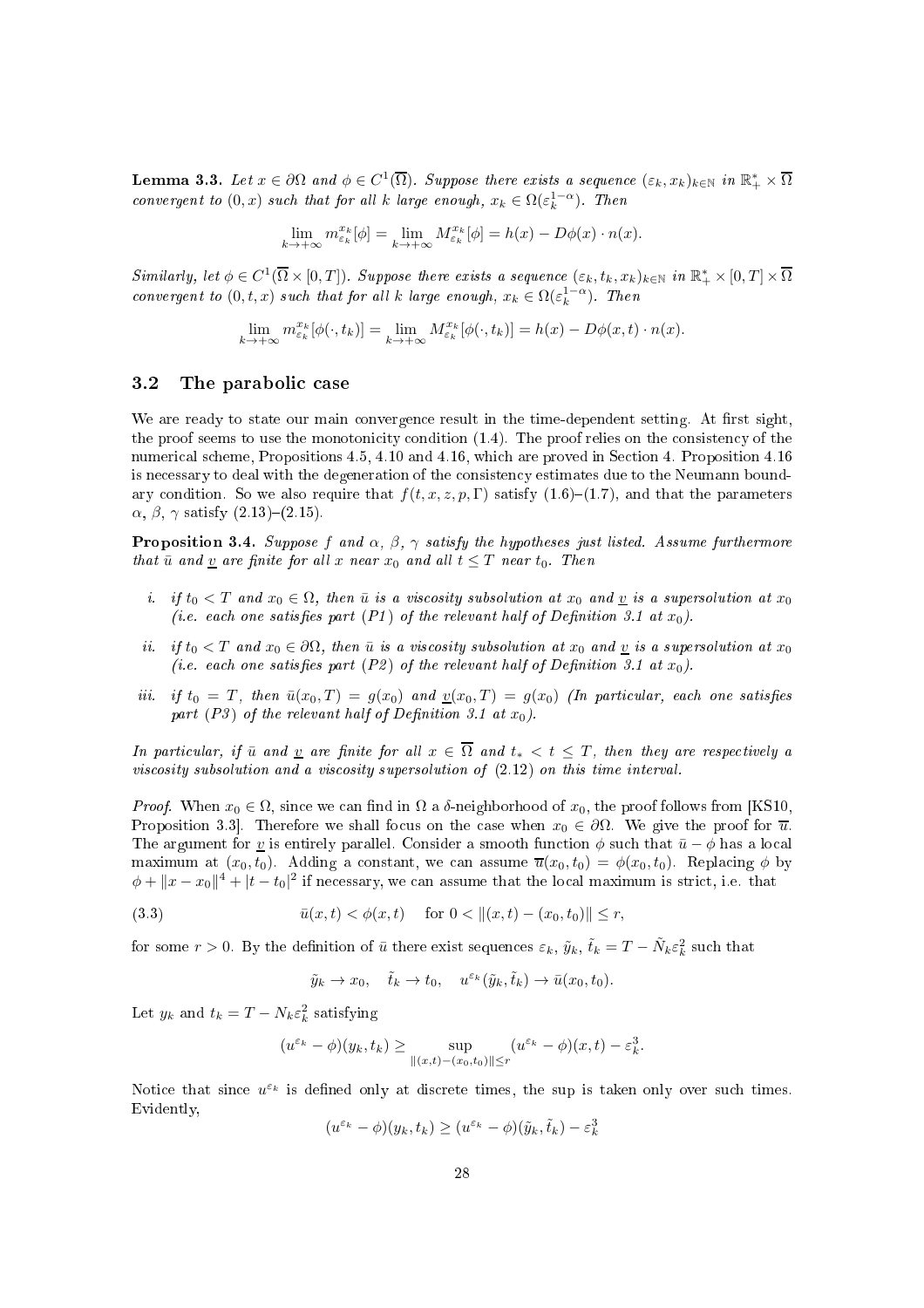and the right-hand side tends to 0 as  $k \to +\infty$ . It follows using (3.3) that

$$
(y_k, t_k) \rightarrow (y_0, t_0)
$$
 and  $u^{\varepsilon_k}(y_k, t_k) \rightarrow \overline{u}(x_0, t_0)$ ,

as  $k \to +\infty$ . Setting  $\xi_k = u^{\varepsilon_k}(y_k, t_k) - \phi(y_k, t_k)$ , we also have by construction that

(3.4)  $\xi_k \to 0$  and  $u^{\varepsilon_k}(x,t) \leq \phi(x,t) + \xi_k + \varepsilon_k^3$  whenever  $t = T - n_k \varepsilon_k^2$  and  $\|(x,t) - (x_0, t_0)\| \leq r$ .

Now we use the dynamic programming inequality (2.25) at  $(y_k, t_k)$ , which can be written concisely as

$$
u^{\varepsilon_k}(y_k, t_k) \leq \sup_{p, \Gamma} \inf_{\Delta \hat{x}} \left\{ u^{\varepsilon_k}(y_k + \Delta x, t_k + \varepsilon_k^2) - \Delta z \right\},\,
$$

with the onvention

$$
\Delta z = p \cdot \Delta \hat{x} + \frac{1}{2} \langle \Gamma \Delta \hat{x}, \Delta \hat{x} \rangle + \varepsilon_k^2 f(t, x, u^{\varepsilon_k}(y_k, t_k), p, \Gamma) - ||\Delta \hat{x} - \Delta x|| h(x + \Delta x).
$$

Using the definition of  $\xi_k$ , (3.4), and the fact that  $\Delta x$  is bounded by a positive power of  $\varepsilon$ , we on
lude that

(3.5) 
$$
\phi(y_k, t_k) + \xi_k \leq \sup_{p, \Gamma} \inf_{\Delta \hat{x}} \left\{ \phi(y_k + \Delta x, t_k + \varepsilon_k^2) + \xi_k + \varepsilon_k^3 - \Delta z \right\},
$$

when k is sufficiently large. Dropping  $\xi_k$  from both sides of (3.5), we deduce, by introducing the operator  $S_{\varepsilon}$  defined by (4.1), that

(3.6) 
$$
\phi(y_k, t_k) \leq S_{\varepsilon}[y_k, t_k + \varepsilon_k^2, u^{\varepsilon_k}(y_k, t_k), \phi(\cdot, t_k + \varepsilon_k^2)] + o(\varepsilon_k^2).
$$

According to the consistency estimates provided by Proposition 4.10, we shall introduce four sets  $(A_i)_{1 \leq i \leq 4}$  respectively defined by

$$
A_1 := \left\{ k \in \mathbb{N} : d(y_k) \le \varepsilon_k^{1-\alpha} \text{ and } M_{\varepsilon_k}^{y_k} [\phi(\cdot, t_k + \varepsilon_k^2)] \ge \frac{4}{3} \| D^2 \phi(y_k, t_k + \varepsilon_k^2) \| \varepsilon_k^{1-\alpha} \right\},
$$
  
\n
$$
A_2 := \left\{ k \in \mathbb{N} : \varepsilon_k^{1-\alpha} - \varepsilon_k^{\rho} \le d(y_k) \le \varepsilon_k^{1-\alpha} \text{ and } M_{\varepsilon_k}^{y_k} [\phi(\cdot, t_k + \varepsilon_k^2)] \le \frac{4}{3} \| D^2 \phi(y_k, t_k + \varepsilon_k^2) \| \varepsilon_k^{1-\alpha} \right\}
$$
  
\n
$$
\bigcup \left\{ k \in \mathbb{N} : d(y_k) \ge \varepsilon_k^{1-\alpha} \right\},
$$
  
\n
$$
A_3 := \left\{ k \in \mathbb{N} : d(y_k) \le \varepsilon_k^{1-\alpha} - \varepsilon_k^{\rho} \text{ and } -\varepsilon_k^{1-\alpha-\kappa} \le M_{\varepsilon_k}^{y_k} [\phi(\cdot, t_k + \varepsilon_k^2)] \le \frac{4}{3} \| D^2 \phi(y_k, t_k + \varepsilon_k^2) \| \varepsilon_k^{1-\alpha} \right\},
$$
  
\n
$$
A_4 := \left\{ k \in \mathbb{N} : d(y_k) \le \varepsilon_k^{1-\alpha} - \varepsilon_k^{\rho} \text{ and } M_{\varepsilon_k}^{y_k} [\phi(\cdot, t_k + \varepsilon_k^2)] \le -\varepsilon_k^{1-\alpha-\kappa} \right\},
$$

where  $\rho$  and  $\kappa$  are defined in Section 4.1.2 by (4.24) and (4.25) and satisfy  $0 < \kappa < 1 - \alpha < \rho < 1$ . Since  $\bigcup_{1 \leq i \leq 4} A_i = \mathbb{N}$ , at least one set among  $A_1, A_2, A_3$  and  $A_4$  is necessarily unbounded. We shall onsider these four ases.

• If  $A_1$  is unbounded, up to a subsequence, we may assume that  $A_1 = \mathbb{N}$ . Taking the limit  $k \to +\infty$ , we deduce that  $\liminf_{k \to +\infty} M^{y_k}_{\varepsilon_k}[\phi(\cdot, t_k + \varepsilon_k^2)] \ge 0$ . Since  $M^{y_k}_{\varepsilon_k}[\phi(\cdot, t_k + \varepsilon_k^2)] \to h(x_0) - D\phi(x_0, t_0) \cdot n(x_0)$ by Lemma 3.3, it follows in the limit  $k \to \infty$  that

(3.7) 
$$
D\phi(x_0, t_0) \cdot n(x_0) - h(x_0) \leq 0.
$$

We can notice this result also holds through  $(3.6)$ . We can apply the second alternative given by (4.61) in Proposition 4.16 to evaluate the right-hand side of (3.6). This gives

$$
\phi(y_k, t_k) - \phi(y_k, t_k + \varepsilon_k^2) \leq 3\varepsilon_k^{1-\alpha} M_{\varepsilon_k}^{y_k} [\phi(\cdot, t_k + \varepsilon_k^2)] + C\varepsilon_k^2 (1 + |u^{\varepsilon_k}(y_k, t_k)|) + o(\varepsilon_k^2),
$$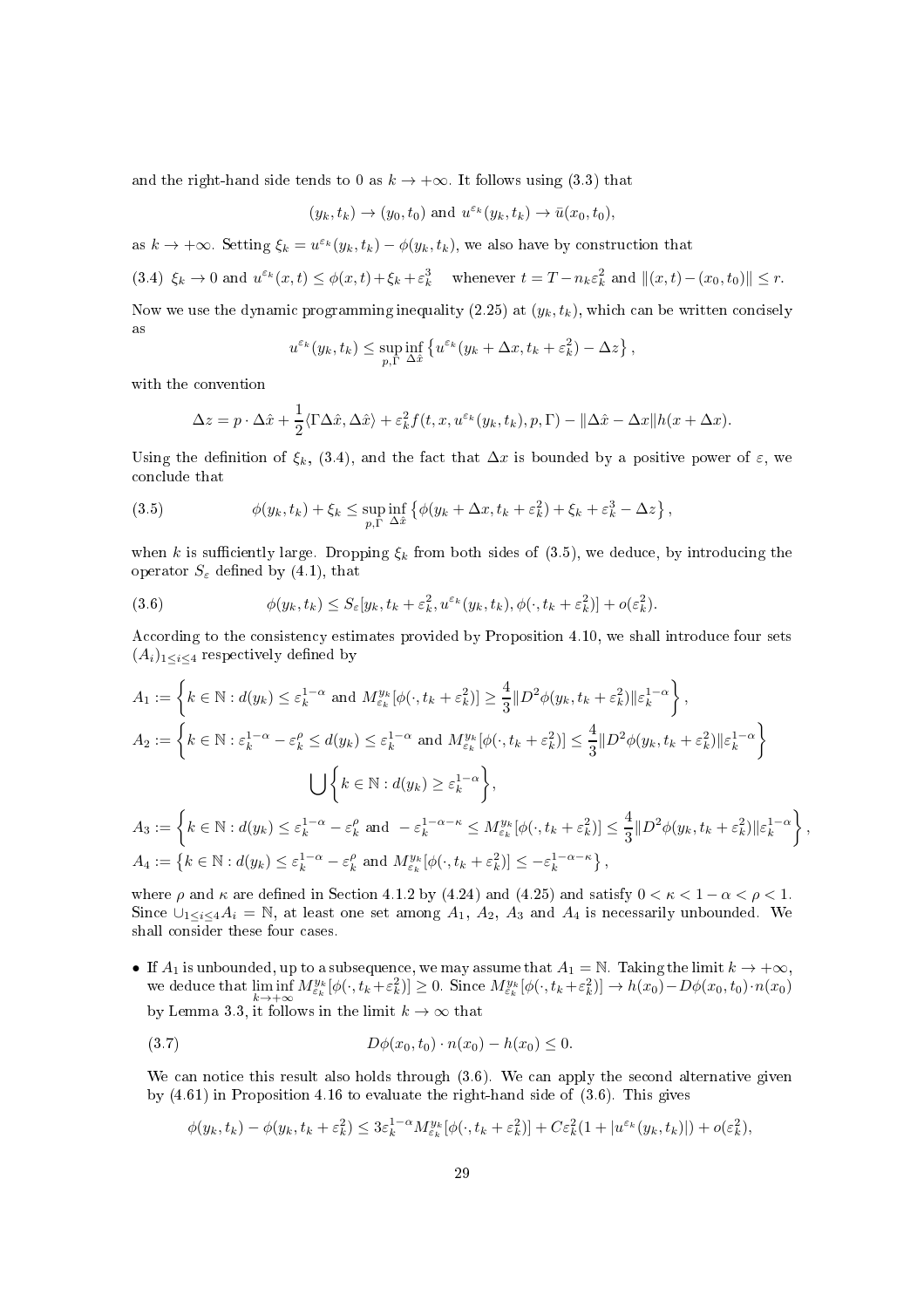where C depends only on  $||h||_{L^{\infty}}$  and  $||D\phi(\cdot, t_k + \varepsilon_k^2)||_{C_b^1(\overline{\Omega} \cap B(y_k, \varepsilon_k^{1 - \alpha}))}$ . Since for k large enough,

$$
||D\phi(\cdot,t_k+\varepsilon_k^2)||_{C_b^1(\overline{\Omega}\cap B(y_k,\varepsilon_k^{1-\alpha}))}\leq \sup_{|t-t_0|\leq r}||D\phi(\cdot,t)||_{C_b^1(\overline{\Omega}\cap B(x_0,r))},
$$

we can suppose that C depends only on  $||h||_{L^{\infty}}$  and this sup, which is finite (since  $\phi$  is smooth) and independent of k. By smoothness of  $\phi$  we have

$$
-\varepsilon_k^2 \partial_t \phi(y_k, t_k) + o(\varepsilon_k^2) - C(1 + |u^{\varepsilon_k}(y_k, t_k)|)\varepsilon_k^2 \leq 3\varepsilon_k^{1-\alpha} M_{\varepsilon_k}^{y_k}[\phi(\cdot, t_k + \varepsilon_k^2)].
$$

By dividing by  $\varepsilon_k^{1-\alpha}$  we obtain

$$
-\varepsilon_k^{1+\alpha}\Big(\partial_t\phi(y_k,t_k)-C(1+|u^{\varepsilon_k}(y_k,t_k)|)\Big)+o(\varepsilon_k^{1+\alpha})\leq 3M^{y_k}_{\varepsilon_k}[\phi(\cdot,t_k+\varepsilon_k^2)].
$$

The sequences  $(u^{\varepsilon_k}(y_k,t_k))_{k\in\mathbb{N}}$  and  $(\partial_t\phi(y_k,t_k))_{k\in\mathbb{N}}$  are respectively bounded by definition of  $\overline{u}(x_0, t_0)$  and smoothness of  $\phi$ . By passing to the limit on k,  $\liminf_{k \to +\infty} M^{y_k}_{\varepsilon_k}[\phi(\cdot, t_k + \varepsilon_k^2)] \geq 0$ . By

Lemma 3.3, we know that  $M_{\varepsilon_k}^{y_k}[\phi(\cdot, t_k + \varepsilon_k^2)] \to h(x_0) - D\phi(x_0, t_0) \cdot n(x_0)$  and we retrieve that  $D\phi(x_0, t_0) \cdot n(x_0) - h(x_0) \leq 0.$ 

• If  $A_2$  is unbounded, up to a subsequence, we may assume that  $A_2 = N$ . We can apply Proposition 4.10 case (ii) to evaluate the right-hand side of  $(3.6)$ . This gives

$$
\phi(y_k, t_k) \leq \phi(y_k, t_k + \varepsilon_k^2) - \varepsilon_k^2 f(t_k + \varepsilon_k^2, y_k, u^{\varepsilon_k}(y_k, t_k), D\phi(y_k, t_k + \varepsilon_k^2), D^2\phi(y_k, t_k + \varepsilon_k^2)) + o(\varepsilon_k^2).
$$

By smoothness of  $\phi$  and Lipschitz continuity of f with respect to p and Γ, we obtain

$$
\phi(y_k, t_k) - \phi(y_k, t_k + \varepsilon_k^2) \le -\varepsilon_k^2 f(t_k, y_k, u^{\varepsilon_k}(y_k, t_k), D\phi(y_k, t_k), D^2\phi(y_k, t_k)) + o(\varepsilon_k^2).
$$

It follows in the limit  $k \to \infty$  that

$$
(3.8) \qquad \partial_t \phi(x_0, t_0) - f(t_0, x_0, \bar{u}(x_0, t_0), D\phi(x_0, t_0), D^2\phi(x_0, t_0)) \geq 0.
$$

- If  $A_3$  is unbounded, up to a subsequence, we may assume that  $A_3 = \mathbb{N}$ . By passing to the limit on k, we have that  $M_{\varepsilon_k}^{y_k,t_k+\varepsilon_k^2}[\phi]$  tends to zero when  $\varepsilon_k$  tends to zero. Since  $M_{\varepsilon_k}^{y_k}[\phi(\cdot,t_k+\varepsilon_k^2)] \to$  $h(x_0) - D\phi(x_0, t_0) \cdot n(x_0)$  by Lemma 3.3, it follows in the limit  $k \to \infty$  that  $D\phi(x_0, t_0) \cdot n(x_0)$  $h(x_0) = 0.$
- If  $A_4$  is unbounded, up to a subsequence, we may assume that  $A_4 = \mathbb{N}$ . Hence, taking the limit  $k \to +\infty$ , we have

(3.9) 
$$
\limsup_{k \to +\infty} M_{\varepsilon_k}^{y_k} [\phi(\cdot, t_k + \varepsilon_k^2)] \leq 0.
$$

Moreover, by applying the fourth alternative given by (4.61) in Proposition 4.16 to evaluate the right-hand side of (3.6), we obtain

$$
\phi(y_k, t_k) \le \phi(y_k, t_k + \varepsilon_k^2) + \frac{1}{4} \varepsilon_k^{\rho} M_{\varepsilon_k}^{y_k} [\phi(\cdot, t_k + \varepsilon_k^2)] + C \varepsilon_k^2 (1 + |u^{\varepsilon_k}(y_k, t_k)|) + o(\varepsilon_k^2),
$$

where C depends only on  $\|h\|_{L^\infty}$  and  $\sup_{|t-t_0|\leq r}\|D\phi(\cdot,t)\|_{C^1_b(\overline\Omega\cap B(x_0,r))}$  by the same arguments used above for  $A_1$ . By smoothness of  $\phi$  we have

$$
-\varepsilon_k^2 \partial_t \phi(y_k, t_k) + o(\varepsilon_k^2) - C(1 + |u^{\varepsilon_k}(y_k, t_k)|)\varepsilon_k^2 \le \frac{1}{4}\varepsilon_k^{\rho} M_{\varepsilon_k}^{y_k}[\phi(\cdot, t_k + \varepsilon_k^2)].
$$

By dividing by  $\varepsilon_k^{\rho}$  we get

$$
-\varepsilon_k^{2-\rho}\Big(\partial_t\phi(y_k,t_k)-C(1+|u^{\varepsilon_k}(y_k,t_k)|)\Big)+o(\varepsilon_k^{2-\rho})\leq \frac{1}{4}M_{\varepsilon_k}^{y_k}[\phi(\cdot,t_k+\varepsilon_k^2)].
$$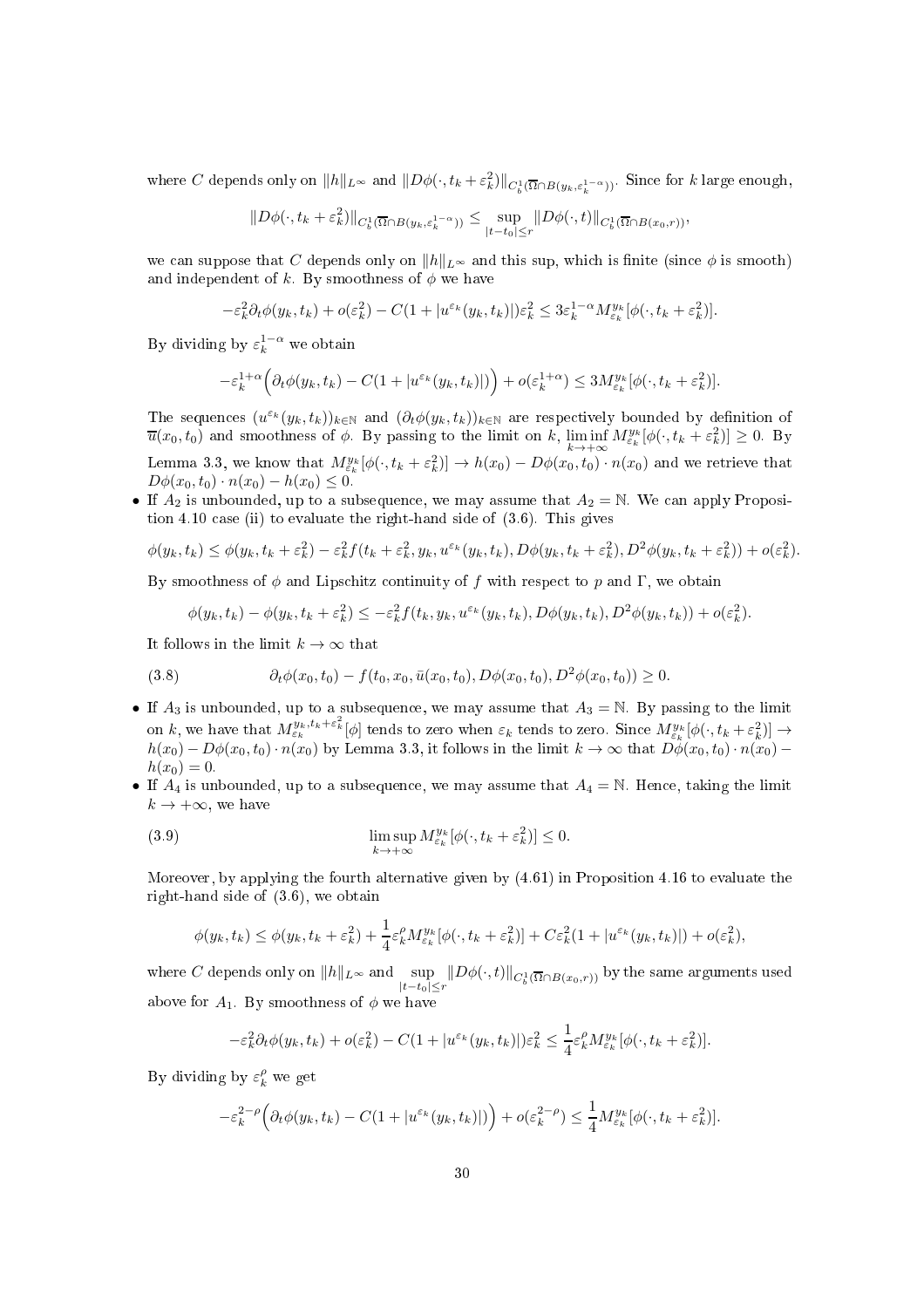The sequences  $(u^{\varepsilon_k}(y_k,t_k))_{k\in\mathbb{N}}$  and  $(\partial_t\phi(y_k,t_k))_{k\in\mathbb{N}}$  are respectively bounded by definition of  $\overline{u}(x_0, t_0)$  and smoothness of  $\phi$ . By passing to the limit as  $k \to +\infty$ , we have

$$
\liminf_{k \to +\infty} M_{\varepsilon_k}^{y_k} [\phi(\cdot, t_k + \varepsilon_k^2)] \ge 0.
$$

By comparing this inequality with  $(3.9)$  and using Lemma 3.3, we deduce that

$$
D\phi(x_0, t_0) \cdot n(x_0) - h(x_0) = 0.
$$

Moreover, we can also apply Lemma 4.9 since  $\varepsilon^{1-\alpha} \ll \varepsilon^{1-\alpha-\kappa}$ . By the same manipulations as those done for the set  $A_2$ , the inequality (3.8) holds also true.

Thus  $\bar{u}$  is a viscosity subsolution at  $(x_0, t_0)$ .

We turn now to case (iii), i.e. the case  $t_0 = T$ . If  $x_0 \in \Omega$ , the analysis led in [KS10, Proposition 3.3 gives the result. It remains to study  $\overline{u}$  on the boundary. We want to show that  $\overline{u}(\cdot, T) = q$ is also satisfied on  $\partial\Omega$ . By the definition of  $\overline{u}$  given by (2.27) and considering a particular sequence  $(\varepsilon_k, x_k, t_k = T)_{k \in \mathbb{N}}$  which converges to  $(0, x_0, T)$ , it is clear that  $\overline{u}(\cdot, T) \geq g$  on  $\partial\Omega$  (using the continuity of g and the fact that each  $u^{\varepsilon}$  has final value g). If this sequence realizes the sup, we have in fact the equality. The preceding argument can still be used provided  $t_k < T$  for all sufficiently large k. Thus, considering the different possibilities according to  $t_k < T$  or  $t_k = T$  and also on  $x_k \in \Omega$  or  $x_k \in \partial\Omega$ , we know that for any smooth  $\phi$  such that  $\bar{u} - \phi$  has a local maximum at  $(x_0, T)$ ,

(3.10) either 
$$
\bar{u}(x_0, T) = g(x_0)
$$
 or else  
\n
$$
\max (\partial_t \phi(x_0, T) - f(t_0, x_0, \bar{u}(x_0, T), D\phi(x_0, T), D^2\phi(x_0, T)), h(x_0) - D\phi(x_0, T) \cdot n(x_0)) \ge 0.
$$

Moreover this statement applies not only at the given point  $x_0$ , but also at any point nearby.

Now consider the functions

$$
\psi(x,t) = \bar{u}(x,t) - \frac{\|x - x_0\|^2}{\eta} - \frac{T - t}{\mu} + Kd(x)
$$

and

(3.11) 
$$
\phi(x,t) = \frac{\|x - x_0\|^2}{\eta} + \frac{T - t}{\mu} - Kd(x),
$$

where the parameters  $\eta$ ,  $\mu$  are small and positive and  $K = ||h||_{L^{\infty}} + 1$ . Suppose  $\overline{u}$  is uniformly bounded on the closed half-ball  $\{|| (x, t) - (x_0, T) || \le r, t \le T\}$  and let  $\psi$  attain its maximum on this half-ball at  $(x_{\eta,\mu}, t_{\eta,\mu})$ . We assume r is small enough such that d is  $C^2$  on this half-ball so that  $\phi$  can be taken as test function. We clearly have

(3.12) 
$$
\bar{u}(x_{\eta,\mu},t_{\eta,\mu}) + \frac{K}{2}d(x_{\eta,\mu}) \geq \psi(x_{\eta,\mu},t_{\eta,\mu}) \geq \psi(x_0,T) = \overline{u}(x_0,T).
$$

By plugging the expression of  $\psi(x_{\eta,\mu}, t_{\eta,\mu})$  in the right-hand side of inequality (3.12), we obtain

(3.13) 
$$
0 \leq \frac{\|x_{\eta,\mu} - x_0\|^2}{\eta} + \frac{T - t_{\eta,\mu}}{\mu} \leq \bar{u}(x_{\eta,\mu}, t_{\eta,\mu}) - \bar{u}(x_0, T) + Kd(x_{\eta,\mu}).
$$

Since  $\bar{u}$  is bounded on the half-ball and  $x_{\eta,\mu}$  belongs to the half ball for all  $\eta$  and  $\mu$ , the right-hand side of  $(3.13)$  is bounded independently of  $\eta$ ,  $\mu$ , which yields

(3.14) 
$$
(x_{\eta,\mu}, t_{\eta,\mu}) \to (x_0, T)
$$
 as  $\eta, \mu \to 0$ .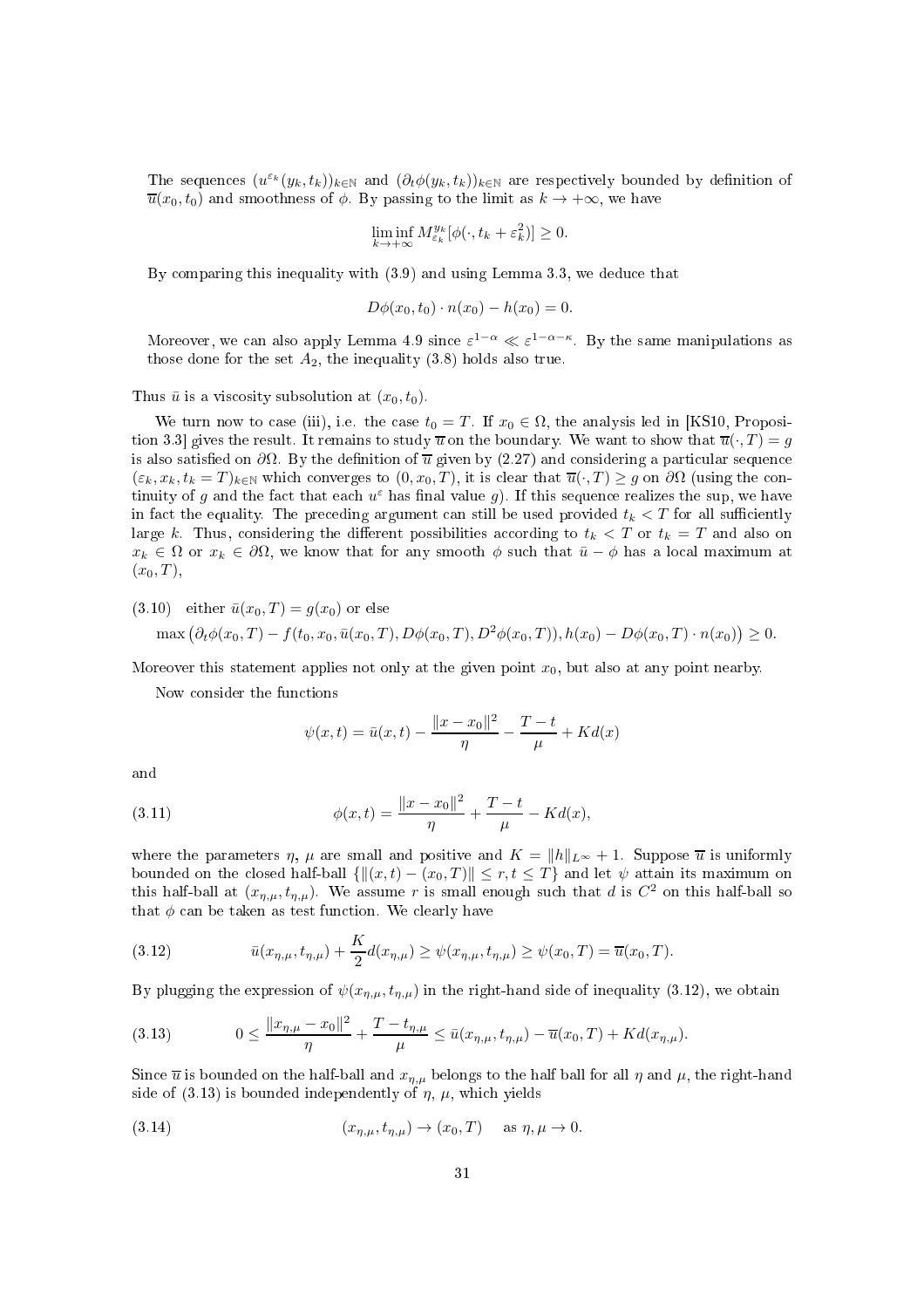By using the upper semicontinuity of  $\overline{u}$  and taking the limit (3.14) in (3.12), we get

(3.15) 
$$
\overline{u}(x_{\eta,\mu},t_{\eta,\mu}) \to \overline{u}(x_0,T) \quad \text{as } \eta,\mu \to 0.
$$

By combining  $(3.14)$  and  $(3.15)$ , we finally obtain by  $(3.13)$  that

(3.16) 
$$
\frac{\|x_{\eta,\mu} - x_0\|^2}{\eta} + \frac{T - t_{\eta,\mu}}{\mu} \to 0 \quad \text{as } \eta, \mu \to 0.
$$

If  $t_{\eta,\mu} < T$  and  $x_{\eta,\mu} \in \Omega$  then part (i) of Proposition 3.4 applied to  $\phi$  defined by (3.11) assures us that

$$
(3.17) \qquad -\frac{1}{\mu}-f(t_{\eta,\mu},x_{\eta,\mu},\overline{u}(x_{\eta,\mu},t_{\eta,\mu}),2\frac{x_{\eta,\mu}-x_0}{\eta}-KDd(x_{\eta,\mu}),\frac{2}{\eta}I-KD^2d(x_{\eta,\mu}))\geq 0.
$$

Since f is continuous, for any  $\eta > 0$  there exists  $\mu > 0$  such that (3.17) cannot happen. Restricting our attention to such choices of  $\eta$  and  $\mu$ , it remains to examine two situations: on the one hand  $t_{\eta,\mu} < T$  and  $x_{\eta,\mu} \in \partial\Omega$  and on the other hand  $t_{\eta,\mu} = T$ . Arguing by contradiction, let us assume that  $t_{\eta,\mu} < T$  and  $x_{\eta,\mu} \in \partial \Omega$ . By the Taylor expansion on the distance function close to  $x_0$ , we have

$$
d(x) = d(x_0) + Dd(x_0) \cdot (x - x_0) + O(||x - x_0||^2).
$$

By using that  $x_0$  and  $x_{\eta,\mu}$  are on the boundary  $\partial\Omega$ ,  $d(x_0) = d(x_{\eta,\mu}) = 0$  and  $Dd(x_0) = -n(x_0)$ , this relation redu
es to

(3.18) 
$$
n(x_0) \cdot (x_{\eta,\mu} - x_0) = O(||x_{\eta,\mu} - x_0||^2).
$$

By combining  $(3.16)$  and  $(3.18)$ , we compute

$$
D\phi(x_{\eta,\mu}, t_{\eta,\mu}) \cdot n(x_0) = \frac{2}{\eta}(x_{\eta,\mu} - x_0) \cdot n(x_0) - KDd(x_{\eta,\mu}) \cdot n(x_0)
$$
  
= 
$$
O\left(\frac{\|x_{\eta,\mu} - x_0\|^2}{\eta}\right) + Kn(x_{\eta,\mu}) \cdot n(x_0) \to K, \text{ as } \eta, \mu \to 0.
$$

By smoothness of  $\phi$  and continuity of n on  $\partial\Omega$ , we deduce that  $D\phi(x_{\eta,\mu},T)\cdot n(x_{\eta,\mu}) \to ||h||_{L^{\infty}}+1 >$  $h(x_{n,\mu})$  which denies the second alternative proposed at (3.10). As a result, the only remaining possibility for (3.10) is  $\overline{u}(x_{\eta,\mu},T) = g(x_{\eta,\mu})$ . By continuity of g, it follows in the limit  $\eta, \mu \to 0$ <br>that  $\overline{u}(x_0,T) = g(x_0)$ , as asserted. that  $\overline{u}(x_0, T) = g(x_0)$ , as asserted.

**Remark 3.5.** In the proof of the convergence at the final-time in Theorem 3.4, we needed in a essential way that the domain was assumed to be at least  $C^2$ . More precisely, in this case, since the distance function d is  $C^2$  in a neighborhood of the boundary, it allows us to take  $\phi$  given by  $(3.11)$  as a test function.

# 3.3 The elliptic case

We turn now to the stationary setting discussed in Section 2.3. As in the time-dependent setting, our convergence result depends on the fundamental consistency result Lemma 4.17. So we require that the parameters  $\alpha$ ,  $\beta$ ,  $\gamma$  satisfy (2.13)–(2.15), and that  $f(x, z, p, \Gamma)$  satisfy not only the monotonicity condition  $(1.4)$  but also the Lipschitz continuity and growth conditions  $(1.9)$ (1.10). To prove that  $U^{\varepsilon}$  is well defined, we require that the interest rate  $\lambda$  be large enough, condition (1.8), and that h be uniformly bounded. Finally, concerning the parameters m and M and the function  $\psi$  associated to the termination of the game, we assume that  $\psi \in C^2(\overline{\Omega})$  fulfills  $\frac{\partial \psi}{\partial n} = ||h||_{L^{\infty}} + 1$  on  $\partial \Omega$ ,  $m = M - 1 - 2||\psi||_{L^{\infty}(\overline{\Omega})}$ ,  $\chi = m + ||\psi||_{L^{\infty}(\overline{\Omega})} + \psi$  and M is sufficiently large. These hypotheses ensure us the availability of the dynamic programming inequalities stated in Proposition 2.6.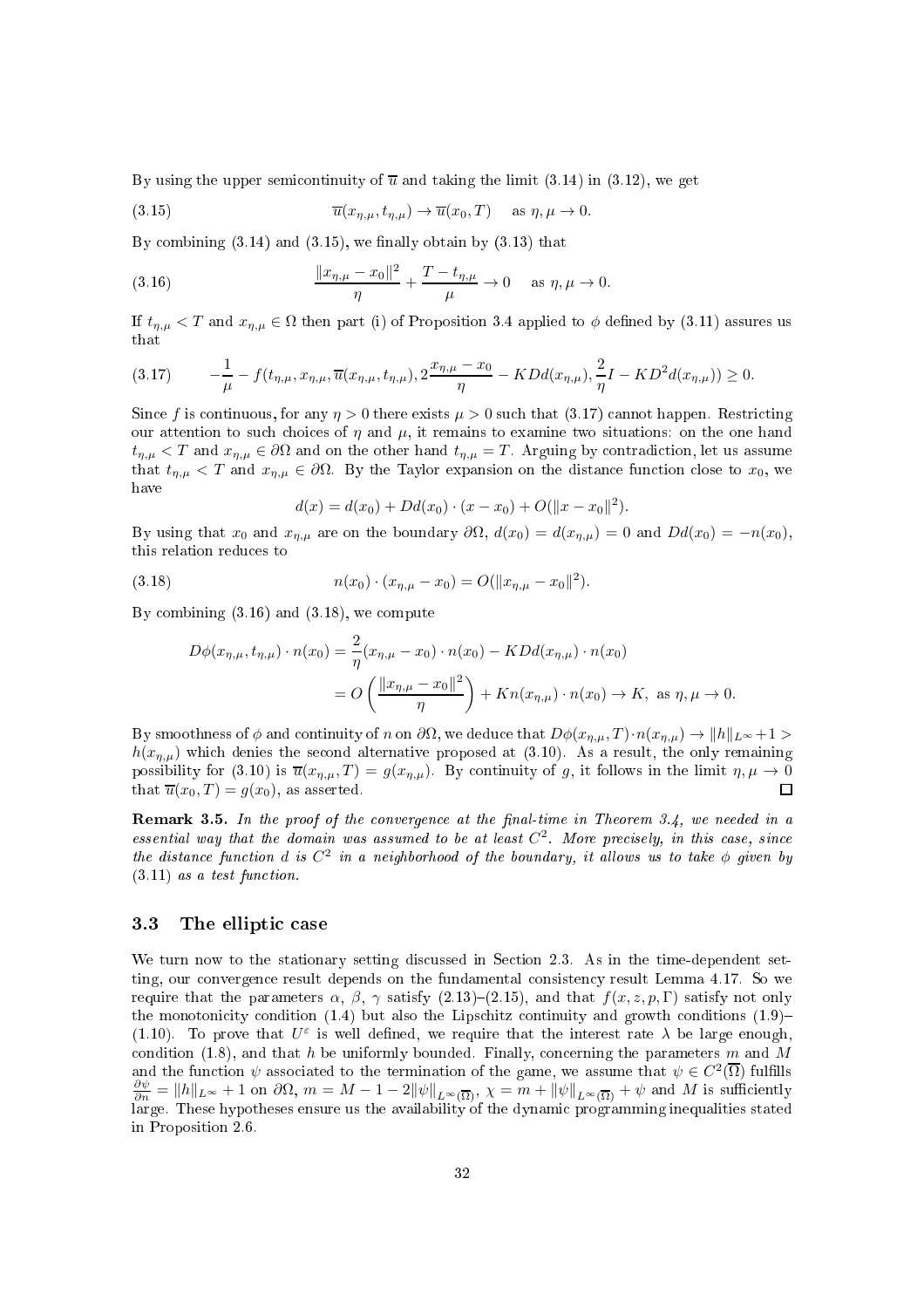**Proposition 3.6.** Suppose  $f,g$ ,  $\lambda$  and  $\alpha$ ,  $\beta$ ,  $\gamma$ ,  $m$ ,  $M$ ,  $\psi$  satisfy the hypotheses just listed (from which it follows that <u>v</u> and  $\overline{u}$  are bounded away from  $\pm M$  for all  $x \in \overline{\Omega}$ ). Then  $\overline{u}$  is a viscosity subsolution and v is a viscosity supersolution of  $(2.55)$  in  $\overline{\Omega}$ . More specifically:

- if  $x_0 \in \Omega$  then each of  $\overline{u}$  and  $\underline{v}$  satisfies part (E1) of relevant half of Definition 3.2 at  $x_0$ ,<br>and
- if  $x_0 \in \partial \Omega$  then each of  $\overline{u}$  and  $\underline{v}$  satisfies part (E2) of relevant half of Definition 3.2 at  $x_0$ .

*Proof.* When  $x_0 \in \Omega$ , the proof is similar to that of Theorem 3.4. Therefore we shall focus on the case when  $x_0 \in \partial \Omega$ . We give the proof for  $\bar{u}$ , the arguments for <u>v</u> being similar and even easier due to fewer cases to distinguish. Consider a smooth function  $\phi$  such that  $\overline{u} - \phi$  has local maximum on  $\overline{\Omega}$  at  $x_0 \in \partial\Omega$ . We may assume that  $\langle D\phi(x_0), n(x_0) \rangle > h(x_0)$  since otherwise the assertion is trivial. Adjusting  $\phi$  if necessary, we can assume that  $\overline{u}(x_0) = \phi(x_0)$  and that the local minimum is stri
t, i.e.

(3.19) 
$$
\overline{u}(x) < \phi(x) \text{ for } x \in \overline{\Omega} \cap \{0 < ||x - x_0|| \le r\},
$$

for some  $r > 0$ . By the definition of  $\overline{u}$  given by (2.66), there exist sequences  $\varepsilon_k > 0$  and  $\tilde{y}_k \in \overline{\Omega}$ su
h that

$$
\tilde{y}_k \to x_0
$$
,  $u^{\varepsilon_k}(\tilde{y}_k) \to \overline{u}(x_0)$ .

We may choose  $y_k \in \overline{\Omega}$  such that  $(u^{\varepsilon_k} - \phi)(y_k) \ge \sup_{\overline{\Omega} \cap \{\|x - x_0\| \le r\}}$  $(u^{\varepsilon_k} - \phi)(x) - \varepsilon_k^3$ . Evidently

$$
(u^{\varepsilon_k} - \phi)(y_k) \ge (u^{\varepsilon_k} - \phi)(\tilde{y}_k) - \varepsilon_k^3
$$

and the right-hand side tends to 0 as  $k \to \infty$ . It follows using (3.19) that

$$
y_k \to x_0
$$
 and  $u^{\varepsilon_k}(y_k) \to \bar{u}(x_0)$ ,

as  $k \to \infty$ . Setting  $\xi_k = (u^{\varepsilon_k} - \phi)(y_k)$ , we also have by construction that

(3.20) 
$$
\xi_k \to 0 \quad \text{and} \quad u^{\varepsilon_k}(x) \le \phi(x) + \xi_k - \varepsilon_k^3 \quad \text{whenever } x \in \overline{\Omega} \text{ with } \|x - x_0\| \le r.
$$

We now use the dynamic programming inequality  $(2.63)$  at  $y_k$ , which can be written concisely as

$$
u^{\varepsilon_k}(y_k) \leq \sup_{p,\Gamma} \inf_{\Delta \hat{x}} \left\{ e^{-\lambda \varepsilon_k^2} u^{\varepsilon_k}(y_k + \Delta x) - \delta_k \right\},\,
$$

with the onvention

$$
\delta_k = p \cdot \Delta \hat{x} + \frac{1}{2} \langle \Gamma \Delta \hat{x}, \Delta \hat{x} \rangle + \varepsilon_k^2 f(x, u^{\varepsilon_k}(x), p, \Gamma) - ||\Delta \hat{x} - \Delta x|| h(x + \Delta x).
$$

By the rule (2.18) of the game, for every move  $\Delta \hat{x}$  decided by Mark, the point  $y_k + \Delta x$  belongs to  $\overline{\Omega}$ . Combining this observation with (3.20) and the definition of  $\xi_k$  we conclude that

$$
\phi(y_k) + \xi_k \leq \sup_{p, \Gamma} \inf_{\Delta \hat{x}} \left\{ e^{-\lambda \varepsilon_k^2} \left[ \phi(y_k + \Delta x) + \xi_k - \varepsilon_k^3 \right] - \delta_k \right\}.
$$

We may replace  $e^{-\lambda \epsilon_k^2}$  by  $1 - \lambda \epsilon_k^2$  and  $e^{-\lambda \epsilon_k^2} \xi_k$  by  $\xi_k$  while making an error which is only  $o(\epsilon^2)$ using the fact that  $\xi_k \to 0$ . Dropping  $\xi_k$  from both sides, we conclude that

$$
\phi(y_k) \le \sup_{p,\Gamma} \inf_{\Delta \hat{x}} \left( e^{-\lambda \varepsilon_k^2} \phi(y_k + \Delta x) - \delta_k \right) + o(\varepsilon_k^2).
$$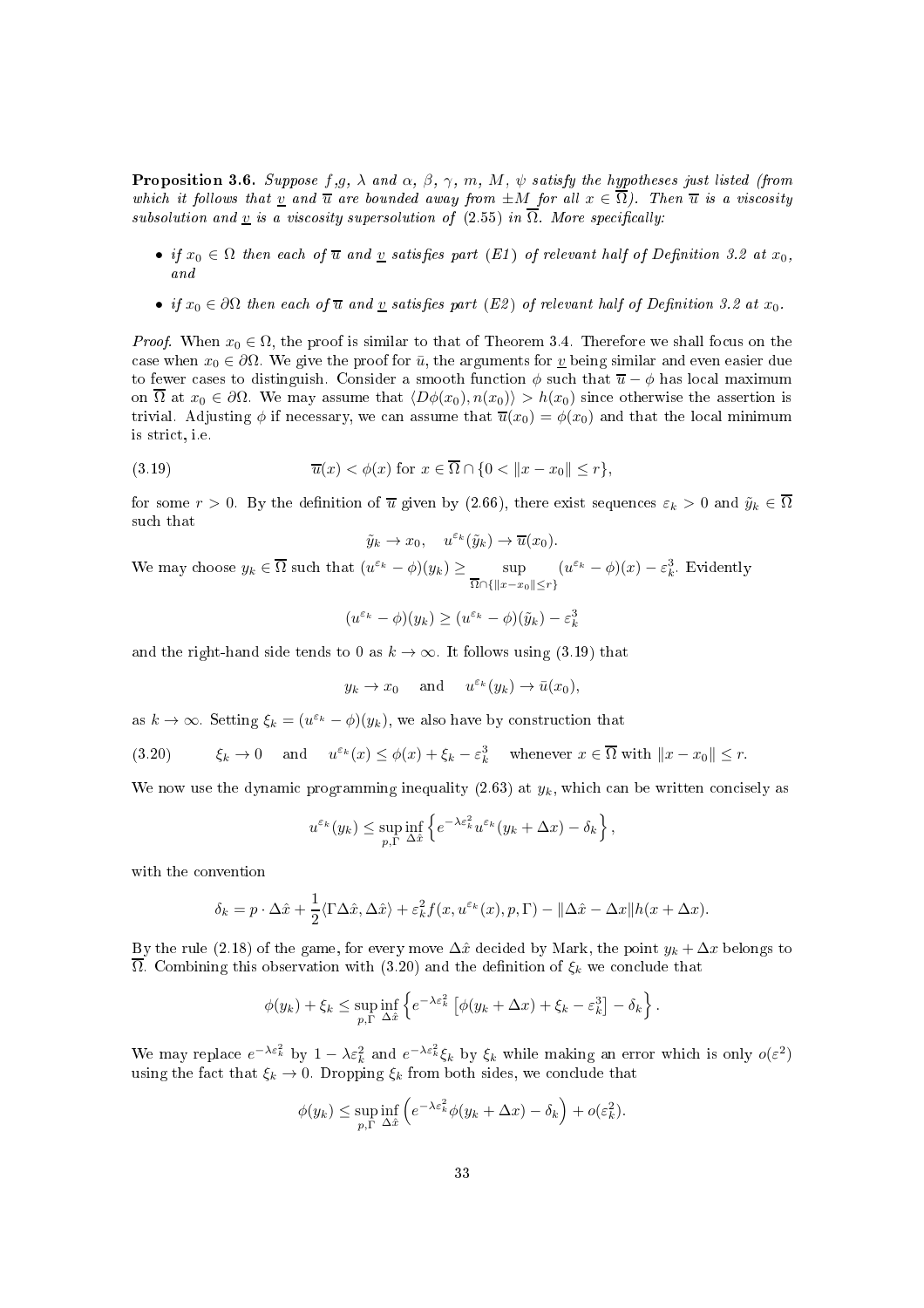We can evaluate the right-hand side using Proposition 4.17 case (ii) for  $k$  large enough. We introduce  $\rho$  and  $\kappa$  defined in Section 4.1.2 by (4.24) and (4.25) and satisfy  $0 < \kappa < 1 - \alpha < \rho < 1$ . If we may assume, up to a subsequence, that for all k large enough, on the one hand  $d(y_k) \geq \varepsilon_k^{1-\alpha}$ <br>or on the one hand  $\varepsilon_k^{1-\alpha} - \varepsilon_k^{\rho} \leq d(y_k) \leq \varepsilon_k^{1-\alpha}$  and  $M_{\varepsilon_k}^{y_k}[\phi] \leq \frac{4}{3} \|D^2 \phi(y_k)\| \varepsilon_k^{1-\alpha}$ , we Proposition 4.17 ase (ii) to evaluate the right-hand side

$$
0 \leq -\varepsilon_k^2 f(y_k, u^{\varepsilon_k}(y_k), D\phi(y_k), D^2\phi(y_k)) - \varepsilon_k^2 \lambda u^{\varepsilon_k}(y_k) + o(\varepsilon_k^2).
$$

Otherwise, recall that  $\langle D\phi(x_0), n(x_0)\rangle > h(x_0)$ . By Lemma 3.3, we have

(3.21) 
$$
M_{\varepsilon_k}^{y_k}[\phi] \to h(x_0) - \langle D\phi(x_0), n(x_0) \rangle < 0,
$$

and the ondition

(3.22) My<sup>k</sup> εk [φ] ≤ −ε 1−α−κ k

is satisfied for all  $k$  sufficiently large. Therefore, up to a subsequence, it remains to consider a sequence  $(y_k, \varepsilon_k)_{k \in \mathbb{N}}$  satisfying both  $d(y_k) \leq \varepsilon_k^{1-\alpha} - \varepsilon_k^{\rho}$  and (3.22). The last part of Proposition 4.18 can be applied and we get by (4.72) that there exists a constant C depending only on  $M, \, \|D\phi\|_{C^1_b(\overline{\Omega})\cap B(y_k, \varepsilon_k^{1-\alpha})} \text{ and } \|h\|_{L^\infty} \text{ such that }$ 

$$
0 \leq \frac{1}{4} \varepsilon_k^{\rho} M_{\varepsilon_k}^{y_k} [\phi] + C \varepsilon_k^2 - \lambda \varepsilon_k^2 \phi(y_k) + o(\varepsilon_k^2),
$$

recalling that  $(\varepsilon^{1-\alpha} - d(y_k)) \ge \varepsilon_k^{\rho}$  and  $M_{\varepsilon_k}^{y_k}[\phi] < 0$ . By dividing by  $\varepsilon_k^{\rho}$ , it follows that

$$
-\varepsilon_k^{2-\rho} (C - \lambda \phi(y_k)) + o(\varepsilon_k^{2-\rho}) \le \frac{1}{4} M_{\varepsilon_k}^{y_k} [\phi].
$$

The sequence  $(\phi(y_k))_{k\in\mathbb{N}}$  is bounded by smoothness of  $\phi$ . Since for k large enough, we have  $\|D\phi\|_{C^1_b(\overline{\Omega})\cap B(y_k,\varepsilon_k^{1-\alpha})}\leq \|D\phi\|_{C^1_b(\overline{\Omega})\cap B(x_0,r)},$  we can assume that  $C$  is independent of  $k$  depending only on  $\|D\phi\|_{C_b^1(\overline{\Omega})\cap B(x_0,r)}$ , M and  $\|h\|_{L^\infty}$ . Taking the limit as  $k\to +\infty$ , we deduce that

$$
\liminf_{k \to \infty} M_{\varepsilon_k}^{y_k}[\phi] \ge 0,
$$

which is a contradiction with (3.21). Thus  $\overline{u}$  is a viscosity subsolution at  $x_0$ .

 $\Box$ 

#### 4Consistency

A numerical scheme is said to be consistent if every smooth solution of the PDE satisfies it modulo an error that tends to zero with the step size. It is the idea of the argument used in [KS10]. In our ase, we must understand how the Neumann ondition interferes with the estimates proposed in [KS10, Section 4]. The essence of our formal argument in Section 2.2.1 was that the Neumann condition term is predominant compared to the PDE term at the boundary and produces a degeneracy in the consistency estimate. The present section clarifies the connection between our formal argument and the consistency of the game, by discussing consistency in more conventional terms. The main point is presented in Propositions 4.5 and 4.10. In order to explain very precisely how the consistency estimate of [KS10, Section 4] degenerates, we establish the consistency of our game as a numerical scheme by focusing on different cases according the values of the quantities  $m_{\varepsilon}^x[\phi]$ and  $M_{\varepsilon}^{x}[\phi]$  defined by (3.1)–(3.2) and the distance  $d(x)$  to the boundary  $\partial\Omega$ .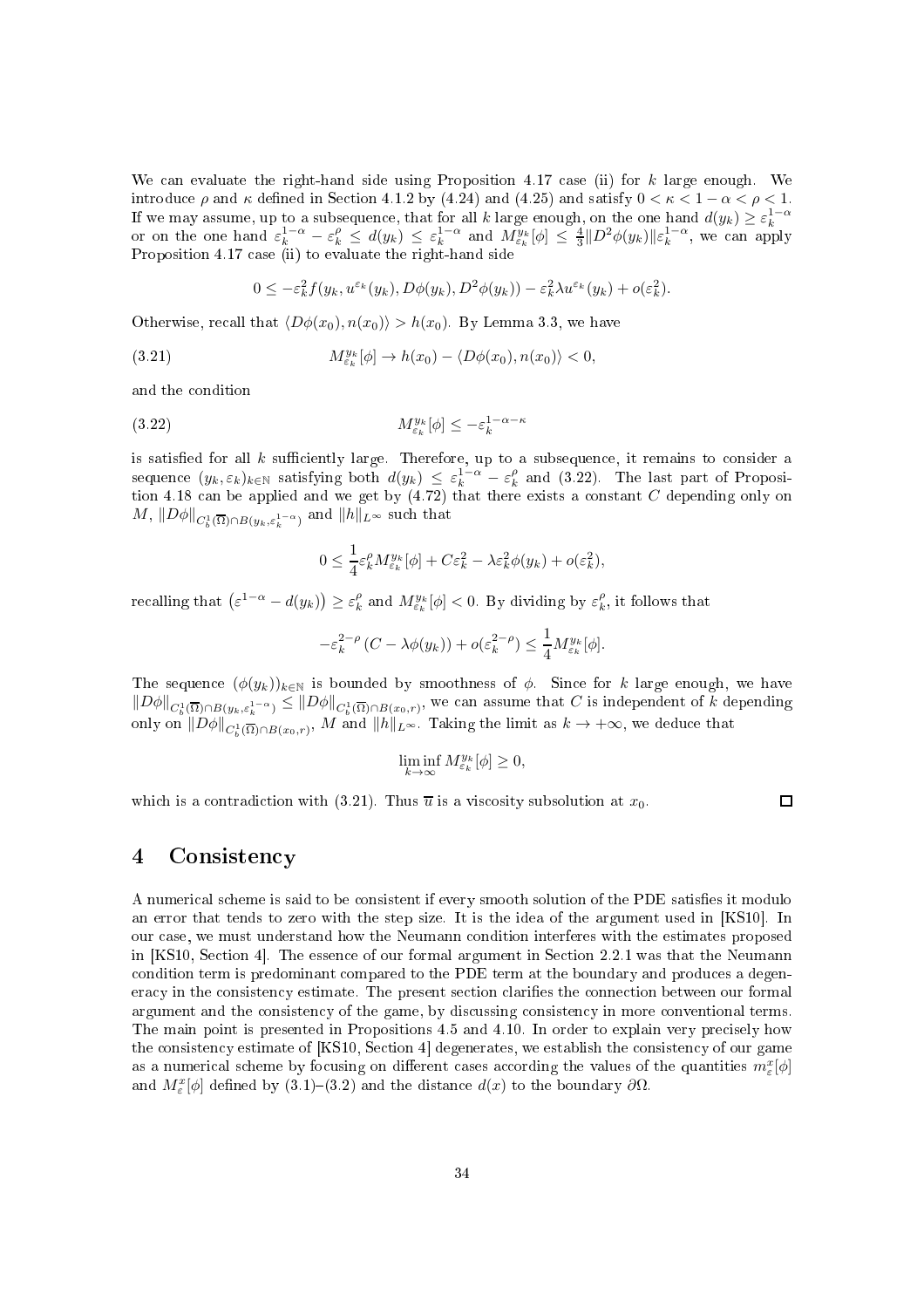# 4.1 The parabolic case

Consider the game discussed in Section 2.2 for solving  $-u_t+f(t, x, u, Du, D^2u) = 0$  in  $\Omega$  with finaltime data  $u(x,T) = g(x)$  for  $x \in \overline{\Omega}$  and boundary condition  $\frac{\partial u}{\partial n}(x,t) = h(x)$  for  $x \in \partial\Omega, t \in (0,T)$ .<br>The dynamic programming principles  $(2.25)-(2.26)$  can be written as

$$
u^{\varepsilon}(x,t) \leq S_{\varepsilon}\left[x,t,u^{\varepsilon}(x,t),u^{\varepsilon}(\cdot,t+\varepsilon^{2})\right],
$$
  

$$
v^{\varepsilon}(x,t) \geq S_{\varepsilon}\left[x,t,v^{\varepsilon}(x,t),v^{\varepsilon}(\cdot,t+\varepsilon^{2})\right],
$$

where  $S_{\varepsilon}$  [x, t, z,  $\phi$ ] is defined for any  $x \in \overline{\Omega}$ ,  $z \in \mathbb{R}$  and  $t \leq T$  and any continuous function  $\phi: \overline{\Omega} \to \mathbb{R}$ by

(4.1) 
$$
S_{\varepsilon}[x, t, z, \phi] = \max_{p, \Gamma} \min_{\Delta \hat{x}} \left[ \phi(x + \Delta x) - \left( p \cdot \Delta \hat{x} + \frac{1}{2} \langle \Gamma \Delta \hat{x}, \Delta \hat{x} \rangle + \varepsilon^2 f(t, x, z, p, \Gamma) - ||\Delta \hat{x} - \Delta x|| h(x + \Delta x) \right) \right],
$$

subject to the usual constraints  $||p|| \le \varepsilon^{-\beta}$ ,  $||\Gamma|| \le \varepsilon^{-\gamma}$ ,  $||\Delta \hat{x}|| \le \varepsilon^{1-\alpha}$  and  $\Delta x = \text{proj}_{\overline{\Omega}}(x + \Delta \hat{x}) - x$ . The operator  $S_{\varepsilon}$  clearly satisfies the three following properties

- For all  $\phi \in C(\overline{\Omega}), S_0[x, t, z, \phi] = \phi(x)$ .
- $S_{\varepsilon}$  is monotone, i.e. if  $\phi_1 \leq \phi_2$ , then  $S_{\varepsilon} [x, t, z, \phi_1] \leq S_{\varepsilon} [x, t, z, \phi_2]$ .
- For all  $\phi \in C(\overline{\Omega})$  and  $c \in \mathbb{R}$ ,

(4.2) 
$$
S_{\varepsilon}[x,t,z,c+\phi] = c + S_{\varepsilon}[x,t,z,\phi].
$$

Fixing x, t, z and a smooth function  $\phi$ , a Taylor expansion shows that for any  $\|\Delta x\| \leq \varepsilon^{1-\alpha}$ ,

$$
\phi(x + \Delta x) = \phi(x) + D\phi(x) \cdot \Delta x + \frac{1}{2} \langle D^2 \phi(x) \Delta x, \Delta x \rangle + O(\varepsilon^{3-3\alpha}).
$$

Since  $\alpha < 1/3$  by hypothesis,  $\varepsilon^{3-3\alpha} = o(\varepsilon^2)$ . By rearranging the terms, we compute

$$
\phi(x + \Delta x) - \left(p \cdot \Delta \hat{x} + \frac{1}{2} \langle \Gamma \Delta \hat{x}, \Delta \hat{x} \rangle + \varepsilon^2 f(t, x, z, p, \Gamma) - ||\Delta \hat{x} - \Delta x||h(x + \Delta x)\right)
$$
  
\n
$$
= \phi(x) + D\phi(x) \cdot \Delta x + \frac{1}{2} \langle D^2 \phi(x) \Delta x, \Delta x \rangle - p \cdot \Delta \hat{x} - \frac{1}{2} \langle \Gamma \Delta \hat{x}, \Delta \hat{x} \rangle - \varepsilon^2 f(t, x, z, p, \Gamma) + ||\Delta \hat{x} - \Delta x||h(x + \Delta x) + o(\varepsilon^2)
$$
  
\n
$$
= \phi(x) + (D\phi(x) - p) \cdot \Delta \hat{x} + ||\Delta \hat{x} - \Delta x|| [h(x + \Delta x) - D\phi(x) \cdot n(x + \Delta x)] + \frac{1}{2} \langle D^2 \phi(x) \Delta x, \Delta x \rangle - \frac{1}{2} \langle \Gamma \Delta \hat{x}, \Delta \hat{x} \rangle - \varepsilon^2 f(t, x, z, p, \Gamma) + o(\varepsilon^2),
$$

since the outward normal can be expressed by  $n(x + \Delta x) = -\frac{\Delta x - \Delta \hat{x}}{\|\Delta \hat{x} - \Delta x\|}$  $\frac{2x - 2x}{\|\Delta \hat{x} - \Delta x\|}$  if  $x + \Delta \hat{x} \notin \Omega$  and the move  $\Delta x$  can be decomposed as  $\Delta x = \Delta \hat{x} + (\Delta x - \Delta \hat{x})$ . Thus, we shall examine

(4.3) 
$$
S_{\varepsilon} [x, t, z, \phi] - \phi(x) = \max_{p, \Gamma} \min_{\Delta \hat{x}} \left[ (D\phi(x) - p) \cdot \Delta \hat{x} + \frac{1}{2} \langle D^2 \phi(x) \Delta x, \Delta x \rangle \right] + ||\Delta \hat{x} - \Delta x|| \{ h(x + \Delta x) - D\phi(x) \cdot n(x + \Delta x) \} - \frac{1}{2} \langle \Gamma \Delta \hat{x}, \Delta \hat{x} \rangle - \varepsilon^2 f(t, x, z, p, \Gamma) \right] + o(\varepsilon^2).
$$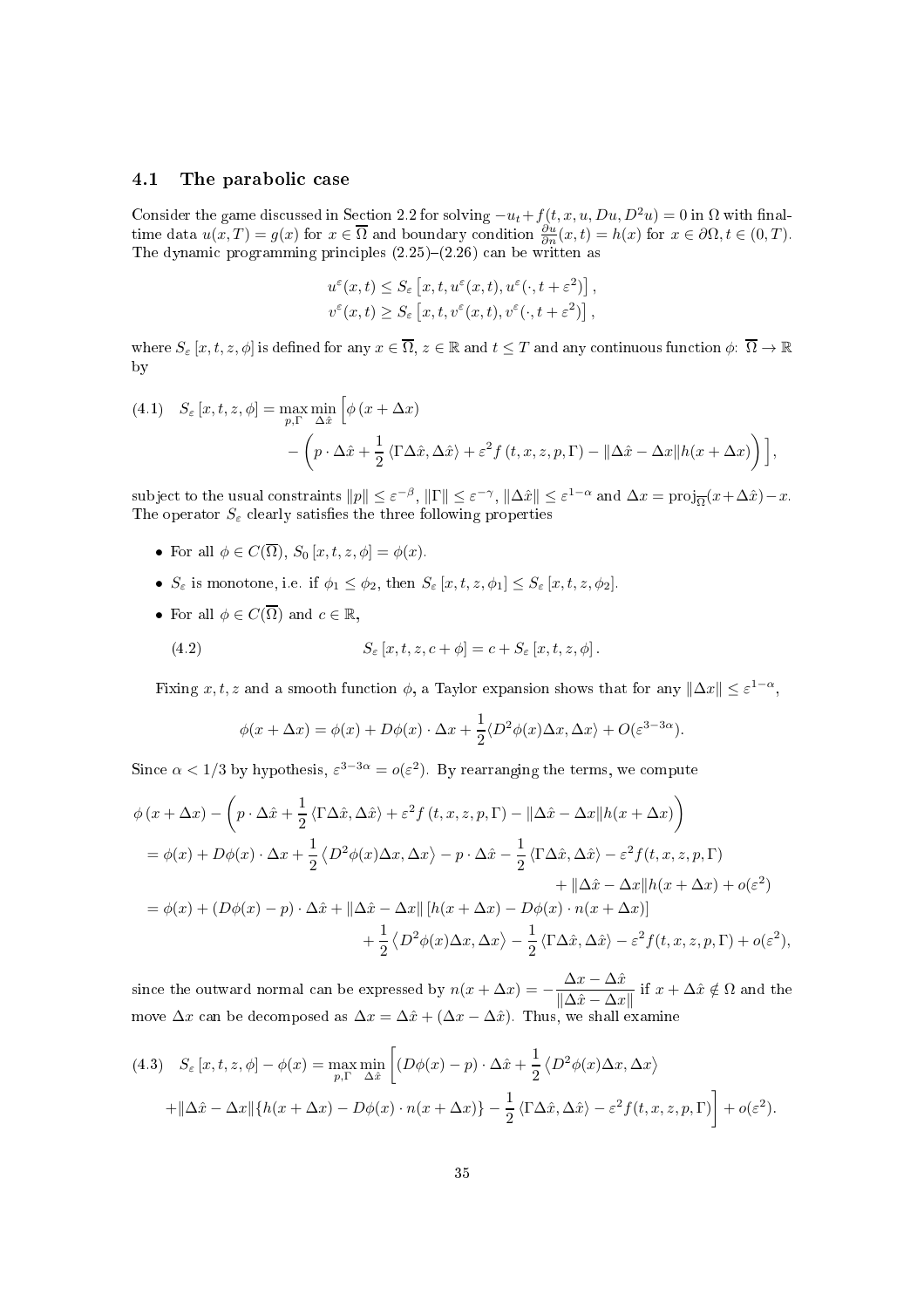### 4.1.1 Preliminary geometri lemmas

This subsection is devoted to some geometric properties of the game that will be useful to show consistency in Section 4.1.2. We start by some estimates, involving the geometric conditions on the domain, about the moves  $\Delta \hat{x}$  decided by Mark.

**Lemma 4.1.** Suppose that  $\Omega$  is a  $C^2$ -domain satisfying the uniform exterior ball condition for a certain  $r > 0$ . Then, for all  $0 < \varepsilon < r^{\frac{1}{1-\alpha}}$  and for all  $\Delta \hat{x}$  constrained by (2.17), determining  $\Delta x$ by  $(2.22)$ , we have

(4.4) 
$$
\|\Delta \hat{x} - \Delta x\| \le \varepsilon^{1-\alpha} - d(x) \quad \text{and} \quad \|\Delta x\| \le 2\varepsilon^{1-\alpha} - d(x).
$$

Proof. Let us prove the first inequality, the second following immediately by the triangle inequality. If the point  $\hat{x} = x + \Delta \hat{x}$  belongs to  $\overline{\Omega}$ ,  $\Delta x = \Delta \hat{x}$  and the result is obvious. Supposing now  $\hat{x}$  does not belong to  $\overline{\Omega}$ , the set  $S = [x, \hat{x}] \cap \partial \Omega$  is not empty and we can consider a point  $x_{\partial} \in S$ . By the rule of the game  $||x - \hat{x}|| = ||\Delta \hat{x}|| \le \varepsilon^{1-\alpha}$ . Since  $x_{\partial} \in \partial \Omega$  by construction, it is clear that  $||x - x_{\partial}|| \ge d(x)$ . We deduce that

$$
||x_{\partial} - \hat{x}|| = ||x - \hat{x}|| - ||x_{\partial} - x|| \le \varepsilon^{1-\alpha} - d(x).
$$

By the uniform exterior ball condition, the orthogonal projection on  $\overline{\Omega}$  is well-defined on  $\Omega(\varepsilon^{1-\alpha}) \subset$  $\Omega(r)$ . By property of the orthogonal projection and since  $\hat{x} \notin \overline{\Omega}$ , we can write

$$
\|\Delta \hat{x} - \Delta x\| = \inf_{y \in \overline{\Omega}} \|y - \hat{x}\| = \inf_{y \in \partial \Omega} \|y - \hat{x}\| \le \|x_{\partial} - \hat{x}\|,
$$

which gives directly the first estimate in  $(4.4)$ .

The following lemma uses the crucial geometric fact that  $\Omega$  satisfies the interior ball condition introduced by Definition 1.2 for which there is no neck pitching for  $\varepsilon$  sufficiently small.

**Lemma 4.2.** Let  $\sigma > 1 - \alpha$  and  $B > 0$ . Suppose that  $\Omega$  is a domain with  $C^2$ -boundary  $\partial \Omega$  and satisfies the uniform interior ball condition. Then, for all possible moves  $\|\Delta \hat{x}\| \leq \varepsilon^{1-\alpha}$  such that  $\|\Delta \hat{x}+\varepsilon^{1-\alpha}n(\bar{x})\| \leq B\varepsilon^{\sigma}$  the intermediate point  $\hat{x}$  belongs to  $\Omega$  for all  $\varepsilon$  sufficiently small. Moreover,  $\textit{for all possible moves } ||\Delta \hat{x}|| \leq \varepsilon^{1-\alpha} \textit{ such that } ||\Delta \hat{x} - \varepsilon^{1-\alpha} n(\bar{x})|| \leq B \varepsilon^{\sigma} \textit{ and } \Delta x \textit{ determined by }$ (2.22), we have

(4.5) 
$$
\|\Delta \hat{x} - \Delta x\| \ge \varepsilon^{1-\alpha} - d(x) - B\varepsilon^{\sigma} + O(\varepsilon^{2-2\alpha}).
$$

Furthermore, if in addition we assume  $d(x) \geq \varepsilon^{1-\alpha} - \varepsilon^{\eta}$  with  $1-\alpha < \eta < \sigma$ , the intermediate point  $\hat{x}$  is outside  $\Omega$  for all  $\varepsilon$  sufficiently small.

*Proof.* For the first assertion, since  $\Omega$  satisfies the uniform interior ball condition (there is no neck pitching for  $\varepsilon$  sufficiently small), we observe that the set  $\partial\Omega \cap B(x, 2\varepsilon^{1-\alpha})$  is below a paraboloid  $P_1$ of opening A and above a paraboloid  $P_2$  of opening  $-A$  touching  $\partial\Omega$  at  $\bar{x}$ . By Taylor expansion, if  $T_{\bar{x}}\partial\Omega$  denotes the tangent space to  $\partial\Omega$  at  $\bar{x}$ , we have for all  $y\in\partial\Omega\cap B(x,2\varepsilon^{1-\alpha})$ 

$$
|(y - \bar{x}) \cdot n(\bar{x})| = d(y, T_{\bar{x}} \partial \Omega) \le \frac{1}{2} A (2\varepsilon^{1-\alpha})^2,
$$

Since  $(x + \Delta \hat{x} - \bar{x}) \cdot n(\bar{x}) \leq -\varepsilon^{1-\alpha} - d(x) + B\varepsilon^{\sigma}$ , we deduce that for all  $\varepsilon$  sufficiently small,

$$
(x + \Delta \hat{x} - \bar{x}) \cdot n(\bar{x}) < \inf_{y \in \partial \Omega \cap B(x, 2\varepsilon^{1-\alpha})} (y - \bar{x}) \cdot n(\bar{x}),
$$

which yields that  $x + \Delta \hat{x}$  belongs to  $\Omega$ .

 $\Box$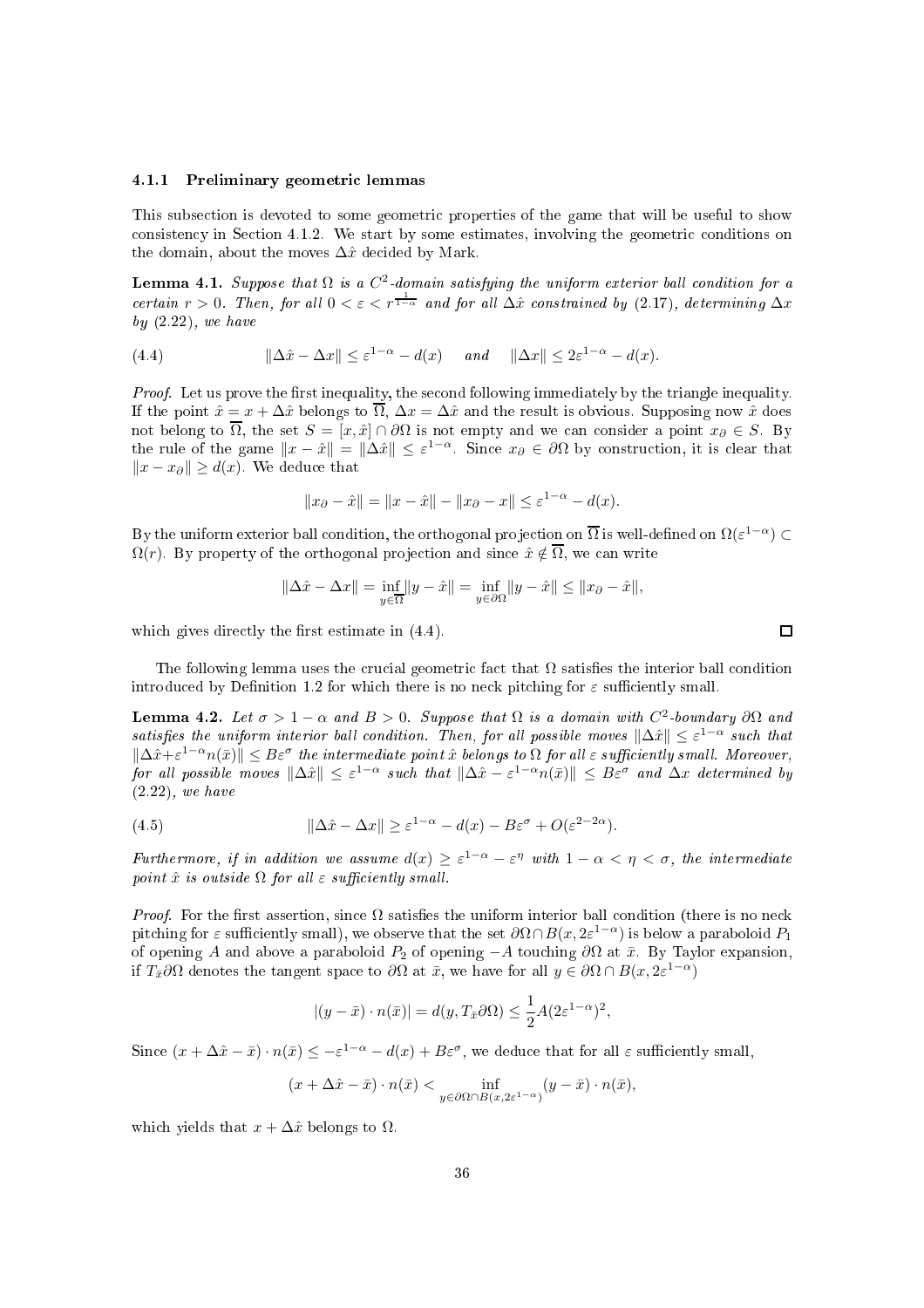For the second claim, we denote by  $(\kappa_i(x))_{1 \leq i \leq N-1}$  the principal curvatures at x on  $\partial\Omega$  and by  $(e_1, \dots, e_N)$  an orthonormal frame centered in  $\bar{x}$  with first vector  $e_1 = n(\bar{x})$ . Since  $\Omega$  is a  $C^2$ -domain,  $(e_2, \cdots, e_N)$  form a basis of the tangent space  $T_{\bar{x}}\partial\Omega$ . We compute

$$
\varepsilon^{1-\alpha} - B\varepsilon^{\sigma} \leq \Delta \hat{x} \cdot n(\bar{x}) = (\Delta \hat{x} - \varepsilon^{1-\alpha} n(\bar{x})) \cdot n(\bar{x}) + \varepsilon^{1-\alpha}.
$$

Thus  $\hat{x}$  is contained in the half-space  $H_1$  determined by  $(y - \bar{x}) \cdot e_1 \geq \varepsilon^{1-\alpha} - d(x) - B\varepsilon^{\sigma}$  and  $d(\hat{x}, T_{\overline{x}}\partial\Omega) \geq \varepsilon^{1-\alpha} - d(x) - B\varepsilon^{\sigma}$ . Moreover, we deduce from (4.4) and the triangle inequality that for each move  $\Delta \hat{x}$  we have  $x + \Delta x \in B(\bar{x}, 2\varepsilon^{1-\alpha})$ . Assume  $x_1 = p(x_2, \dots, x_N)$  is a local  $C^2$ -parametrization of  $\partial\Omega$  around x. By a Taylor argument, it follows that

(4.6) 
$$
d(x + \Delta x, T_{\bar{x}} \partial \Omega) \leq \frac{1}{2} C_1 (2\varepsilon^{1-\alpha})^2 = 2C_1 \varepsilon^{2-2\alpha},
$$

where  $C_1 := 2 \max_i(|\kappa_1(\overline{x})|, \cdots, |\kappa_{N-1}(\overline{x})|)$  for  $\varepsilon > 0$  small enough by continuity of the principal curvatures on  $\frac{\partial \Omega}{\partial \Omega}$ . By the triangle inequality

$$
||x + \Delta x - \hat{x}|| \ge ||\text{proj}_{T_{\bar{x}}\partial\Omega}(x + \Delta x) - \hat{x}|| - ||x + \Delta x - \text{proj}_{T_{\bar{x}}\partial\Omega}(x + \Delta x)||
$$
  
\n
$$
\ge d(\hat{x}, T_{\bar{x}}\partial\Omega) - d(x + \Delta x, T_{\bar{x}}\partial\Omega)
$$
  
\n
$$
\ge \varepsilon^{1-\alpha} - d(x) - B\varepsilon^{\sigma} - 2C_1\varepsilon^{2-2\alpha}.
$$

In particular, if  $d(x) \ge \varepsilon^{1-\alpha} - \varepsilon^{\eta}$  with  $1-\alpha < \eta < \sigma$  the right-hand side is strictly positive for  $\varepsilon$ sufficiently small and  $\hat{x} \notin \Omega$ .

The next lemmas gather some estimates which be useful to establish our consistency estimates.

**Lemma 4.3.** Under the hypothesis of Lemma 4.2, for all moves  $\Delta \hat{x}$  constrained by (2.17), determining  $\Delta x$  by (2.22), we have

$$
(4.7) \qquad -\frac{1}{2}(\varepsilon^{1-\alpha}-d(x)) \leq -\frac{1}{2}\left(1-\frac{d(x)}{\varepsilon^{1-\alpha}}\right)(\Delta \hat{x})_1 + \|\Delta \hat{x} - \Delta x\| \leq \frac{3}{2}(\varepsilon^{1-\alpha}-d(x)).
$$

Proof. The left-hand side of  $(4.7)$  can be written in the form

$$
-\frac{1}{2}\left(1-\frac{d(x)}{\varepsilon^{1-\alpha}}\right)(\Delta\hat{x})_1 + \|\Delta\hat{x} - \Delta x\| = (\varepsilon^{1-\alpha} - d(x))\left[-\frac{1}{2}\frac{(\Delta\hat{x})_1}{\varepsilon^{1-\alpha}} + \frac{\|\Delta\hat{x} - \Delta x\|}{\varepsilon^{1-\alpha} - d(x)}\right],
$$

which directly gives the desired estimate by using (2.17) and the first inequality given by (4.4).  $\Box$ 

**Lemma 4.4.** Let  $A \in \mathcal{M}^{N}(\mathbb{R})$ ,  $k \in C_b(\partial\Omega)$  extended by some function  $k : \overline{\Omega} \to \mathbb{R}$ , and  $x \in \overline{\Omega}$ . Suppose in addition that

(4.8) 
$$
(3\varepsilon^{1-\alpha} - d(x))\|A\| \leq \inf_{x+\Delta\hat{x}\notin\Omega} k(x+\Delta x),
$$

with  $\Delta \hat{x}$  constrained by (2.17) and  $\Delta x$  determined by (2.22). Then

(4.9) 
$$
\min_{\Delta \hat{x}} \left\{ \langle A\Delta x, \Delta x \rangle - \langle A\Delta \hat{x}, \Delta \hat{x} \rangle + ||\Delta \hat{x} - \Delta x||k(x + \Delta x) \right\} = 0,
$$

where  $\Delta \hat{x}$  is constrained by (2.17) and determines  $\Delta x$  by (2.22).

*Proof.* If  $\hat{x} = x + \Delta \hat{x} \in \overline{\Omega}$ , the function is equal to zero. We now consider the moves for which  $\hat{x} \notin \overline{\Omega}$ . Then

(4.10) 
$$
\langle A\Delta x, \Delta x \rangle - \langle A\Delta \hat{x}, \Delta \hat{x} \rangle = \langle A(\Delta \hat{x} - \Delta x), \Delta \hat{x} - \Delta x \rangle + 2 \langle A\Delta \hat{x}, \Delta \hat{x} - \Delta x \rangle.
$$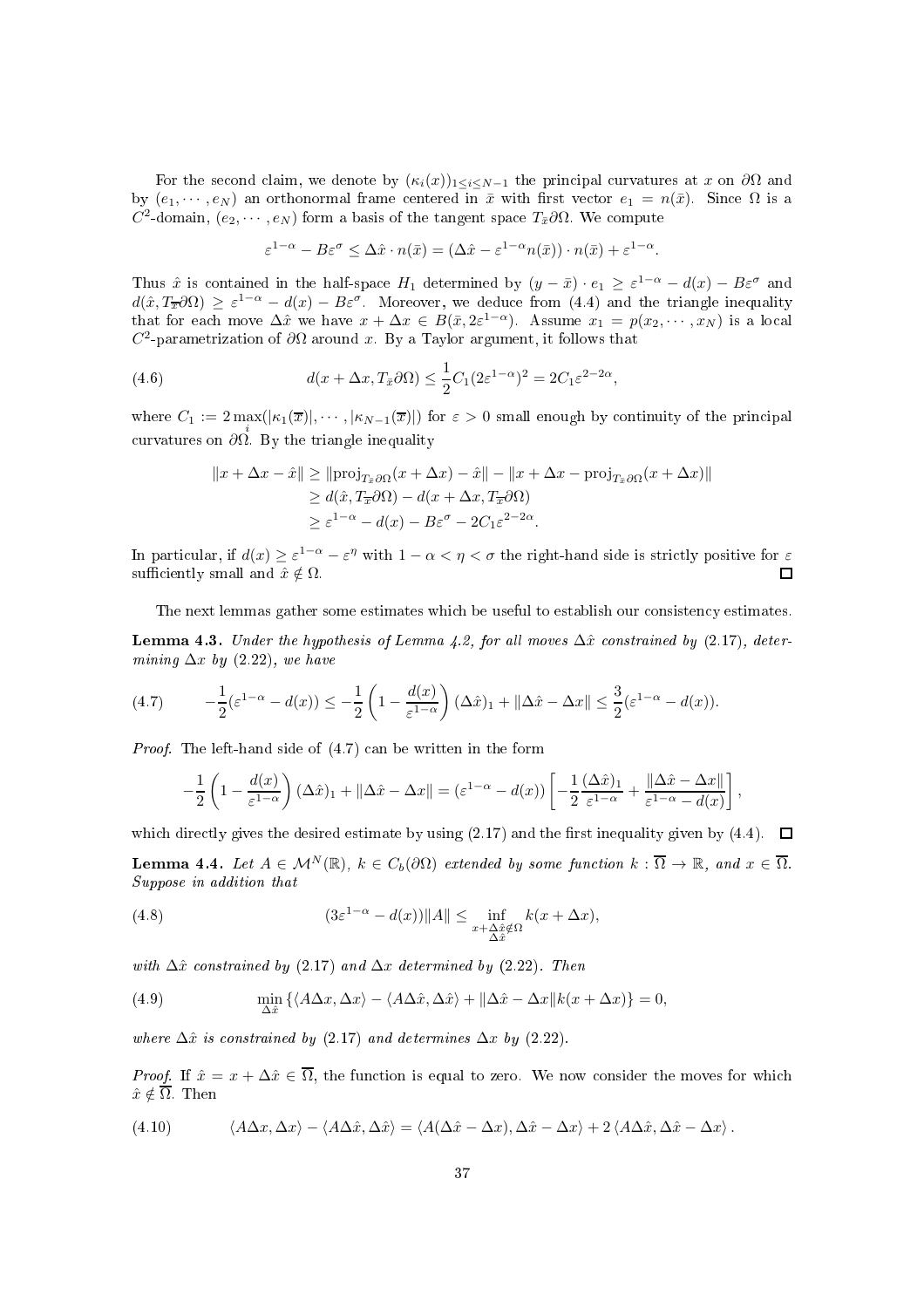By the Cauchy-Schwarz inequality, we obtain

(4.11)  $|\langle A\Delta x,\Delta x\rangle - \langle A\Delta \hat{x},\Delta \hat{x}\rangle| \le ||A|| ||\Delta \hat{x} - \Delta x|| (||\Delta \hat{x} - \Delta x|| + 2||\Delta \hat{x}||).$ By using (4.4) and  $\|\Delta \hat{x}\| \leq \varepsilon^{1-\alpha}$ , we get (4.12)  $|\langle A\Delta x, \Delta x\rangle - \langle A\Delta \hat{x}, \Delta \hat{x}\rangle| \le ||A|| ||\Delta \hat{x} - \Delta x|| (3\varepsilon^{1-\alpha} - d(x)).$ Thus

 $\langle A\Delta x, \Delta x \rangle - \langle A\Delta \hat{x}, \Delta \hat{x} \rangle + ||\Delta \hat{x} - \Delta x||k(x + \Delta x)$  $\geq$   $\|\Delta \hat{x} - \Delta x\|$  $\sqrt{ }$  $\frac{1}{2}$  $\mathcal{L}$  $\inf_{x+\Delta \hat{x} \notin Ω}$  $k(x + \Delta x) - ||A||(3\varepsilon^{1-\alpha} - d(x))$  $\mathbf{A}$  $\mathbf{I}$  $\frac{1}{2}$ .

The right-hand side of this last inequality is strictly positive by the assumption  $(4.8)$ .

# $\Box$

#### 4.1.2 Consisten
y estimates

In this subsection we state our consistency estimates. They explain precisely the hypotheses under which the usual estimate proposed in [KS10] holds for  $\phi \in C^2(\overline{\Omega})$ . If it does not hold, there is a degeneration of the estimates respecting the final discussion of formal derivation of the PDE at Section 2.2.1. For fixed  $x \in \Omega(\varepsilon^{1-\alpha})$ , these estimates take into account the size and the sign of the boundary condition in the small ball  $B(x, \varepsilon^{1-\alpha})$  and the distance  $d(x)$  to the boundary.

In the heuristic derivation presented in Section 2.2.1, we assumed that  $\Delta x \rightarrow h(x + \Delta x)$  –  $D\phi(x) \cdot n(x + \Delta x)$ , with  $\Delta x$  determined by (2.22), was locally constant in a δ-neighborhood of the boundary near  $x$ . In the general case, this hypothesis must be relaxed. To do this, we observe that, for all  $\Delta \hat{x}$  constrained by (2.17) satisfying  $x + \Delta \hat{x} \notin \Omega$  and determining  $\Delta x$  by (2.22),

$$
m_{\varepsilon}^{x}[\phi] \le h(x + \Delta x) - D\phi(x) \cdot n(x + \Delta x) \le M_{\varepsilon}^{x}[\phi],
$$

where  $m_\varepsilon^x[\phi]$  and  $M_\varepsilon^x[\phi]$  are defined by  $(3.1)-(3.2)$ . Therefore we are going to specify some strategies for Helen which are associated to the two extreme situations  $m_\varepsilon^x[\phi]$  and  $M_\varepsilon^x[\phi]$  by following the for all  $x \in \Omega(\varepsilon^{1-\alpha})$ , we define the strategies  $p_{\text{opt}}^m(x)$ ,  $p_{\text{opt}}^M(x)$  and  $\Gamma_{\text{opt}}(x)$  in an orthonormal basis  $\mathcal{B} = (e_1 = n(\bar{x}), e_2, \cdots, e_N)$  respectively by

$$
(4.13) \t p_{\text{opt}}^m(x) = D\phi(x) + \left[\frac{1}{2}\left(1 - \frac{d(x)}{\varepsilon^{1-\alpha}}\right)m_{\varepsilon}^x[\phi] - \frac{\varepsilon^{1-\alpha}}{4}\left(1 - \frac{d^2(x)}{\varepsilon^{2-2\alpha}}\right)(D^2\phi(x))_{11}\right]n(\bar{x}),
$$
\n
$$
(4.14) \t p_M^M(x) = D\phi(x) + \left[\frac{1}{2}\left(1 - \frac{d(x)}{\varepsilon^{1-\alpha}}\right)M^x[\phi] - \frac{\varepsilon^{1-\alpha}}{4}\left(1 - \frac{d^2(x)}{\varepsilon^{2-\alpha}}\right)(D^2\phi(x))_{11}\right]n(\bar{x}).
$$

(4.14) 
$$
p_{\text{opt}}^M(x) = D\phi(x) + \left[\frac{1}{2}\left(1 - \frac{d(x)}{\varepsilon^{1-\alpha}}\right)M_{\varepsilon}^x[\phi] - \frac{\varepsilon^{1-\alpha}}{4}\left(1 - \frac{d^2(x)}{\varepsilon^{2-2\alpha}}\right)(D^2\phi(x))_{11}\right]n(\bar{x}),
$$

and

(4.15) 
$$
\Gamma_{\text{opt}}(x) = D^2 \phi(x) + \left[ \frac{1}{2} \left( -1 + \frac{d^2(x)}{\varepsilon^{2-2\alpha}} \right) (D^2 \phi(x))_{11} \right] E_{11},
$$

where  $E_{11}$  denotes the unit-matrix  $(1,1)$  in the basis  $\mathcal{B}$ . These strategies depend on the local behavior of  $\phi$  (size and amplitude) around the boundary and on the geometry of the boundary itself.

Sin
e there is a degeneration of the usual estimates, there is no hope for one simple estimate. We are going to separate the study in two independent steps: Proposition 4.5 provides the estimates for the lower bound and Proposition 4.10 deals with the upper bound. Moreover, Section 4.2 is devoted to the technical proof of the upper bound distinguishing several cases according to the size of  $M_{\varepsilon}^{x}[\phi]$  and  $d(x)$ .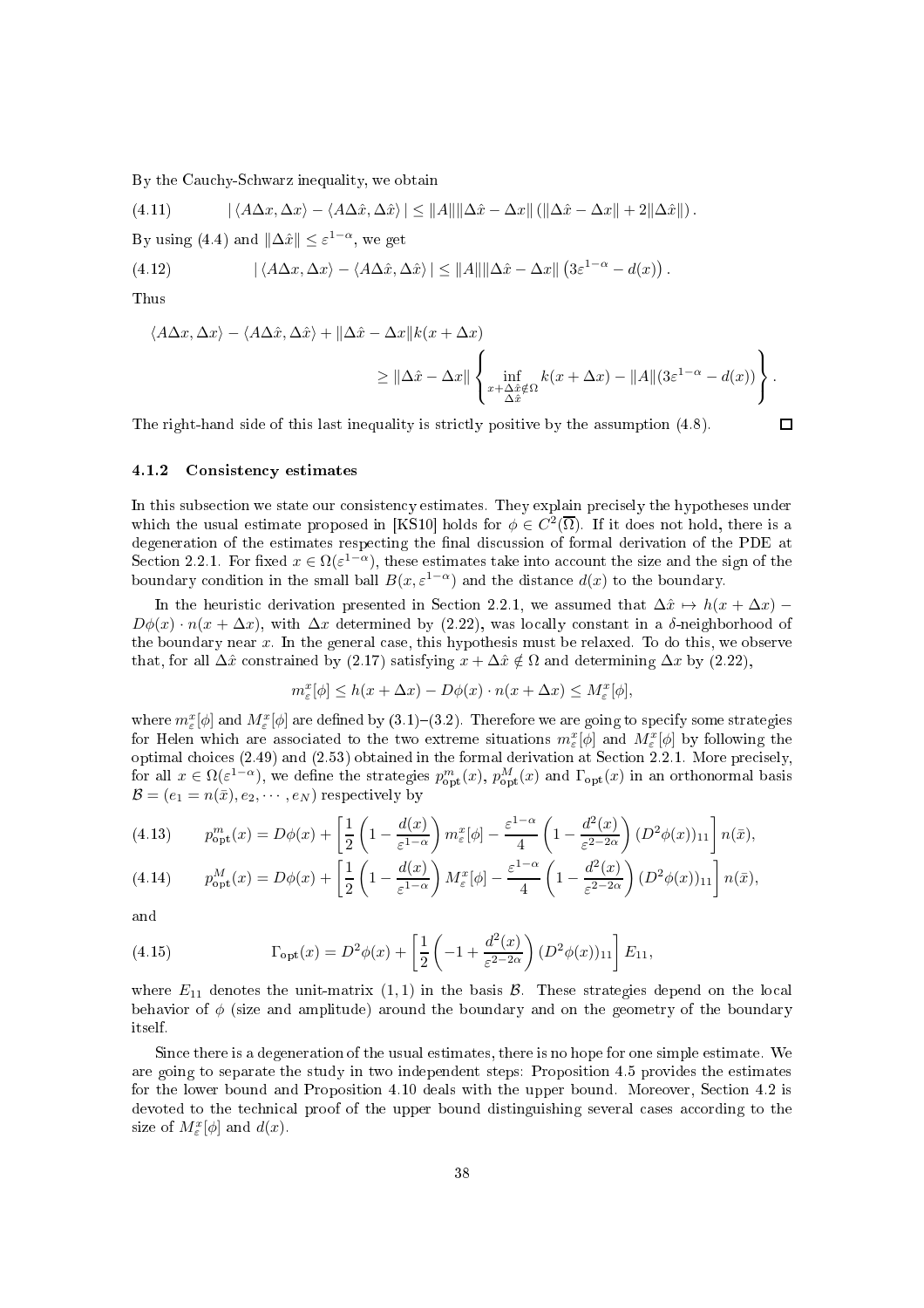**Proposition 4.5.** Let f satisfy (1.4) and (1.6)-(1.7) and assume  $\alpha$ ,  $\beta$ ,  $\gamma$ , satisfy (2.13)- (2.15). Let  $p_{opt}^m$  and  $\Gamma_{opt}$  be respectively defined in the orthonormal basis  $(e_1 = n(\bar{x}), e_2, \dots, e_N)$  by (4.13) and (4.15). For any x, t, z and any smooth function  $\phi$  defined near x,  $S_{\varepsilon}[x,t,z,\phi]$  being defined by  $(4.1)$ , we distinguish two cases:

*i.* Big bonus: if  $d(x) \ge \varepsilon^{1-\alpha}$  or  $m_{\varepsilon}^x[\phi] > \frac{1}{2}(3\varepsilon^{1-\alpha} - d(x))||D^2\phi(x)||$ , then

$$
S_{\varepsilon}[x,t,z,\phi] - \phi(x) \ge -\varepsilon^2 f(t,x,z,D\phi(x),D^2\phi(x)).
$$

*ii.* Penalty or small bonus: if  $d(x) \leq \varepsilon^{1-\alpha}$  and  $m_{\varepsilon}^{x}[\phi] \leq \frac{1}{2}(3\varepsilon^{1-\alpha} - d(x))||D^2\phi(x)||$ , then

$$
S_{\varepsilon}[x,t,z,\phi]-\phi(x) \ge \frac{1}{2}(\varepsilon^{1-\alpha}-d(x))\left(s m_{\varepsilon}^{x}[\phi] - 4\|D^{2}\phi(x)\|\varepsilon^{1-\alpha}\right) - \varepsilon^{2} f(t,x,z,p_{opt}^{m}(x),\Gamma_{opt}(x)),
$$
  
where  $s = -1$  if  $m_{\varepsilon}^{x}[\phi] \ge 0$  and  $s = 3$  if  $m_{\varepsilon}^{x}[\phi] < 0$ .

*Proof.* If  $d(x) \geq \varepsilon^{1-\alpha}$ , the usual estimate [KS10, Lemma 4.1] holds. We now focus on the case  $d(x) \leq \varepsilon^{1-\alpha}$ . By the definition of  $m_{\varepsilon}^x[\phi]$  given by (3.1) and the positivity of  $\|\Delta \hat{x} - \Delta x\|$ , for all  $\|\Delta \hat{x}\| \leq \varepsilon^{1-\alpha}$ , we have

(4.16) 
$$
\|\Delta \hat{x} - \Delta x\| \{h(x + \Delta x) - D\phi(x) \cdot n(x + \Delta x)\} \ge \|\Delta \hat{x} - \Delta x\| m_{\varepsilon}^x[\phi].
$$

Therefore it is sufficient to find a lower bound for

$$
\max_{p,\Gamma} \min_{\Delta \hat{x}} \left[ (D\phi(x) - p) \cdot \Delta \hat{x} + m_{\varepsilon}^x[\phi] \|\Delta \hat{x} - \Delta x\| + \frac{1}{2} \langle D^2 \phi(x) \Delta x, \Delta x \rangle - \frac{1}{2} \langle \Gamma \Delta \hat{x}, \Delta \hat{x} \rangle - \varepsilon^2 f(t, x, z, p, \Gamma) \right].
$$

where p,  $\Gamma$  and  $\Delta \hat{x}$  are constrained by (2.16)–(2.17) and  $\Delta x$  determined by (2.22). In other words, by taking advantage of the monotonicity of the operator  $S_{\varepsilon}$  with (4.16), we shall look for a lower bound for an approximated operator bounding  $S_{\varepsilon}$  from below and very close to it when  $\varepsilon \to 0$ .

Then, we also observe that for every choice  $p$  and  $\Gamma$ ,

$$
S_{\varepsilon}[x,t,z,\phi] - \phi(x) \ge -\varepsilon^2 f(t,x,z,p,\Gamma)
$$
  
+ 
$$
\min_{\Delta \hat{x}} \left[ (D\phi(x) - p) \cdot \Delta \hat{x} + \frac{1}{2} \langle D^2 \phi(x) \Delta x, \Delta x \rangle - \frac{1}{2} \langle \Gamma \Delta \hat{x}, \Delta \hat{x} \rangle + ||\Delta \hat{x} - \Delta x|| m_{\varepsilon}^x[\phi] \right].
$$

We now distinguish two particular strategies for Helen. For part (i), we consider the particular choice  $p = D\phi(x)$ ,  $\Gamma = D^2\phi(x)$  and obtain

$$
S_{\varepsilon}[x, t, z, \phi] - \phi(x) \ge -\varepsilon^2 f(t, x, z, D\phi(x), D^2\phi(x))
$$
  
+ 
$$
\min_{\Delta \hat{x}} \left[ \frac{1}{2} \langle D^2 \phi(x) \Delta x, \Delta x \rangle - \frac{1}{2} \langle D^2 \phi(x) \Delta \hat{x}, \Delta \hat{x} \rangle + ||\Delta \hat{x} - \Delta x|| m_{\varepsilon}^x[\phi] \right]
$$
  

$$
\ge -\varepsilon^2 f(t, x, z, D\phi(x), D^2\phi(x)),
$$

by applying Lemma 4.4 with  $A = \frac{1}{2}D^2\phi(x)$ .

For part (ii), we consider the choice  $p = p_{\text{ont}}^m(x)$ ,  $\Gamma = \Gamma_{\text{opt}}(x)$  and find

$$
S_{\varepsilon}[x,t,z,\phi] - \phi(x) \ge -\varepsilon^2 f(t,x,z,p_{\rm opt}^m(x),\Gamma_{\rm opt}(x)) + l^x[\phi],
$$

with  $l^x[\phi]$  defined by

(4.17)

$$
l^{x}[\phi] = \min_{\Delta \hat{x}} \left[ (D\phi(x) - p_{\rm opt}^{m}) \cdot (\Delta \hat{x}) + \frac{1}{2} \langle D^{2}\phi(x) \Delta x, \Delta x \rangle - \frac{1}{2} \langle \Gamma_{\rm opt}(x) \Delta \hat{x}, \Delta \hat{x} \rangle + ||\Delta \hat{x} - \Delta x|| m_{\varepsilon}^{x}[\phi] \right].
$$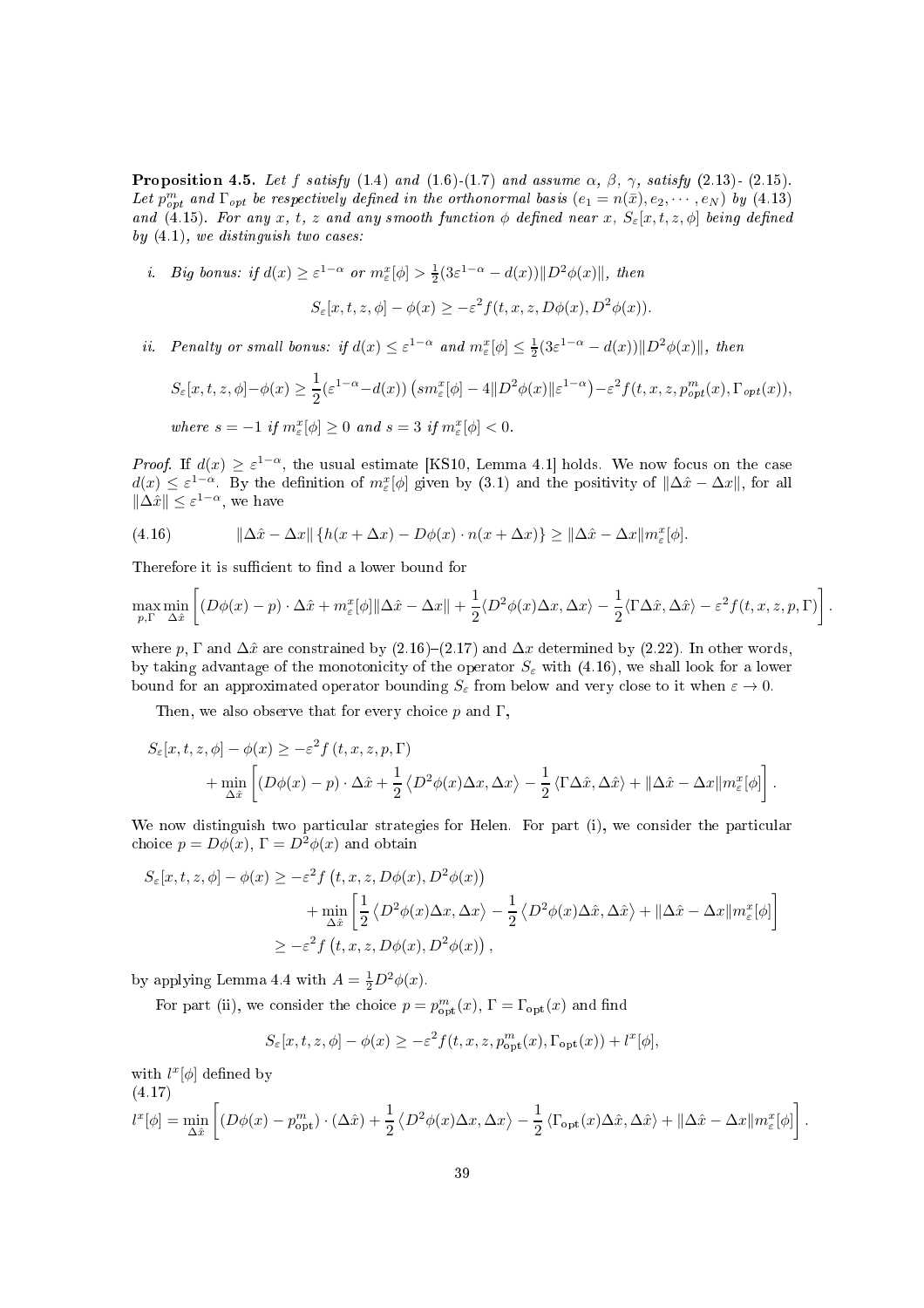It now remains to give a lower bound for  $l^x[\phi]$ . By plugging the expression (4.13) of  $p_{\text{opt}}^m(x)$  in (4.17), we have

$$
l^{x}[\phi] = \min_{\Delta \hat{x}} \left[ \left( -\frac{\varepsilon^{1-\alpha} - d(x)}{2\varepsilon^{1-\alpha}} (\Delta \hat{x})_1 + ||\Delta \hat{x} - \Delta x|| \right) m_{\varepsilon}^{x}[\phi] + \frac{1}{2} \langle D^2 \phi(x) \Delta x, \Delta x \rangle - \frac{1}{2} \langle \Gamma_{\text{opt}}(x) \Delta \hat{x}, \Delta \hat{x} \rangle + \frac{1}{4} \left( \varepsilon^{1-\alpha} - \frac{d^2(x)}{\varepsilon^{1-\alpha}} \right) (D^2 \phi(x))_{11} (\Delta \hat{x})_1 \right].
$$

We introduce  $l_1^x[\phi]$  and  $l_2^x[\phi]$  respectively defined by

(4.18) 
$$
l_1^x[\phi] := \min_{\Delta \hat{x}} \left[ \left( -\frac{\varepsilon^{1-\alpha} - d(x)}{2\varepsilon^{1-\alpha}} (\Delta \hat{x})_1 + ||\Delta \hat{x} - \Delta x|| \right) m_{\varepsilon}^x[\phi] \right],
$$

and

(4.19)

$$
l_2^x[\phi] := \frac{1}{2} \min_{\Delta \hat{x}} \left[ \langle D^2 \phi(x) \Delta x, \Delta x \rangle - \langle \Gamma_{\text{opt}}(x) \Delta \hat{x}, \Delta \hat{x} \rangle + \frac{\varepsilon^{1-\alpha}}{2} \left( 1 - \frac{d^2(x)}{\varepsilon^{2-2\alpha}} \right) (D^2 \phi(x))_{11} (\Delta \hat{x})_1 \right].
$$

It is lear that

$$
l^x[\phi] \ge l_1^x[\phi] + l_2^x[\phi].
$$

By using Lemmas 4.6 and 4.8 stated below, giving lower bounds respectively for  $l_1^x[\phi]$  and  $l_2^x[\phi]$ , we obtain

$$
l^{x}[\phi] \geq \frac{s}{2}(\varepsilon^{1-\alpha} - d(x))m_{\varepsilon}^{x}[\phi] - 2||D^{2}\phi(x)||\varepsilon^{1-\alpha} (\varepsilon^{1-\alpha} - d(x))
$$
  
 
$$
\geq \frac{1}{2}(\varepsilon^{1-\alpha} - d(x)) \left(\operatorname{sm}_{\varepsilon}^{x}[\phi] - 4||D^{2}\phi(x)||\varepsilon^{1-\alpha}\right).
$$

which gives the desired estimate.

The three following lemmas provide the required estimates for  $l_1^x[\phi]$  and  $l_2^x[\phi]$ .

**Lemma 4.6.** For any  $x \in \Omega(\varepsilon^{1-\alpha})$  and any function  $\phi$  defined at x,  $l_1^x[\phi]$  being defined by (4.18), we have

$$
\frac{s}{2}(\varepsilon^{1-\alpha} - d(x))m_{\varepsilon}^{x}[\phi] \le l_1^{x}[\phi] \le 0.
$$

with  $s = -1$  if  $m_{\varepsilon}^x[\phi]$  is positive and  $s = 3$  if  $m_{\varepsilon}^x[\phi]$  is nonpositive.

*Proof.* By considering  $\Delta \hat{x} = 0$ ,  $l_1^x[\phi]$  is negative. To find a lower bound on  $l_1^x[\phi]$ , if  $m_{\varepsilon}^x[\phi]$  is negative, we may write

(4.20) 
$$
\left[-\frac{\varepsilon^{1-\alpha}-d(x)}{2\varepsilon^{1-\alpha}}(\Delta \hat{x})_1 + \|\Delta \hat{x} - \Delta x\|\right] m_{\varepsilon}^x[\phi] \geq \frac{3}{2}(\varepsilon^{1-\alpha} - d(x))m_{\varepsilon}^x[\phi],
$$

the last inequality being provided by the right-hand side inequality given in Lemma 4.3 since by hypothesis  $m_\varepsilon^x[\phi]$  is negative. If  $m_\varepsilon^x[\phi]$  is nonnegative, the result follows from applying the left-hand side inequality given in Lemma 4.3.  $\Box$ 

**Lemma 4.7.** Let  $x \in \Omega(\varepsilon^{1-\alpha})$  and  $\phi \in C^2(\overline{\Omega})$ . For all  $\Delta \hat{x}$  constrained by (2.17), we have

$$
(4.21) \qquad \left|\frac{1}{2}\langle D^2\phi(x)\Delta x,\Delta x\rangle - \frac{1}{2}\langle D^2\phi(x)\Delta \hat{x},\Delta \hat{x}\rangle\right| \leq \frac{1}{2}||D^2\phi(x)||\left(3\varepsilon^{1-\alpha} - d(x)\right)||\Delta \hat{x} - \Delta x||,
$$

and

$$
(4.22) \quad \left| \frac{1}{2} \langle D^2 \phi(x) \Delta x, \Delta x \rangle - \frac{1}{2} \langle \Gamma_{opt}(x) \Delta \hat{x}, \Delta \hat{x} \rangle \right| \leq \frac{1}{4} \| D^2 \phi(x) \| \left( \varepsilon^{1-\alpha} - d(x) \right) \left( 7\varepsilon^{1-\alpha} - d(x) \right),
$$

where  $\Gamma_{opt}(x)$  is the optimal choice defined by (4.15) in an orthonormal basis  $\mathcal{B} = (e_1 = n(\bar{x}), \cdots, e_N)$ .

 $\Box$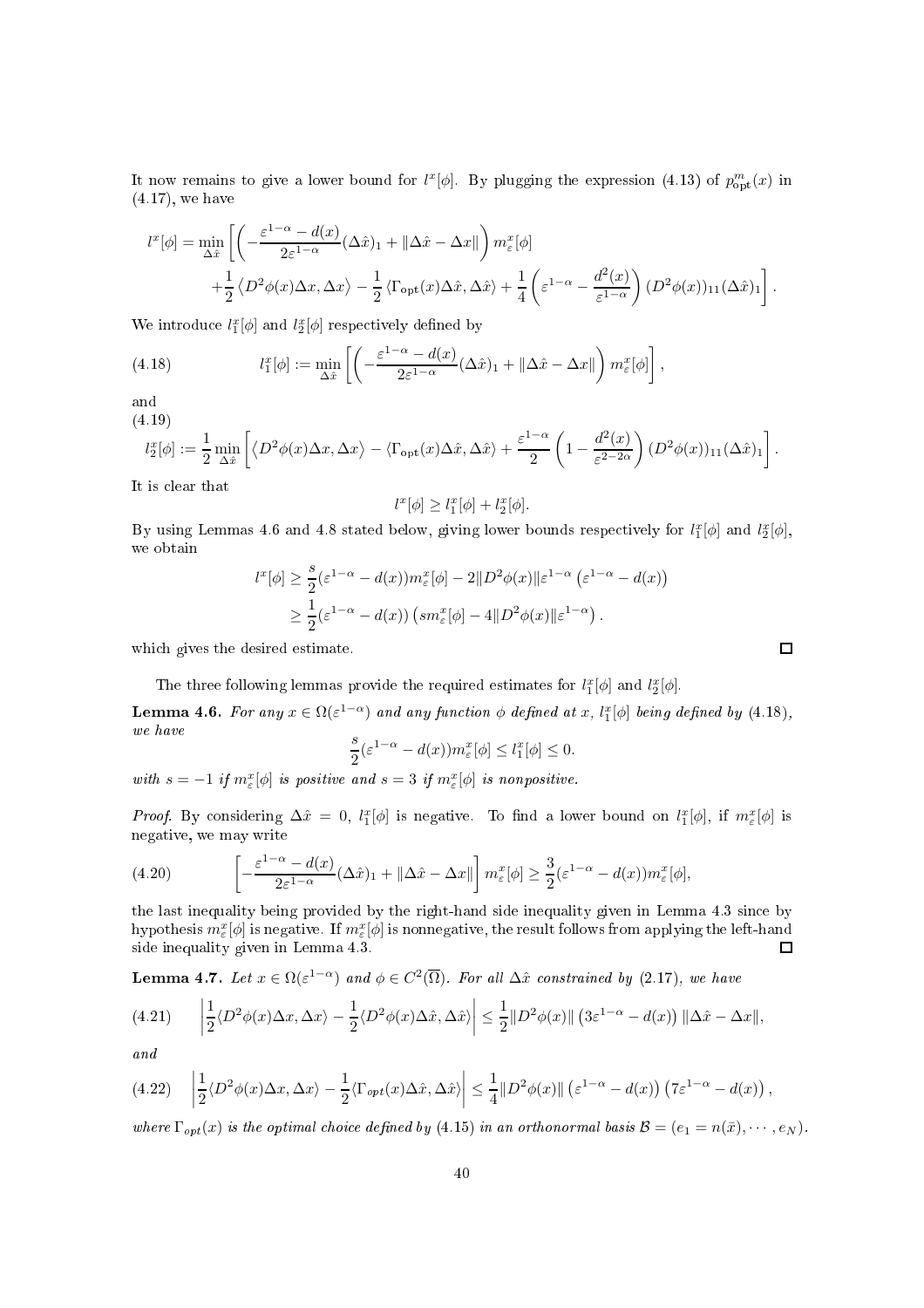Proof. The first inequality is an immediate consequence of  $(4.11)$ . For the second inequality, all the coordinates  $\langle (D^2 \phi(x) - \Gamma_{\text{opt}}(x))e_i, e_j \rangle$  in the basis  $\mathcal B$  are equal to zero, except for  $i = j = 1$ . By using the vector decomposition given by  $(4.10)$ , we have

$$
\frac{1}{2}\langle D^2\phi(x)\Delta x,\Delta x\rangle - \frac{1}{2}\langle \Gamma_{\text{opt}}(x)\Delta \hat{x},\Delta \hat{x}\rangle = \frac{1}{2}(D^2\phi(x) - \Gamma_{\text{opt}}(x))_{11}|(\Delta \hat{x})_1|^2 \n+ \frac{1}{2}\|\Delta \hat{x} - \Delta x\|^2 \langle (D^2\phi(x)n(x + \Delta x), n(x + \Delta x)) - \|\Delta \hat{x} - \Delta x\| \langle D^2\phi(x)n(x + \Delta x), \Delta \hat{x}\rangle.
$$

Since  $(D^2 \phi(x) - \Gamma_{\text{opt}}(x))_{11} = \frac{1}{2}$ 2  $\left(1-\frac{d^2(x)}{\varepsilon^{2-2\alpha}}\right)$  $\varepsilon^{2-2\alpha}$  $(D^{2}\phi(x))_{11}$  by (4.15), we obtain by (4.4) and the cause, committee in the second of the second

$$
\begin{split} \left| \frac{1}{2} \langle D^2 \phi(x) \Delta x, \Delta x \rangle - \frac{1}{2} \langle \Gamma_{\text{opt}}(x) \Delta \hat{x}, \Delta \hat{x} \rangle \right| \\ &\leq \| D^2 \phi(x) \| \left\{ \frac{1}{4} \left( 1 - \frac{d^2(x)}{\varepsilon^{2-2\alpha}} \right) |(\Delta \hat{x})_1|^2 + \frac{1}{2} \| \Delta \hat{x} - \Delta x \|^2 + \| \Delta \hat{x} - \Delta x \| \| \Delta \hat{x} \| \right\} \\ &\leq \| D^2 \phi(x) \| (\varepsilon^{1-\alpha} - d(x)) \left\{ \frac{1}{4} (\varepsilon^{1-\alpha} + d(x)) + \frac{1}{2} (\varepsilon^{1-\alpha} - d(x)) + \varepsilon^{1-\alpha} \right\}, \end{split}
$$

which yields the estimate  $(4.22)$ .

**Lemma 4.8.** For any  $x \in \Omega(\varepsilon^{1-\alpha})$  and any function  $\phi$  defined at x,  $l_2^x[\phi]$  being defined by (4.19), we have

$$
-2||D^2\phi(x)||\varepsilon^{1-\alpha}(\varepsilon^{1-\alpha}-d(x)) \le l_2^x[\phi] \le 0.
$$

*Proof.* By considering  $\Delta \hat{x} = 0$ ,  $l_2$  is negative. We seek now to find a lower bound on  $l_2$ . By combining the triangle inequality with Lemma 4.7, the explicit expression of  $\Gamma_{\text{opt}}(x)$  given by (4.15) and  $\|\Delta \hat{x}\| \leq \varepsilon^{1-\alpha}$ , we deduce that

$$
\frac{1}{2} \Big| \langle D^2 \phi(x) \Delta x, \Delta x \rangle - \langle \Gamma_{\text{opt}}(x) \Delta \hat{x}, \Delta \hat{x} \rangle + \frac{1}{2} \left( \varepsilon^{1-\alpha} - \frac{d^2(x)}{\varepsilon^{1-\alpha}} \right) (D^2 \phi(x))_{11} (\Delta \hat{x})_1 \Big|
$$
  
\n
$$
\leq \frac{1}{4} \| D^2 \phi(x) \| (\varepsilon^{1-\alpha} - d(x)) (7\varepsilon^{1-\alpha} - d(x)) + \frac{1}{4} \| D^2 \phi(x) \| \left( \varepsilon^{1-\alpha} - \frac{d^2(x)}{\varepsilon^{1-\alpha}} \right) \varepsilon^{1-\alpha}
$$
  
\n(4.23) 
$$
\leq 2 \| D^2 \phi(x) \| (\varepsilon^{1-\alpha} - d(x)) \varepsilon^{1-\alpha},
$$

which is precisely the proposed estimate.

We shall now provide the consistency estimates about the upper bound of  $(4.3)$ . Before stating our main estimate in Proposition 4.10, we can give a simple case for which the usual estimate holds.

**Lemma 4.9.** Let f satisfy (1.4) and (1.6)–(1.7) and assume  $\alpha$ ,  $\beta$ ,  $\gamma$  satisfy (2.13)- (2.15). For any  $x, t, z$  and any smooth function  $\phi$  defined near  $x, S_{\varepsilon}[x, t, z, \phi]$  being defined by  $(4.1), if d(x) \geq \varepsilon^{1-\alpha}$ or  $M_{\varepsilon}^{x}[\phi] \leq -\frac{1}{2} \|D^2 \phi(x)\| \left(3\varepsilon^{1-\alpha} - d(x)\right)$ , then we have

$$
S_{\varepsilon}[x,t,z,\phi] - \phi(x) \le -\varepsilon^2 f(t,x,z,D\phi(x),D^2\phi(x)) + o(\varepsilon^2).
$$

Moreover, the implicit constant in the error term is uniform as  $x$ , t and  $z$  range over a compact subset of  $\overline{\Omega} \times \mathbb{R} \times \mathbb{R}$ .

In the rest of the section, we now concisely focus on the case  $d(x) \leq \varepsilon^{1-\alpha}$ . The goal is to obtain precise estimates on (4.3) in the following three cases:  $M_{\varepsilon}^{x}[\phi]$  very negative,  $M_{\varepsilon}^{x}[\phi]$  very

$$
\Box
$$

 $\Box$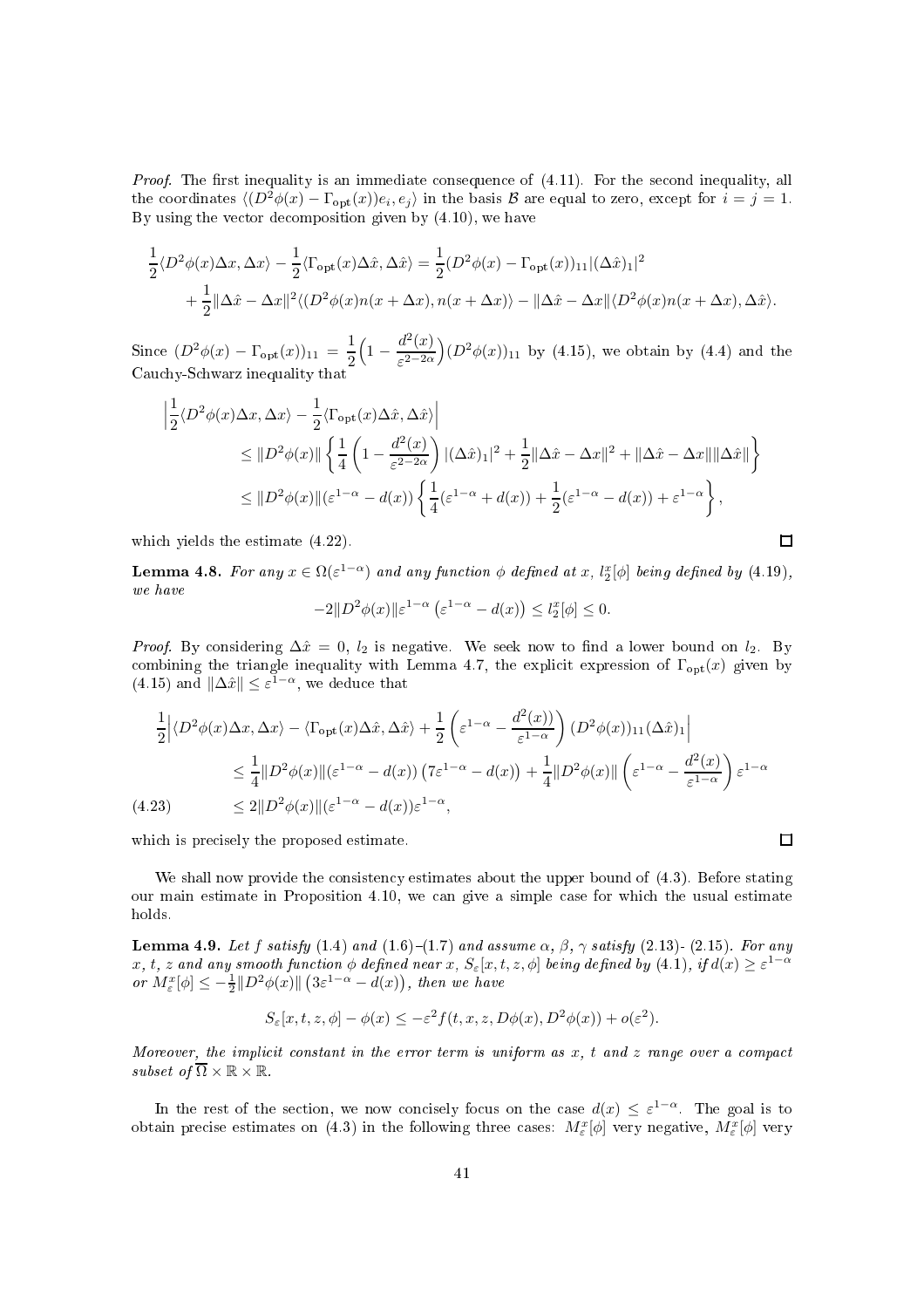positive and  $M_{\varepsilon}^{x}[\phi]$  close to zero, the bounds between the cases depending on some powers of  $\varepsilon$ . We have formally shown in Section 2.2.1 that the first case is favorable to Mark since Helen can undergo a big penalty if Mark chooses to cross the boundary. On the contrary, the second case is preferable to Helen be
ause she an re
eive a big oupon if the boundary is rossed. In the last case, the boundary is transparent (think of  $M_{\varepsilon}^{x}[\phi]=0$ ) and the penalization due to the boundary is to be onsidered only through se
ond order terms. In order to establish the pre
ise estimates, we successively introduce two additional parameters  $\rho, \kappa > 0$  such that

(4.24) 
$$
1 - \alpha < \rho < \min\left(1 - \frac{\gamma(r-1)}{2}, 2 - 2\alpha - \gamma\right),
$$

and

$$
(4.25) \qquad \qquad \gamma + \rho - (1 - \alpha) < \kappa < 1 - \alpha.
$$

These coefficients are well-defined by virtue of  $(2.13)$  and  $(2.15)$ .

**Proposition 4.10.** Let f satisfy  $(1.4)$  and  $(1.6)-(1.7)$  and assume  $\alpha$ ,  $\beta$ ,  $\gamma$ ,  $\rho$ ,  $\kappa$  satisfy  $(2.13)-$ (2.15) and (4.24)-(4.25). Let  $p_{opt}^M$  and  $\Gamma_{opt}$  respectively defined in the orthonormal basis (e<sub>1</sub> =  $n(\bar{x}), e_2, \cdots, e_N$ ) by (4.14) and (4.15). For any x, t, z and any smooth function  $\phi$  defined near x,  $S_{\varepsilon}[x,t,z,\phi]$  being defined by (4.1), we distinguish four cases:

*i.* Big bonus: If  $d(x) \leq \varepsilon^{1-\alpha}$  and  $M_{\varepsilon}^{x}[\phi] > \frac{4}{3}||D^2\phi(x)||\varepsilon^{1-\alpha}$ , then

$$
S_{\varepsilon}[x,t,z,\phi] - \phi(x) \leq 3(\varepsilon^{1-\alpha} - d(x))M_{\varepsilon}^{x}[\phi] - \varepsilon^{2} f(t,x,z,p_{opt}^{M}(x),\Gamma_{opt}(x)) + o(\varepsilon^{2}).
$$

ii. Far from the boundary with a small bonus: if  $\varepsilon^{1-\alpha} - \varepsilon^{\rho} \leq d(x) \leq \varepsilon^{1-\alpha}$  and  $M_{\varepsilon}^{x}[\phi] \leq$  $\frac{4}{3}||D^2\phi(x)||\varepsilon^{1-\alpha}$ , or if  $d(x) \geq \varepsilon^{1-\alpha}$ , then

$$
S_{\varepsilon}[x,t,z,\phi] - \phi(x) \le -\varepsilon^2 f(t,x,z,D\phi(x),D^2\phi(x)) + o(\varepsilon^2).
$$

iii. Close to the boundary with a small bonus/penalty: if  $d(x) \leq \varepsilon^{1-\alpha} - \varepsilon^{\rho}$  and  $-\varepsilon^{1-\alpha-\kappa} \leq$  $M_{\varepsilon}^{x}[\phi] \leq \frac{4}{3} \|D^2 \phi(x)\| \varepsilon^{1-\alpha}, \text{ then}$ 

$$
S_{\varepsilon}[x,t,z,\phi] - \phi(x) \le -\varepsilon^2 f(t,x,z,D\phi(x),D^2\phi(x) + C_1I) + o(\varepsilon^2),
$$

with  $C_1 = \frac{20}{3} ||D^2 \phi(x)|| \left(1 - \frac{d(x)}{\varepsilon^{1-\alpha}}\right)$  $rac{d(x)}{\varepsilon^{1-\alpha}}$ .

iv. Close to the boundary with a big penalty: if  $d(x) \leq \varepsilon^{1-\alpha} - \varepsilon^{\rho}$  and  $M_{\varepsilon}^{x}[\phi] \leq -\varepsilon^{1-\alpha-\kappa}$ , then (4.26)

$$
S_{\varepsilon}[x,t,z,\phi] - \phi(x) \leq \frac{1}{4} (\varepsilon^{1-\alpha} - d(x)) M_{\varepsilon}^x[\phi] - \varepsilon^2 \min_{p \in B(p_{opt}^M(x),r)} f(t,x,z,p,\Gamma_{opt}(x)) + o(\varepsilon^2),
$$

with r defined by  $r = 3\left(1 - \frac{d(x)}{\varepsilon^{1-\alpha}}\right)$  $\frac{d(x)}{\varepsilon^{1-\alpha}}\Big) |M_{\varepsilon}^{x}[\phi]|.$ 

Moreover, the implicit constants in the error term is uniform as  $x$ , t and  $z$  range over a compact subset of  $\overline{\Omega} \times \mathbb{R} \times \mathbb{R}$ .

Before proving these estimates, it is worth drawing a parallel with the formal derivation done at Section 2.2.1. The lower bound proposed by Proposition 4.5 case (i) corresponds to the formal analysis when  $m > 0$ . The upper bound proposed by Proposition 4.10 case (iv) is associated to the formal analysis when  $m < 0$ . Furthermore, we can observe in the proof that the factor  $1/4$  in  $(4.26)$  could be replaced by any number in  $(1/4, 1/2)$ , the bound  $1/2$  corresponding to the heuristic derivation given by (2.54).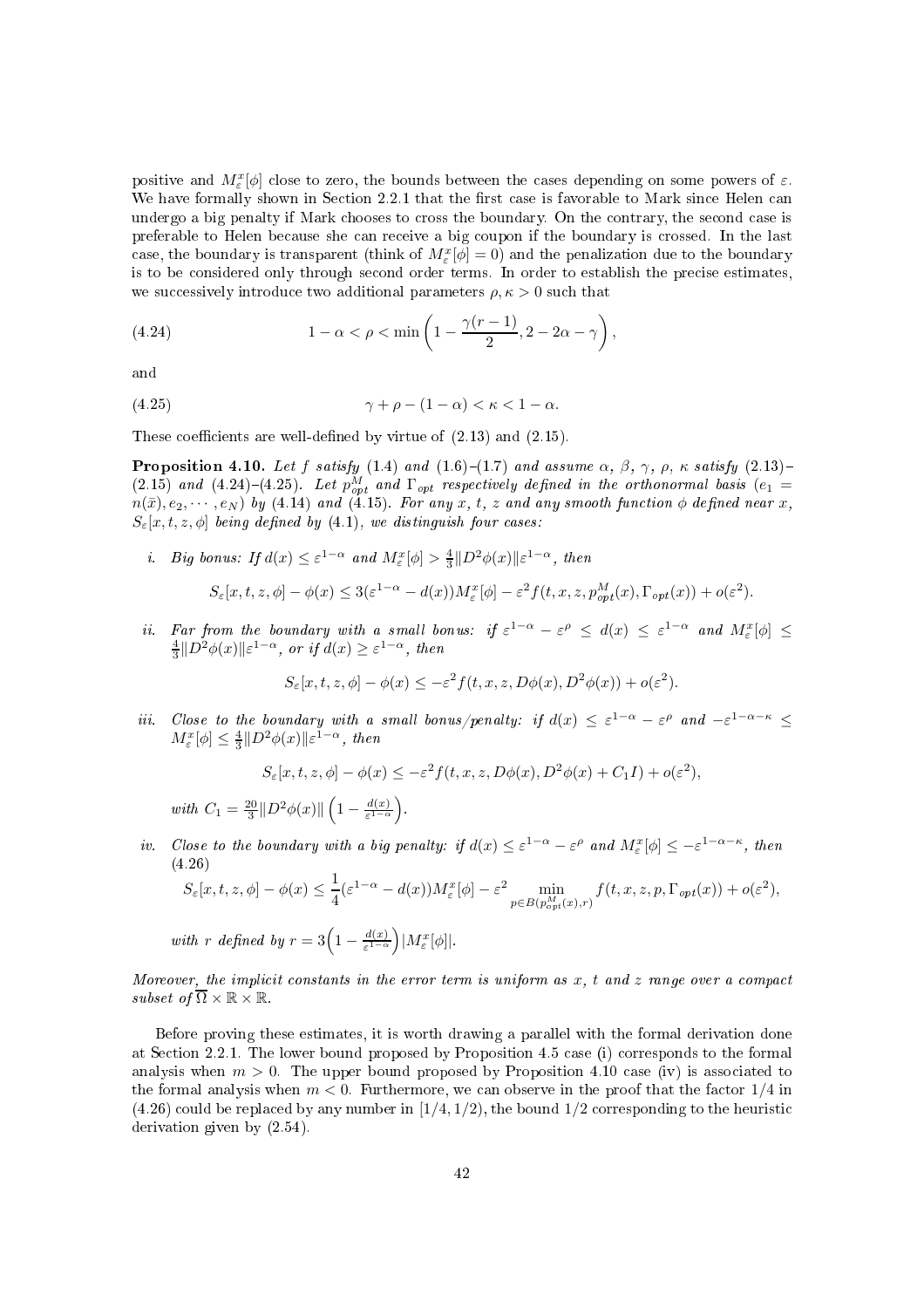# 4.2 Proof of Lemma 4.9 and Proposition 4.10

For sake of notational simplicity, we write  $\lambda_{\min}(A)$  for the smallest eigenvalue of the symmetric matrix A and we omit the x-dependence of  $p_{\text{opt}}^{M}(x)$  and  $\Gamma_{\text{opt}}(x)$ . Moreover, by the definition of  $M_{\varepsilon}^{x}[\phi]$  given by (3.2) and the positivity of  $\|\Delta \hat{x} - \Delta x\|$ , for all  $\|\Delta \hat{x}\| \leq \varepsilon^{1-\alpha}$ , we have

(4.27) 
$$
\|\Delta \hat{x} - \Delta x\| \{h(x + \Delta x) - D\phi(x) \cdot n(x + \Delta x)\} \le \|\Delta \hat{x} - \Delta x\| M_{\varepsilon}^x[\phi].
$$

Therefore it is sufficient to find an upper bound for

$$
\max_{p,\Gamma} \min_{\Delta \hat{x}} \left[ (D\phi(x) - p) \cdot \Delta \hat{x} + M_{\varepsilon}^{x} [\phi] \|\Delta \hat{x} - \Delta x\| + \frac{1}{2} \langle D^{2}\phi(x) \Delta x, \Delta x \rangle - \frac{1}{2} \langle \Gamma \Delta \hat{x}, \Delta \hat{x} \rangle - \varepsilon^{2} f(t, x, z, p, \Gamma) \right].
$$

In other words, by taking advantage of the monotonicity of the operator  $S_{\varepsilon}$  with (4.27), we shall look for an upper bound for an approximated operator bounding  $S_{\varepsilon}$  above and very close to it as  $\varepsilon \to 0.$ 

### 4.2.1 Proof of Lemma 4.9

If  $d(x) \geq \varepsilon^{1-\alpha}$ , the result comes from [KS10, Lemma 4.1]. Otherwise, we define

(4.28) 
$$
\mathcal{A}^x(p, \Gamma, \Delta \hat{x}) := (D\phi(x) - p) \cdot \Delta \hat{x} + ||\Delta \hat{x} - \Delta x||M_{\varepsilon}^x[\phi] + \frac{1}{2} \langle D^2 \phi(x) \Delta x, \Delta x \rangle - \frac{1}{2} \langle \Gamma \Delta \hat{x}, \Delta \hat{x} \rangle - \varepsilon^2 f(t, x, z, p, \Gamma),
$$

where  $\Delta x = \text{proj}_{\overline{\Omega}}(x + \Delta \hat{x}) - x$ . We give the following useful decomposition:

$$
(4.29) \quad \frac{1}{2} \langle D^2 \phi(x) \Delta x, \Delta x \rangle - \frac{1}{2} \langle \Gamma \Delta \hat{x}, \Delta \hat{x} \rangle = \frac{1}{2} \langle D^2 \phi(x) \Delta x, \Delta x \rangle - \frac{1}{2} \langle D^2 \phi(x) \Delta \hat{x}, \Delta \hat{x} \rangle + \frac{1}{2} \langle (D^2 \phi(x) - \Gamma) \Delta \hat{x}, \Delta \hat{x} \rangle,
$$

which will be used repeatedly in this section. We clearly have by  $(4.21)$  that

$$
\begin{aligned} \|\Delta \hat{x} - \Delta x\| M_{\varepsilon}^{x}[\phi] + \frac{1}{2} \langle D^{2}\phi(x) \Delta x, \Delta x \rangle - \frac{1}{2} \langle D^{2}\phi(x) \Delta \hat{x}, \Delta \hat{x} \rangle \\ &\leq \|\Delta \hat{x} - \Delta x\| \left\{ M_{\varepsilon}^{x}[\phi] + \frac{1}{2} \| D^{2}\phi(x) \| \left( 3\varepsilon^{1-\alpha} - d(x) \right) \right\} \leq 0. \end{aligned}
$$

From the previous inequality and (4.29) we deduce that for all  $p, \Gamma, \Delta \hat{x}$  constrained by (2.16)–(2.17),

$$
\mathcal{A}^x(p,\Gamma,\Delta\hat{x}) \le (D\phi(x)-p)\cdot \Delta\hat{x} + \frac{1}{2}\langle (D^2\phi(x)-\Gamma)\Delta\hat{x},\Delta\hat{x}\rangle - \varepsilon^2 f(t,x,z,p,\Gamma).
$$

By monotonicity of the operator  $S_{\varepsilon}$  and by using [KS10, Lemma 4.1] to estimate the max min, we on
lude that

$$
S_{\varepsilon}[x,t,z,\phi] - \phi(x) \le \max_{p,\Gamma} \min_{\Delta \hat{x}} \left[ (D\phi(x) - p) \cdot \Delta \hat{x} + \frac{1}{2} \langle (D^2 \phi(x) - \Gamma) \Delta \hat{x}, \Delta \hat{x} \rangle - \varepsilon^2 f(t,x,z,p,\Gamma) \right]
$$
  

$$
\le -\varepsilon^2 f(t,x,z,D\phi(x),D^2 \phi(x)) + o(\varepsilon^2),
$$

whi
h gives the desired result.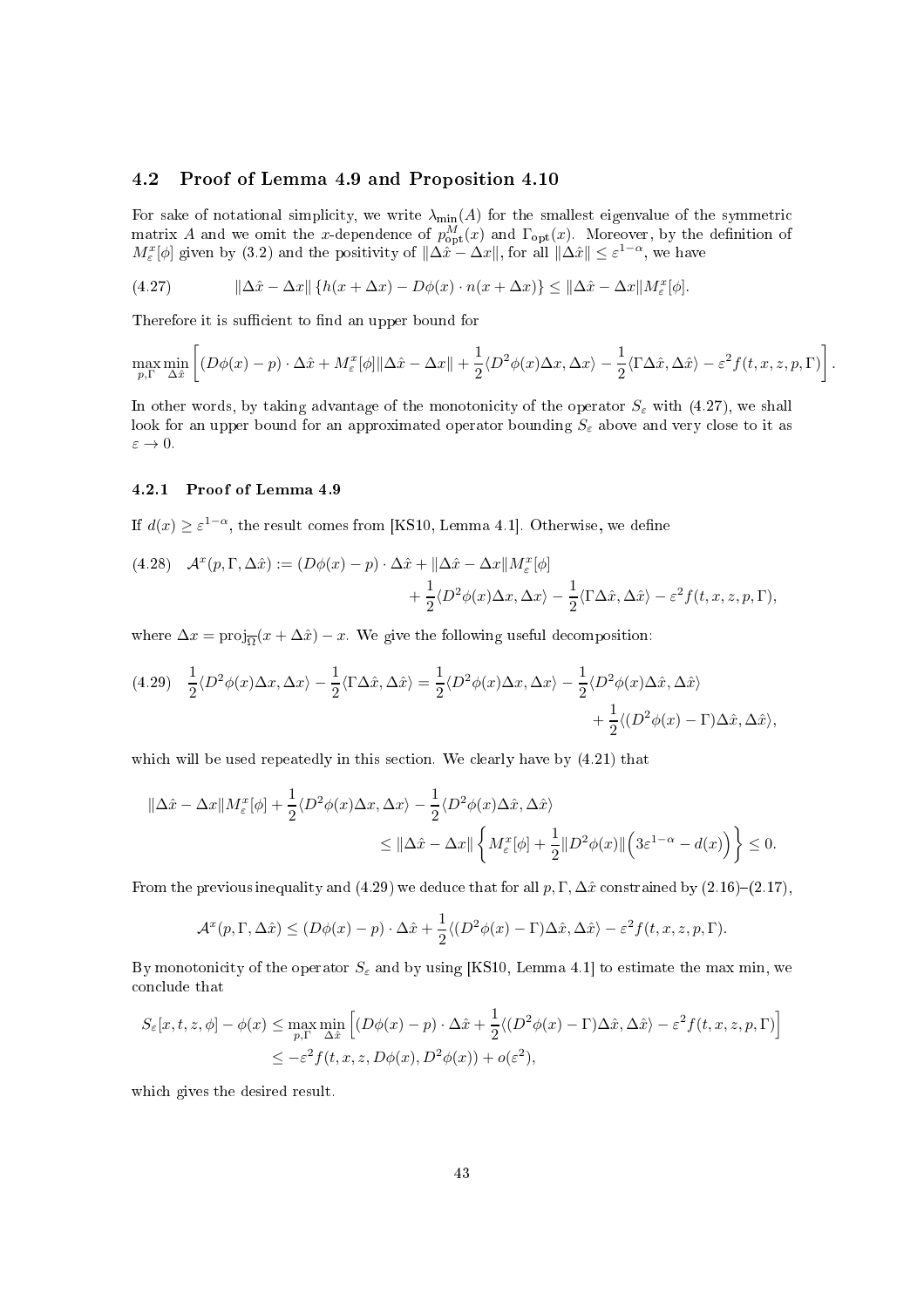### 4.2.2 Proof of Proposition 4.10 ase (i)

We define the function  $\mathcal{A}_{b}^{x}$  of  $\Delta \hat{x}$  associated to the particular choice  $p = p_{\text{opt}}^{M}$  and  $\Gamma = \Gamma_{\text{opt}}$  by

$$
(4.30)\ \mathcal{A}_{b}^{x}(\Delta \hat{x}) = (D\phi(x) - p_{\text{opt}}^{M}) \cdot \Delta \hat{x} + ||\Delta \hat{x} - \Delta x|| M_{\varepsilon}^{x}[\phi] + \frac{1}{2} \langle D^{2}\phi(x)\Delta x, \Delta x \rangle - \frac{1}{2} \langle \Gamma_{\text{opt}} \Delta \hat{x}, \Delta \hat{x} \rangle,
$$

where  $\Delta x = \text{proj}_{\overline{\Omega}}(x + \Delta \hat{x}) - x$ . Thus, the operator  $S_{\varepsilon}$  can be written in the form (4.31)

$$
S_{\varepsilon}[x,t,z,\phi] - \phi(x) = \max_{p,\Gamma} \min_{\Delta \hat{x}} \left[ \mathcal{A}_{b}^{x}(\Delta \hat{x}) + (p_{\text{opt}}^{M} - p) \cdot \Delta \hat{x} + \frac{1}{2} \langle (\Gamma_{\text{opt}} - \Gamma) \Delta \hat{x}, \Delta \hat{x} \rangle - \varepsilon^{2} f(t,x,z,p,\Gamma) \right].
$$

To compute an upper bound of  $(4.31)$ , we now introduce two preliminary lemmas.

**Lemma 4.11.** Assume that  $M_{\varepsilon}^x[\phi] \geq 0$ . Then  $\mathcal{A}_b^x$  defined by (4.30) is  $\Delta \hat{x}$ -bounded by

(4.32) 
$$
0 \leq \sup_{\Delta \hat{x}} \mathcal{A}_{b}^{x}(\Delta \hat{x}) \leq \frac{1}{2} (\varepsilon^{1-\alpha} - d(x)) \left( 3M_{\varepsilon}^{x}[\phi] + 4 \| D^{2} \phi(x) \| \varepsilon^{1-\alpha} \right),
$$

where  $\Delta \hat{x}$  is constrained by (2.17).

Proof. This estimate follows exactly the same lines as for Lemmas 4.6–4.8. The sup is clearly positive by considering  $\Delta \hat{x} = 0$ . Then, by plugging the expression of  $p_{\text{opt}}^M$  in  $\mathcal{A}_b(\Delta \hat{x})$ , we have

$$
\mathcal{A}_{b}^{x}(\Delta \hat{x}) = \Big\{ -\frac{\varepsilon^{1-\alpha} - d(x)}{2\varepsilon^{1-\alpha}} (\Delta \hat{x})_{1} + ||\Delta \hat{x} - \Delta x|| \Big\} M_{\varepsilon}^{x}[\phi] + \frac{1}{4} \Big( \varepsilon^{1-\alpha} - \frac{d^{2}(x)}{\varepsilon^{1-\alpha}} \Big) (D^{2}\phi(x))_{11} (\Delta \hat{x})_{1} + \frac{1}{2} \langle D^{2}\phi(x) \Delta x, \Delta x \rangle - \frac{1}{2} \langle \Gamma_{\text{opt}} \Delta \hat{x}, \Delta \hat{x} \rangle.
$$

 $\Box$ 

Since  $M_{\varepsilon}^{x}[\phi] \geq 0$ , using the estimates (4.7) and (4.23), we obtained the desired estimate.

**Lemma 4.12.** Let f satisfy  $(1.4)$  and  $(1.6)-(1.7)$  and assume  $\alpha$ ,  $\beta$ ,  $\gamma$  satisfy  $(2.13)-(2.15)$ . Let  $(p_{\varepsilon})_{0<\varepsilon\leq 1}$  and  $(\Gamma_{\varepsilon})_{0<\varepsilon\leq 1}$  be two sequences bounded respectively in  $\mathbb{R}^N$  and  $\mathcal{S}^N$ . Then for any x, t and  $z$ , we have

$$
\max_{\|p\| \leq \varepsilon^{-\beta}, \|\Gamma\| \leq \varepsilon^{-\gamma}} \min_{\|\Delta \hat{x}\| \leq \varepsilon^{1-\alpha}} \left[ (p_{\varepsilon} - p) \cdot \Delta \hat{x} + \frac{1}{2} \langle (\Gamma_{\varepsilon} - \Gamma) \Delta \hat{x}, \Delta \hat{x} \rangle - \varepsilon^{2} f(t, x, z, p, \Gamma) \right]
$$
  
=  $-\varepsilon^{2} f(t, x, z, p_{\varepsilon}, \Gamma_{\varepsilon}) + o(\varepsilon^{2}).$ 

Moreover, the implicit constant in the error term is uniform as  $x, t,$  and  $z$  range over a compact subset of  $\overline{\Omega} \times \mathbb{R} \times \mathbb{R}$ .

*Proof.* It is a direct adaptation of  $[K510, Lemma 4.1]$  by distinguishing three cases according to the size of  $||p_{\varepsilon} - p||$  and  $\lambda_{\min}(\Gamma_{\varepsilon} - \Gamma)$ .  $\Box$ 

We can now provide an upper bound on  $(4.31)$ . By Lemma 4.11,  $\mathcal{A}_b$  is upper bounded independently of all possible moves  $\Delta \hat{x}$ . It follows from (4.31) that

$$
S_{\varepsilon}[x,t,z,\phi] - \phi(x) \leq \sup_{\Delta \hat{x}} \mathcal{A}_{b}^{x}(\Delta \hat{x}) + \max_{p,\Gamma} \min_{\Delta \hat{x}} \left[ (p_{\text{opt}}^{M} - p) \cdot \Delta \hat{x} - \frac{1}{2} \langle \Gamma_{\text{opt}} \Delta \hat{x}, \Delta \hat{x} \rangle - \varepsilon^{2} f(t,x,z,p,\Gamma) \right].
$$

The onsisten
y Lemma 4.12 provides an estimate of the max min and we obtain

$$
S_{\varepsilon}[x,t,z,\phi] - \phi(x) \leq \sup_{\Delta \hat{x}} \mathcal{A}_{b}^{x}(\Delta \hat{x}) - \varepsilon^{2} f(t,x,z,p_{\mathrm{opt}}^{M},\Gamma_{\mathrm{opt}}) + o(\varepsilon^{2}).
$$

By plugging the upper bound in (4.32) of  $\mathcal{A}_b^x$  in the previous inequality, we obtained the desired result.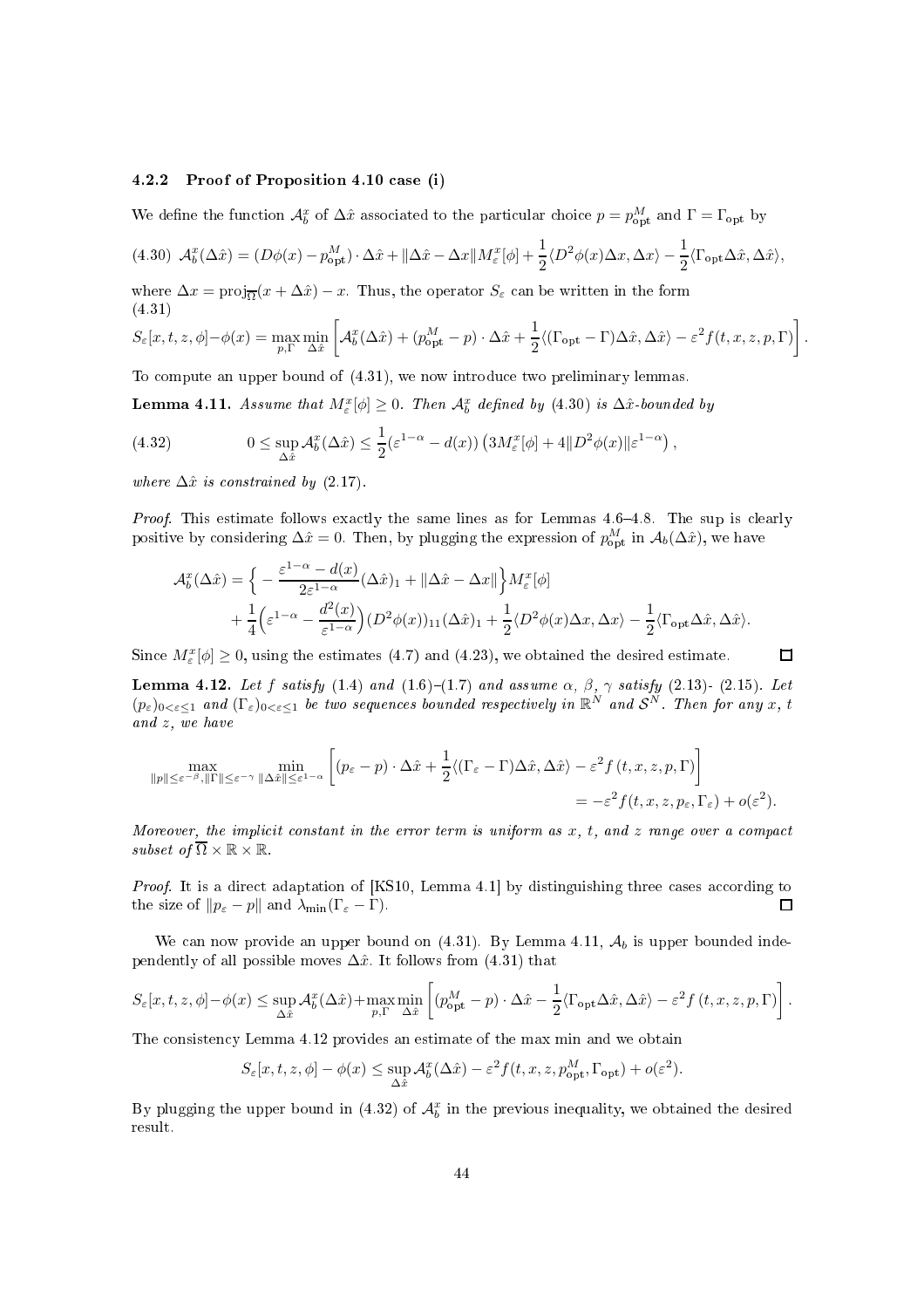# 4.2.3 Proof of Proposition 4.10 ase (ii)

It is sufficient to show that for any  $||p|| \leq \varepsilon^{-\beta}$  and  $||\Gamma|| \leq \varepsilon^{-\gamma}$ , there exists  $||\Delta \hat{x}|| \leq \varepsilon^{1-\alpha}$ , determining  $\Delta x$  by (2.22), such that

(4.33) 
$$
(D\phi(x) - p) \cdot \Delta \hat{x} + M_{\varepsilon}^{x} [\phi] \| \Delta \hat{x} - \Delta x \| + \frac{1}{2} \langle D^{2} \phi(x) \Delta x, \Delta x \rangle - \frac{1}{2} \langle \Gamma \Delta \hat{x}, \Delta \hat{x} \rangle - \varepsilon^{2} f(t, x, z, p, \Gamma) \le -\varepsilon^{2} f(t, x, z, D\phi(x), D^{2}\phi(x)) + o(\varepsilon^{2}),
$$

with an error estimate  $o(\varepsilon^2)$  that is independent of p and  $\Gamma$  and locally uniform in x, t, z. In view of the conditions (2.15) and (4.24), we can pick  $\mu > 0$  and  $\delta > 0$  such that

(4.34) 
$$
\mu + \gamma < 1 - \alpha \text{ and } \mu + \gamma r < 1 + \alpha,
$$

(4.35) 
$$
\delta < \min(2\alpha, \rho - (1 - \alpha)).
$$

Now we onsider separately the following three ases:

- 1.  $\|D\phi(x) p\| \le \varepsilon^{\mu}$  and  $\lambda_{\min}(D^2\phi(x) \Gamma) \ge -\varepsilon^{\delta}$ ,
- 2.  $||D\phi(x) p|| \leq \varepsilon^{\mu}$  and  $\lambda_{\min}(D^{2}\phi(x) \Gamma) \leq -\varepsilon^{\delta}$ ,
- 3.  $||D\phi(x) p|| \ge \varepsilon^{\mu}$ .

For case 1, we choose  $\Delta \hat{x} = 0$ . By assumption, we have  $D^2 \phi(x) - \Gamma + \varepsilon^{\delta} I \ge 0$  and thus  $\Gamma \le$  $D^2\phi(x)+\varepsilon^{\delta}I$ . Using the monotonicity of f with respect to its last entry, and applying the locally Lipschitz character of  $f$ , we obtain that

$$
f(t, x, z, p, \Gamma) \ge f(t, x, z, D\phi(x), D^2\phi(x)) + O(\varepsilon^{\delta} + \varepsilon^{\mu}).
$$

Therefore the choice  $\Delta \hat{x} = 0$  in the left-hand side of (4.33) gives

$$
(D\phi(x) - p) \cdot \Delta \hat{x} + \frac{1}{2} \langle D^2 \phi(x) \Delta x, \Delta x \rangle - \frac{1}{2} \langle \Gamma \Delta \hat{x}, \Delta \hat{x} \rangle - \varepsilon^2 f(t, x, z, p, \Gamma)
$$
  
=  $-\varepsilon^2 f(t, x, z, p, \Gamma) \le -\varepsilon^2 f(t, x, z, D\phi(x), D^2\phi(x)) + o(\varepsilon^2),$ 

as desired.

For cases 2 and 3, in order to use the decomposition (4.29), we now give a preliminary inequality. By the inequality (4.21) in Lemma 4.7, we have

$$
\left|\frac{1}{2}\langle D^2\phi(x)\Delta x,\Delta x\rangle-\frac{1}{2}\langle D^2\phi(x)\Delta \hat{x},\Delta \hat{x}\rangle\right|\leq \frac{3}{2}\|D^2\phi(x)\|\|\Delta \hat{x}-\Delta x\|\varepsilon^{1-\alpha},
$$

which yields with the assumption  $M_{\varepsilon}^{x}[\phi] \leq \frac{4}{3} \|D^2 \phi(x)\| \varepsilon^{1-\alpha}$  that

(4.36)

$$
M_{\varepsilon}^{x}[\phi] \| \Delta \hat{x} - \Delta x \| + \frac{1}{2} \langle D^{2} \phi(x) \Delta x, \Delta x \rangle - \frac{1}{2} \langle D^{2} \phi(x) \Delta \hat{x}, \Delta \hat{x} \rangle \le \frac{17}{6} \| D^{2} \phi(x) \| \varepsilon^{1-\alpha} \| \Delta \hat{x} - \Delta x \|.
$$

By combining the geometric estimate (4.4) with the assumption  $d(x) \geq \varepsilon^{1-\alpha} - \varepsilon^{\rho}$ , we get that the left-hand side of (4.36) is upper bounded by  $\frac{17}{6}||D^2\phi(x)||\varepsilon^{1-\alpha+\rho}$ . By using the decomposition (4.29) we deduce that it is sufficient to show that there exists  $\|\Delta \hat{x}\| \leq \varepsilon^{1-\alpha}$  such that

$$
(D\phi(x) - p) \cdot \Delta \hat{x} + \frac{1}{2} \langle (D^2 \phi(x) - \Gamma) \Delta \hat{x}, \Delta \hat{x} \rangle + \frac{17}{6} \| D^2 \phi(x) \| \varepsilon^{1 - \alpha + \rho} - \varepsilon^2 f(t, x, z, p, \Gamma) \le -\varepsilon^2 f(t, x, z, D\phi(x), D^2 \phi(x)).
$$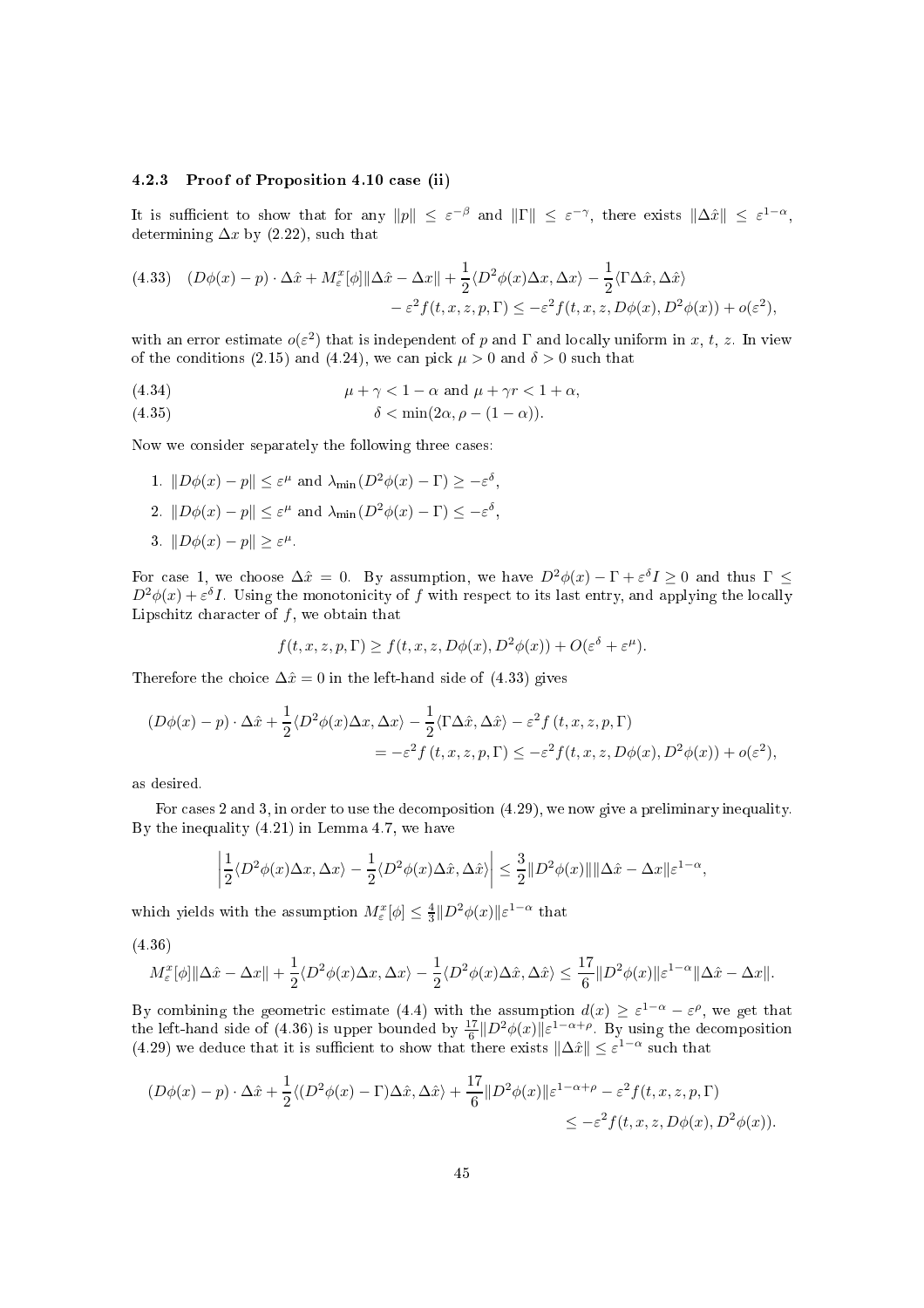For case 2, we choose  $\Delta \hat{x}$  to be an eigenvector for the minimum eigenvalue  $\lambda = \lambda_{\min}(D^2 \phi(x) - \Gamma)$ of norm  $\varepsilon^{1-\alpha}$ . Notice that since f is monotone in its last input, we have

$$
f(t, x, z, p, \Gamma) \ge f(t, x, z, D^2 \phi(x) - \lambda I).
$$

Choosing  $\Delta \hat{x}$  as announced, and changing the sign if necessary to make  $(D\phi(x) - p) \cdot \Delta \hat{x} \leq 0$ , we dedu
e that

$$
(D\phi(x) - p) \cdot \Delta \hat{x} + \frac{1}{2} \langle (D^2 \phi(x) - \Gamma) \Delta \hat{x}, \Delta \hat{x} \rangle + \frac{17}{6} \| D^2 \phi(x) \| \varepsilon^{1 - \alpha + \rho} - \varepsilon^2 f(t, x, z, p, \Gamma)
$$
  

$$
\leq \frac{1}{2} \varepsilon^{2 - 2\alpha} \lambda + \frac{17}{6} \| D^2 \phi(x) \| \varepsilon^{1 - \alpha + \rho} - \varepsilon^2 f(t, x, z, p, D^2 \phi(x) - \lambda I).
$$

If  $-1 \leq \lambda \leq -\varepsilon^{\delta}$  then  $\varepsilon^{2-2\alpha}\lambda \leq -\varepsilon^{2-2\alpha+\delta}$  and  $f(t, x, z, p, D^2\phi(x) - \lambda I)$  is bounded. As  $\varepsilon^{1-\alpha+\rho} \ll$  $\varepsilon^{2-2\alpha+\delta}$  by (4.35), for such  $\lambda$  we have

$$
\frac{1}{2}\varepsilon^{2-2\alpha}\lambda + \frac{17}{6}||D^2\phi(x)||\varepsilon^{1-\alpha+\rho} - \varepsilon^2 f(t, x, z, p, D^2\phi(x) - \lambda I) \le -\frac{1}{4}\varepsilon^{2-2\alpha+\delta} + O(\varepsilon^2).
$$

In this case, we are done by (4.35), since the right-hand side is  $\leq \varepsilon^2 f(t, x, z, D\phi(x), D^2\phi(x))$  when  $\varepsilon$  is sufficiently small.

To complete case 2, suppose  $\lambda \leq -1$ . Then using the growth hypothesis (1.7) and recalling that p is near  $D\phi(x)$  we have

$$
\frac{1}{2}\varepsilon^{2-2\alpha}\lambda - \varepsilon^2 f(t, x, z, p, D^2\phi(x) - \lambda I) \le -\frac{1}{2}\varepsilon^{2-2\alpha}|\lambda| + C\varepsilon^2 (1+|\lambda|^r).
$$

Now notice that  $|\lambda| \leq C(1 + ||\Gamma||) \leq C\varepsilon^{-\gamma}$ . Since  $\gamma(r-1) < 2\alpha$  we have  $\varepsilon^{2-2\alpha}|\lambda| \gg \varepsilon^2 |\lambda|^r$ . Therefore we dedu
e by (4.35) that

$$
-\frac{1}{2}\varepsilon^{2-2\alpha}|\lambda| + C\varepsilon^2|\lambda|^r + \frac{17}{6}\|D^2\phi(x)\|\varepsilon^{1-\alpha+\rho} \le -\frac{1}{4}\varepsilon^{2-2\alpha} \le -\varepsilon^2 f(t, x, z, D\phi(x), D^2\phi(x)),
$$

when  $\varepsilon$  is sufficiently small. Case 2 is now complete.

Finally, to treat case 3, we take  $\Delta \hat{x}$  parallel to  $D\phi(x) - p$  with norm  $\varepsilon^{1-\alpha}$ , and with the sign hosen su
h that

$$
(D\phi(x) - p) \cdot \Delta \hat{x} = -\varepsilon^{1-\alpha} \| D\phi(x) - p \| \le -\varepsilon^{1-\alpha+\mu}.
$$

By observing that  $\frac{17}{17}$  $\frac{1}{6} \Vert D^2 \phi(x) \Vert \varepsilon^{1-\alpha+\rho} \ll \varepsilon^{1-\alpha} \Vert D\phi(x) - p \Vert$ , this case follows exactly the sames lines as  $[KS10, Lemma 4.1].$ 

# 4.2.4 Proof of Proposition 4.10 ase (iii)

This proof is quite similar to case (ii). Since this estimate will not be needed in the rest of the paper, we just indicate that we need to distinguish three cases according to the respective sizes of  $||D\phi(x)-p||$  and  $\lambda_{\min}(D^2\phi(x)-\Gamma)$  with respect to  $\varepsilon^{\mu}$  and  $-C_1-\varepsilon^{\alpha}$ , where  $\mu$  is defined by (4.34).

### 4.2.5 Proof of Proposition 4.10 ase (iv)

This case corresponds to the heuristic derivation presented at Section 2.2.1 when  $m < 0$ . Recalling that  $p_{\text{opt}}^M$  and  $\Gamma_{\text{opt}}$  are defined by (4.14)–(4.15), our task is to show that for any  $||p|| \le \varepsilon^{-\beta}$  and  $||\Gamma|| \le \varepsilon^{-\gamma}$ , there exists  $||\Delta \hat{x}|| \le \varepsilon^{1-\alpha}$ , determining  $\Delta x$  by (2.22), such that

$$
(4.37) \quad (D\phi(x) - p) \cdot \Delta \hat{x} + ||\Delta \hat{x} - \Delta x||M_{\varepsilon}^{x}[\phi] + \frac{1}{2} \langle D^{2}\phi(x)\Delta x, \Delta x \rangle - \frac{1}{2} \langle \Gamma \Delta \hat{x}, \Delta \hat{x} \rangle
$$
  

$$
- \varepsilon^{2} f(t, x, z, p, \Gamma) \leq \frac{1}{4} (\varepsilon^{1-\alpha} - d(x)) M_{\varepsilon}^{x}[\phi] - \varepsilon^{2} \min_{p \in B(p_{\text{opt}}^{M}, r)} f(t, x, z, p, \Gamma_{\text{opt}}) + o(\varepsilon^{2}),
$$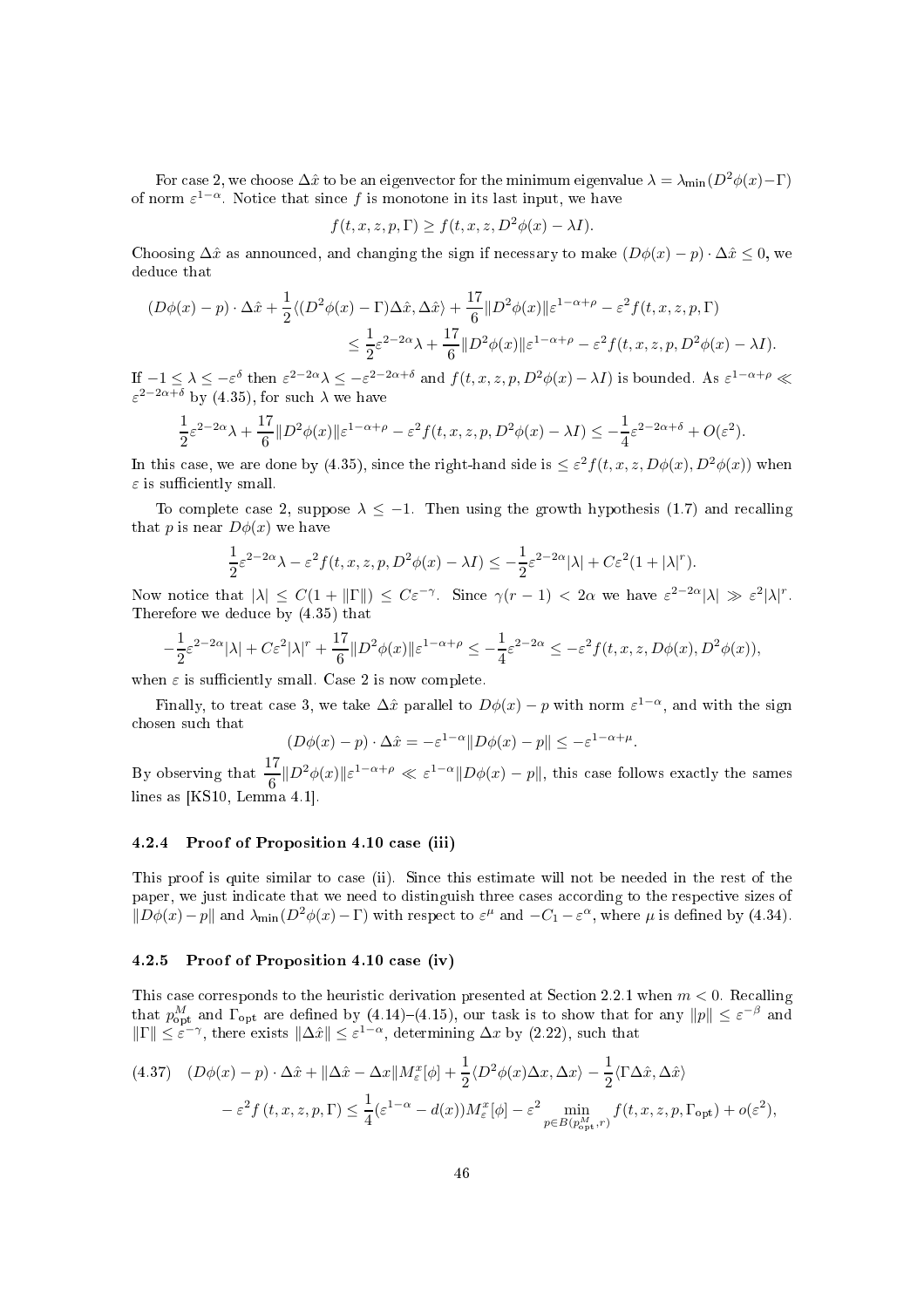with an error estimate  $o(\varepsilon^2)$  that is independent of p and  $\Gamma$  and locally uniform in x, t, z. We can notice in (4.37) that the function  $M_{\varepsilon}^x[\phi]$  is  $\varepsilon, x$ -bounded by  $||h||_{L^{\infty}} + ||D\phi||_{L^{\infty}}$ . Moreover, by Lemma 4.7 we have

(4.38) 
$$
\frac{1}{2}\langle D^2\phi(x)\Delta x,\Delta x\rangle - \frac{1}{2}\langle\Gamma_{\text{opt}}\Delta \hat{x},\Delta \hat{x}\rangle \leq \frac{7}{4}||D^2\phi(x)||(\varepsilon^{1-\alpha} - d(x))\varepsilon^{1-\alpha}.
$$

Thus, it is sufficient to examine, for any  $||p|| \le \varepsilon^{-\beta}$  and  $||\Gamma|| \le \varepsilon^{-\gamma}$ ,

(4.39) 
$$
\min_{\Delta \hat{x}} \left[ (D\phi(x) - p) \cdot \Delta \hat{x} + ||\Delta \hat{x} - \Delta x|| M_{\varepsilon}^{x}[\phi] + \frac{1}{2} \langle (\Gamma_{\text{opt}} - \Gamma) \Delta \hat{x}, \Delta \hat{x} \rangle - \varepsilon^{2} f(t, x, z, p, \Gamma) \right].
$$

We consider separately the following three cases:

- a.  $||p_{\text{opt}}^M p|| \leq 3 \left(1 \frac{d(x)}{\varepsilon^{1-\alpha}}\right)$  $\frac{d(x)}{\varepsilon^{1-\alpha}}\Big)|M_{\varepsilon}^x[\phi]|,$  and  $\lambda_{\min}(\Gamma_{\text{opt}} - \Gamma) \ge -\varepsilon^{\alpha},$ b.  $||p_{\text{opt}}^M - p|| \le 3 \left(1 - \frac{d(x)}{\varepsilon^{1-\alpha}}\right)$  $\frac{d(x)}{\varepsilon^{1-\alpha}}\Big)|M_{\varepsilon}^x[\phi]|,$  and  $\lambda_{\min}(\Gamma_{\text{opt}} - \Gamma) \leq -\varepsilon^{\alpha},$
- c.  $||p_{\text{opt}}^M p|| \ge 3\left(1 \frac{d(x)}{\varepsilon^{1-\alpha}}\right)$  $\frac{d(x)}{\varepsilon^{1-\alpha}}\Big) |M_{\varepsilon}^{x}[\phi]|.$

For case (a), we choose  $\Delta \hat{x} = \pm \varepsilon^{1-\alpha} n(\bar{x})$  with the sign chosen such that

$$
(p - p_{\text{opt}}^M) \cdot \Delta \hat{x} \le 0.
$$

Since  $\lambda_{\min}(\Gamma_{\text{opt}} - \Gamma) \geq -\varepsilon^{\alpha}$  we have  $\Gamma_{\text{opt}} - \Gamma + \varepsilon^{\alpha} I \geq 0$  and thus  $\Gamma \leq \Gamma_{\text{opt}} + \varepsilon^{\alpha} I$ . Using the monotonicity of  $f$  with respect to its last entry, this gives

$$
f(t,x,z,p,\Gamma)\geq f(t,x,z,p,\Gamma_{\mathrm{opt}}+\varepsilon^{\alpha}I).
$$

Since  $f$  is locally Lipschitz, we conclude that

(4.40) 
$$
f(t, x, z, p, \Gamma) \ge f(t, x, z, p, \Gamma_{\text{opt}}) + O(\varepsilon^{\alpha}) \ge \min_{p \in B(p_{\text{opt}}^M, r)} f(t, x, z, p, \Gamma_{\text{opt}}) + O(\varepsilon^{\alpha}).
$$

The constant in the error term is independent of p and  $\Gamma$ , since we are assuming in case (a) that  $||p - p_{\text{opt}}^M|| \leq 3(||h||_{L^{\infty}} + ||D\phi||_{L^{\infty}})$ . Moreover we directly compute

(4.41) 
$$
(D\phi(x) - p_{\text{opt}}^M) \cdot \Delta \hat{x} + ||\Delta \hat{x} - \Delta x||M_{\varepsilon}^x[\phi] = \frac{1}{2}(\varepsilon^{1-\alpha} - d(x))M_{\varepsilon}^x[\phi].
$$

Since  $\varepsilon^{1-\alpha} - d(x) \ge \varepsilon^{\rho}$  and  $M_{\varepsilon}^{x}[\phi] < 0$ , we have

(4.42) 
$$
\frac{1}{2}(\varepsilon^{1-\alpha} - d(x))M_{\varepsilon}^{x}[\phi] \le \frac{1}{2}\varepsilon^{\rho}M_{\varepsilon}^{x}[\phi] \le -\frac{1}{2}\varepsilon^{1-\alpha-\kappa+\rho}
$$

By noticing that  $\varepsilon^{2-2\alpha-\gamma} \ll \varepsilon^{1-\alpha-\kappa+\rho}$  using (4.25), we deduce from (4.42) that

$$
(4.43)\quad \left|\frac{1}{2}\langle (\Gamma_{\text{opt}} - \Gamma)\Delta\hat{x}, \Delta\hat{x}\rangle\right| \le \frac{1}{2}(\|D^2\phi(x)\| + \varepsilon^{-\gamma})\varepsilon^{2-2\alpha} \le \frac{3}{4}\varepsilon^{2-2\alpha-\gamma} \ll (\varepsilon^{1-\alpha} - d(x))M_{\varepsilon}^x[\phi].
$$

.

Therefore, by combining (4.38), (4.41) and (4.43), the choice  $\Delta \hat{x} = \pm \varepsilon^{1-\alpha} n(\bar{x})$  in the left-hand side of (4.37) yields

$$
(D\phi(x) - p) \cdot \Delta \hat{x} + ||\Delta \hat{x} - \Delta x||M_{\varepsilon}^{x}[\phi] + \frac{1}{2} \langle D^{2}\phi(x)\Delta x, \Delta x \rangle - \frac{1}{2} \langle \Gamma \Delta \hat{x}, \Delta \hat{x} \rangle - \varepsilon^{2} f(t, x, z, p, \Gamma)
$$
  
\n
$$
\leq \frac{1}{2} (\varepsilon^{1-\alpha} - d(x)) \left( M_{\varepsilon}^{x}[\phi] + \frac{7}{2} ||D^{2}\phi(x)||\varepsilon^{1-\alpha} \right) + \frac{3}{4} \varepsilon^{2-2\alpha-\gamma} - \varepsilon^{2} \min_{p \in B(p_{\text{opt}}^{M}, r)} f(t, x, z, p, \Gamma_{\text{opt}}) + o(\varepsilon^{2})
$$
  
\n
$$
\leq \frac{1}{4} (\varepsilon^{1-\alpha} - d(x)) M_{\varepsilon}^{x}[\phi] - \varepsilon^{2} \min_{p \in B(p_{\text{opt}}^{M}, r)} f(t, x, z, p, \Gamma_{\text{opt}}) + o(\varepsilon^{2}),
$$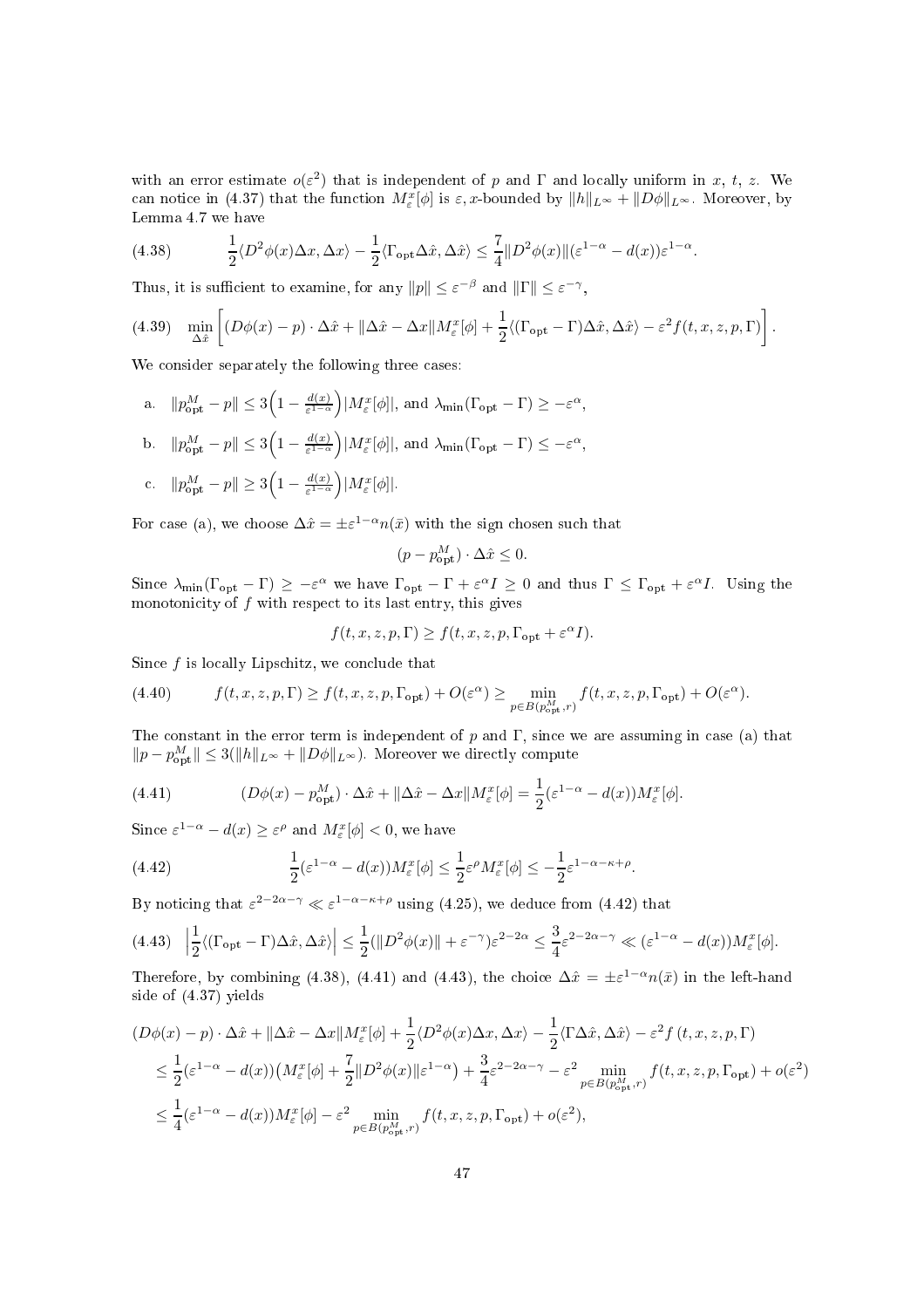as desired.

For case (b), in view of the condition (4.24), we can pick  $\sigma > 1 - \alpha$  such that

$$
\rho < \sigma < 1 - \frac{\gamma(r-1)}{2}.
$$

Let  $v^{\lambda}$  be a unit eigenvector for the minimum eigenvalue  $\lambda = \lambda_{\min}(\Gamma_{\text{opt}} - \Gamma)$ . We choose  $\Delta \hat{x}$  of the form

(4.45) 
$$
\Delta \hat{x} = \pm \left[ \left( \varepsilon^{1-\alpha} - \varepsilon^{\sigma} \right) n(\bar{x}) + \text{sgn}(\langle n(\bar{x}), v^{\lambda} \rangle) \varepsilon^{\sigma} v^{\lambda} \right] = \pm \left[ a_1 n(\bar{x}) + b v^{\lambda} \right],
$$

where  $a_1 = (\varepsilon^{1-\alpha} - \varepsilon^{\sigma})$ ,  $b = \text{sgn}(\langle n(\bar{x}), v^{\lambda} \rangle) \varepsilon^{\sigma}$  and sgn denotes the sign function with the convention that sgn(0) = 1. The sign  $\pm$  will be chosen later. This move fulfills the following estimate.

Lemma 4.13. The move  $\Delta \hat{x}$  defined by (4.45) is authorized by the game and satisfies

$$
(4.46)\ (D\phi(x) - p_{opt}^M) \cdot \Delta \hat{x} + ||\Delta \hat{x} - \Delta x||M_{\varepsilon}^x[\phi] \le \frac{\varepsilon^{1-\alpha} - d(x)}{2} (M_{\varepsilon}^x[\phi] + ||D^2\phi(x)||\varepsilon^{1-\alpha}) - 4\varepsilon^{\sigma} M_{\varepsilon}^x[\phi],
$$

independently of the choice on  $\pm$  in (4.45).

*Proof.* To authorize this move, it suffices to check that  $\|\Delta \hat{x}\| \leq \varepsilon^{1-\alpha}$ . After some calculations and rearranging the terms, we ompute

$$
\begin{split} \|\Delta \hat{x}\|^{2} &= \varepsilon^{2-2\alpha} + 2\varepsilon^{2\sigma} - 2\varepsilon^{1-\alpha+\sigma} + \varepsilon^{\sigma} \Big( \varepsilon^{1-\alpha} - \varepsilon^{\sigma} \Big) |\langle n(\bar{x}), v^{\lambda} \rangle| \\ &= \varepsilon^{2-2\alpha} - 2\varepsilon^{1-\alpha+\sigma} \big( 1 - \varepsilon^{\sigma-1+\alpha} \big) \Big( 1 - \frac{1}{2} |\langle n(\bar{x}), v^{\lambda} \rangle| \Big) \leq \varepsilon^{2-2\alpha} . \end{split}
$$

For the second part, we distinguish successively the two cases  $\pm$ . By (4.45), we directly compute

$$
(4.47) \qquad \Delta \hat{x} \cdot n(\bar{x}) = \pm \left[ \left( \varepsilon^{1-\alpha} - \varepsilon^{\sigma} \right) + \left| \langle n(\bar{x}), v^{\lambda} \rangle \right| \varepsilon^{\sigma} \right] = \pm \left[ \varepsilon^{1-\alpha} - \left( 1 - \left| \langle n(\bar{x}), v^{\lambda} \rangle \right| \right) \varepsilon^{\sigma} \right].
$$

If  $\Delta \hat{x} \cdot n(\bar{x}) \leq 0$ , this move corresponds to the sign – in (4.45) by (4.47) and we observe that  $\hat{x} \in \Omega$ by Lemma 4.2. As a result, by introducing the explicit expressions of  $p_{\text{opt}}^M$  and  $(\Delta \hat{x})_1$  respectively given by  $(4.14)$  and  $(4.47)$ , we get

$$
(4.48) \quad (D\phi(x) - p_{\text{opt}}^M) \cdot \Delta \hat{x} + ||\Delta \hat{x} - \Delta x||M_{\varepsilon}^x[\phi] = (D\phi(x) - p_{\text{opt}}^M)_{1}(\Delta \hat{x})_{1}
$$
  
= 
$$
- \left( -\frac{1}{2}(1 - \frac{d(x)}{\varepsilon^{1-\alpha}})M_{\varepsilon}^x[\phi] + \frac{1}{4}(\varepsilon^{1-\alpha} - \frac{d^2(x)}{\varepsilon^{1-\alpha}})(D^2\phi(x))_{11} \right) (\varepsilon^{1-\alpha} - (1 - |\langle n(\bar{x}), v^{\lambda} \rangle |)\varepsilon^{\sigma}).
$$

Since  $0 \leq \varepsilon^{1-\alpha} - (1 - |\langle n(\bar{x}), v^{\lambda} \rangle|) \varepsilon^{\sigma} \leq \varepsilon^{1-\alpha}$ , we observe that

$$
\left| \frac{1}{4} (\varepsilon^{1-\alpha} - \frac{d^2(x)}{\varepsilon^{1-\alpha}}) (D^2 \phi(x))_{11} (\varepsilon^{1-\alpha} - (1 - |\langle n(\bar{x}), v^{\lambda} \rangle|) \varepsilon^{\sigma}) \right| \leq \frac{1}{4} \| D^2 \phi(x) \| (\varepsilon^{2-2\alpha} - d^2(x))
$$
  

$$
\leq \frac{1}{2} \| D^2 \phi(x) \| (\varepsilon^{1-\alpha} - d(x)) \varepsilon^{1-\alpha}.
$$

By plugging this inequality in (4.48) and rearranging the terms, we obtain

$$
(D\phi(x) - p_{\text{opt}}^M) \cdot \Delta \hat{x} + ||\Delta \hat{x} - \Delta x||M_{\varepsilon}^x[\phi]
$$
  
\n
$$
\leq (\varepsilon^{1-\alpha} - d(x)) \left\{ \frac{1}{2} \left( 1 - (1 - |\langle n(\bar{x}), v^{\lambda} \rangle|) \varepsilon^{\sigma-1+\alpha} \right) M_{\varepsilon}^x[\phi] + \frac{1}{2} ||D^2 \phi(x)||\varepsilon^{1-\alpha} \right\}
$$
  
\n
$$
\leq \frac{1}{2} (\varepsilon^{1-\alpha} - d(x))(M_{\varepsilon}^x[\phi] + ||D^2 \phi(x)||\varepsilon^{1-\alpha}) - \frac{1}{2} \varepsilon^{\sigma} M_{\varepsilon}^x[\phi].
$$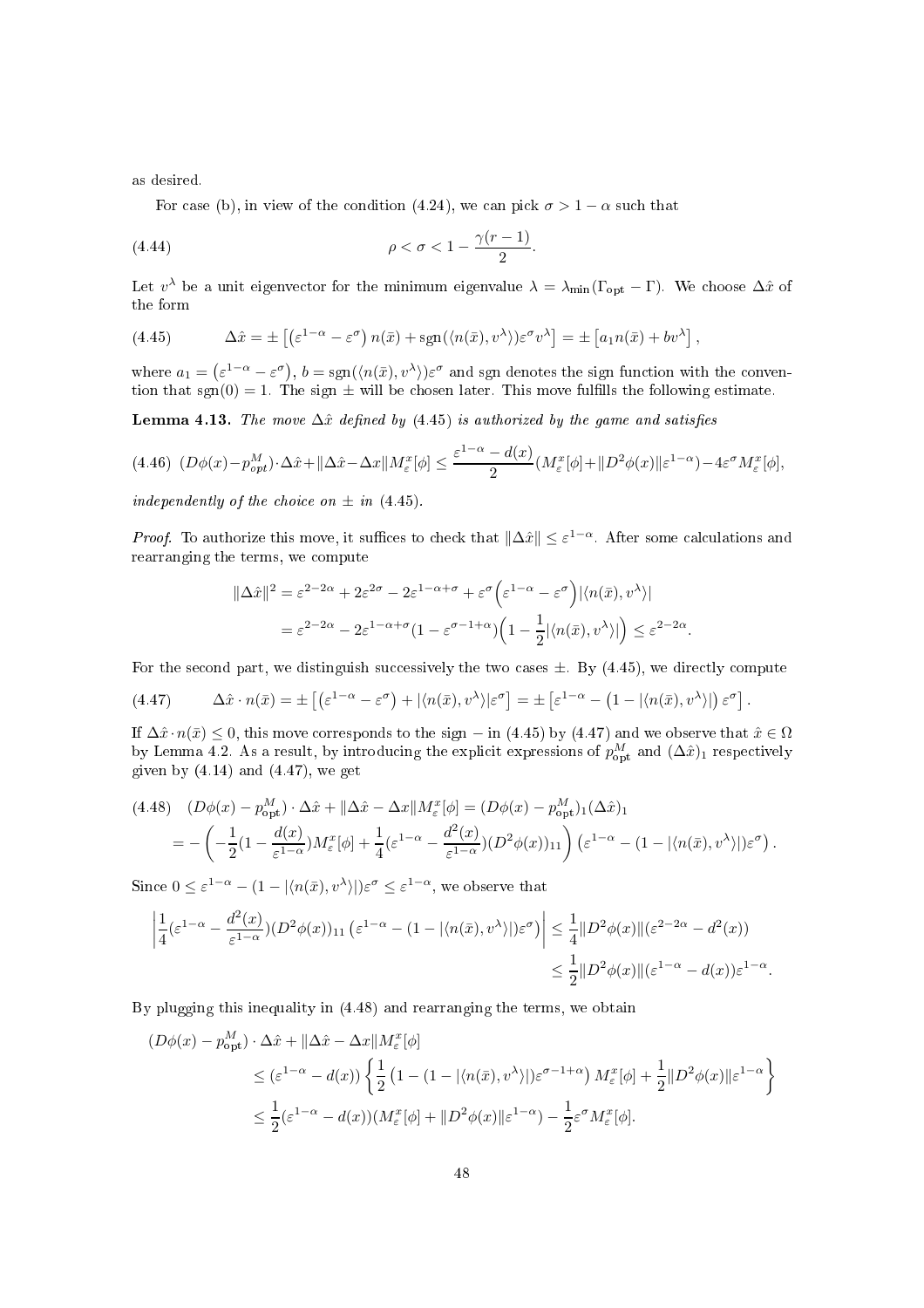Otherwise, if  $\Delta \hat{x} \cdot n(\bar{x}) \geq 0$ , this move corresponds to the sign + in (4.45) by (4.47). We have

$$
\|\Delta \hat{x} - \varepsilon^{1-\alpha} n(\bar{x})\| = \|-\varepsilon^{\sigma} n(\bar{x}) + \text{sgn}(\langle n(\bar{x}), v^{\lambda} \rangle) \varepsilon^{\sigma} v^{\lambda}\| = \sqrt{2}\varepsilon^{\sigma} \sqrt{1 - |\langle n(\bar{x}), v^{\lambda} \rangle|} \le \sqrt{2}\varepsilon^{\sigma}.
$$

By using Lemma 4.2, we deduce from the previous inequality that, for  $\varepsilon$  small enough, the intermediate point  $\hat{x} = x + \Delta \hat{x}$  is outside  $\Omega$  and

(4.49) 
$$
\varepsilon^{1-\alpha} - d(x) - \sqrt{2}\varepsilon^{\sigma} - 2C_1\varepsilon^{2-2\alpha} \leq \|\Delta \hat{x} - \Delta x\|,
$$

where  $C_1$  is a certain constant depending on the principal curvatures of  $\partial\Omega$  in a neighborhood of x. By repeating the computations above, we find

$$
(D\phi(x) - p_{\text{opt}}^M)_1(\Delta \hat{x})_1 \leq \frac{1}{2} (\varepsilon^{1-\alpha} - d(x)) \left\{ -(1 - (1 - |\langle n(\bar{x}), v^{\lambda} \rangle|) \varepsilon^{\sigma - 1 + \alpha}) M_{\varepsilon}^x [\phi] + \| D^2 \phi(x) \| \varepsilon^{1-\alpha} \right\}
$$
  

$$
\leq \frac{1}{2} (\varepsilon^{1-\alpha} - d(x)) (-M_{\varepsilon}^x [\phi] + \| D^2 \phi(x) \| \varepsilon^{1-\alpha}).
$$

Recalling that  $M_{\varepsilon}^x[\phi] < 0$ , by combining (4.49) with the previous estimate, we are led to

$$
(D\phi(x) - p_{\text{opt}}^M) \cdot \Delta \hat{x} + ||\Delta \hat{x} - \Delta x||M_{\varepsilon}^x[\phi]
$$
  
\n
$$
\leq \frac{1}{2}(\varepsilon^{1-\alpha} - d(x))(-M_{\varepsilon}^x[\phi] + ||D^2\phi(x)||\varepsilon^{1-\alpha}) + (\varepsilon^{1-\alpha} - d(x) - \sqrt{2}\varepsilon^{\sigma} - 2C_1\varepsilon^{2-2\alpha})M_{\varepsilon}^x[\phi]
$$
  
\n
$$
\leq \frac{1}{2}(\varepsilon^{1-\alpha} - d(x))(M_{\varepsilon}^x[\phi] + ||D^2\phi(x)||\varepsilon^{1-\alpha}) - \varepsilon^{\sigma}M_{\varepsilon}^x[\phi](\sqrt{2} + 2C_1\varepsilon^{2-2\alpha-\sigma}).
$$

Putting together the two cases, the proof of inequality  $(4.46)$  is complete.

Now we turn back to the analysis of case (b). Note that since  $f$  is monotone in its last input

$$
f(t, x, z, p, \Gamma) \ge f(t, x, z, p, \Gamma_{\text{opt}} - \lambda I).
$$

The direct evaluation of the second order terms in  $\Delta \hat{x}$  of (4.39) gives

$$
\langle (\Gamma_{\text{opt}} - \Gamma) \Delta \hat{x}, \Delta \hat{x} \rangle = a_1^2 \langle (\Gamma_{\text{opt}} - \Gamma) n(\bar{x}), n(\bar{x}) \rangle + 2a_1 b \langle (\Gamma_{\text{opt}} - \Gamma) v^\lambda, n(\bar{x}) \rangle + b^2 \langle (\Gamma_{\text{opt}} - \Gamma) v^\lambda, v^\lambda \rangle
$$
  

$$
\leq a_1^2 (\|\Gamma_{\text{opt}}\| + \|\Gamma\|) + 2a_1 b \lambda \langle v^\lambda, n(\bar{x}) \rangle + b^2 \lambda.
$$

With our choice for  $\Delta \hat{x}$ , we have  $a_1b\langle v^\lambda, n(\bar{x})\rangle \ge 0$ . Hence, since  $\lambda \le 0$  in case (b), it follows that

$$
\langle (\Gamma_{\text{opt}} - \Gamma) \Delta \hat{x}, \Delta \hat{x} \rangle \le a_1^2 (\|\Gamma_{\text{opt}}\| + \|\Gamma\|) + b^2 \lambda \le \varepsilon^{2-2\alpha} (\|D^2 \phi(x)\| + \varepsilon^{-\gamma}) + \varepsilon^{2\sigma} \lambda.
$$

Choosing  $\Delta \hat{x}$  as announced, using (4.38) and (4.46) and changing the sign  $\pm$  in (4.45) if necessary to make  $(p_{\text{opt}} - p) \cdot \Delta \hat{x} \leq 0$ ,

$$
(D\phi(x) - p) \cdot \Delta \hat{x} + ||\Delta \hat{x} - \Delta x||M_{\varepsilon}^{x}[\phi] + \frac{1}{2} \langle D^{2}\phi(x)\Delta x, \Delta x \rangle - \frac{1}{2} \langle \Gamma \Delta \hat{x}, \Delta \hat{x} \rangle - \varepsilon^{2} f(t, x, z, p, \Gamma)
$$
  
\$\leq \frac{1}{2} (\varepsilon^{1-\alpha} - d(x)) \left( M\_{\varepsilon}^{x}[\phi] + \frac{9}{2} ||D^{2}\phi(x)||\varepsilon^{1-\alpha} \right) + \frac{1}{2} \varepsilon^{2-2\alpha} (||D^{2}\phi(x)|| + \varepsilon^{-\gamma}) - 4\varepsilon^{\sigma} M\_{\varepsilon}^{x}[\phi] + (4.50) \right] \n  
\$\quad (4.50)\$

Since  $d(x) \leq \varepsilon^{1-\alpha} - \varepsilon^{\rho}$  in case (iv), we deduce from the assumption (4.44) that

(4.51) 
$$
\varepsilon^{1-\alpha} - d(x) \ge \varepsilon^{\rho} \gg \varepsilon^{\sigma}.
$$

$$
\qquad \qquad \Box
$$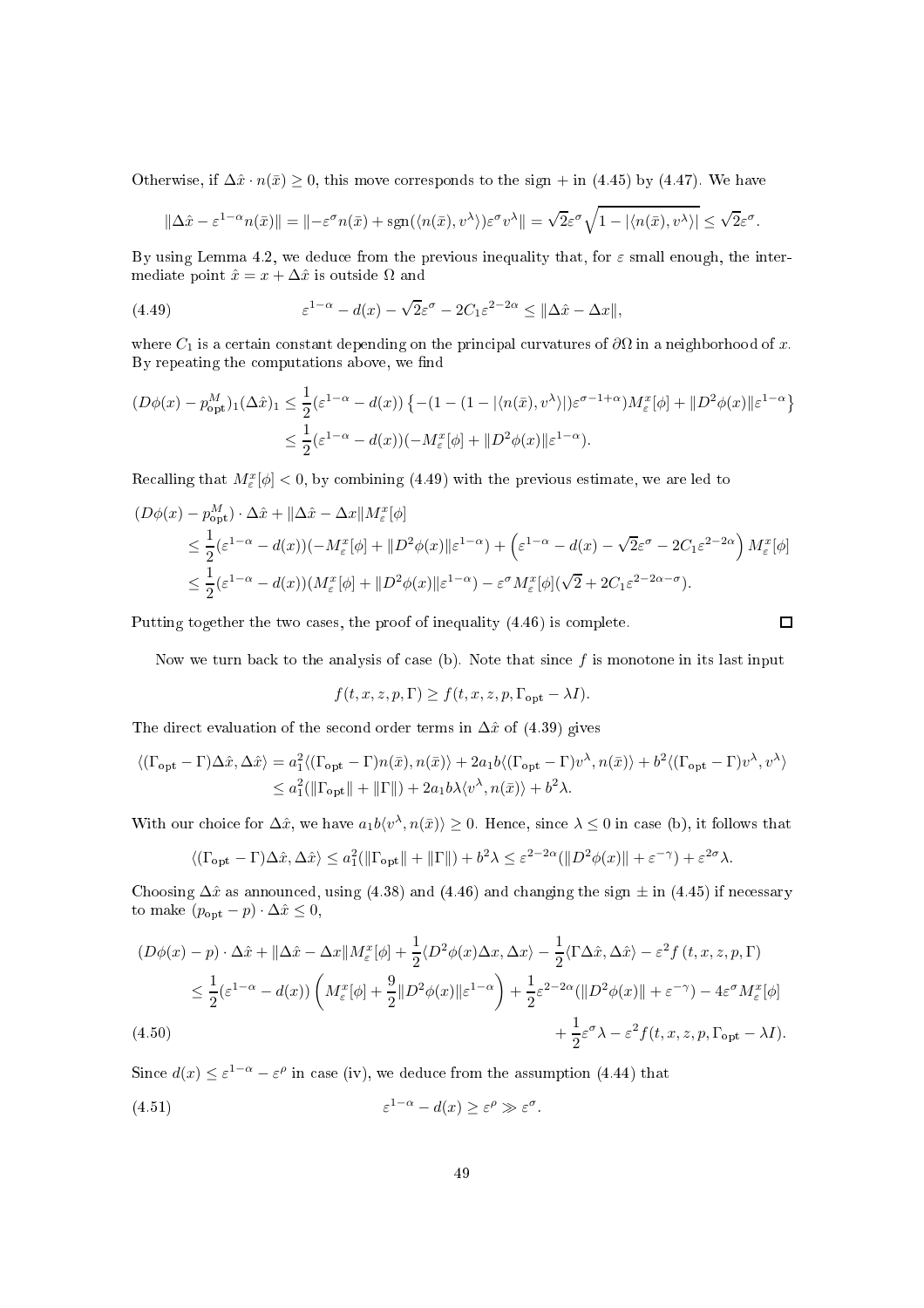Since  $M_{\varepsilon}^{x}[\phi] \leq -\varepsilon^{1-\alpha-\kappa}$  and  $\varepsilon^{2-2\alpha-\gamma} \ll \varepsilon^{1-\alpha-\kappa+\rho}$  using (4.25), we conclude by (4.51) that

$$
(4.52) \quad \frac{1}{2}(\varepsilon^{1-\alpha} - d(x)) \left( M_{\varepsilon}^{x}[\phi] + \frac{9}{2} \| D^{2}\phi(x) \| \varepsilon^{1-\alpha} \right) + \frac{1}{2} \varepsilon^{2-2\alpha} (\| D^{2}\phi(x) \| + \varepsilon^{-\gamma}) - 4\varepsilon^{\sigma} M_{\varepsilon}^{x}[\phi] \leq \frac{1}{4} (\varepsilon^{1-\alpha} - d(x)) M_{\varepsilon}^{x}[\phi].
$$

It remains to control the terms in (4.50) depending on  $\lambda$ . If  $-1 \leq \lambda \leq -\varepsilon^{\alpha}$ , then  $\varepsilon^{2\sigma} \lambda \leq -\varepsilon^{2\sigma+\alpha}$ and  $f(t, x, z, p, \Gamma_{opt} - \lambda I)$  is bounded. So for such  $\lambda$  we have

(4.53) 
$$
\frac{1}{2}\varepsilon^{2\sigma}\lambda - \varepsilon^2 f(t, x, z, p, \Gamma_{\text{opt}} - \lambda I) \leq -\frac{1}{2}\varepsilon^{2\sigma + \alpha} + O(\varepsilon^2).
$$

In this case, the right-hand side is  $\leq -\varepsilon^2 \min_{p \in B(p_{\text{out}}^M, r)} f(t, x, z, p, \Gamma_{\text{opt}})$  when  $\varepsilon$  is sufficiently small since  $\varepsilon^{2\sigma+\alpha} \gg \varepsilon^2$  by (4.44).

To complete case (b), suppose  $\lambda \leq -1$ . Then using the growth hypothesis (1.7) and recalling that  $p$  is near  $p_{\text{opt}}$  we have

(4.54) 
$$
\frac{1}{2}\varepsilon^{2\sigma}\lambda - \varepsilon^2 f(t, x, z, p, D^2\phi(x) - \lambda I) \leq -\frac{1}{2}\varepsilon^{2\sigma}|\lambda| + C\varepsilon^2 (1 + |\lambda|^r).
$$

Now notice that  $|\lambda| \leq C(1 + ||\Gamma||) \leq C\varepsilon^{-\gamma}$ . Since  $\gamma(r-1) < 2-2\sigma$  by (4.44), we have  $\varepsilon^{2\sigma}|\lambda| \gg$ ε<sup>2</sup>|λ|<sup>r</sup>. Therefore

$$
-\frac{1}{2}\varepsilon^{2\sigma}|\lambda| + C\varepsilon^2|\lambda|^r \le -\frac{1}{4}\varepsilon^{2\sigma} \le -\varepsilon^2 \min_{p \in B(p_{\text{opt}}^M, r)} f(t, x, z, p, \Gamma_{\text{opt}}),
$$

for  $\varepsilon$  small enough. Case (b) is now complete.

Finally in case (c), we take  $\Delta \hat{x}$  to be parallel to  $p_{\text{opt}}^M - p$  with norm  $\varepsilon^{1-\alpha}$ , and with the sign chosen such that

(4.55) (p M opt − p) · ∆ˆx = −ε 1−α kp M opt − pk ≤ −3(ε <sup>1</sup>−<sup>α</sup> <sup>−</sup> <sup>d</sup>(x))|M<sup>x</sup> ε [φ]| ≤ −3ε 1−α−κ+ρ .

Estimating the other terms on the left-hand side of (4.37), some manipulations analogous to those made in Lemma 4.11 led us to

$$
\left| (D\phi(x) - p_{\rm opt}^M) \cdot \Delta \hat{x} + \| \Delta \hat{x} - \Delta x \| M_{\varepsilon}^x[\phi] \right| \leq \frac{1}{2} (\varepsilon^{1-\alpha} - d(x)) \left( 3|M_{\varepsilon}^x[\phi]| + 4\| D^2 \phi(x) \| \varepsilon^{1-\alpha} \right).
$$

From (4.55), we dedu
e that

$$
(D\phi(x) - p) \cdot \Delta \hat{x} + ||\Delta \hat{x} - \Delta x||M_{\varepsilon}^{x}[\phi] \le -\frac{1}{2}\varepsilon^{1-\alpha}||p_{\text{opt}}^{M} - p|| + 2||D^{2}\phi(x)||\varepsilon^{2-2\alpha}.
$$

Estimating the other terms

(4.56) 
$$
|\langle (\Gamma_{\text{opt}}(x) - \Gamma) \Delta \hat{x}, \Delta \hat{x} \rangle| \leq \varepsilon^2 (C + ||\Gamma||) ||\Delta \hat{x}||^2 \leq C \varepsilon^{-\gamma + 2 - 2\alpha},
$$

and

(4.57) 
$$
\varepsilon^2 |f(t, x, z, p, \Gamma)| \leq C \varepsilon^2 (1 + ||p||^q + ||\Gamma||^r) \leq C (\varepsilon^2 + \varepsilon^2 ||p||^q + \varepsilon^{2 - \gamma r}).
$$

Thus

$$
(D\phi(x) - p) \cdot \Delta \hat{x} + ||\Delta \hat{x} - \Delta x||M_{\varepsilon}^{x}[\phi] + \frac{1}{2} \langle D^{2}\phi(x)\Delta x, \Delta x \rangle - \frac{1}{2} \langle \Gamma \Delta \hat{x}, \Delta \hat{x} \rangle - \varepsilon^{2} f(t, x, z, p, \Gamma)
$$
  

$$
\leq -\frac{1}{2} \varepsilon^{1-\alpha} ||p_{\text{opt}}^{M} - p|| + C \varepsilon^{2} ||p||^{q} + O(\varepsilon^{2-2\alpha} + \varepsilon^{-\gamma+2-2\alpha} + \varepsilon^{2-\gamma r}).
$$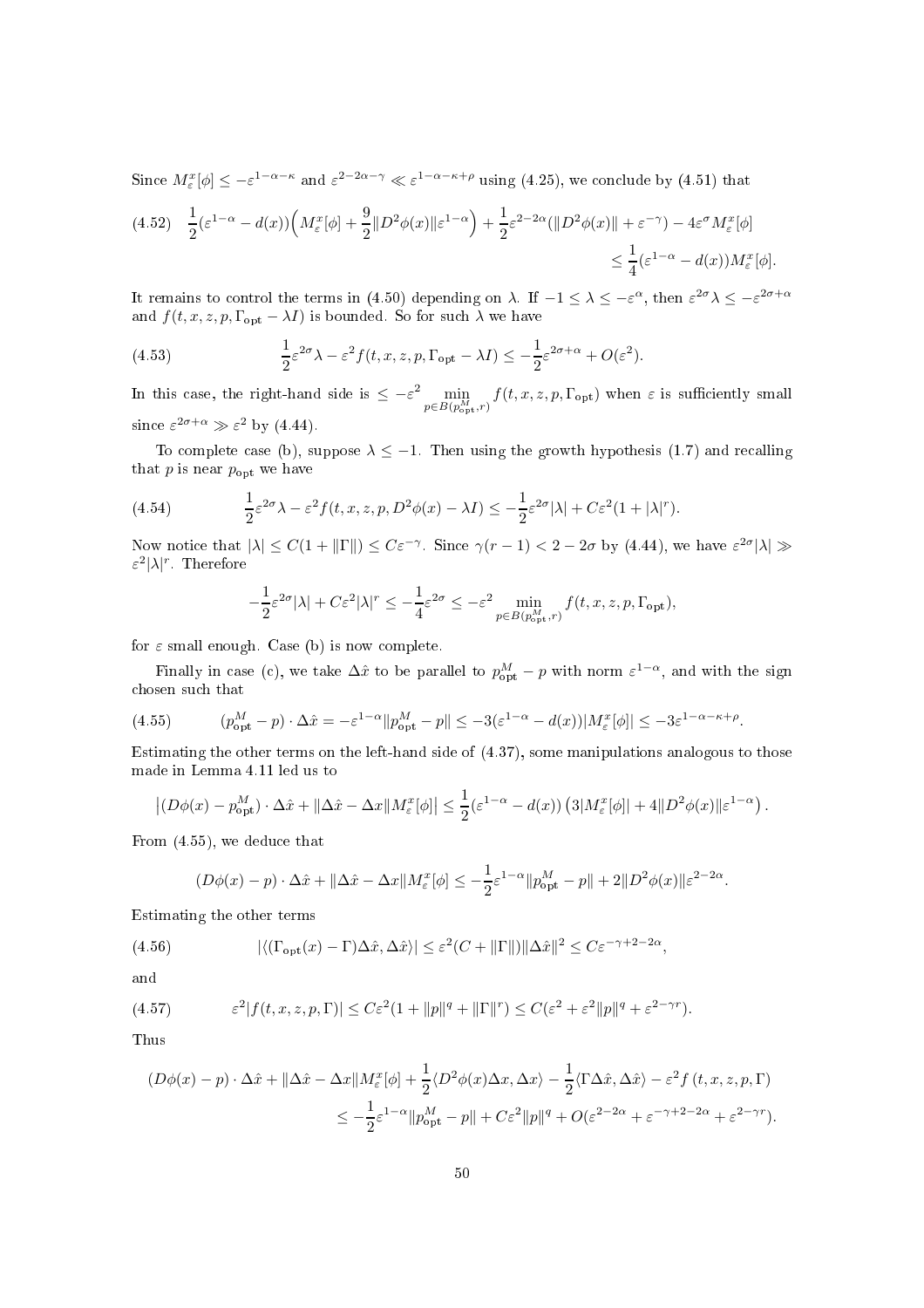Since  $\varepsilon^{1-\alpha} \| p_{\text{opt}}^M - p \| \geq 2\varepsilon^{1-\alpha-\kappa+\rho}$  by using (4.55), we obtain that

(4.58) 
$$
\varepsilon^{-\gamma+2-2\alpha} + \varepsilon^{2-\gamma r} \ll \varepsilon^{1-\alpha} ||p_{\text{opt}}^M - p||,
$$

noticing that  $\min(-\gamma + 2 - 2\alpha, 2 - \gamma r) > 1 - \alpha - \kappa + \rho$  by using (2.15) and (4.25). Thus, by combining  $(4.56)$ – $(4.58)$ , we conclude that

$$
(D\phi(x) - p) \cdot \Delta \hat{x} + ||\Delta \hat{x} - \Delta x||M_{\varepsilon}^{x}[\phi] + \frac{1}{2} \langle D^{2}\phi(x)\Delta x, \Delta x \rangle - \frac{1}{2} \langle \Gamma \Delta \hat{x}, \Delta \hat{x} \rangle - \varepsilon^{2} f(t, x, z, p, \Gamma)
$$
  

$$
\leq -\frac{1}{2\sqrt{2}} \varepsilon^{1-\alpha} ||p_{\text{opt}}^{M} - p|| + C\varepsilon^{2} ||p||^{q}.
$$

If  $||p|| \leq 2||p_{\text{opt}}^M||$ , then  $\varepsilon^2 ||p||^q \ll \varepsilon^{1-\alpha-\kappa+\rho}$ . If  $||p|| \geq 2||p_{\text{opt}}^M||$ , we infer from the condition on β in (2.15) that  $\varepsilon^{1-\alpha}$  ||p<sub>opt</sub> − p|| ~  $\varepsilon^{1-\alpha}$ ||p|| ≫  $\varepsilon^2$ ||p||<sup>q</sup>. In either case the term  $\varepsilon^{1-\alpha}$ ||p<sub>opt</sub> − p|| dominates and we get

$$
(p_{\rm opt}^M-p)\cdot\Delta\hat{x}+\frac{1}{2}\langle (\Gamma_{\rm opt}^M-\Gamma)\Delta\hat{x},\Delta\hat{x}\rangle-\varepsilon^2f(t,x,z,p,\Gamma)\leq -\frac{1}{4}\varepsilon^{1-\alpha}\|p_{\rm opt}^M-p\|\leq \frac{3}{4}(\varepsilon^{1-\alpha}-d(x))M_{\varepsilon}^x[\phi].
$$

When  $\varepsilon$  is small, the right-hand side of this inequality is certainly  $\leq \frac{1}{4}(\varepsilon^{1-\alpha} - d(x))M_{\varepsilon}^{x}[\phi]$  – 4  $\varepsilon^2 \min_{p \in B(p_{\text{out}}^M, r)} f(t, x, z, p, \Gamma_{\text{opt}})$ . Case (c) is now complete which finishes the proof of Proposition 4.10.

# 4.3 Appli
ation to stability

To prove stability in Section 5, we will need some global variant of Propositions 4.5–4.10. It is at this point that the uniformity of the constants in  $(1.6)-(1.7)$  in x and t, and the growth condition (1.7) intervene. We must also take care of the Neumann boundary condition. Unlike the Dirichlet problem solved in [KS10], it is no longer appropriate to consider constant functions as test functions. For this reason, we are going to consider a  $C_b^2(\overline{\Omega})$ -function  $\psi$  such that

(4.59) 
$$
\frac{\partial \psi}{\partial n} = ||h||_{L^{\infty}} + 1 \quad \text{on } \partial \Omega.
$$

It is worth noticing that  $\psi$  has exactly the same properties as the function introduced in Section 2.3 for the presentation of the game associated to the elliptic PDE with Neumann condition. If we take  $\psi = (\|h\|_{L^{\infty}} + 1)\psi_1$  where  $\psi_1 \in C_b^2(\overline{\Omega})$  such that  $\frac{\partial \psi_1}{\partial n} = 1$  on  $\partial \Omega$ , it is immediate that  $\|\psi\|_{C_b^2(\overline{\Omega})} = \|\psi_1\|_{C_b^2(\overline{\Omega})}(1 + \|h\|_{L^{\infty}}).$ 

The next lemma is the crucial point to obtain stability in both parabolic and elliptic settings.

**Lemma 4.14.** Let  $\psi \in C_b^2(\overline{\Omega})$  satisfy (4.59). There exists  $\varepsilon_0 > 0$  such that for all  $\varepsilon < \varepsilon_0$  and for all  $x \in \Omega(\varepsilon^{1-\alpha}),$ 

$$
(4.60) \quad -||h||_{L^{\infty}} - ||D\psi||_{L^{\infty}(\overline{\Omega})} \le M_{\varepsilon}^{x}[\psi] \le -\frac{1}{2} \quad \text{and} \quad \frac{1}{2} \le m_{\varepsilon}^{x}[-\psi] \le ||h||_{L^{\infty}} + ||D\psi||_{L^{\infty}(\overline{\Omega})}.
$$

*Proof.* We shall demonstrate the bounds on  $M_{\varepsilon}^{x}[\psi]$  in (4.60); the proof for  $m_{\varepsilon}^{x}[-\psi]$  is entirely parallel. The left-hand side inequality is clear by the Cauchy-Schwarz inequality. Let us consider  $0 < \varepsilon < \varepsilon_0$ , where  $\varepsilon_0 = \left(\frac{1}{4\ln 2\pi\lambda_0}\right)$  $4||D^2\psi||_{L^{\infty}(\overline{\Omega})}+2$  $\int_{0}^{\frac{1}{1-\alpha}}$ . By the geometric relation (4.4), we observe that every move  $\Delta x$  associated to the move  $\Delta \hat{x}$  decided by Mark satisfies

$$
\|\Delta x\| \le 2\varepsilon^{1-\alpha} \le \frac{1}{2\|D^2\psi\|_{L^\infty(\overline{\Omega})} + 1}.
$$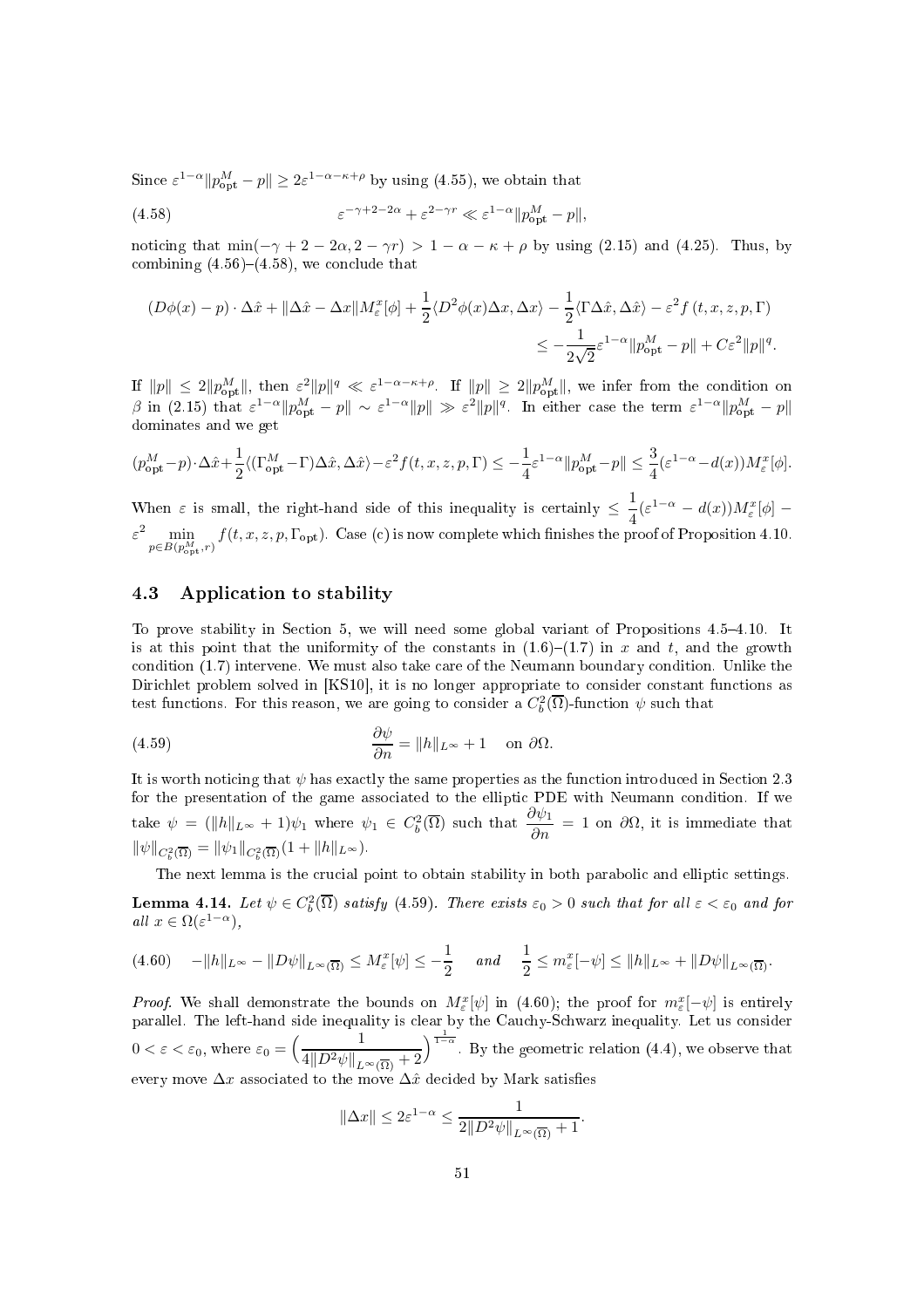By the Cauchy-Schwarz inequality and using that  $\psi \in C_b^2(\overline{\Omega})$ , we have

$$
h(x + \Delta x) - D\psi(x) \cdot n(x + \Delta x)
$$
  
\n
$$
\leq ||h||_{L^{\infty}} - D\psi(x + \Delta x) \cdot n(x + \Delta x) + (D\psi(x + \Delta x) - D\psi(x)) \cdot n(x + \Delta x)
$$
  
\n
$$
\leq -1 + ||D^2\psi||_{L^{\infty}(\overline{\Omega})} ||\Delta x|| \leq -\frac{1}{2}.
$$

Then, by passing to the sup, we get the desired result.

**Lemma 4.15.** Let  $\phi \in C_b^2(\overline{\Omega})$ . Assume that  $p_{opt}^m p_{opt}^M$  and  $\Gamma_{opt}$  are the strategies, associated to  $\phi$ , respectively defined by (4.13), (4.14) and (4.15). Then, for all  $x \in \Omega(\varepsilon^{1-\alpha})$ , we have

$$
\max\left(\|p_{opt}^m(x)\|, \|p_{opt}^M(x)\|\right) \le \frac{1}{2}\left(\|h\|_{L^\infty} + 3\|D\phi\|_{C_b^1(\overline{\Omega})}\right) \quad \text{and} \quad \|\Gamma_{opt}(x)\| \le \frac{3}{2}\|D^2\phi\|_{L^\infty(\overline{\Omega})}.
$$

*Proof.* The proof being exactly the same for  $p_{\text{ont}}^m$ , it is sufficient to show the result for  $p_{\text{ont}}^M$ . By the triangle inequality and (4.14), we have

$$
||p_{\text{opt}}^{M}(x) - D\phi(x)|| \leq \frac{1}{2} \left( 1 - \frac{d(x)}{\varepsilon^{1-\alpha}} \right) \left( |M_{\varepsilon}^{x}[\phi]| + \frac{1}{2}\varepsilon^{1-\alpha} \left( 1 + \frac{d(x)}{\varepsilon^{1-\alpha}} \right) ||D^{2}\phi(x)|| \right) \leq \frac{1}{2} \left( |M_{\varepsilon}^{x}[\phi]| + \varepsilon^{1-\alpha} ||D^{2}\phi(x)|| \right).
$$

 $\text{Since } M^x_\varepsilon[\phi] \text{ is } \varepsilon, x\text{-bounded by } \|h\|_{L^\infty} + \|D\phi\|_{L^\infty(\overline{\Omega})}, \text{ we deduce the desired inequality on } \|p^M_{\text{opt}}(x)\|.$ Similarly, the estimate on  $\|\Gamma_{\text{opt}}(x)\|$  stems directly from (4.15) and the triangle inequality.

In preparation for stability, we need to compute the action of  $S_\varepsilon$  on  $\psi$ . According to Lemma 4.14, only some ases proposed in Proposition 4.10 must be onsidered. The next proposition gives the required estimates for  $S_{\varepsilon}$  concerning these cases.

**Proposition 4.16.** Let f satisfy  $(1.4)$  and  $(1.6)-(1.7)$  and assume  $\alpha$ ,  $\beta$ ,  $\gamma$ ,  $\rho$  fulfill  $(2.13)-(2.15)$ and (4.24). Then for any x, t, z and any  $C_b^2(\overline{\Omega})$ -function  $\phi$  defined near x,  $S_{\varepsilon}[x,t,z,\phi]$  being defined by  $(4.1)$ , we have

$$
(4.61) \quad S_{\varepsilon}[x, t, z, \phi] - \phi(x)
$$
\n
$$
\leq \begin{cases}\nC\varepsilon^{2}(1+|z|), & \text{if } d(x) \geq \varepsilon^{1-\alpha}, \\
3\varepsilon^{1-\alpha}M_{\varepsilon}^{x}[\phi] + C\varepsilon^{2}(1+|z|), & \text{if } d(x) \leq \varepsilon^{1-\alpha} \text{ and } M_{\varepsilon}^{x}[\phi] \geq \frac{4}{3}||D^{2}\phi(x)||\varepsilon^{1-\alpha}, \\
C\varepsilon^{2}(1+|z|), & \text{if } \varepsilon^{1-\alpha} - \varepsilon^{\rho} \leq d(x) \leq \varepsilon^{1-\alpha} \text{ and } M_{\varepsilon}^{x}[\phi] \leq \frac{4}{3}||D^{2}\phi(x)||\varepsilon^{1-\alpha}, \\
\frac{1}{4}\varepsilon^{\rho}M_{\varepsilon}^{x}[\phi] + C\varepsilon^{2}(1+|z|), & \text{if } d(x) \leq \varepsilon^{1-\alpha} - \varepsilon^{\rho} \text{ and } M_{\varepsilon}^{x}[\phi] \leq -\varepsilon^{1-\alpha-\kappa},\n\end{cases}
$$

where C depends on  $||D\phi||_{C_b^1(\overline{\Omega})} + ||h||_{L^{\infty}}$  but independent of x, t and z.

Moreover, if 
$$
d(x) \ge \varepsilon^{1-\alpha}
$$
, or if  $d(x) \le \varepsilon^{1-\alpha}$  and  $m_{\varepsilon}^x[\phi] > \frac{1}{2}(3\varepsilon^{1-\alpha} - d(x))\|D^2\phi(x)\|$ , then

(4.62) 
$$
-C\varepsilon^2(1+|z|) \leq S_{\varepsilon}[x,t,z,\phi] - \phi(x),
$$

where C depends on  $\|D\phi\|_{C^1_b(\overline{\Omega})}$  but independent of x, t and z.

*Proof.* The arguments in the different cases are the same as those given in the proof of Proposition 4.10 but we must pay attention to the uniformity of the constant. For the second part, since f grows linearly by (1.5) and  $||(D\phi(x), D^2\phi(x))|| \leq ||D\phi||_{C_b^1(\overline{\Omega})}$ , we have

(4.63) 
$$
|f(t, x, z, D\phi(x), D^2\phi(x))| \le C(1+|z|),
$$

$$
\Box
$$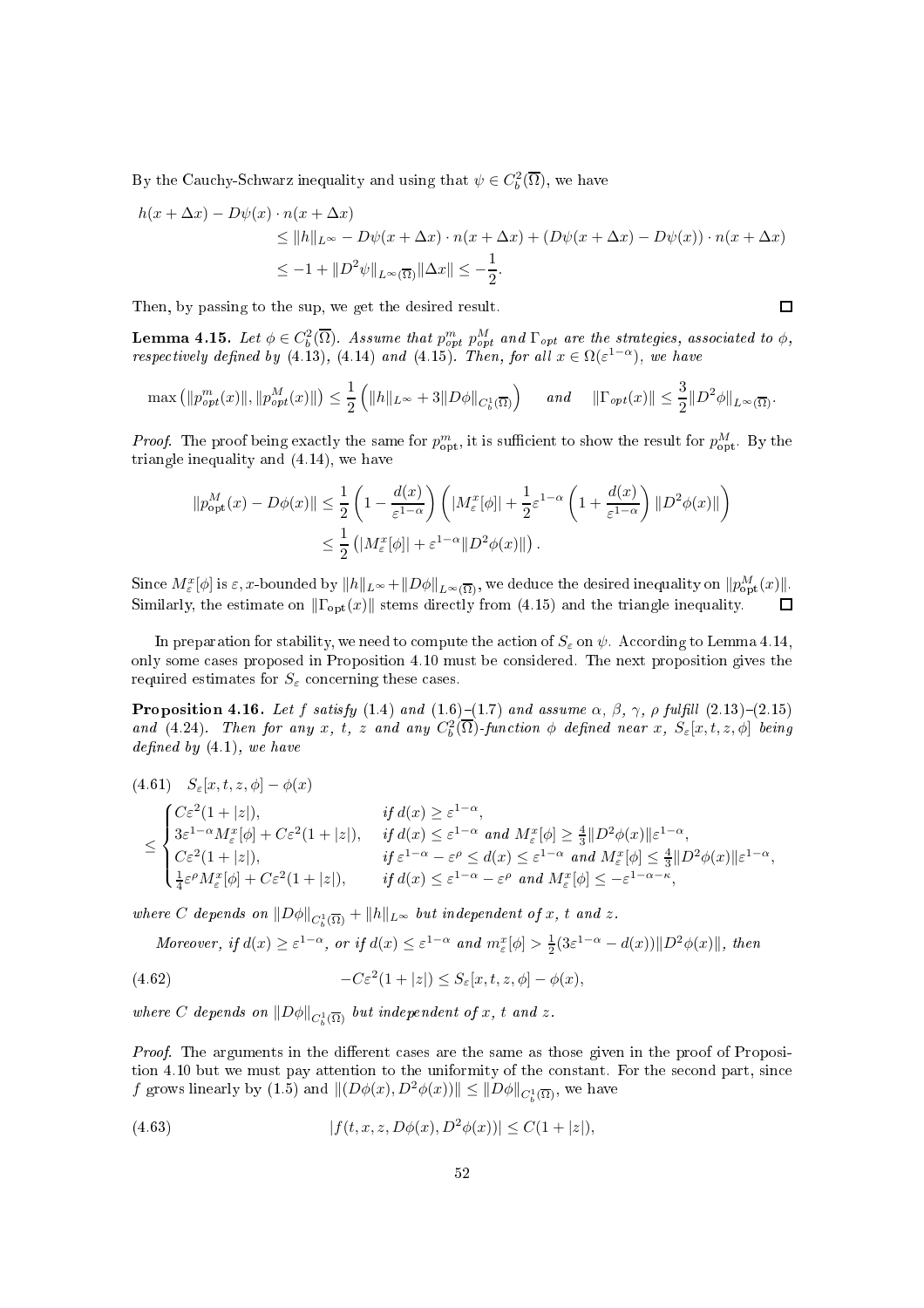with a constant C that depends on  $||D\phi||_{C_b^1(\overline{\Omega})}$  but is independent of x, t and z. The lower bound

$$
S_{\varepsilon}[x,t,z,\phi] - \phi(x) \ge -\varepsilon^2 f(x,t,z,D\phi(x),D^2\phi(x)) \ge -C\varepsilon^2(1+|z|)
$$

is a onsequen
e of Proposition 4.5 and (4.63).

Similarly, since we know by Lemma 4.15 that  $\max(\|p_{\text{opt}}^m(x)\|, \|p_{\text{opt}}^M(x)\|) + \|\Gamma_{\text{opt}}(x)\|$  is uniformly bounded by  $\frac{1}{2}||h||_{L^{\infty}} + 3||D\phi||_{C_b^1(\overline{\Omega})}$ , we get that

(4.64) 
$$
\max(|f(t, x, z, p_{\text{opt}}^m(x), \Gamma_{\text{opt}}(x))|, |f(t, x, z, p_{\text{opt}}^M(x), \Gamma_{\text{opt}}(x))|) \le C(1 + |z|),
$$

with a constant C that depends on  $||D\phi||_{C_b^1(\overline{\Omega})}$  and  $||h||_{L^{\infty}}$  but is independent of x, t and z.

We shall prove the estimate for the fourth alternative of (4.61) by examining the proof of Proposition 4.10 case (iv), the proofs for the other alternatives being quite similar.. Since  $f$  is locally Lipschitz by  $(1.6)$ ,

$$
\min_{p\in B(p_{\text{opt}}^M,\,r)}f(t,x,z,p,\Gamma_{\text{opt}})\geq f(t,x,z,p_{\text{opt}}^M(x),\Gamma_{\text{opt}}(x))-C(1+|z|)\left(1-\frac{d(x)}{\varepsilon^{1-\alpha}}\right)\left(\|h\|_{L^\infty}+\|D\phi\|_{L^\infty(\overline{\Omega})}\right),
$$

where C depends only on  $||D\phi||_{C_b^1(\overline{\Omega})}$  and  $||h||_{L^{\infty}}$  by the estimates on  $p_{\text{opt}}^M$  and  $\Gamma_{\text{opt}}$  given by Lemma 4.15. By using  $(4.64)$ , we deduce that there exists a constant C depending only on  $||D\phi||_{C_b^1(\overline{\Omega})}$  and  $||h||_{L^{\infty}}$  such that

(4.65) 
$$
\min_{p \in B(p_{\text{opt}}^M, r)} f(t, x, z, p, \Gamma_{\text{opt}}) \geq -C(1+|z|).
$$

In case (a), by combining (4.65) and that f is locally Lipschitz on  $\Gamma$  by (1.6), the estimate (4.40) gets repla
ed by

$$
f(t, x, z, p, \Gamma) \ge -C(1+|z|)(1+\varepsilon^{\alpha}),
$$

whence by (4.64) there exists a constant C depending on  $||D\phi||_{C_b^1(\overline{\Omega})} + ||h||_{L^{\infty}}$  such that

$$
-\varepsilon^2 f(t, x, z, p, \Gamma) \le C(1+|z|)\varepsilon^2.
$$

In case (b), since the domain satisfies both the uniform interior and exterior ball conditions, we notice that the constant  $C_1$  corresponding to the curvature of the boundary (see Lemma 4.2) is x-bounded. This implies that the first order estimate (4.46) is valid independently of x for  $\varepsilon$ sufficiently small. Thus, the estimate  $(4.52)$  is valid uniformly in x. Besides, the estimate  $(4.53)$ gets repla
ed by

$$
\frac{1}{2}\varepsilon^{2\sigma}\lambda-\varepsilon^2 f(t,x,z,p,\Gamma_{\mathrm{opt}}(x)-\lambda I)\leq -\frac{1}{2}\varepsilon^{2\sigma+\alpha}+C\varepsilon^2(1+|z|)\|p\|\|\Gamma_{\mathrm{opt}}(x)-\lambda I\|,
$$

where  $C$  depends on  $\|D\phi\|_{C^1_b(\overline\Omega)}+\|h\|_{L^\infty}.$  We obtain an estimate of the desired form by dropping the first term and observing that  $\lambda$  is bounded. In second half of case (b) and in case (c) we used the growth estimate  $(1.7)$ ; since z enters linearly on the right-hand side of  $(1.7)$ , the previous calculation still applies but we get an additional term of the form  $C|z|\varepsilon^2$  in (4.54)–(4.57).

 $\Box$ 

The following corollary provides the key estimate for stability in the parabolic setting.

Corollary 4.1. Let f satisfy (1.4) and (1.6)-(1.7) and assume  $\alpha$ ,  $\beta$ ,  $\gamma$  fulfill (2.13)-(2.15). Then, for any x, t, z and  $\psi \in C_b^2(\overline{\Omega})$  satisfying (4.59), we have

$$
(4.66) \quad S_{\varepsilon}[x,t,z,\psi] - \psi(x) \le C(1+|z|)\varepsilon^2 \quad \text{and} \quad S_{\varepsilon}[x,t,z,-\psi] - (-\psi)(x) \ge -C(1+|z|)\varepsilon^2,
$$

with a constant C that is independent of x, t, z but depends on  $\|D\psi\|_{C^1_b(\overline{\Omega})}$  and  $\|h\|_{L^{\infty}}$ .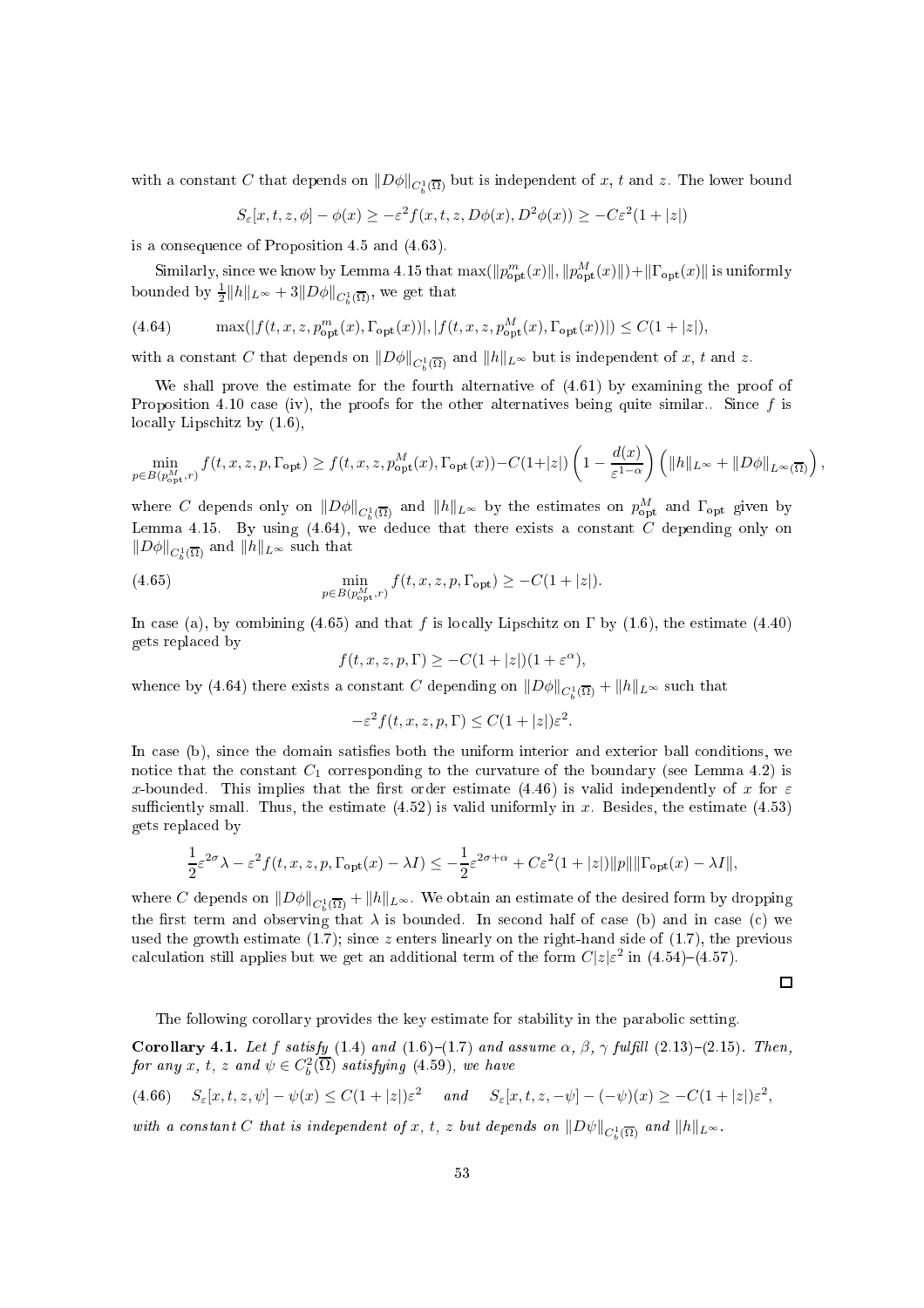Proof. We shall prove the first estimate, the second follows exactly the same lines. By applying Lemma 4.14, we have that  $M_{\varepsilon}^x[\psi] \leq -\frac{1}{2}$  for all  $x \in \Omega(\varepsilon^{1-\alpha})$ . We introduce  $\rho$  fulfilling (4.24). By putting together the estimates obtained by applying  $(4.62)$  and the third alternative in  $(4.61)$ , we get that there exists a constant  $C$  depending only on  $\|D\psi\|_{C^1_b(\overline{\Omega})}$  and  $\|h\|_{L^\infty}$  such that

$$
S_\varepsilon[x,t,z,\psi]-\psi(x)\leq \begin{cases} C\varepsilon^2(1+|z|),&\text{if }d(x)\geq \varepsilon^{1-\alpha}-\varepsilon^\rho,\\ \frac{1}{4}\varepsilon^\rho M_\varepsilon^x[\psi]+C\varepsilon^2(1+|z|),&\text{if }d(x)\leq \varepsilon^{1-\alpha}-\varepsilon^\rho.\end{cases}
$$

Noticing that  $M_{\varepsilon}^{x}[\psi]$  is negative, we get the proposed result.

# 4.4 The elliptic case

For the game corresponding to the stationary equation, we consider the operator  $Q_{\varepsilon}$  defined for any  $x \in \Omega$ ,  $z \in \mathbb{R}$ , and any continuous function  $\phi: \Omega \to \mathbb{R}$ , by

(4.67) 
$$
Q_{\varepsilon}[x, z, \phi] = \sup_{p, \Gamma} \inf_{\Delta \hat{x}} \left[ e^{-\lambda \varepsilon^2} \phi(x + \Delta x) - \left( p \cdot \Delta \hat{x} + \frac{1}{2} \langle \Gamma \Delta \hat{x}, \Delta \hat{x} \rangle + \varepsilon^2 f(x, z, p, \Gamma) - ||\Delta \hat{x} - \Delta x|| h(x + \Delta x) \right) \right],
$$

with the usual conventions that p,  $\Gamma$  and  $\Delta \hat{x}$  are constrained by (2.16) and (2.17) and that  $\Delta x$  is determined by (2.22). We can easily check that the operator  $Q_{\varepsilon}$  is still monotone but its action on shifted functions by a constant is described by the following way: for all function  $\phi \in C(\overline{\Omega})$  and  $c \in \mathbb{R}$ ,

(4.68) 
$$
Q_{\varepsilon}[x, z, c + \phi] = e^{-\lambda \varepsilon^{2}} c + Q_{\varepsilon}[x, z, \phi].
$$

The dynamic programming inequalities  $(2.62)$ – $(2.63)$  can be concisely written as

$$
u^\varepsilon(x)\leq Q_\varepsilon[x,u^\varepsilon(x),u^\varepsilon]\quad \text{ and }\quad v^\varepsilon(x)\geq Q_\varepsilon[x,v^\varepsilon(x),v^\varepsilon].
$$

In the elliptic setting, we can formally derive the PDE by following the same lines as for the parabolic framework. We keep the optimal strategies  $p_{\text{opt}}^m$ ,  $p_{\text{opt}}^M$  and  $\Gamma_{\text{opt}}$  for Helen, defined by (4.13), (4.14) and (4.15) in an orthonormal basis  $\mathcal{B} = (e_1 = n(\bar{x}), e_2, \dots, e_N)$ . The next proposition is the elliptic analogue of Propositions 4.5 and 4.10. It establishes the consistency estimates for  $Q_{\varepsilon}$  defined by (4.67).

**Proposition 4.17.** Let f satisfy (1.4) and (1.6)–(1.7) and assume  $\alpha$ ,  $\beta$ ,  $\gamma$  and  $\rho$  fulfill (2.13)– (2.15) and (4.24). Let  $p_{opt}^m$ ,  $p_{opt}^M$  and  $\Gamma_{opt}$  be respectively defined in the orthonormal basis  $B =$  $(e_1 = n(\bar{x}), e_2, \cdots, e_N)$  by  $(4.13)$ – $(4.15)$ . For any x, z and any smooth function  $\phi$  defined near x, we distinguish two cases for the lower bound estimate:

*i.* Big bonus: if  $d(x) \geq \varepsilon^{1-\alpha}$  or  $m_{\varepsilon}^x[\phi] > \frac{1}{2}(3\varepsilon^{1-\alpha} - d(x))||D^2\phi(x)||$ , then

(4.69) 
$$
-\varepsilon^2(f(x,z,D\phi(x),D^2\phi(x))+\lambda\phi(x))\leq Q_{\varepsilon}[x,z,\phi]-\phi(x).
$$

*ii.* Penalty or small bonus: if  $d(x) \leq \varepsilon^{1-\alpha}$  and  $m_{\varepsilon}^{x}[\phi] \leq \frac{1}{2}(3\varepsilon^{1-\alpha} - d(x))||D^2\phi(x)||$ , then

$$
\frac{1}{2}(\varepsilon^{1-\alpha} - d(x)) \left( sm_{\varepsilon}^x[\phi] - 4 \|D^2 \phi(x)\| \varepsilon^{1-\alpha} \right) - \varepsilon^2 (f(x, z, p_{opt}^m(x), \Gamma_{opt}(x)) + \lambda \phi(x)) \le Q_{\varepsilon}[x, z, \phi] - \phi(x),
$$
  
where  $s = -1$  if  $m_{\varepsilon}^x[\phi] \ge 0$  and  $s = 3$  if  $m_{\varepsilon}^x[\phi] < 0$ .

where  $s = -1$  if  $m_{\varepsilon}^x$  $\iota_{\varepsilon}$  [ $\varphi$ ]  $[\phi] \geq 0$  and  $s = 3$  if  $m_{\varepsilon}^x$ ε  $\Box$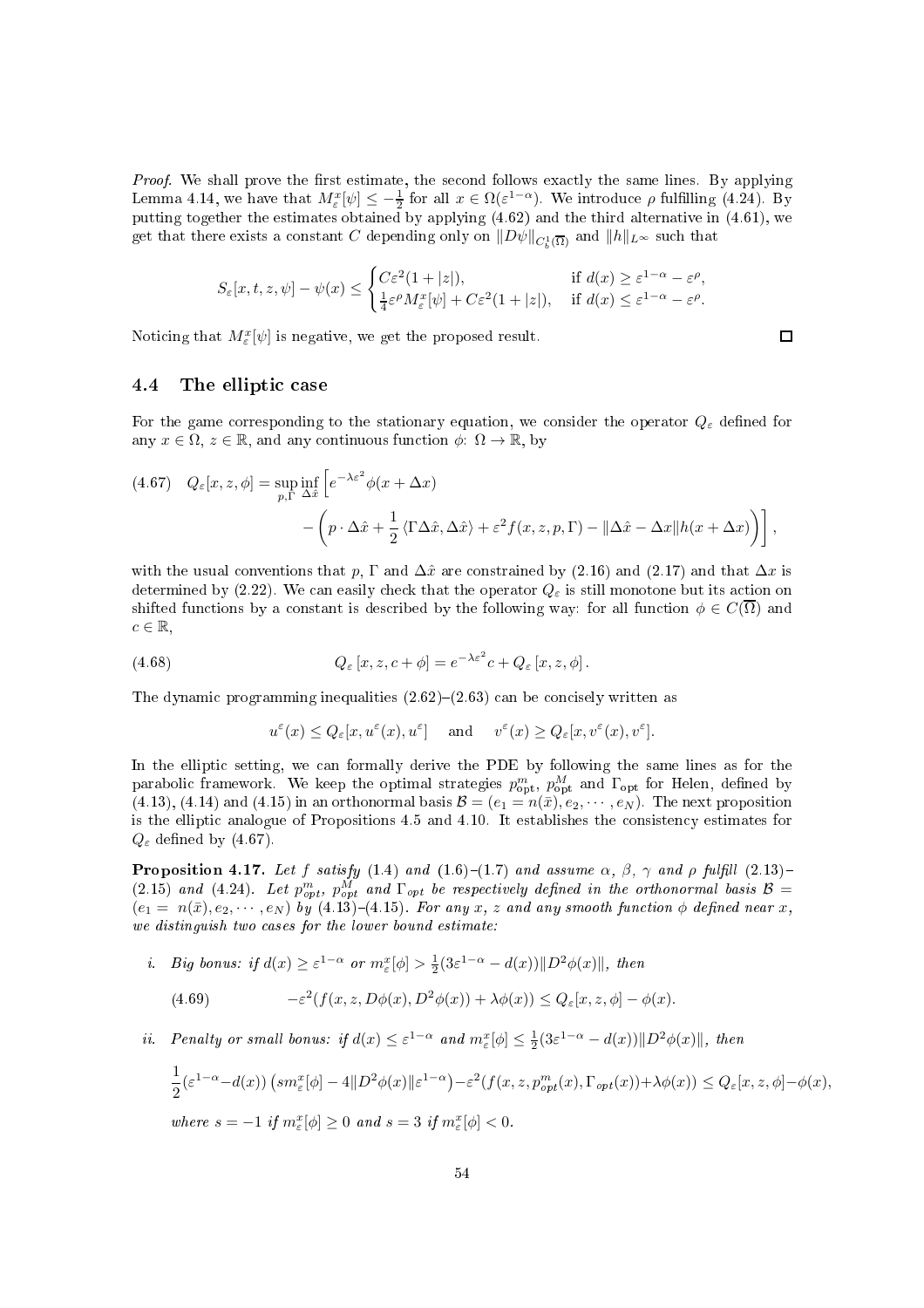For the upper bound estimate, we distinguish four cases:

*i.* Big bonus: if  $d(x) \leq \varepsilon^{1-\alpha}$  and  $M_{\varepsilon}^{x}[\phi] > \frac{4}{3}||D^2\phi(x)||\varepsilon^{1-\alpha}$ , then

$$
Q_{\varepsilon}[x,z,\phi] - \phi(x) \leq 3(\varepsilon^{1-\alpha} - d(x))M_{\varepsilon}^{x}[\phi] - \varepsilon^{2} \left( f(x,z,p_{opt}^{M}(x),\Gamma_{opt}(x)) + \lambda \phi(x) \right) + o(\varepsilon^{2}).
$$

ii. Far from the boundary with a small bonus: if  $\varepsilon^{1-\alpha} - \varepsilon^{\rho} \leq d(x) \leq \varepsilon^{1-\alpha}$  and  $M_{\varepsilon}^{x}[\phi] \leq$  $\frac{4}{3}||D^2\phi(x)||\varepsilon^{1-\alpha}$ , or if  $d(x) \geq \varepsilon^{1-\alpha}$ , then

(4.70) 
$$
Q_{\varepsilon}[x,z,\phi] - \phi(x) \leq -\varepsilon^2 \left( f(x,z,D\phi(x),D^2\phi(x)) + \lambda \phi(x) \right) + o(\varepsilon^2).
$$

iii. Close to the boundary with a small bonus/penalty: if  $d(x) \leq \varepsilon^{1-\alpha} - \varepsilon^{\rho}$  and  $-\varepsilon^{1-\alpha-\kappa} \leq$  $M_{\varepsilon}^{x}[\phi] \leq \frac{4}{3} \|D^{2}\phi(x)\|\varepsilon^{1-\alpha}, \text{ then}$ 

$$
Q_{\varepsilon}[x, z, \phi] - \phi(x) \le -\varepsilon^2 \left( f(x, z, D\phi(x), D^2\phi(x) + C_1 I) + \lambda \phi(x) \right) + o(\varepsilon^2),
$$

with  $C_1 = \frac{20}{3} ||D^2 \phi(x)|| \left(1 - \frac{d(x)}{\varepsilon^{1-\alpha}}\right)$  $rac{d(x)}{\varepsilon^{1-\alpha}}$ .

iv. Close to the boundary with a big bonus: if  $d(x) \leq \varepsilon^{1-\alpha} - \varepsilon^{\rho}$  and  $M_{\varepsilon}^{x}[\phi] \leq -\varepsilon^{1-\alpha-\kappa}$ , then (4.71)

$$
Q_{\varepsilon}[x, z, \phi] - \phi(x) \le \frac{1}{4} (\varepsilon^{1-\alpha} - d(x)) M_{\varepsilon}^{x}[\phi] - \varepsilon^{2} \left( \min_{p \in B(p_{opt}^{M}(x), r)} f(x, z, p, \Gamma_{opt}(x)) + \lambda \phi(x) \right) + o(\varepsilon^{2}),
$$
  
with r defined by  $r = 3 \left( 1 - \frac{d(x)}{\varepsilon^{1-\alpha}} \right) |M_{\varepsilon}^{x}[\phi]|.$ 

 $\Box$ 

Moreover the implicit constants in the error term are uniform as x and z range over a compact subset of  $\overline{\Omega} \times \mathbb{R}$ .

Proof. The arguments are entirely parallel to the proofs of Propositions 4.5 and 4.10.

For stability we will need a variant of the preceding lemma. This is where we use the hypothesis  $(1.8)$  on the z-dependence of f.

Lemma 4.18. Let f satisfy (1.4) and (1.6)-(1.7) and assume as always that  $\alpha$ ,  $\beta$ ,  $\gamma$  satisfy  $(2.13)-(2.15)$ . Let  $\psi \in C_b^2(\overline{\Omega})$  satisfying  $(2.56)$ . Fix M and m two positive constants such that  $m+2\|\psi\|_{L^{\infty}(\overline{\Omega})}\leq M$ . Then, there exists  $C_{*}=C_{*}(\|D\psi\|_{C^{1}_{b}(\overline{\Omega})},\|h\|_{L^{\infty}})$  such that for any  $|z|\leq M$ and any  $x \in \overline{\Omega}$ , we have

$$
Q_{\varepsilon}[x, z, m + \psi] - (m + \psi(x)) \leq \varepsilon^2 (1 + (\lambda - \eta)|z| + C_*) - \lambda \varepsilon^2 (m + \psi(x)),
$$

and

$$
Q_{\varepsilon}[x, z, -m - \psi] - (-m - \psi(x)) \geq -\varepsilon^2 \left(1 + (\lambda - \eta)|z| + C_*\right) - \lambda \varepsilon^2 \left(-m - \psi(x)\right),
$$

for all sufficiently small  $\varepsilon$  (the smallness condition on  $\varepsilon$  depends on M, but not on x).

Moreover, if  $\phi \in C_b^2(\overline{\Omega})$ , then there exists  $C = C(M, ||D\phi||_{C_b^1(\overline{\Omega})}, ||h||_{L^{\infty}})$  such that for any  $|z| \leq M$  and any  $x \in \overline{\Omega}$  such that  $d(x) \leq \varepsilon^{1-\alpha} - \varepsilon^{\rho}$  and  $M_{\varepsilon}^{x}[\phi] \leq -\varepsilon^{1-\alpha-\kappa}$ ,

(4.72) 
$$
Q_{\varepsilon}[x,z,\phi] - \phi(x) \leq \frac{1}{4} \left( \varepsilon^{1-\alpha} - d(x) \right) M_{\varepsilon}^{x}[\phi] + C\varepsilon^{2} - \lambda \varepsilon^{2} \phi(x),
$$

for all sufficiently small  $\varepsilon$  (the smallness condition on  $\varepsilon$  depends on M, but not on x).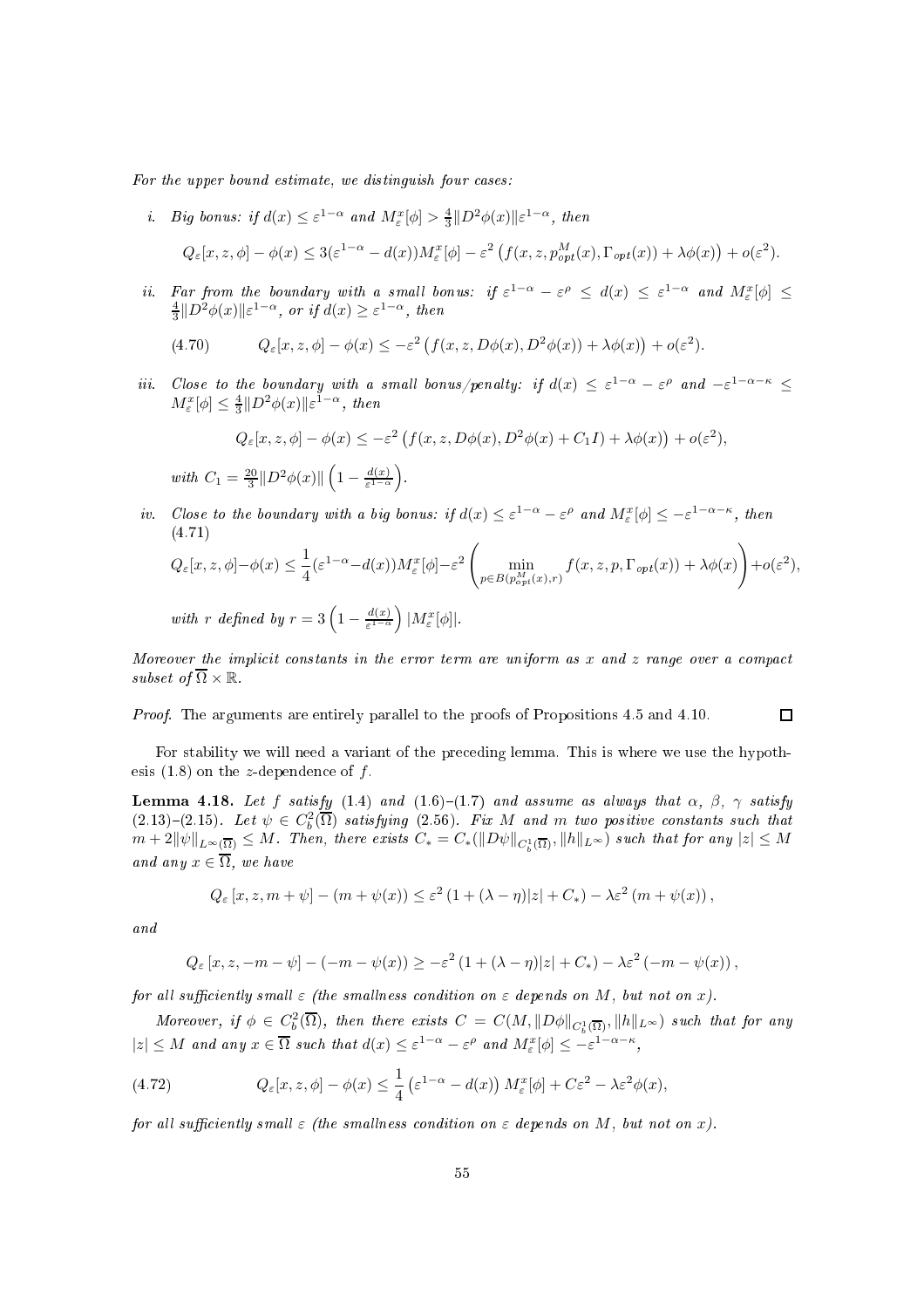Proof. We shall prove the first inequality, the proof of the second being entirely parallel. The assumption  $|z| \leq M$  ensures that the constants in (1.9) and (1.10) are uniform. Then the implicit constants in the error terms of (4.70) and (4.71) are x,z-uniform for  $\varepsilon$  small enough, and the smallness condition depends only on M. Since  $m + 2\|\psi\|_{L^{\infty}(\overline{\Omega})} \leq M$  we can use the dynamic programming inequalities (2.62)–(2.63). First of all, by the action of  $Q_{\varepsilon}$  on constant functions provided by (4.68), we have

$$
Q_{\varepsilon}[x, z, m + \psi] - (m + \psi(x)) = (e^{-\lambda \varepsilon^2} - 1)m + Q_{\varepsilon}[x, z, \psi] - \psi(x),
$$

and noticing that  $e^{-\lambda \varepsilon^2} m = (1 - \lambda \varepsilon^2) m + O(\varepsilon^4 m)$ , it is sufficient to get the estimate if  $m = 0$ . By Lemma 4.14, we observe that every  $x \in \Omega(\varepsilon^{1-\alpha})$  satisfies  $M_{\varepsilon}^x[\psi] \leq -\frac{1}{2}$ . We now need to distinguish two cases according to the distance to the boundary by introducing  $\rho$  fulfilling (4.24). If  $x \in \overline{\Omega}$  such that  $d(x) \ge \varepsilon^{1-\alpha} - \varepsilon^{\rho}$ , since  $\| (D\psi(x), D^2\psi(x)) \| \le K_1 = \| D\psi \|_{C_b^1(\overline{\Omega})}$ , we deduce by assumption (1.8) on  $f$  that there exists  $C_{K_1}^*$  such that for all  $x$  we have

$$
|f(x, z, D\psi(x), D^{2}\psi(x))| \le (\lambda - \eta)|z| + C_{K_1}^*,
$$

which gives by (4.70) that for all  $x \in \overline{\Omega}$  such that  $d(x) \geq \varepsilon^{1-\alpha}$ ,

(4.73) 
$$
Q_{\varepsilon}[x,z,\psi]-\psi(x)\leq \varepsilon^2\left((\lambda-\eta)|z|+C_{K_1}^*\right)-\lambda \varepsilon^2\psi(x)+o(\varepsilon^2).
$$

If  $x \in \overline{\Omega}$  such that  $d(x) \leq \varepsilon^{1-\alpha} - \varepsilon^{\rho}$ , combining the triangle inequality with the inequalities given by Lemma 4.15 gives that, for all  $p \in B(p_{\text{opt}}^M(x), r)$  with  $r = 3(1 - \frac{d(x)}{\varepsilon^{1-\alpha}})$  $\frac{d(x)}{\varepsilon^{1-\alpha}}$ ) $|M_{\varepsilon}^x[\phi]|,$ 

$$
\|(p,\Gamma_{\mathrm{opt}}(x))\| \le \|p_{\mathrm{opt}}^M(x)\|_{L^\infty} + r + \|\Gamma_{\mathrm{opt}}(x)\|_{L^\infty} \le K_2 = \frac{7}{2} \|h\|_{L^\infty} + 6\|D\psi\|_{C_b^1(\overline{\Omega})},
$$

since  $M_{\varepsilon}^{x}[\phi]$  is  $\varepsilon, x$ -bounded by  $||h||_{L^{\infty}} + ||D\phi||_{L^{\infty}}$ . The assumption (1.8) on f yields that there exists  $C_{K_2}^*$  such that,

(4.74) 
$$
\lim_{p \in B(p_{\text{opt}}^M(x), r)} f(x, z, p, \Gamma_{\text{opt}}(x)) \leq (\lambda - \eta)|z| + C_{K_2}^*,
$$

By using this inequality in (4.71) and recalling that  $M_{\varepsilon}^x[\phi] \leq -\frac{1}{2}$  we conclude that, for all  $x \in \overline{\Omega}$ such that  $d(x) \leq \varepsilon^{1-\alpha} - \varepsilon^{\rho}$ ,

(4.75) 
$$
Q_{\varepsilon}[x, z, \psi] - \psi(x) \leq \varepsilon^2 \left( (\lambda - \eta) |z| + C_{K_2}^* \right) - \lambda \varepsilon^2 \psi(x) + o(\varepsilon^2).
$$

By comparing (4.73) and (4.75) we get the desired result by taking  $C_* = \max(C_{K_1}^*, C_{K_2}^*)$ .

To prove the third inequality, it is sufficient to replace the assumption  $(1.8)$  by  $(1.10)$  in the previous estimates. For instance, instead of  $(4.74)$ , there exists a constant C depending only on

 $\begin{array}{c} \begin{array}{c} \begin{array}{c} \begin{array}{c} \end{array}\\ \begin{array}{c} \end{array} \end{array} \end{array} \end{array}$  $\begin{array}{c} \begin{array}{c} \begin{array}{c} \begin{array}{c} \end{array}\\ \begin{array}{c} \end{array}\\ \begin{array}{c} \end{array}\\ \begin{array}{c} \end{array}\\ \begin{array}{c} \end{array}\\ \begin{array}{c} \end{array}\\ \begin{array}{c} \end{array}\\ \begin{array}{c} \end{array}\\ \begin{array}{c} \end{array}\\ \begin{array}{c} \end{array}\\ \begin{array}{c} \end{array}\\ \begin{array}{c} \end{array}\\ \begin{array}{c} \end{array}\\ \begin{array}{c} \end{array}\\ \begin{array}{c} \end{array}\\ \begin{array}{c} \end{array}\\ \begin{array}{c}$  $M, \, \|h\|_{L^{\infty}}, \text{ and } \, \|D\phi\|_{C_b^1(\overline{\Omega})} \text{ such that }$  $\min_{p\in B(p^M_{\rm opt}(x),r)} f(x,z,p,\Gamma_{\rm opt}(x))$  $\leq C$ . The rest of the proof remains un
hanged.  $\Box$ 

#### 5Stability

In the time-dependent setting, we showed in Section 3.2 that if  $v^{\varepsilon}$  and  $u^{\varepsilon}$  remain bounded as  $\varepsilon \to 0$  then v is a supersolution and  $\bar{u}$  is a subsolution. The argument was local, using mainly the consistency of the game as a numerical scheme. It remains to prove that  $v^{\varepsilon}$  and  $u^{\varepsilon}$  are indeed bounded; this is a
hieved in Se
tion 5.1.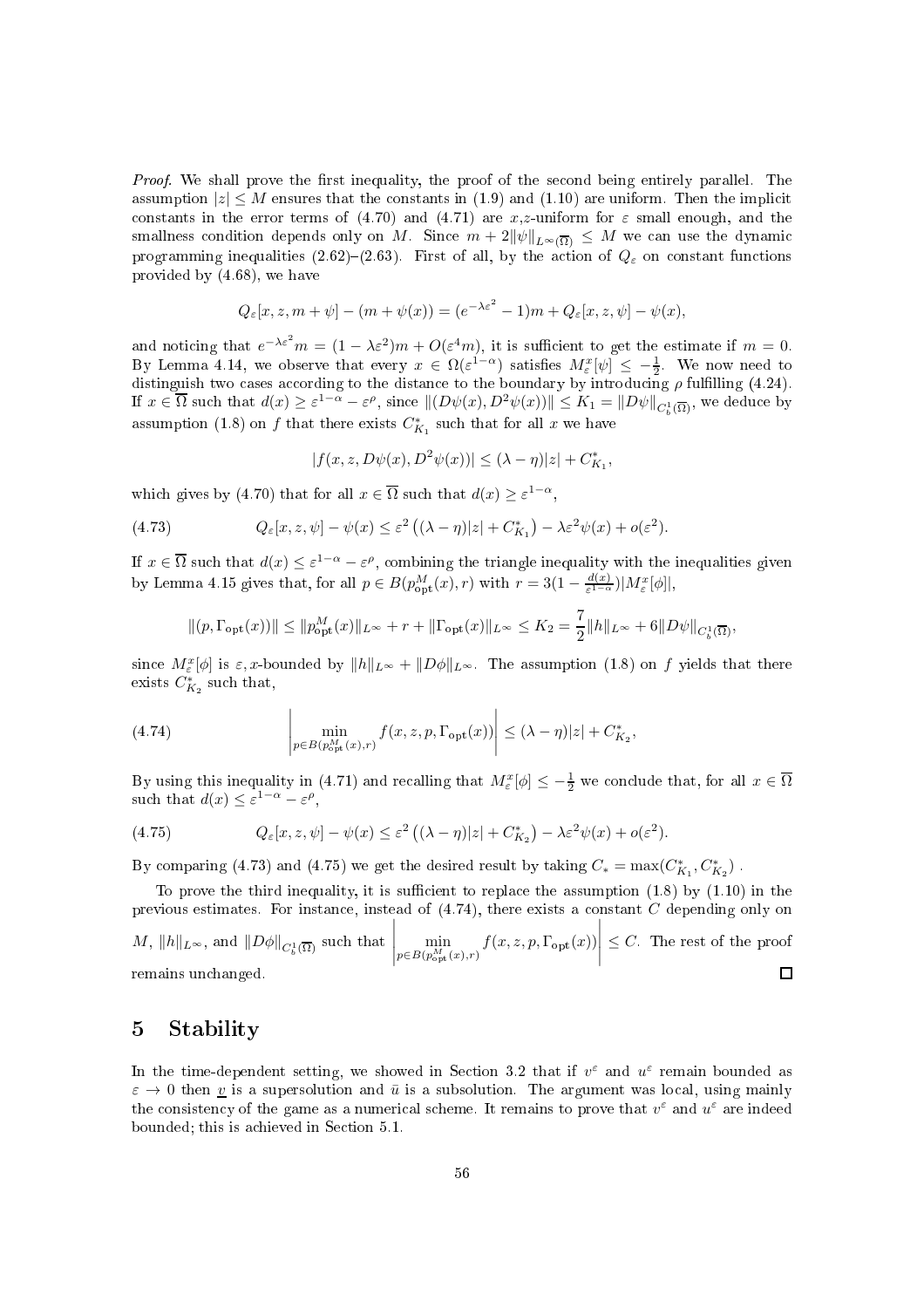For the stationary setting, we must do more. Even the existence of  $U^{\varepsilon}(x, z)$  remains to be proved. We also need to show that the associated functions  $u^{\varepsilon}$  and  $v^{\varepsilon}$  are bounded, away from M, so that we can apply the dynamic programming inequalities at each  $x \in \overline{\Omega}$ . These goals will be achieved in Section 5.2, provided the parameters M and m satisfy (i)  $m = M - 1 - 2||\psi||_{L^{\infty}}$  and (ii) M is sufficiently large. We also show in Section 5.2 that if f is a nondecreasing function on z then  $U^{\varepsilon}$  is strictly decreasing on z. As a consequence, this result implies that  $\underline{v} \leq \overline{u}$ , allowing us to conclude that  $\underline{v} = \overline{u}$  is the unique viscosity solution if the boundary value problem has a omparison prin
iple.

### 5.1 The parabolic case

To obtain stability, we are going to consider one more time a  $C_b^2(\overline{\Omega})$ -function  $\psi$  such that  $\frac{\partial \psi}{\partial n}$  $||h||_{L∞} + 1$  in order to take care of the Neumann boundary condition.

Proposition 5.1. Assume the hypotheses of Lemmas 4.5 and 4.10 hold, and suppose furthermore that the final-time data are uniformly bounded:

$$
|g(x)| \le B \quad \text{for all } x \in \overline{\Omega}.
$$

Then there exists a constant  $s = s(||\psi||_{C_b^2(\overline{\Omega})})$ , independent of  $\varepsilon$ , such that

$$
u^{\varepsilon}(x,t) \le (B + \|\psi\|_{L^{\infty}(\overline{\Omega})})s^{T-t} + \psi(x) \quad \text{ for all } x \in \overline{\Omega},
$$

and

$$
v^{\varepsilon}(x,t) \geq -(B + \|\psi\|_{L^{\infty}(\overline{\Omega})})s^{T-t} - \psi(x) \quad \text{ for all } x \in \overline{\Omega},
$$

for every  $t < T$ .

*Proof.* We shall demonstrate the lower bound on  $v^{\varepsilon}$ ; the proof of the upper bound on  $u^{\varepsilon}$  is entirely parallel. The argument proceeds backward in time  $t_k = T - k\varepsilon^2$ . At  $k = 0$ , we have a uniform bound  $v^{\varepsilon}(x,T) = g(x) \ge -B$  by hypothesis, and we may assume without loss of generality that  $B \geq 1$ . Since  $\psi$  is bounded on  $\overline{\Omega}$ , we can suppose that

$$
v^{\varepsilon}(x,T) = g(x) \ge -B_0 - \psi(x),
$$

where  $B_0 = B + ||\psi||_{L^{\infty}(\overline{\Omega})}$ . Now suppose that for fixed  $k \geq 0$  we already know a bound  $v^{\varepsilon}(\cdot, t_k) \geq$  $-B_k - \psi(.)$ . By the dynamic programming principle (2.25), we have

$$
v^{\varepsilon}(x, t_k - \varepsilon^2) \ge S_{\varepsilon}\left[x, t, v^{\varepsilon}(x, t_k - \varepsilon^2), v^{\varepsilon}(. , t_k)\right].
$$

Since  $S_{\varepsilon}$  is monotone in its last argument, we have

$$
v^{\varepsilon}(x, t_k - \varepsilon^2) \ge S_{\varepsilon} [x, t, v^{\varepsilon}(x, t_k - \varepsilon^2), -B_k - \psi].
$$

By applying successively  $(4.2)$  and Lemma 4.1, we deduce that

$$
S_{\varepsilon}\left[x,t,v^{\varepsilon}(x,t_{k}-\varepsilon^{2}),-B_{k}-\psi\right]= -B_{k}+S_{\varepsilon}\left[x,t,v^{\varepsilon}(x,t_{k}-\varepsilon^{2}),-\psi\right]
$$
  

$$
\geq -B_{k}-\psi(x)-C(1+|v^{\varepsilon}(x,t_{k}-\varepsilon^{2})|)\varepsilon^{2},
$$

where C depends only on  $||D\psi||_{C_b^1(\overline{\Omega})}$ . If  $v^{\varepsilon}(x, t_k - \varepsilon^2) \geq 0$ , then it is over (recall we are looking for a lower bound  $-B_{k+1} \leq -1$ ). Otherwise, we have

$$
(1 - C\varepsilon^2)v^{\varepsilon}(x, t_k - \varepsilon^2) \ge -B_k - C\varepsilon^2 - \psi(x).
$$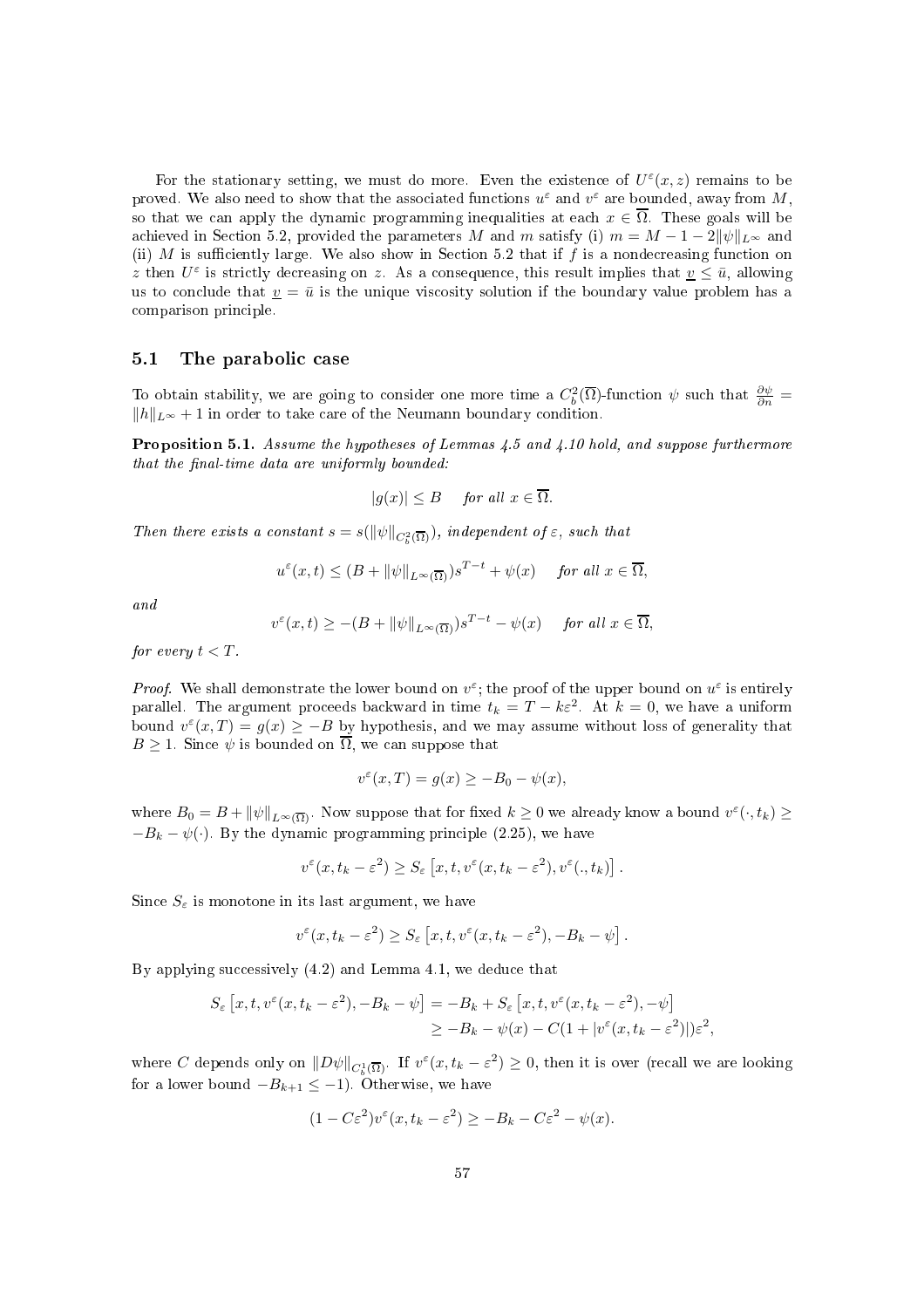By dividing by  $1 - C\varepsilon^2$ , we get

$$
v^{\varepsilon}(x, t_k - \varepsilon^2) \ge -\frac{B_k + C\varepsilon^2}{1 - C\varepsilon^2} - \frac{1}{1 - C\varepsilon^2} \psi(x) = -\frac{B_k + C\varepsilon^2 (1 + \psi(x))}{1 - C\varepsilon^2} - \psi(x).
$$

Then, by setting  $B_{k+1} = \frac{B_k + C(1 + ||\psi||_{L^{\infty}(\overline{\Omega})})\varepsilon^2}{1 - C_0^2}$  $1 - C\epsilon^2$  we obtain

$$
v^{\varepsilon}(x, t_k - \varepsilon^2) \ge -B_{k+1} - \psi(x).
$$

As it is clear that  $B_{k+1} \leq B_k$  $1 + C(1 + \|\psi\|_{L^{\infty}(\overline{\Omega})})\varepsilon^2$  $\frac{1}{1 - C\varepsilon^2}$  we deduce that  $v^{\varepsilon}(x, T - k\varepsilon^2) \ge \tilde{B}_k - \psi(x)$ for all  $k$  with

$$
\tilde{B}_k = B_0 \left( \frac{1 + C(1 + \|\psi\|_{L^\infty(\overline{\Omega})})\varepsilon^2}{1 - C\varepsilon^2} \right)^k.
$$

Since  $k = (T-t)/\varepsilon^2$  and recalling that  $B_0 = B + ||\psi||_{L^\infty(\overline{\Omega})}$ , we have shown that

$$
v_{\varepsilon}(x,t) \geq -(B + \|\psi\|_{L^{\infty}(\overline{\Omega})})s_{\varepsilon}^{T-t} - \psi(x)
$$

with

$$
s_{\varepsilon} = \left(\frac{1 + C(1 + \|\psi\|_{L^{\infty}(\overline{\Omega})})\varepsilon^2}{1 - C\varepsilon^2}\right)^{1/\varepsilon^2}.
$$

Since  $s_{\varepsilon}$  has a finite limit as  $\varepsilon \to 0$  we obtain a bound on  $v^{\varepsilon}$  of the desired form.

 $\Box$ 

**Remark 5.2.** By following the construction of the elliptic game we can take  $\psi = (\|h\|_{L^{\infty}} + 1)\psi_1$ where  $\psi_1$  is defined by (2.67). In that case,  $\|D\psi\|_{C_b^1(\overline{\Omega})}=\|D\psi_1\|_{C_b^1(\overline{\Omega})}(1+\|h\|_{L^\infty})$ . This expression can be compared for a  $C^{2,\alpha}$  domain to the estimate given by Remark 2.8 provided by the Schauder<br>theory for which  $\|D\psi_1\|_{C_b^1(\overline{\Omega})}$  plays the role of the constant  $C_{\Omega}$  depending only on the domain.

# 5.2 The elliptic case

We shall assume throughout this section that the parameters  $M$  and  $m$  controlling the termination of the game are related by  $m = M - 1 - 2\|\psi\|_{L^\infty(\overline{\Omega})}$ ; in addition, we need to assume M is sufficiently large. Our plan is to show, using a fixed point argument, the existence of a function  $U^{\varepsilon}(x, z)$ (defined for all  $x \in \overline{\Omega}$  and  $|z| < M$ ) satisfying (2.59) and also

(5.1) 
$$
-z - \chi(x) \le U^{\varepsilon}(x, z) \le -z + \chi(x).
$$

This implies that  $U^{\varepsilon}(x, z) < 0$  when  $z > \chi(x)$ , and  $U^{\varepsilon}(x, z) > 0$  when  $z < -\chi(x)$ . Recalling the definitions of  $u^{\varepsilon}$  and  $v^{\varepsilon}$ , it follows from  $(2.60)-(2.61)$  that

(5.2) 
$$
|v^{\varepsilon}(x)| \leq \chi(x), \quad |u^{\varepsilon}(x)| \leq \chi(x),
$$

for all  $x \in \overline{\Omega}$ . It is convenient to work with  $V^{\varepsilon}(x, z) = U^{\varepsilon}(x, z) + z$  rather than  $U^{\varepsilon}$ , since this turns (5.1) into

$$
|V^{\varepsilon}(x,z)| \le \chi(x),
$$

whose right-hand side is not constant. The dynamic programming principle (2.59) for  $U^{\varepsilon}$  is equivalent (after a bit of manipulation) to the statement that for all  $x \in \overline{\Omega}$  and for all  $|z| < M$ ,

$$
V^{\varepsilon}(x, z) = \sup_{p, \Gamma} \inf_{\Delta \hat{x}} \begin{cases} e^{-\lambda \varepsilon^{2}} V^{\varepsilon}(x', z') - \delta, & \text{if } |z'| < M, \\ -\chi(x), & \text{if } z' \ge M, \\ \chi(x), & \text{if } z' \le -M, \end{cases}
$$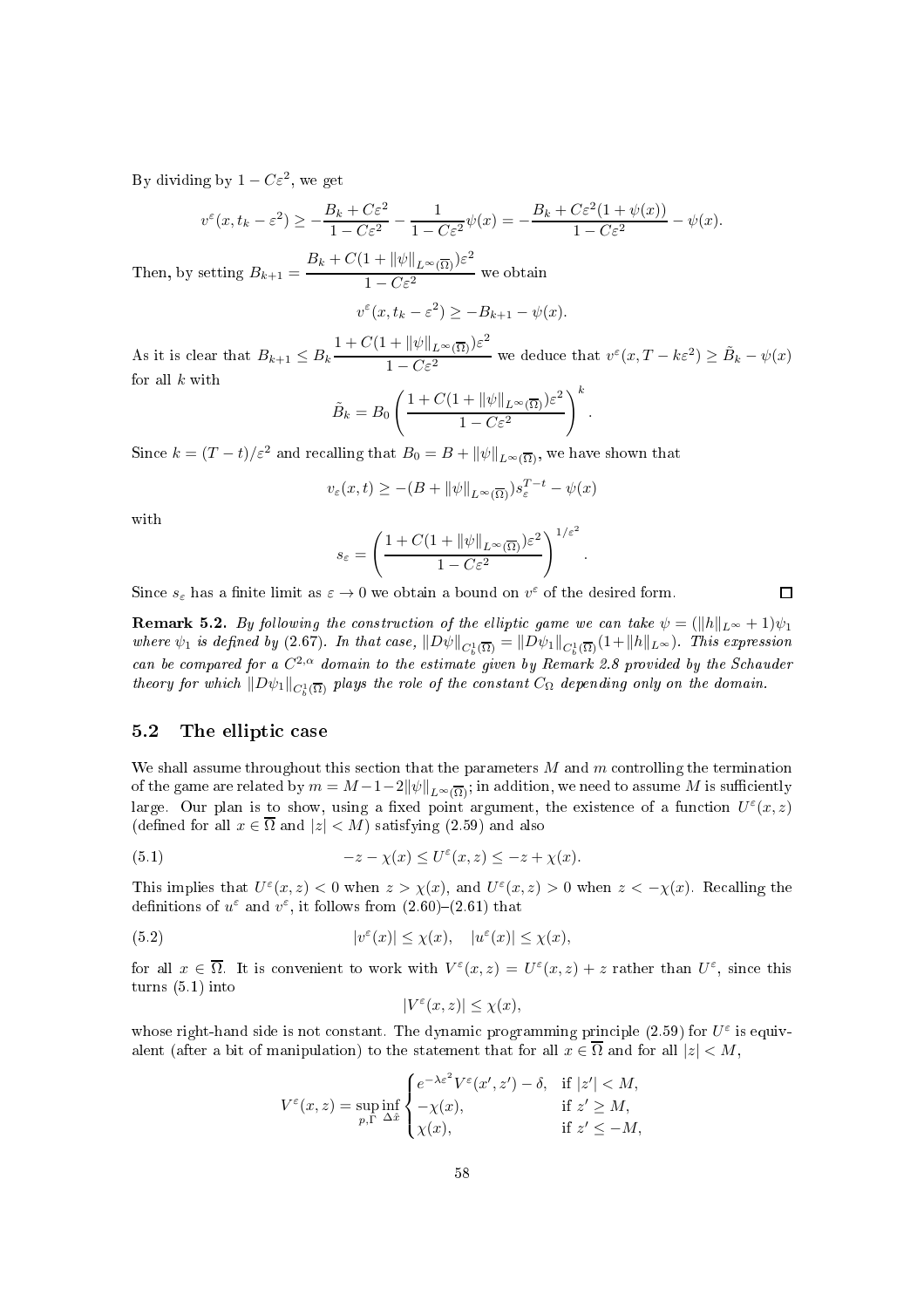where  $x' = x + \Delta x$  and  $z' = e^{\lambda \varepsilon^2} (z + \delta)$ , with  $\delta$  defined as in (2.58):

$$
\delta = p \cdot \Delta \hat{x} + \frac{1}{2} \langle \Gamma \Delta \hat{x}, \Delta \hat{x} \rangle + \varepsilon^2 f(x, z, p, \Gamma) - ||\Delta \hat{x} - \Delta x|| h(x + \Delta x).
$$

Here p,  $\Gamma$  and  $\Delta \hat{x}$  are constrained as usual by (2.16)–(2.17). In order to prepare the framework for a fixed point argument, consider for any L∞-function  $\phi$  defined on  $\overline{\Omega} \times (-M, M)$ , the function  $(x, z) \mapsto R_{\varepsilon}[x, z, \phi]$ , defined by

(5.3) 
$$
R^{\varepsilon}[x, z, \phi] = \sup_{p, \Gamma} \inf_{\Delta \hat{x}} \begin{cases} e^{-\lambda \varepsilon^{2}} \phi(x', z') - \delta, & \text{if } |z'| < M, \\ -\chi(x), & \text{if } z' \ge M, \\ \chi(x), & \text{if } z' \le -M. \end{cases}
$$

We shall identify  $V^{\varepsilon}$  as the unique fixed point of the mapping  $\phi(\cdot,\cdot) \mapsto R_{\varepsilon}[\cdot,\cdot,\phi]$  in  $F_{\chi}$  defined by

(5.4) 
$$
F_{\chi} = \left\{ \phi \in L^{\infty} \left( \overline{\Omega} \times (-M, M) \right) : \forall (x, z) \in \overline{\Omega} \times (-M, M), |\phi(x, z)| \leq \chi(x) \right\}.
$$

**Lemma 5.3.** Let f satisfy (1.4) and (1.6)–(1.7) and assume as always that  $\alpha$ ,  $\beta$ ,  $\gamma$  fulfill (2.13)– (2.15) and that  $\Omega$  is a  $C^2$ -domain satisfying both the uniform interior and exterior ball conditions. Then, there exists  $M_0 > 0$  such that for all two positive constants m and  $M \geq M_0$  satisfying  $m + 2\|\psi\|_{L^{\infty}(\overline{\Omega})} = M - 1$ , for any  $|z| \leq M$  and any  $x \in \overline{\Omega}$ , we have

$$
Q_{\varepsilon}[x, z, \chi] \leq \chi(x) \quad \text{and} \quad Q_{\varepsilon}[x, z, -\chi] \geq -\chi(x).
$$

*Proof.* We are going to establish the upper estimate for  $\chi$ . By Lemma 4.18, we deduce that

$$
Q_{\varepsilon}[x,z,\chi]-\chi(x)\leq \varepsilon^2\Big(1+(\lambda-\eta)|z|+C_*\Big)-\lambda \varepsilon^2(m+\|\psi\|_{L^\infty(\overline{\Omega})}+\psi(x)).
$$

Since  $m + 2\|\psi\|_{L^{\infty}(\overline{\Omega})} = M - 1$  and  $|z| \leq M$ , we compute

$$
Q_{\varepsilon}[x,z,\chi]-\chi(x)\leq \varepsilon^2\Big(1+(\lambda-\eta)M+C_*\Big)-\lambda \varepsilon^2(M-1-\|\psi\|_{L^\infty(\overline{\Omega})}+\psi(x)).
$$

By the bound  $-\psi(x) \leq ||\psi||_{L^{\infty}(\overline{\Omega})}$  and by rearranging the terms, we obtain

$$
Q_{\varepsilon}[x,z,\chi]-\chi(x)\leq \varepsilon^2\left(1+\lambda(1+2\|\psi\|_{L^\infty(\overline{\Omega})})+C_*-\eta M\right).
$$

We can choose  $M$  large enough such that the right-hand side is negative. It suffices to take

(5.5) 
$$
M > \frac{1}{\eta} \left( 1 + \lambda (1 + 2 \|\psi\|_{L^{\infty}(\overline{\Omega})}) + C_* \right).
$$

The case for  $Q_{\varepsilon}[x, z, -\chi] > -\chi(x)$  is analogous.

**Proposition 5.4.** Assume the hypotheses of Lemma 5.3 hold. Suppose further that  $m = M - 1 - 1$  $2\|\psi\|_{L^{\infty}(\overline{\Omega})}$ . Then for all sufficiently small  $\varepsilon$ , the map  $\phi(\cdot,\cdot) \mapsto R_{\varepsilon}[\cdot,\cdot,\phi]$  is a contraction in the  $L^{\infty}$ -norm, which preserves  $F_{\chi}$ . In particular, it has a unique fixed point, which solves (5.2) and has  $L^{\infty}$ -norm at most  $m + 2\|\psi\|_{L^{\infty}(\overline{\Omega})}$ .

*Proof.* First we show that the map is a contraction (this part of the proof works for any  $M$ ). Let  $\phi_i, i = 1, 2$  be two  $L^{\infty}$ -functions defined on  $\overline{\Omega} \times (-M, M)$  to  $\mathbb{R}$ . If we hold  $p$ ,  $\Gamma$  and  $\Delta \hat{x}$  fixed, it is lear that

$$
e^{-\lambda \varepsilon^2} \phi_i(x', z') - \delta \le e^{-\lambda \varepsilon^2} \phi_i(x', z') - \delta + e^{-\lambda \varepsilon^2} \|\phi_1 - \phi_2\|_{L^\infty}.
$$

 $\Box$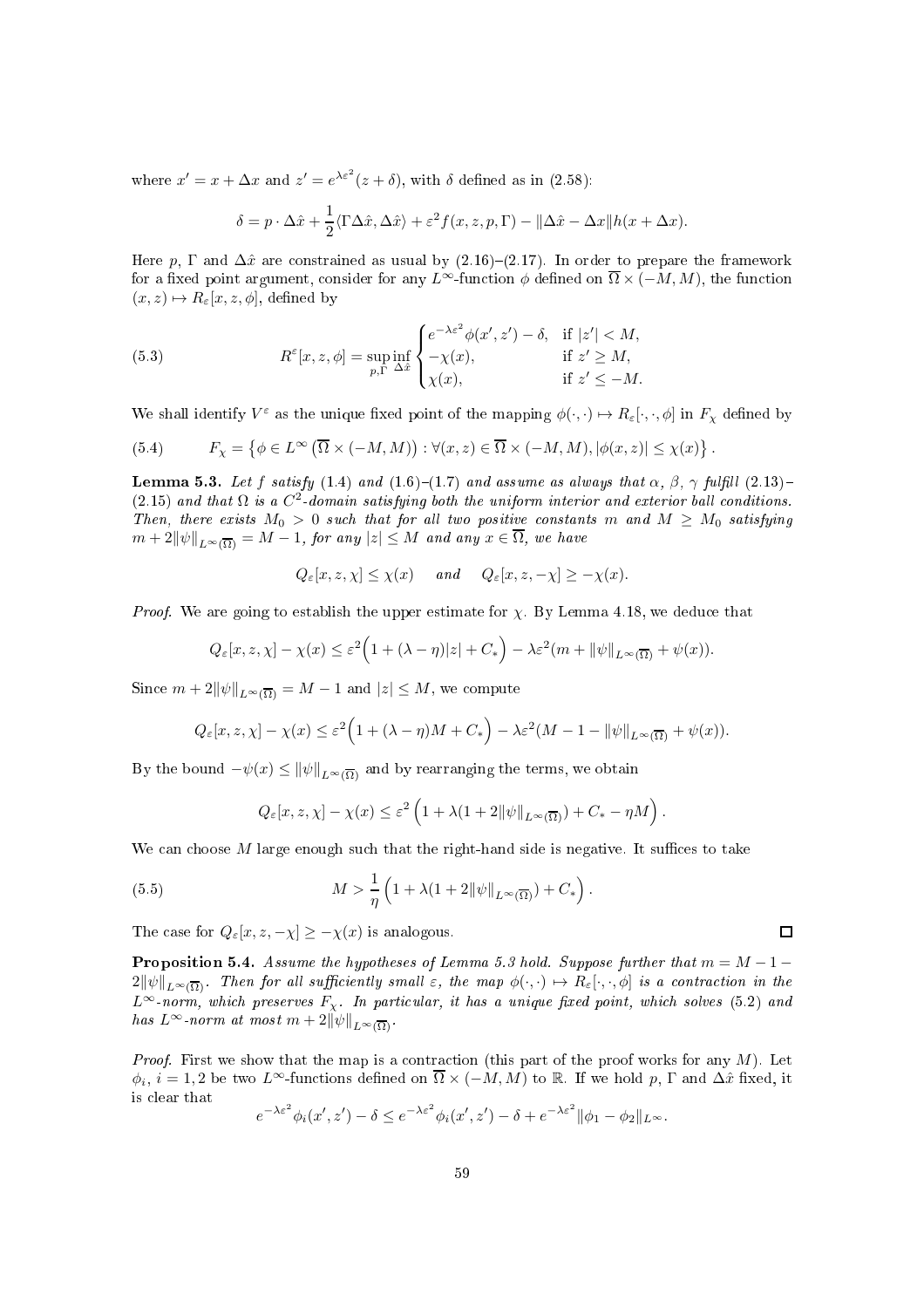Since the second and third alternatives on the right-hand side of (5.3) are independent of  $\phi$ , it follows (after minimizing over  $\Delta\hat{x}$  and maximizing over p, Γ) that

$$
R_{\varepsilon}[x, z, \phi_1] \le R_{\varepsilon}[x, z, \phi_2] + e^{-\lambda \varepsilon^2} \|\phi_1 - \phi_2\|_{L^{\infty}},
$$

for each x, z. Reversing the roles of  $\phi_1$  and  $\phi_2$ , we conclude that

$$
||R_{\varepsilon}[\cdot,\cdot,\phi_1] - R_{\varepsilon}[\cdot,\cdot,\phi_2]||_{L^{\infty}} \leq e^{-\lambda \varepsilon^2} ||\phi_1 - \phi_2||_{L^{\infty}}.
$$

Thus the map is a contraction for any  $\varepsilon$ .

Now we prove that if M is large enough and  $m + 2\|\psi\|_{L^{\infty}(\overline{\Omega})} = M - 1$ , the map preserves the ball  $F_\chi$  defined by (5.4). Since  $R_\varepsilon[x,z,\phi]$  is monotone in its last argument, it suffices to show that

(5.6) 
$$
R_{\varepsilon}[x, z, \chi] \leq \chi(x)
$$
 and  $R_{\varepsilon}[x, z, -\chi] \geq -\chi(x)$ .

For the first inequality of  $(5.6)$ , let p and  $\Gamma$  be fixed, and consider

(5.7) 
$$
\inf_{\Delta \hat{x}} \begin{cases} e^{-\lambda \varepsilon^2} \chi(x') - \delta, & \text{if } |z'| < M, \\ -\chi(x), & \text{if } z' \ge M, \\ \chi(x), & \text{if } z' \le -M. \end{cases}
$$

If a minimizing sequence uses the second or third alternative then the inf is less than  $\chi(x)$ . In the remaining case, when all minimizing sequences use the first alternative, we apply Lemma 5.3 to see that (5.7) is bounded above by  $\chi(x)$ . It follows that for all  $x \in \overline{\Omega}$ ,  $R_{\varepsilon}[x, z, \chi] \leq \chi(x)$ , as asserted.

For the second inequality of (5.6), the argument is strictly parallel by considering the function  $-\chi$ . We have shown that the map  $\phi(\cdot, \cdot) \mapsto R_{\varepsilon}[\cdot, \cdot, \phi]$  preserves the ball  $F_{\chi}$ . Since it is also a contraction, the map has a unique fixed point. contraction, the map has a unique fixed point.

This result justify the discussion of the stationary case given in Section 2, by showing that the value functions  $u^{\varepsilon}$  and  $v^{\varepsilon}$  are well-defined, and bounded independent of  $\varepsilon$ , and they satisfy the dynami programming inequalities:

**Proposition 5.5.** Suppose f satisfies (1.4) and (1.8)–(1.9), the  $C^2$ -domain  $\Omega$  fulfills both the uniform interior and exterior ball conditions, and suppose the boundary condition h is continuous, uniformly bounded. Assume the parameters  $\alpha, \beta, \gamma, m, M$  and the function  $\psi$  determining the stationary version of the game satisfy (2.13)–(2.15), M large enough, and  $m = M - 1 - 2\|\psi\|_{L^{\infty}(\overline{\Omega})}$ . Let  $V^{\varepsilon}$  be the solution of (5.3) obtained by Proposition 5.4 and let  $U^{\varepsilon}(x, z) = V^{\varepsilon}(x, z) - z$ . Then the associated functions  $u^{\varepsilon}$ ,  $v^{\varepsilon}$  defined by  $(2.60)-(2.61)$  satisfy  $|u^{\varepsilon}| \leq \chi$  and  $|v^{\varepsilon}| \leq \chi$  for all sufficiently small  $\varepsilon$ , and they satisfy the dynamic programming inequalities (2.62) and (2.63) at all points  $x \in \overline{\Omega}$ .

*Proof.* The bounds on  $u^{\varepsilon}$  and  $v^{\varepsilon}$  were demonstrated in (5.2). The bounds assure that the dynamic programming inequalities hold for all  $x \in \overline{\Omega}$ , as a consequence of Proposition 2.6.  $\Box$ 

We close this section with the stationary analogue of Lemma 2.5.

Lemma 5.6. Under the hypotheses of Proposition 5.3, suppose in addition that

 $f(x, z_1, p, \Gamma) \ge f(x, z_0, p, \Gamma)$  whenever  $z_1 > z_0$ .

Then  $U^{\varepsilon}$  satisfies

 $U^{\varepsilon}(x, z_1) \leq U^{\varepsilon}(x, z_1) - (z_1 - z_0)$  whenever  $z_1 > z_0$ .

In particular,  $U^{\varepsilon}$  is strictly decreasing in z and  $v^{\varepsilon} = u^{\varepsilon}$ .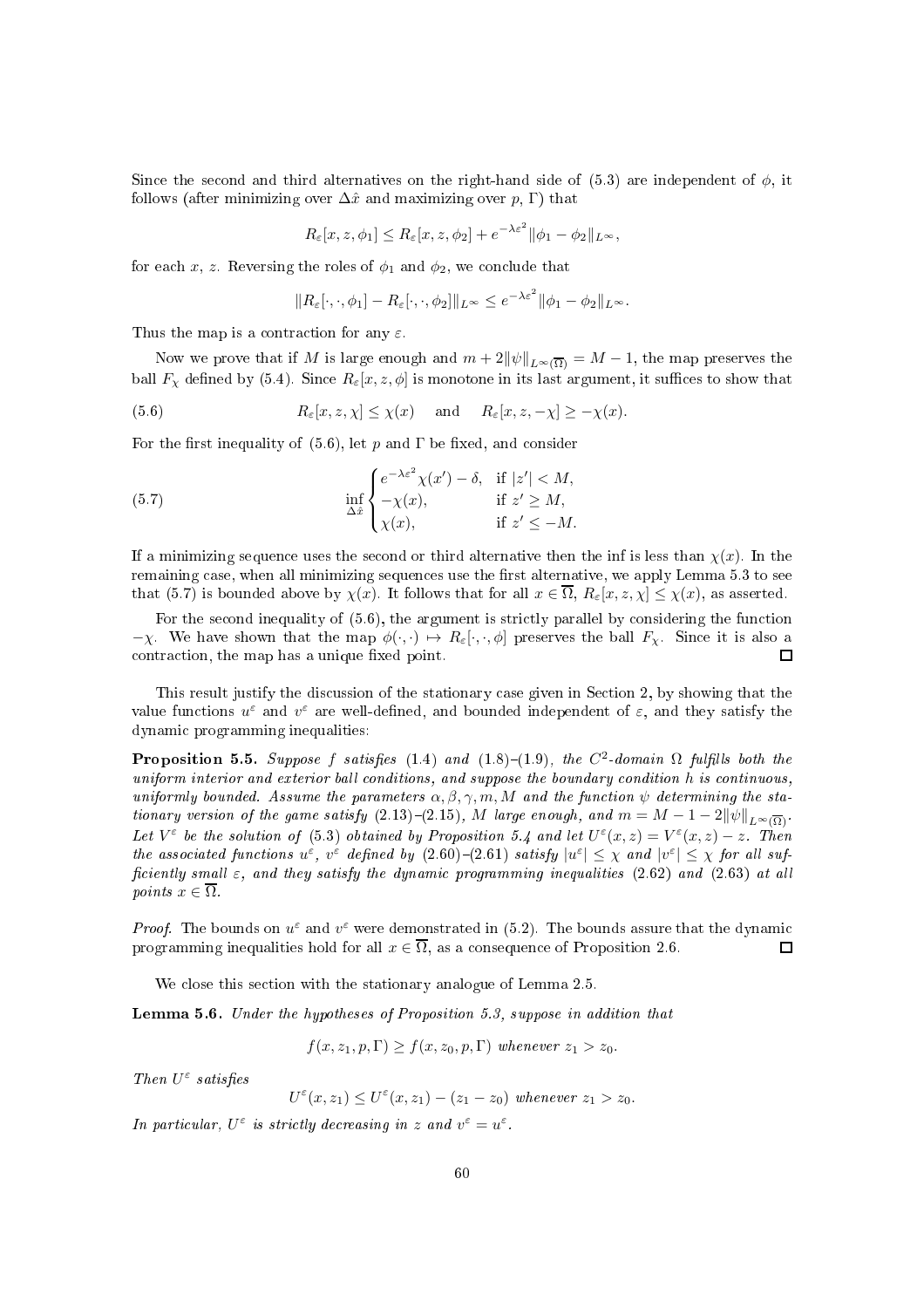Proof. The Dirichlet case is provided in [KS10, Lemma 5.4]. For our game, it suffices to add  $-\frac{\lambda x}{\lambda x}$  +  $\frac{\lambda x}{\lambda x}$  in the expression of  $\delta_0$  and  $\delta_1$  defined in the proof of [KS10, Lemma 5.4]. Then the arguments can be repeated on the operator  $R_{\varepsilon}$  defined by (5.3), noticing that the function  $\chi$  is independent of z.  $\Box$ 

# Some natural generalizations

In the precedent sections, we solved the Neumann boundary problem in both parabolic and elliptic settings. In the present section, we are going to explain without full proof how the previous work an be used to solve on the one hand the mixed Diri
hlet-Neumann boundary onditions and on the other hand the oblique problem in the parabolic setting. For the definitions of the viscosity solutions on these frameworks which are the natural extensions of those presented in Section 3.1, the interested reader is referred to  $\text{[CIL92]}$  or  $\text{[Bar94]}.$ 

#### 6.1 Elliptic PDE with mixed Dirichlet-Neumann boundary conditions

We extend the games of Section 2.3 devoted to the single Neumann problem to the mixed Dirichlet-Neumann boundary-value problem

(6.1) 
$$
\begin{cases} f(x, u, Du, D^2u) + \lambda u = 0, & \text{in } \Omega, \\ u = g, & \text{on } \Upsilon_D, \\ \frac{\partial u}{\partial n} = h, & \text{on } \Upsilon_N, \end{cases}
$$

where  $\Omega \subsetneq \mathbb{R}^N$  is a domain,  $\Upsilon_D \cup \Upsilon_N = \partial \Omega$  is a partition of  $\partial \Omega$  with  $\Upsilon_D$  nonempty and closed and  $\Upsilon_N$  is assumed to be  $C^2$ . Then,  $\Omega$  is assumed to satisfy the uniform exterior ball condition and, in a neighborhood of  $\Upsilon_N$ , the uniform interior ball condition explained in Definition 1.2. We will need a  $C_b^2(\overline{\Omega})$ -function  $\psi$  such that

(6.2) 
$$
\frac{\partial \psi}{\partial n} = ||h||_{L^{\infty}} + 1 \text{ on } \Upsilon_N.
$$

From m and  $\psi$ , we construct a function  $\chi$  defined by

(6.3) 
$$
\chi(x) = m + ||\psi||_{L^{\infty}} + \psi(x).
$$

As in Section 2.3, we introduce  $U^{\varepsilon}(x, z)$ , the optimal worst-case present value of Helen's wealth if the initial stock is x and her initial wealth is  $-z$ . The definition of  $U^{\varepsilon}(x, z)$  for  $x \in \Omega \cup \Upsilon_N$ involves here a game similar to that of Section 2.3. The rules are as follows:

- 1. Initially, at time  $t_0 = 0$ , the stock price is  $x_0 = x$  and Helen's debt is  $z_0 = z$ .
- 2. Suppose, at time  $t_j = j\varepsilon^2$ , the stock price is  $x_j$  and Helen's debt is  $z_j$  with  $|z_j| < M$ . Then Helen chooses  $p_j \in \mathbb{R}^N$  and  $\Gamma_j \in \mathcal{S}^N$ , restricted in magnitude by (2.16). Knowing these choices, Mark determines the next stock price  $x_{j+1} = x_j + \Delta x$  so as to degrade Helen's outcome. Mark chooses an intermediate point  $\hat{x}_{j+1} = x_j + \Delta \hat{x}_j \in \mathbb{R}^N$  such that  $\|\Delta \hat{x}_j\| \le$  $\varepsilon^{1-\alpha}$ . This position  $\hat{x}_{j+1}$  determines the new position  $x_{j+1} = x_j + \Delta x_j$  by

$$
x_{j+1} = \text{proj}_{\overline{\Omega}}(\hat{x}_{j+1}) \in \Omega.
$$

Helen experiences a loss at time  $t_i$  of

(6.4) 
$$
\delta_j = p_j \cdot \Delta \hat{x}_j + \frac{1}{2} \langle \Gamma_j \Delta \hat{x}_j, \Delta \hat{x}_j \rangle + \varepsilon^2 f(x_j, z_j, p_j, \Gamma_j) - ||\Delta \hat{x}_j - \Delta x_j|| h(x_j + \Delta x_j).
$$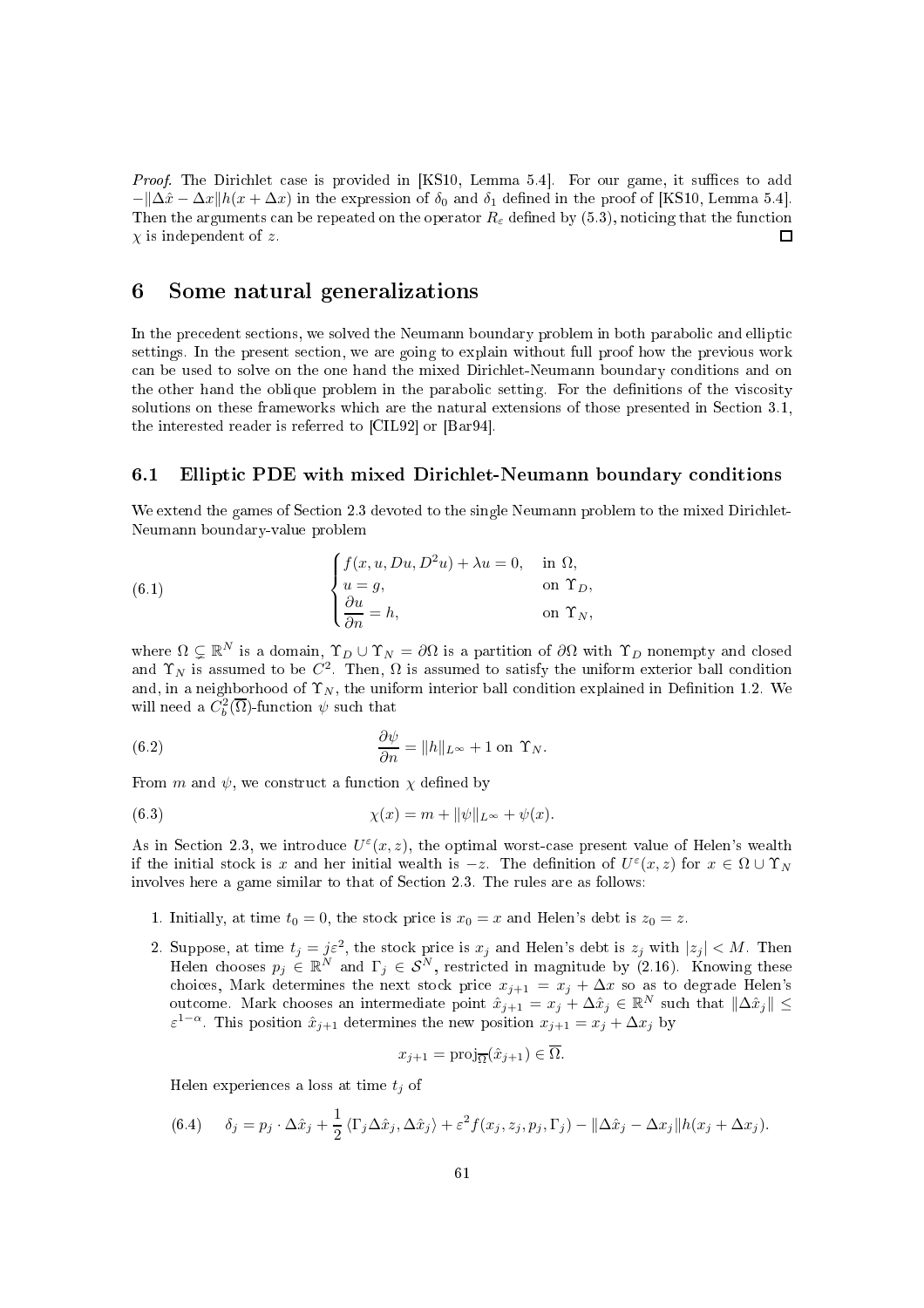As a consequence, her time  $t_{j+1} = t_j + \varepsilon^2$  debt becomes

$$
z_{j+1} = e^{\lambda \varepsilon^2} (z_j + \delta_j).
$$

- 3. If  $z_{j+1} \geq M$  the the game terminates, and Helen pays a "termination-by-large-debt penalty" worth  $e^{\lambda \varepsilon^2} (\chi(x_j) - \delta_j)$  at time  $t_{j+1}$ . Similarly, if  $z_{j+1} \leq -M$  the the game terminates, and Helen receives a "termination-by-large-wealth bonus" worth  $e^{\lambda \varepsilon^2} (\chi(x_j) - \delta_j)$  at time  $t_{j+1}$ . If the game ends this way, we call  $t_{j+1}$  the "ending index"  $t_K$ .
- 4. If  $|z_{j+1}| < M$  and  $x_{j+1} \in \Upsilon_D$ , then the game terminates, and Helen gets an "exit payoff" worth  $g(x_{j+1})$  at time  $t_{j+1}$ . If the game ends this way, we call  $t_{j+1}$  the "exit index"  $t_E$ .
- 5. If the game has not terminated then Helen and Mark repeat this procedure at time  $t_{j+1} =$  $t_j + \varepsilon^2$ . If the game never stops, the "ending index"  $t_K$  is  $+\infty$ .

All the possibilities, apart the end by exit, had already been investigated at Section 2.3. If the game ends by exit at time  $t_E$ , then the present value of her income is

$$
U^{\varepsilon}(x_0, z_0) = -z_0 - \delta_0 - e^{-\lambda \varepsilon^2} \delta_1 - \dots - e^{-\lambda (E-1)\varepsilon^2} \delta_{E-1} + e^{-\lambda E \varepsilon^2} g(x_E)
$$
  
= 
$$
e^{-\lambda E \varepsilon^2} (g(x_E) - z_E).
$$

Since the game is stationary, the associated dynamic programming principle is that for  $|z| < M$ ,

(6.5) 
$$
U^{\varepsilon}(x, z) = \sup_{p, \Gamma} \min_{\Delta \hat{x}} \begin{cases} e^{-\lambda \varepsilon^{2}} U^{\varepsilon}(x', z'), & \text{if } x' \in \Omega \cup \Gamma_{N} \text{ and } |z'| < M, \\ e^{-\lambda \varepsilon^{2}} (g(x') - z'), & \text{if } x' \in \Gamma_{D} \text{ and } |z'| < M, \\ -z - \chi(x), & \text{if } z' \ge M, \\ -z + \chi(x), & \text{if } z' \le -M, \end{cases}
$$

where  $x' = \text{proj}_{\overline{\Omega}}(x + \Delta \hat{x})$  and  $z' = e^{\lambda \varepsilon^2}(z + \delta)$ , with  $\delta$  defined by (6.4). Here p,  $\Gamma$  and  $\Delta \hat{x}$  are constrained as usual by  $(2.16)-(2.17)$ .

The definitions (2.60)–(2.61) of  $u^{\varepsilon}$  and  $v^{\varepsilon}$  on  $\overline{\Omega}$  are conserved. The corresponding semi-relaxed limits are

(6.6) 
$$
\overline{u}(x) = \limsup_{\substack{y \to x \\ \varepsilon \to 0}} u^{\varepsilon}(y) \quad \text{and} \quad \underline{v}(x) = \liminf_{\substack{y \to x \\ \varepsilon \to 0}} v^{\varepsilon}(y),
$$

with the convention that y approaches x from  $\overline{\Omega}$ . Proposition 2.6 still holds without any modification for mixed-type Dirichlet-Neumann boundary conditions. Moreover, the definition of viscosity subsolutions and supersolutions is clear by relaxing the PDE condition on  $\Upsilon_D$  with the Dirichlet condition in the same way that has been done in  $[KS10, Section 3].$ 

Following the same steps as our proof for the Neumann problem (the main modification consists in the proof of convergence on  $\Upsilon_D$  but has already been done in [KS10]), the following theorem is now immediate.

**Theorem 6.1.** Consider the stationary boundary value problem  $(6.1)$  where f satisfies  $(1.4)$  and  $(1.8)$ - $(1.10)$ , g and h are continuous, uniformly bounded and  $\Omega$  is a  $C^2$ -domain satisfying the uniform exterior ball condition and the uniform interior ball condition in a neighborhood of  $\Upsilon_N$ . Assume the parameters of the game  $\alpha$ ,  $\beta$ ,  $\gamma$  fulfill (2.13)–(2.15),  $\psi \in C_b^2(\overline{\Omega})$  satisfies (6.2),  $\chi \in C^2(\overline{\Omega})$ is defined by (6.3), M is sufficiently large, and  $m = M - 1 - 2\|\psi\|_{L^{\infty}(\overline{\Omega})}$ . Then  $u^{\varepsilon}$  and  $v^{\varepsilon}$  are well-defined when  $\varepsilon$  is sufficiently small, and they satisfy  $|u^{\varepsilon}| \leq \chi$  and  $|v^{\varepsilon}| \leq \chi$ . Their relaxed semi-limits  $\overline{u}$  and  $\underline{v}$  are respectively a viscosity subsolution and a viscosity supersolution of (6.1). If in addition we have  $\underline{v} \leq \overline{u}$  and the PDE has a comparison principle, then it follows that  $u^{\varepsilon}$  and  $v^{\varepsilon}$  converge locally uniformly in  $\overline{\Omega}$  to the unique viscosity solution of (6.1).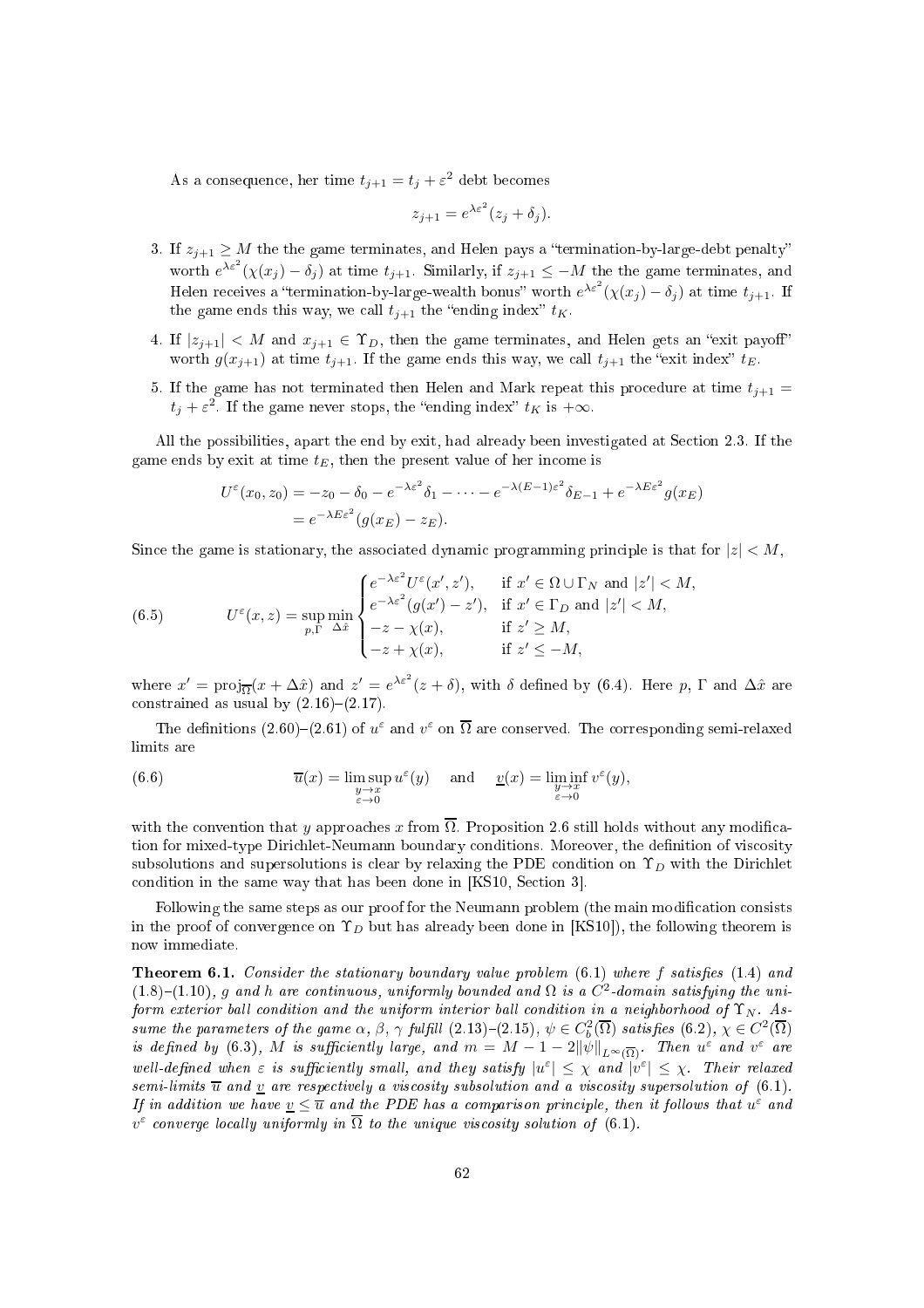# 6.2 Parabolic PDE with an oblique boundary condition

The target of this section is to construct a game which could interpret the PDE with an oblique condition h and final-time data  $q$  given by

(6.7) 
$$
\begin{cases} \n\frac{\partial_t u - f(t, x, u, Du, D^2 u)}{\partial \zeta}(x, t) = h(x), & \text{for } x \in \Omega \text{ and } t < T, \\ \n\frac{\partial u}{\partial \zeta}(x, t) = h(x), & \text{for } x \in \partial \Omega \text{ and } t < T, \\ \n u(x, T) = g(x), & \text{for } x \in \overline{\Omega}, \n\end{cases}
$$

where  $\varsigma$  defines a smooth vector field, say  $C^2$ , on  $\partial\Omega$  pointing outward such that

(6.8) 
$$
\langle \varsigma(x), n(x) \rangle \ge \theta > 0
$$
 for all  $x \in \partial \Omega$ .

As usual, the domain  $\Omega$  is supposed to be at least of boundary  $C^2$  and to satisfy both the uniform and the exterior ball onditions.

First of all, following P.L. Lions [Lio85, Section 5], P.L. Lions and A.S. Sznitman [LS84], we introduce some smooth functions  $a_{ij}(x) = a_{ji}(x)$ , say  $C_b^2(\mathbb{R}^N)$ , such that

(6.9) 
$$
\exists \theta > 0, \forall x \in \mathbb{R}^{N}, (a_{ij}(x)) \geq \theta I_{N},
$$

$$
\forall x \in \partial \Omega, \sum_{j=1}^{N} a_{ij}(x) \varsigma_{j}(x) = n_{i}(x) \quad \text{for } 1 \leq i \leq N.
$$

Clearly if we had  $\zeta = n$ , we would just take  $a_{ij}(x) = \delta_{ij}$ . Next, the matrices induce a metric  $d_{\zeta}$  on  $\mathbb{R}^N$  defined by

$$
(6.10)
$$

$$
d_{\varsigma}(x,y) = \inf \left\{ \int_0^1 \left[ \sum_{1 \le i,j \le N} a_{ij}(\xi(t)) \dot{\xi}_i(t) \dot{\xi}_j(t) \right]^{1/2} dt : \xi \in C^1([0,1], \mathbb{R}^N), \xi(0) = y, \xi(1) = x \right\}.
$$

Then it is well known that for  $||x - y||$  small, there exists a unique minimizer in (6.10). The interested reader is referred to [Lio85] for additional properties about  $d_{\varsigma}$ . For this specific metric, we can now define for any  $x$  lying on a small  $\delta$ -neighborhood of the boundary a unique projection according the vector field  $\gamma$  along the boundary by

(6.11) 
$$
\bar{x}^{\gamma} = \text{proj}_{\bar{\Omega}}(x) \in \partial \Omega,
$$

which corresponds to the unique minimum of  $d_{\varsigma}(x, y)$  for y lying on the boundary. Finally,  $B_{\varsigma}(x, r)$ denotes the ball of center x and radius r induced by the metric  $d_{\varsigma}$ .

We can now explain the rules of the game corresponding to the oblique problem  $(6.7)$ . Let the parameters  $\alpha$ ,  $\beta$ ,  $\gamma$  satisfy (2.13)–(2.15). When the game begins, the position can have any value  $x_0 \in \overline{\Omega}$ ; Helen's initial score is  $y_0 = 0$ . The rules are as follows: if at time  $t_j = t_0 + j\varepsilon^2$  Helen's debt is  $z_j$  and the stock price is  $x_j$ , then

1. Helen chooses a vector  $p_j \in \mathbb{R}^N$  and a matrix  $\Gamma_j \in \mathcal{S}^N$ , restricted by

$$
||p_j|| \le \varepsilon^{-\beta}, ||\Gamma_j|| \le \varepsilon^{-\gamma}.
$$

2. Taking Helen's choice into account, Mark chooses the stock price  $x_{j+1} = x_j + \Delta x_j$  so as to degrade Helen's outcome. Mark is going to choose an intermediate point  $\hat{x}_{j+1} = x_j + \Delta \hat{x}_j$  $\mathbb{R}^N$  such that

(6.12) 
$$
\hat{x}_{j+1} \in B_{\varsigma}(x_j, \varepsilon^{1-\alpha}),
$$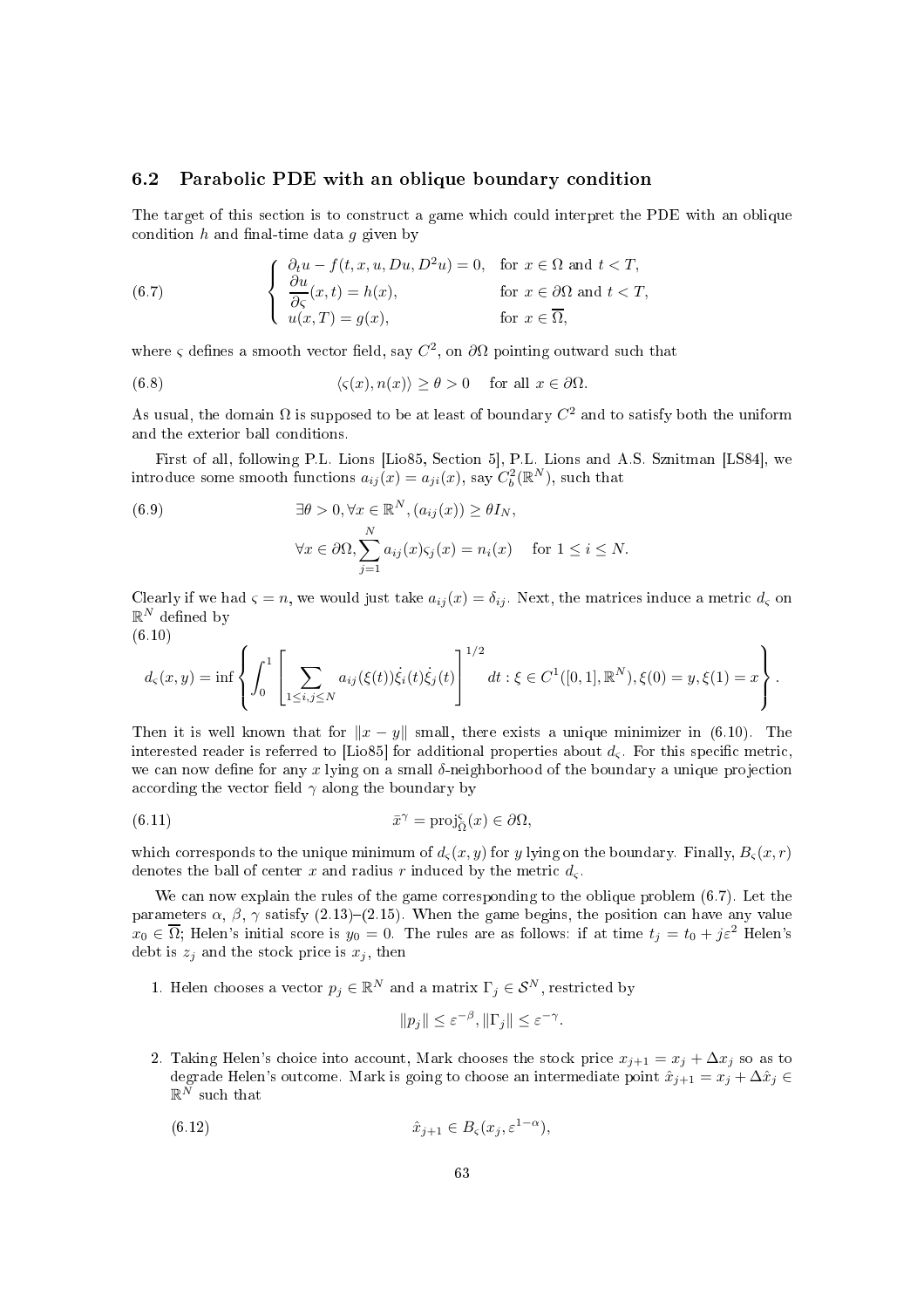which determines the new position  $x_{j+1} = x_j + \Delta x_j \in \overline{\Omega}$  by the rule

$$
x_{j+1} = \text{proj}_{\overline{\Omega}}^{\varsigma}(\hat{x}_{j+1}),
$$

where  $proj_{\Omega}^{\varsigma}$  is the projection defined by (6.11).

3. Helen's debt is hanged to

$$
z_{j+1} = z_j + p_j \cdot \Delta \hat{x}_j + \frac{1}{2} \langle \Gamma_j \Delta \hat{x}_j, \Delta \hat{x}_j \rangle + \varepsilon^2 f(t_j, x_j, z_j, p_j, \Gamma_j) - d_{\varsigma}(\hat{x}_{j+1}, x_{j+1}) h(x_j + \Delta x_j).
$$

4. The clock steps forward to  $t_{j+1} = t_j + \varepsilon^2$  and the process repeats, stopping when  $t_K = T$ . At the final time Helen receives  $g(x_K)$  from the option.

Rather than repeating the arguments already used, we are going to explain the modifications to carry out the analysis. First of all, by the boundedness of the  $a_{ij}$  and (6.9), the distance  $d_{\varsigma}$ defined by  $(6.10)$  is equivalent to the euclidean distance. Since  $\Omega$  satisfies the uniform exterior ball condition, there exists, for a certain  $r_s > 0$ , a tubular neighborhood  $\{x \in \mathbb{R}^N \setminus \Omega, d(x) < r_s\}$  of the boundary on which  $proj_{\Omega}^{\varsigma}$  is well-defined. This guarantees the well-posedness of this game for all  $\varepsilon > 0$  small enough. Then, if  $d_{\varsigma}$  or the euclidean distance is used to compute  $D\phi$  and  $D^2\phi$  for a smooth function  $\phi$ , we will get the same results. Therefore, we can introduce the oblique analogues  $m_{\varsigma,\varepsilon}^x[\phi]$  and  $M_{\varsigma,\varepsilon}^x[\phi]$  of  $(3.1)-(3.2)$  by

(6.13) 
$$
m_{\varsigma,\varepsilon}^x[\phi] := \inf_{\substack{x+\Delta\hat{x}\notin\Omega\\ \Delta\hat{x}}} \left\{ h(x+\Delta x) - D\phi(x) \cdot \varsigma(x+\Delta x) \right\},
$$

(6.14) 
$$
M_{\varsigma,\varepsilon}^x[\phi] := \sup_{\substack{x+\Delta\hat{x}\notin\Omega\\ \Delta\hat{x}}} \{h(x+\Delta x) - D\phi(x) \cdot \varsigma(x+\Delta x)\},
$$

where  $\Delta \hat{x}$  is constrained by (6.12) and  $\Delta x$  is determined by  $\Delta x = \text{proj}_{\bar{\Omega}}(x + \Delta \hat{x}) - x$ . Thus, the  $\bar{\Omega}$ particular choices  $p_{\text{opt}}^{m_{\varsigma}}$ ,  $p_{\text{opt}}^{M_{\varsigma}}$  and  $\Gamma_{\text{opt}}^{\varsigma}$  will be now respectively defined in the orthonormal basis  $\mathcal{B}_{\varsigma} = (e_1 = \varsigma(\bar{x}), e_2, \cdots, e_N)$  by

$$
p_{\rm opt}^{m_{\varsigma}}(x) = D\phi(x) + \left[\frac{1}{2}\left(1 - \frac{d_{\varsigma}(x)}{\varepsilon^{1-\alpha}}\right)m_{\varsigma,\varepsilon}^x[\phi] - \frac{\varepsilon^{1-\alpha}}{4}\left(1 - \frac{d_{\varsigma}^2(x)}{\varepsilon^{2-2\alpha}}\right)(D^2\phi(x))_{11}\right]\varsigma(\bar{x}),
$$
  

$$
p_{\rm opt}^{M_{\varsigma}}(x) = D\phi(x) + \left[\frac{1}{2}\left(1 - \frac{d_{\varsigma}(x)}{\varepsilon^{1-\alpha}}\right)M_{\varsigma,\varepsilon}^x[\phi] - \frac{\varepsilon^{1-\alpha}}{4}\left(1 - \frac{d_{\varsigma}^2(x)}{\varepsilon^{2-2\alpha}}\right)(D^2\phi(x))_{11}\right]\varsigma(\bar{x}),
$$

and

$$
\Gamma_{\rm opt}^{\rm s}(x) = D^2 \phi(x) + \left[ \frac{1}{2} \left( -1 + \frac{d_{\rm s}^2(x)}{\varepsilon^{2-2\alpha}} \right) (D^2 \phi(x))_{11} \right] E_{11},
$$

where  $m_{\varsigma,\varepsilon}^x[\phi]$  and  $M_{\varsigma,\varepsilon}^x[\phi]$  are defined by (6.13)–(6.14), and  $E_{11}$  denotes the unit-matrix (1, 1) in the basis  $\mathcal{B}_{\varsigma}$ . The definitions of  $u^{\varepsilon}$ ,  $v^{\varepsilon}$  and their relaxed semi-limits  $\overline{u}$  and  $\underline{v}$ , given by  $(2.23)-(2.24)$ and  $(2.27)$ , are conserved. The only change on the dynamic programming inequalities  $(2.25)-(2.26)$ concerning  $u^{\varepsilon}$  and  $v^{\varepsilon}$  is to replace  $\|\Delta \hat{x} - \Delta x\|$  by  $d_{\varsigma}(x+\Delta \hat{x}, x+\Delta x)$ , and to constrain  $\Delta \hat{x}$  by (6.12). For stability, we need to consider a  $C_b^2(\overline{\Omega})$ -function  $\psi$  such that

$$
\frac{\partial \psi}{\partial \varsigma}(x) = ||h||_{L^{\infty}} + 1 \quad \text{on } \partial \Omega.
$$

It is still allowed by the uniform interior ball condition applied to the  $C^2$ -domain  $\Omega$ . By using exa
tly the same ingredients already used for the Neumann problem and adapting the geometri estimates given by Se
tion 4.1.1 in the oblique framework, we obtain the following theorem.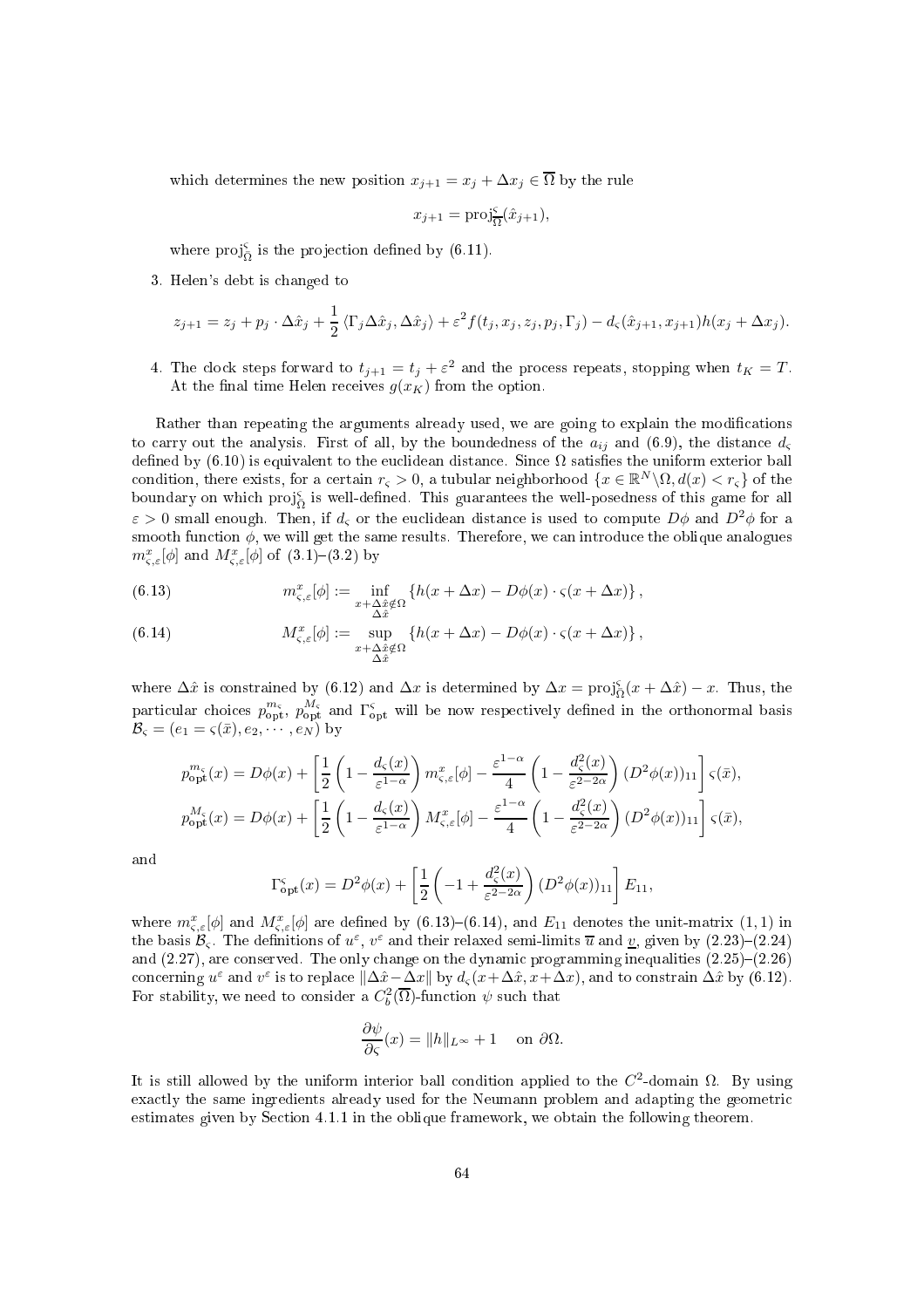**Theorem 6.2.** Consider the final-value problem  $(6.7)$  where f satisfies  $(1.4)-(1.7)$ , g and h are continuous, uniformly bounded,  $\Omega$  is a  $C^2$ -domain satisfying both the uniform interior and exterior ball conditions, and  $\varsigma$  is a continuous vector field on  $\partial\Omega$  and satisfy (6.8). Assume the parameters  $\alpha$ ,  $\beta$ ,  $\gamma$  fulfill (2.13)-(2.15). Then  $\overline{u}$  and  $\underline{v}$  are uniformly bounded on  $\overline{\Omega}\times[t_*,T]$  for any  $t_*< T$ , and they are respectively a viscosity subsolution and a viscosity supersolution of  $(6.7)$ . If the PDE has a comparison principle (for uniformly bounded solutions), then it follows that  $u^{\varepsilon}$  and  $v^{\varepsilon}$  converge locally uniformly to the unique viscosity solution of  $(6.7)$ .

# Referen
es

- [AS12] Scott N. Armstrong and Charles K. Smart. A finite difference approach to the infinity Laplace equation and tug-of-war games. Trans. Amer. Math. Soc., 364(2):595–636, 2012.
- [ASS11] Scott N. Armstrong, Charles K. Smart, and Stephanie J. Somersille. An infinity Laplace equation with gradient term and mixed boundary conditions. Proc. Amer. Math. Soc., 139(5):1763-1776, 2011.
- [Bar93] Guy Barles. Fully nonlinear Neumann type boundary conditions for second-order elliptic and parabolic equations. *J. Differential Equations*,  $106(1)$ :90-106, 1993.
- [Bar94] Guy Barles. Solutions de viscosité des équations de Hamilton-Jacobi, volume 17 of Mathématiques & Applications (Berlin) [Mathematics & Applications]. Springer-Verlag, Paris, 1994.
- [Bar99] Guy Barles. Nonlinear Neumann boundary conditions for quasilinear degenerate elliptic equations and applications. J. Differential Equations,  $154(1):191-224$ , 1999.
- [BB01] Guy Barles and Jérôme Busca. Existence and comparison results for fully nonlinear degenerate elliptic equations without zeroth-order term. Comm. Partial Differential Equations,  $26(11-12):2323-2337, 2001$ .
- [BL95] Guy Barles and Pierre-Louis Lions. Remarques sur les problèmes de réflexion oblique. C. R. Acad. Sci. Paris Sér. I Math., 320(1):69-74, 1995.
- [BP88] Guy Barles and Benoit Perthame. Exit time problems in optimal control and vanishing viscosity method.  $SIAM$  J. Control Optim., 26(5):1133-1148, 1988.
- [BR98] Guy Barles and Elisabeth Rouy. A strong comparison result for the Bellman equation arising in stochastic exit time control problems and its applications. Comm. Partial  $Differential$  Equations,  $23(11-12):1995-2033, 1998.$
- [BS91] Guy Barles and Panagiotis E. Souganidis. Convergence of approximation schemes for fully nonlinear second order equations.  $Asymptotic$  Anal.,  $4(3):271-283$ , 1991.
- [CIL92] Michael G. Crandall, Hitoshi Ishii, and Pierre-Louis Lions. User's guide to viscosity solutions of second order partial differential equations. Bull. Amer. Math. Soc.  $(N.S.),$ 27(1):167, 1992.
- [CSTV07] Patrick Cheridito, H. Mete Soner, Nizar Touzi, and Nicolas Victoir. Second-order backward stochastic differential equations and fully nonlinear parabolic PDEs. Comm. Pure Appl. Math.,  $60(7):1081-1110$ , 2007.
- [DI93] Paul Dupuis and Hitoshi Ishii. SDEs with oblique reflection on nonsmooth domains. Ann. Probab.,  $21(1):554-580, 1993$ .